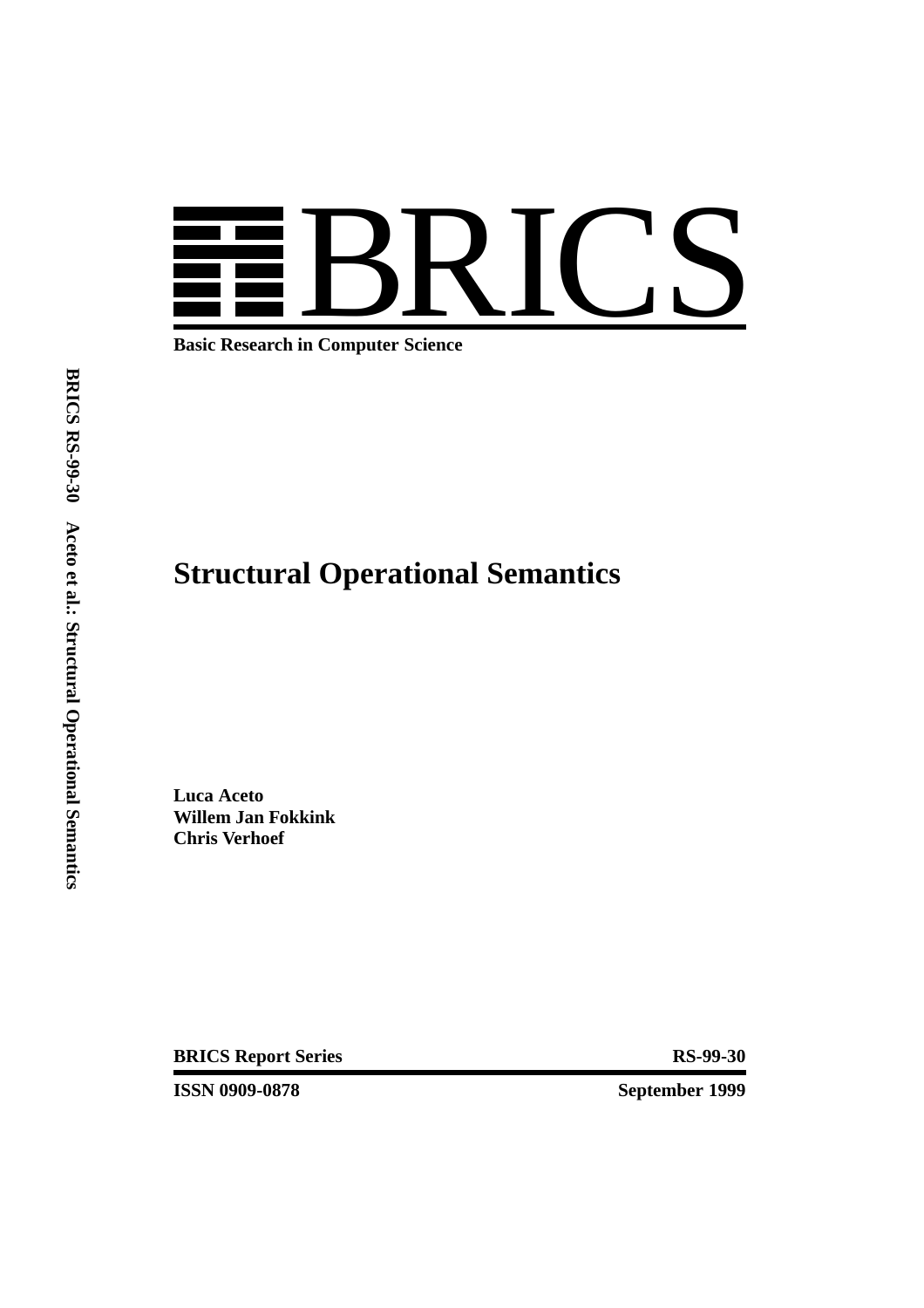Copyright **c** 1999, Luca Aceto & Willem Jan Fokkink & Chris **Verhoef. BRICS, Department of Computer Science University of Aarhus. All rights reserved. Reproduction of all or part of this work**

**is permitted for educational or research use on condition that this copyright notice is included in any copy.**

**See back inner page for a list of recent BRICS Report Series publications. Copies may be obtained by contacting:**

## **BRICS**

**Department of Computer Science University of Aarhus Ny Munkegade, building 540 DK–8000 Aarhus C Denmark Telephone: +45 8942 3360 Telefax: +45 8942 3255 Internet: BRICS@brics.dk**

**BRICS publications are in general accessible through the World Wide Web and anonymous FTP through these URLs:**

> http://www.brics.dk ftp://ftp.brics.dk **This document in subdirectory** RS/99/30/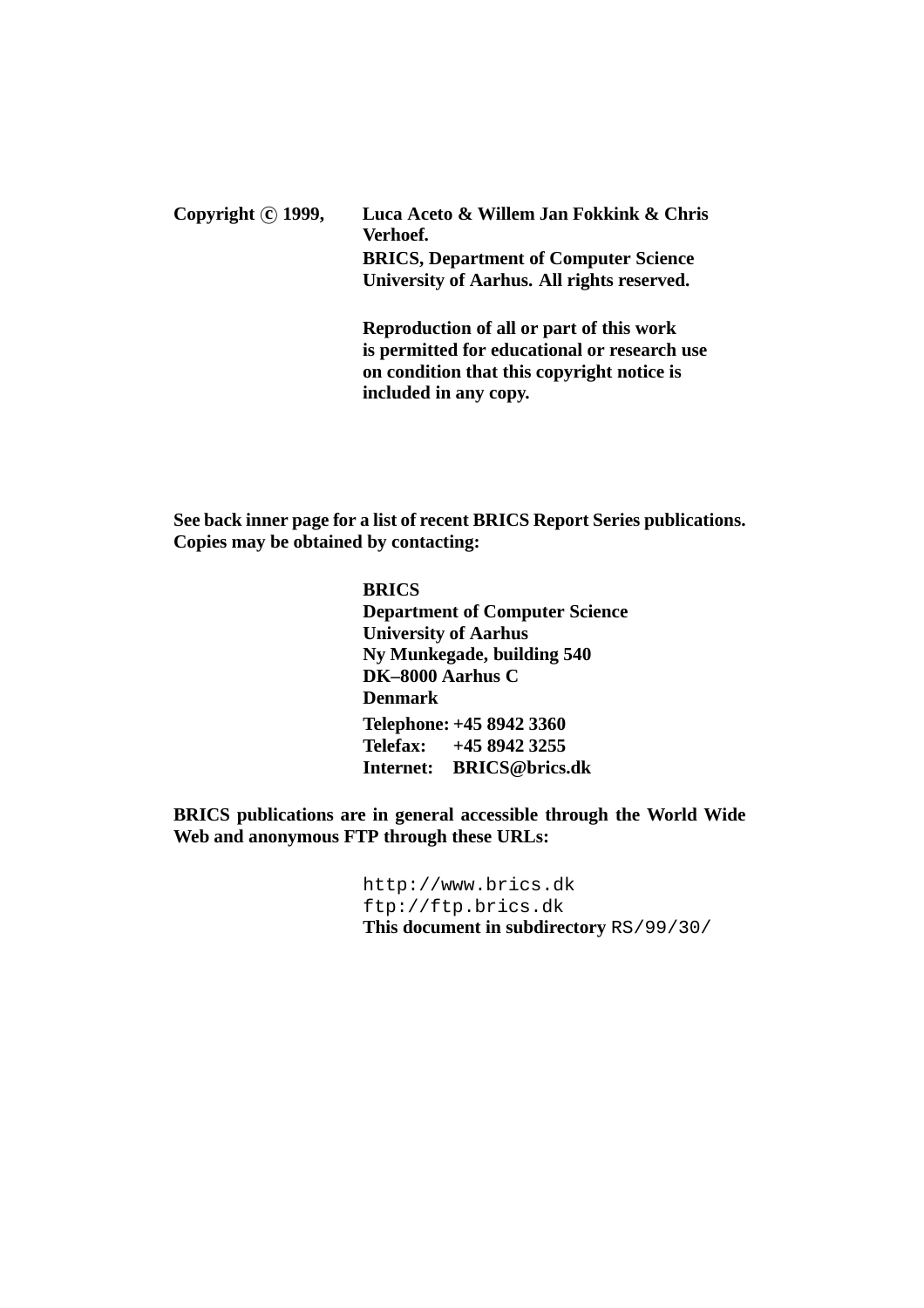## Structural Operational Semantics

| Chris Verhoef <sup>‡</sup> | Luca Aceto* | Wan Fokkink <sup>†</sup> |  |
|----------------------------|-------------|--------------------------|--|
|----------------------------|-------------|--------------------------|--|

## Contents

| 1                        |     | Introduction                                      | 3              |
|--------------------------|-----|---------------------------------------------------|----------------|
| $\bf{2}$                 |     | <b>Preliminaries</b>                              | 6              |
|                          | 2.1 |                                                   | $\overline{7}$ |
|                          | 2.2 |                                                   | - 8            |
|                          | 2.3 |                                                   | 11             |
|                          | 2.4 |                                                   | 12             |
|                          | 2.5 |                                                   | 13             |
|                          | 2.6 |                                                   | 14             |
|                          |     | Basic Process Algebra with Empty Process<br>2.6.1 | 14             |
|                          |     | 2.6.2                                             | 15             |
|                          |     | Discrete Time<br>2.6.3                            | 15             |
| 3<br>The Meaning of TSSs |     |                                                   | 16             |
|                          | 3.1 |                                                   | 17             |
|                          | 3.2 |                                                   | 20             |
|                          | 3.3 | Answers Based on Stratification                   | 23             |
|                          | 3.4 |                                                   | 24             |
|                          | 3.5 |                                                   | 25             |
|                          |     |                                                   |                |

<sup>∗</sup>BRICS (Basic Research in Computer Science), Centre of the Danish National Research Foundation, Department of Computer Science, Aalborg University, Fredrik Bajers Vej 7-E, DK-9220 Aalborg Ø, Denmark. Email: luca@cs.auc.dk. Partially supported by a grant from the Italian CNR, Gruppo Nazionale per l'Informatica Matematica (GNIM).

‡University of Amsterdam, Department of Computer Science, Programming Research Group, Kruislaan 403, 1098 SJ Amsterdam, The Netherlands. Email: x@wins.uva.nl.

<sup>†</sup>CWI, Department of Software Engineering, Kruislaan 413, 1098 SJ Amsterdam, The Netherlands. Email: wan@cwi.nl. Partially supported by a grant from the Nuffield Foundation.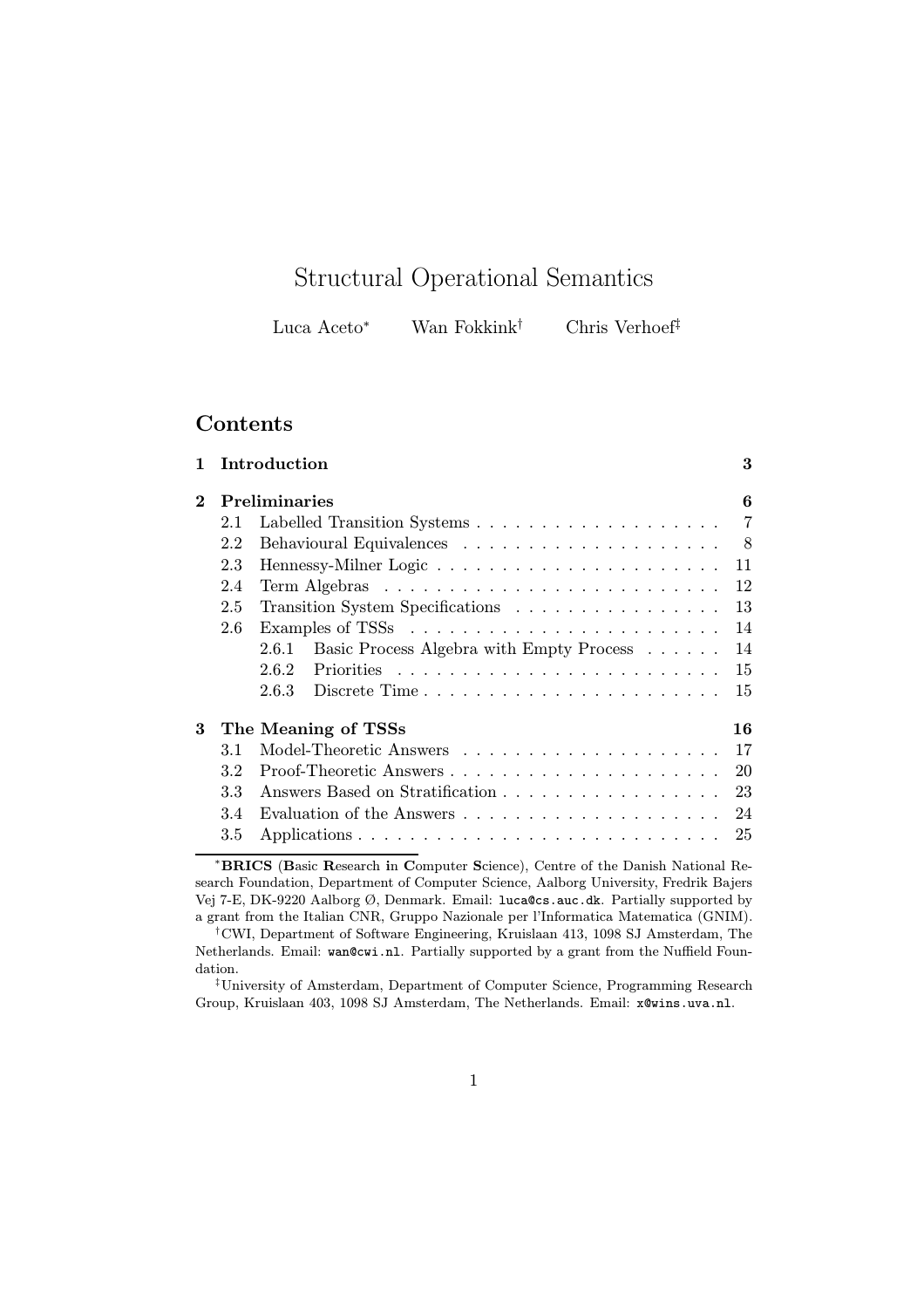| 4 |     | <b>Conservative Extension</b>                                                | 26 |
|---|-----|------------------------------------------------------------------------------|----|
|   | 4.1 | Operational Conservative Extension                                           | 27 |
|   | 4.2 | Implications for Three-Valued Stable Models $\hfill\ldots\ldots\ldots\ldots$ | 30 |
|   | 4.3 | Applications to Axiomatizations<br>.                                         | 31 |
|   |     | Axiomatic Conservative Extension<br>4.3.1                                    | 31 |
|   |     | 4.3.2<br>Completeness of Axiomatizations                                     | 33 |
|   |     | 4.3.3<br>$\omega$ -Completeness of Axiomatizations $\ldots \ldots \ldots$    | 34 |
|   | 4.4 | Applications to Rewriting $\ldots \ldots \ldots \ldots \ldots \ldots$        | 36 |
|   |     | 4.4.1<br>Rewrite Conservative Extension                                      | 36 |
|   |     | Ground Confluence of CTRSs<br>4.4.2                                          | 37 |
| 5 |     | <b>Congruence Formats</b>                                                    | 39 |
|   | 5.1 |                                                                              | 41 |
|   | 5.2 |                                                                              | 43 |
|   | 5.3 |                                                                              | 44 |
|   |     | 5.3.1                                                                        | 44 |
|   |     | Expressiveness of De Simone Languages $\hfill\ldots\ldots\ldots$<br>5.3.2    | 45 |
|   |     | De Simone Languages and Process Algebras<br>5.3.3                            | 49 |
|   | 5.4 |                                                                              | 52 |
|   |     | 5.4.1                                                                        | 52 |
|   |     | 5.4.2<br>Junk Rules                                                          | 53 |
|   |     | Coding a Universal 2-Counter Machine<br>5.4.3                                | 55 |
|   |     | 5.4.4<br>Infinitary GSOS Languages Inducing Regular LTSs                     | 57 |
|   |     | Turning GSOS Rules into Equations<br>5.4.5                                   | 60 |
|   |     | From Recursive GSOS to LTSs with Divergence<br>5.4.6                         | 69 |
|   |     | Other Results for GSOS Languages<br>5.4.7                                    | 72 |
|   | 5.5 |                                                                              | 74 |
|   | 5.6 | Precongruence Formats for Behavioural Preorders                              | 79 |
|   |     | 5.6.1<br>Simulation                                                          | 79 |
|   |     | 5.6.2                                                                        | 79 |
|   |     | 5.6.3                                                                        | 80 |
|   |     | 5.6.4                                                                        | 81 |
|   |     | 5.6.5                                                                        | 82 |
|   |     | 5.6.6                                                                        | 82 |
|   |     | 5.6.7                                                                        | 84 |
|   | 5.7 |                                                                              | 85 |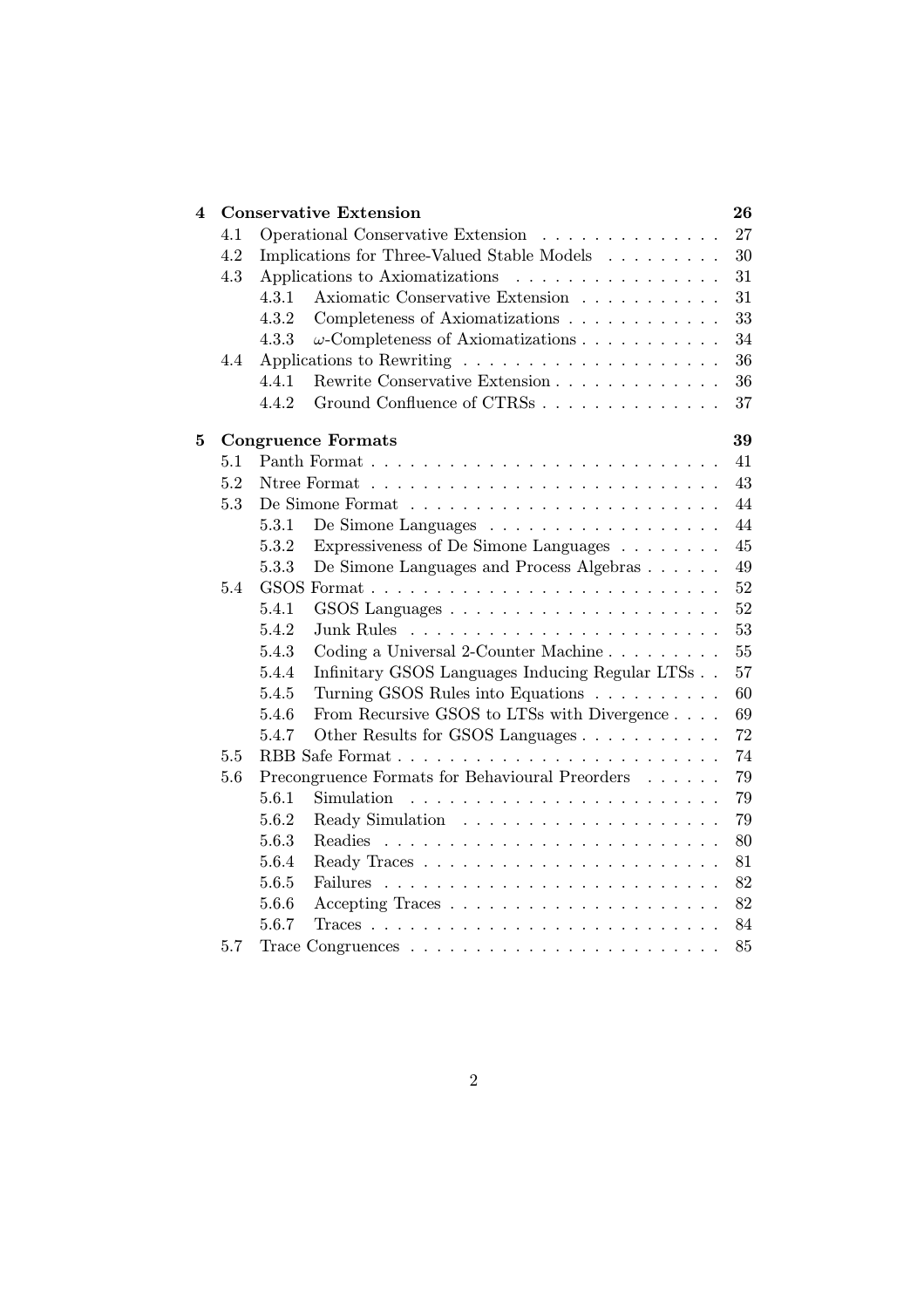| 6 |     | Many-Sorted Higher-Order Languages                | 87 |
|---|-----|---------------------------------------------------|----|
|   | 6.1 |                                                   |    |
|   | 6.2 |                                                   |    |
|   | 6.3 |                                                   |    |
|   | 6.4 | Operational Conservative Extension 93             |    |
|   |     | <b>Denotational Semantics</b>                     | 95 |
|   | 7.1 |                                                   |    |
|   |     | 7.1.1                                             |    |
|   |     | 7.1.2                                             |    |
|   |     | 7.1.3 Finite Synchronization Trees 100            |    |
|   |     | 7.1.4 A Domain of Synchronization Trees 102       |    |
|   |     | From Recursive GSOS to Denotational Semantics 104 |    |

## 1 Introduction

The importance of giving precise semantics to programming and specification languages was recognized since the sixties with the development of the first high-level programming languages (cf., e.g., [30, 206] for some early accounts). The use of operational semantics  $-$  i.e., of a semantics that explicitly describes how programs compute in stepwise fashion, and the possible state-transformations they perform — was already advocated by McCarthy in [147], and elaborated upon in references like [142, 143]. Examples of fullblown languages that have been endowed with an operational semantics are Algol 60 [140], PL/I [173], and CSP [178].

Structural operational semantics (SOS) [177] provides a framework to give an operational semantics to programming and specification languages. In particular, because of its intuitive appeal and flexibility, SOS has found considerable application in the study of the semantics of concurrent processes, where, despite successful work by, among others, de Bakker, Zucker, Hennessy, and Abramsky (see, e.g., [1, 31, 117, 120, 122, 125, 150]), the methods of denotational semantics appear to be difficult to apply in general. SOS generates a labelled transition system, whose states are the closed terms over an algebraic signature, and whose transitions between states are obtained inductively from a collection of so-called transition rules of the form  $\frac{\text{premiss}}{\text{conclusion}}$ . A typical example of a transition rule is

$$
\frac{x \stackrel{a}{\to} x'}{x \|y \stackrel{a}{\to} x'\|y}
$$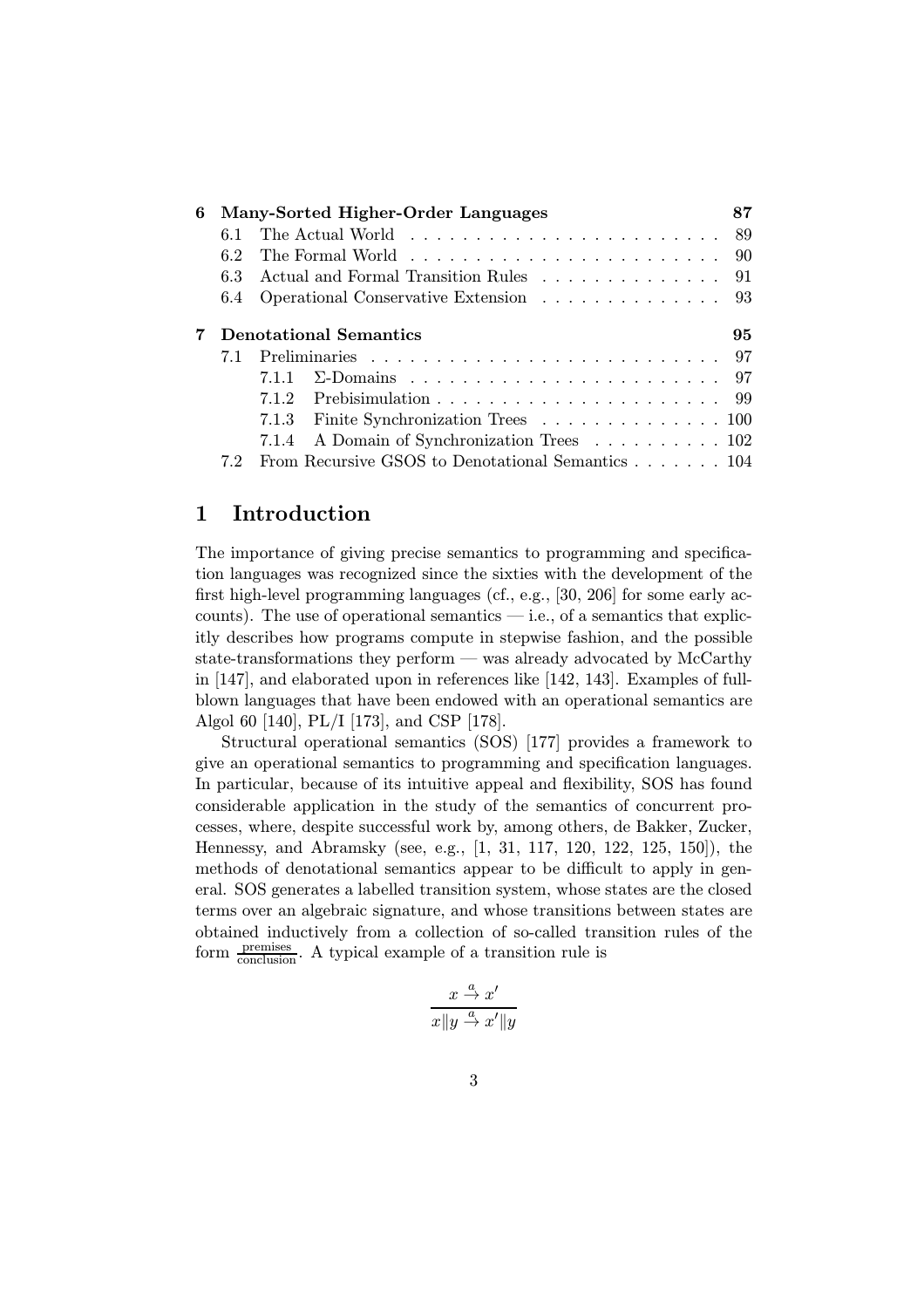stipulating that if  $t \stackrel{a}{\rightarrow} t'$  holds for certain closed terms t and t', then so does  $t||u \stackrel{a}{\rightarrow} t'||u$  for each closed term u. In general, validity of the premises of a transition rule, under a certain substitution, implies validity of the conclusion of this rule under the same substitution.

Recently, SOS has been successfully applied as a formal tool to establish results that hold for classes of process description languages. This has allowed for the generalization of well-known results in the field of process algebra, and for the development of a meta-theory for process calculi based on the realization that many of the extant results in this field only depend upon general semantic properties of language constructs. The concept of a rule format has played a major role in the development of the meta-theory of process description languages, and several such formats have been proposed in the research literature. A principal aim of this chapter is to give an exposition on existing rule formats. Each of the formats surveyed here comes equipped with a rich body of results that are guaranteed to hold for any process calculus whose SOS is within that format.

Predicates in SOS semantics can be coded as binary relations [111]. Moreover, negative premises can often be expressed positively using predicates [27]. However, in the literature we see more and more that SOS definitions are decorated with predicates and/or negative premises. For example, predicates are used to express matters like (un)successful termination, convergence, divergence [10], enabledness [41], maximal delay, and side conditions [165]. Negative premises are used to describe, e.g., deadlock detection [137], sequencing [55], priorities [24, 65], probabilistic behaviour [139], urgency [58], and various real [136] and discrete time [23, 127, 223] settings. Since predicates and negative premises are so pervasive, and often lead to cleaner semantic descriptions for many features and constructs of interest, we present the theory of SOS in a setting that deals explicitly with these notions as much as possible. We hope that this makes this chapter a useful reference guide to the literature on the use of SOS in process algebra.

The organization of this chapter is as follows. Sect. 2 presents the preliminaries of SOS theory, and contains some standard SOS definitions that serve as running examples. Sect. 3 gives an overview of the different ways to give meaning to SOS definitions. Sect. 4 presents syntactic constraints under which an extension of an SOS definition does not influence some properties of the original SOS definition. Sect. 5 studies a wide range of syntactic formats for SOS definitions that guarantee that the semantics of a term is determined by the semantics of its arguments, and focuses on the connection between SOS semantics and complete proof systems. Sect. 6 describes a formalism to deal with variable binders explicitly. Finally, Sect. 7 pays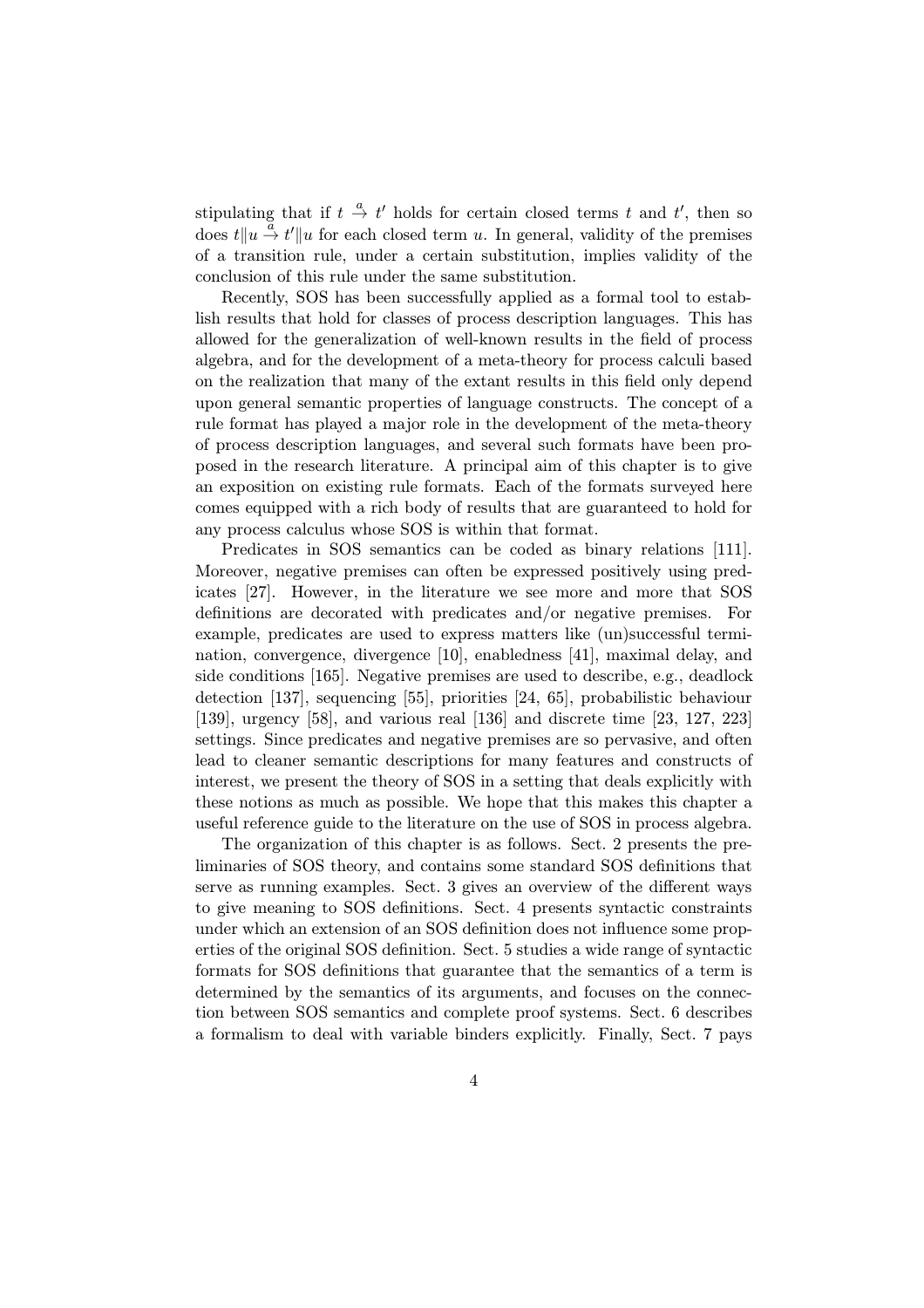attention to the automatic generation of fully abstract denotational models of process calculi from their SOS semantics.

On Terminology: Structural vs Structured Operational Semantics As mentioned above, in this chapter we shall use the acronym SOS to stand for Structural Operational Semantics. The adjective structural was used by Plotkin in the title of his seminal set of lecture notes [177] as this approach to giving formal semantics for programming and specification languages places great emphasis on defining the effect of running a program in terms of its structure. Moreover, the term Structural Operational Semantics is the most commonly used in the literature on semantics of programming languages and in various textbooks on this topic (see, e.g., [113, 119, 168]). The form of semantics we describe in this chapter is sometimes also called "Plotkin-style" operational semantics because of the aforementioned influential DAIMI report of Plotkin [177] and several papers in which he used this kind of specification. Some authors (see, e.g., [113]) prefer to use the term transition semantics to emphasize that transitions between program states are the main objects of study in this form of semantics. This terminology, albeit more descriptive in this context than "structural" or "Plotkin-style", has the drawback of being applicable to a range of operational semantics such as those for automata and Petri nets [184]—that are rather different in nature from those that we deal with in this chapter. In [110, 111], Groote and Vaandrager used the acronym SOS to stand for Structured Operational Semantics. Their aim was to emphasize that a transition system specification that leads to a transition system for which bisimulation equivalence [171] is not a congruence should not be called structured, even though it is possibly compositional on the level of concrete transition systems. We have shunned from adopting their terminology as it is only used in the process algebra literature, and may be construed as suggesting that other forms of operational semantics are unstructured.

Disclaimer In this chapter, we focus on the results on the theory of SOS that, we feel, have the most interest from the point of view of process algebra. It is, however, a sign of the maturity of this field that SOS has found applications in many other settings. The original motivation for the development of SOS was to give semantics to programming languages, and the success of this endeavour is witnessed by the growing number of real-life programming languages that have been given usable semantic descriptions by means of SOS (see, e.g., [43, 162, 173, 178, 185].) As other applications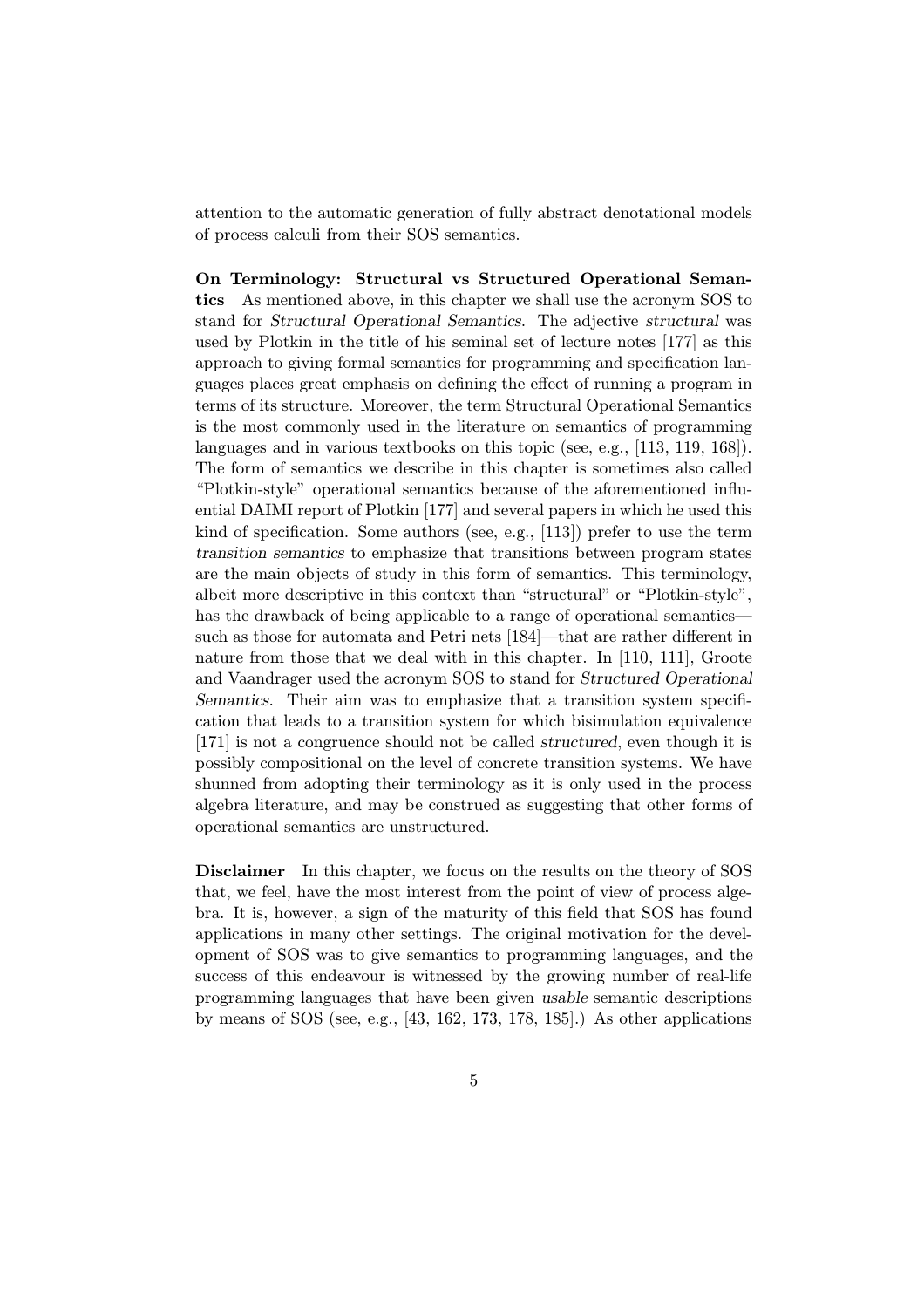of SOS, we limit ourselves to mentioning here that:

- the operational approach to type soundness, pioneered in [236], is now the preferred choice over methods based upon denotational semantics;
- the correctness of hardware implementations of real-life programming languages, and of compilation techniques, has been established using SOS [43, 233];
- the fit between reasonable operational extensions for the language PCF [175] and Scott's original lattice model for it has been studied in [46] within the framework of SOS;
- the derivation of proof rules for functional languages from their operational specifications has been investigated in [194], building upon the work in [8] (cf. Sect. 5.4.5).

These are only a few of the many interesting examples of applications of SOS that are not covered in this chapter. We hope that the reader will be tempted to explore them, and possibly to contribute to this fascinating research area.

Acknowledgments Our thoughts on the theory of SOS have been shaped by the inspiring work of, and collaborations with, many researchers. We cannot thank them all explicitly here. However, it will be evident to the readers of this chapter that the theory we survey, and the presentation we give of it, would not have been possible without the work of our colleagues. In particular, the ideas and work of Bard Bloom, Robert De Simone, Rob van Glabbeek (on whose work Sect. 3 is heavily based), Jan Friso Groote and Frits Vaandrager have been most influential. We hope that the list of references will prove useful in guiding the interested readers to the original sources for our subject matter. Finally, we thank Davide Marchignoli, Simone Tini and an anonymous referee for their thorough reading of a draft of this chapter.

## 2 Preliminaries

In this section we present the basic notions from process theory that are needed in the remainder of this chapter. The presentation is necessarily brief, and the interested reader is warmly encouraged to consult the references for much more information and motivation on the background material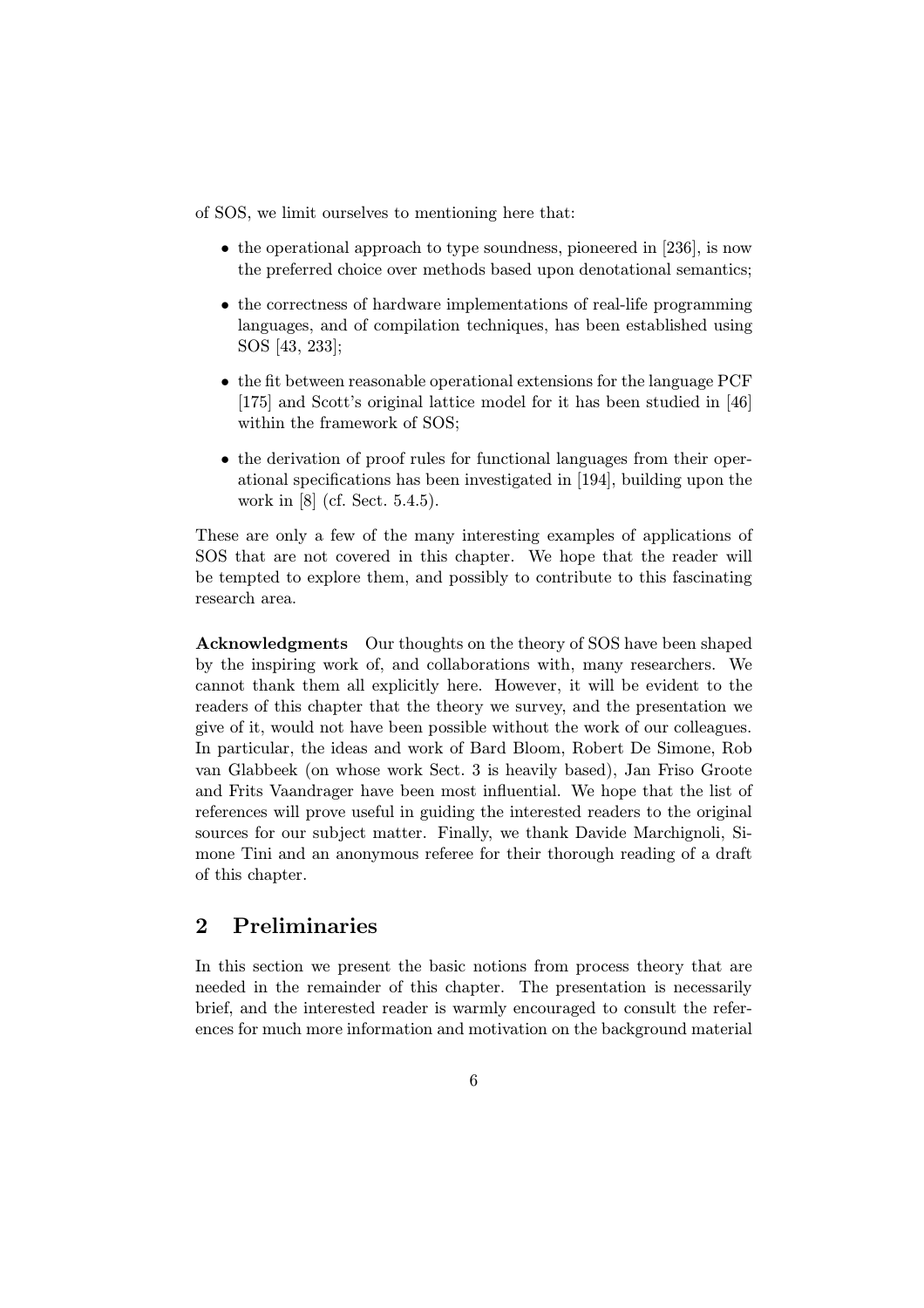to our subject matter. We hope, however, that the basic definitions and results mentioned in this section will help the reader go through the material presented in this chapter with some ease.

#### 2.1 Labelled Transition Systems

We begin by reviewing the model of *labelled transition systems* [134, 177], which are used to express the operational semantics of many process calculi. They consist of binary relations between states, carrying an action label, and predicates on states. Intuitively,  $s \stackrel{a}{\rightarrow} s'$  expresses that state s can evolve into state s' by the execution of action a, while  $sP$  expresses that predicate P holds in state s. For convenience of terminology, we refer to both binary relations and predicates on states as transitions.

Definition 2.1 (Labelled transition system) A labelled transition system *(LTS)* is a quadruple (Proc, Act,  $\left\{\stackrel{a}{\rightarrow} \mid a \in \text{Act}\right\}$ , Pred), where:

- Proc is a set of states, ranged over by  $s$ ;
- Act is a set of actions, ranged over by  $a, b$ ;
- $\stackrel{a}{\rightarrow} \subseteq$  Proc  $\times$  Proc for every  $a \in$  Act. As usual, we use the more suggestive notation  $s \stackrel{a}{\rightarrow} s'$  in lieu of  $(s, s') \in \stackrel{a}{\rightarrow}$ , and write  $s \stackrel{a}{\rightarrow} s'$  if  $s \stackrel{a}{\rightarrow} s'$  for no state  $s'$ ;
- P  $\subseteq$  Proc for every P  $\in$  Pred. We write sP (resp. s-P) if state s satisfies (resp. does not satisfy) predicate P.

Binary relations  $s \stackrel{a}{\rightarrow} s'$  and unary predicates  $sP$  in an LTS are called transitions.

In what follows, we shall sometimes identify an LTS with the set of its transitions. We trust that the meaning will always be clear from the context.

#### Definition 2.2 (Finiteness conditions on an LTS) An LTS is:

- finitely branching if for every state s there are only finitely many outgoing transitions  $s \stackrel{a}{\rightarrow} s'$ ;
- regular if it is finitely branching and each state can reach only finitely many other states:
- finite if it is finitely branching and there is no infinite sequence of transitions  $s_0 \stackrel{a_0}{\rightarrow} s_1 \stackrel{a_1}{\rightarrow} \cdots$ .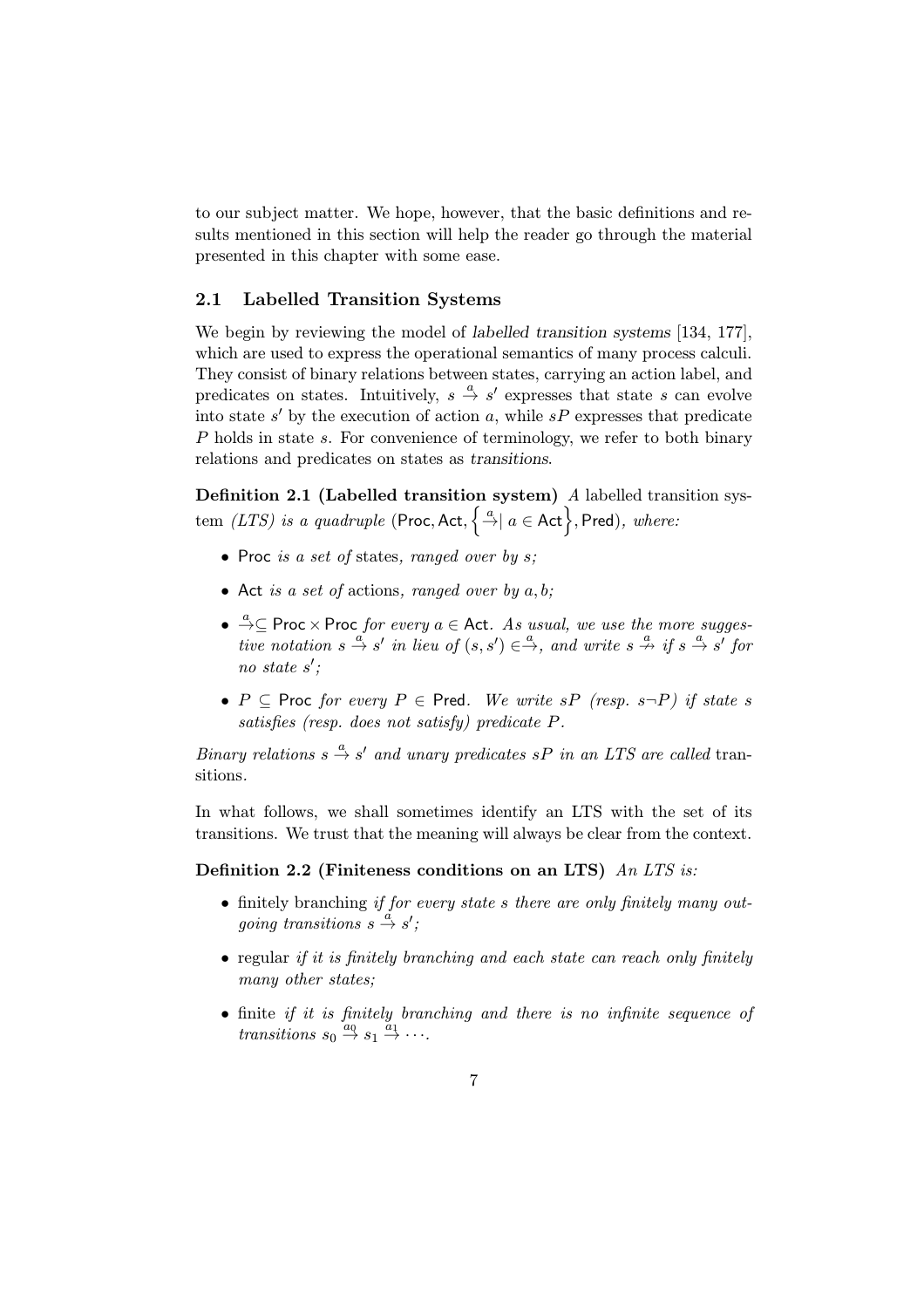Remark: The conditions of regularity and finiteness defined above are usually used at the level of process graphs, i.e., transition systems with a distinguished initial state from which all other states are reachable in zero or more transitions. In particular, the above definition ensures that an LTS is finite or regular if so are all the process graphs obtained by choosing an arbitrary state as the initial one, removing all the states that are unreachable from it, and restricting the transition relations to the set of reachable states. Note that the notion of regularity defined above is a purely "syntactic" one. For instance, the LTS defined by

 ${n \stackrel{a}{\rightarrow} n+1 \mid n \in \mathbb{N}}$ 

is not regular according to the above definition, even though it is the unfolding of the regular LTS  $0 \stackrel{a}{\rightarrow} 0$ . To define more semantic notions of regularity one has to work modulo some notion of behavioural equivalence. (See the following section and elsewhere in this handbook for information on behavioural equivalences over states of LTSs.)

#### 2.2 Behavioural Equivalences

LTSs describe the operational behaviour of processes in great detail. In order to abstract away from irrelevant information on the way that processes compute, a wealth of notions of behavioural equivalence (i.e., a relation that is reflexive, transitive, and symmetric) and preorder (i.e., a relation that is reflexive and transitive) over the states of an LTS have been studied in the literature on process theory. A systematic investigation of these notions is presented in [96, 99] (see also [95, Chapter 1] and elsewhere in this handbook), where van Glabbeek presents the linear time/branching time spectrum. This lattice contains all the known behavioural equivalences and preorders over LTSs, ordered by inclusion. We investigate only a fragment of this spectrum, which we now proceed to present for the sake of completeness.

## Definition 2.3 (Simulation, ready simulation, and bisimulation) Assume an LTS.

- A binary relation R on states is a simulation if whenever  $s_1 \mathcal{R} s_2$ :
	- if  $s_1 \stackrel{a}{\rightarrow} s'_1$ , then there is a transition  $s_2 \stackrel{a}{\rightarrow} s'_2$  such that  $s'_1 \mathcal{R} s'_2$ ; - if  $s_1P$ , then  $s_2P$ .
- A binary relation  $R$  on states is a ready simulation if it is a simulation with the property that, whenever  $s_1 \mathcal{R} s_2$ :
	- if  $s_1 \stackrel{a}{\nrightarrow}$ , then  $s_2 \stackrel{a}{\nrightarrow}$ ;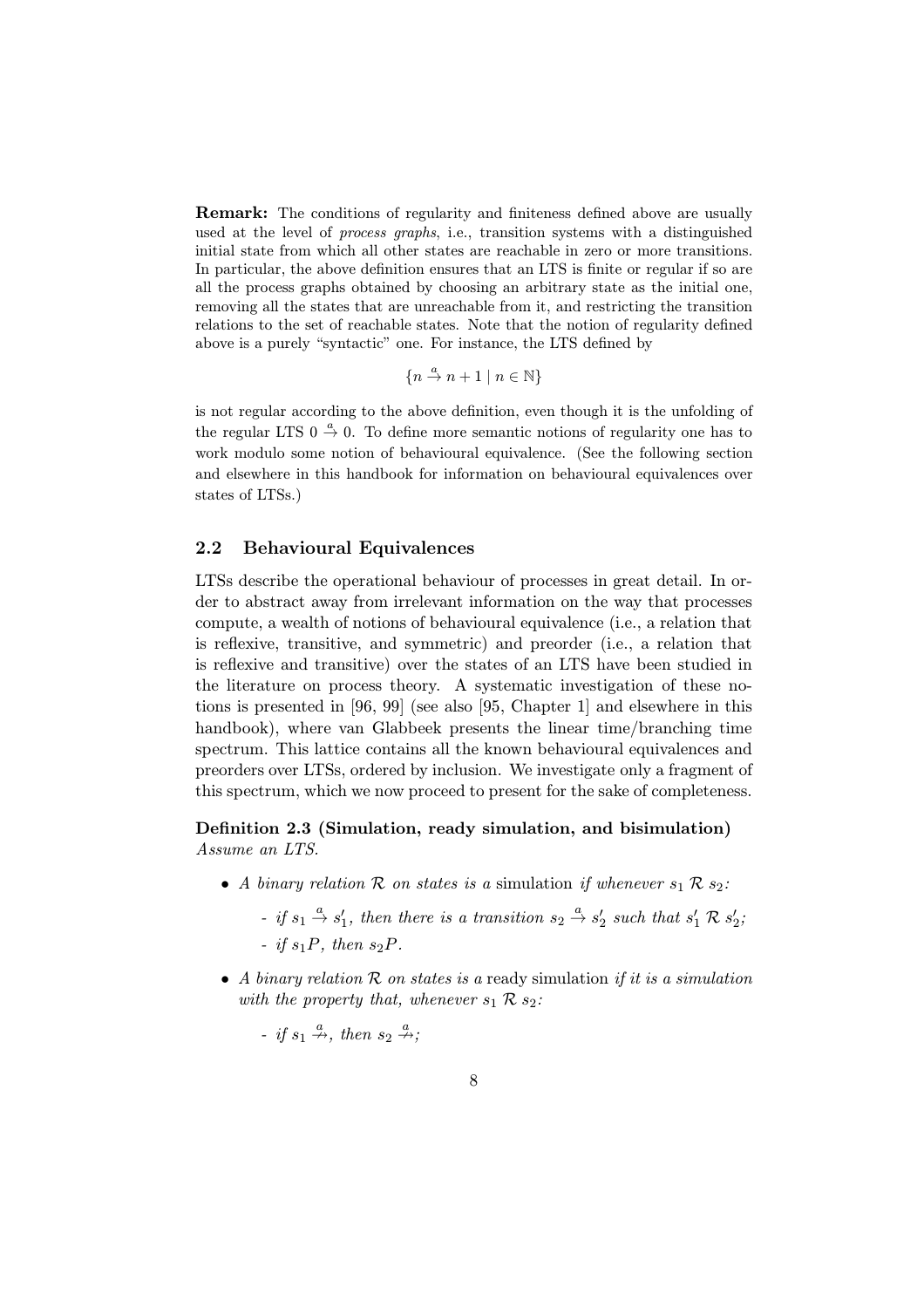- if  $s_1\neg P$ , then  $s_2\neg P$ .

• A bisimulation is a symmetric simulation.

We write  $s_1 \leq s_2$  (resp.  $s_1 \leq_{RS} s_2$ ) if there is a simulation (resp. a ready simulation) R with  $s_1$  R  $s_2$ . Two states  $s_1, s_2$  are bisimilar, written  $s_1 \leftrightarrow s_2$ , if there is a bisimulation relation that relates them. Henceforth the relation  $\leftrightarrow$  is referred to as bisimulation equivalence.

Bisimulation equivalence [156, 171] relates two states in an LTS precisely when they have the same branching structure. Simulation (see, e.g., [171]) and ready simulation (also known as  $\frac{2}{3}$  bisimulation) [55, 138] relax this requirement to different degrees.

We present seven more preorders, which are induced by yet further ways of abstracting away from the full branching structure of LTSs. They are based on (decorated) versions of traces.

Definition 2.4 (Trace semantics) Given an LTS, a sequence

$$
\varsigma = a_1 \cdots a_n \in \mathsf{Act}^* ,
$$

for  $n \in \mathbb{N}$ , is a trace of state  $s_0$  if there exist states  $s_1, \ldots, s_n$  such that  $s_0 \stackrel{a_1}{\rightarrow} s_1 \stackrel{a_2}{\rightarrow} \cdots \stackrel{a_n}{\rightarrow} s_n$  (abbreviated by  $s_0 \stackrel{\varsigma}{\rightarrow} s_n$ ). Moreover,  $\varsigma P$  with  $\varsigma \in \mathsf{Act}^*$ and P  $\in$  Pred is a trace of state s if there exists a state s' such that  $s \stackrel{\varsigma}{\to} s'P$ . We write  $s \subseteq_T s'$  if the set of traces of s is included in that of s'.

For a state s we define (here, and in what follows, we use the symbol  $\stackrel{\Delta}{=}$  to stand for "equals by definition"):

 $\text{initials}(s) \triangleq \{a \in \text{Act} \mid \exists s' \in \text{Proc}(s \stackrel{a}{\rightarrow} s')\} \cup \{P \in \text{Pred} \mid sP\}$ .

Definition 2.5 (Decorated trace semantics) Assume an LTS.

- Ready traces. A sequence  $X_0a_1X_1\cdots a_nX_n$  (with  $n \in \mathbb{N}$ ), where  $X_i \subseteq$ Act ∪ Pred and  $a_i \in$  Act for  $i = 0, \ldots, n$ , is a ready trace of state  $s_0$ if  $s_0 \stackrel{a_1}{\rightarrow} s_1 \stackrel{a_2}{\rightarrow} \cdots \stackrel{a_n}{\rightarrow} s_n$  and initials $(s_i) = X_i$  for  $i = 0, \ldots, n$ . We write  $s \in_{RT} s'$  if the set of ready traces of s is included in that of s'.
- Failure traces. For X be a subset of Act ∪ Pred, we define  $s_0 \stackrel{X}{\rightarrow} s_1$  if  $s_0 = s_1$  and initials $(s_0) \cap X = \varnothing$ . A sequence  $\varsigma \in (\mathsf{Act} \cup 2^{(\mathsf{Act} \cup \mathsf{Pred})})^*$ is a failure trace of state  $s_0$  if  $s_0 \stackrel{\varsigma}{\rightarrow} s_1$  for some state  $s_1$ . We write  $s \mathrel{\sqsubseteq_{FT}} s'$  if the set of failure traces of s is included in that of s'.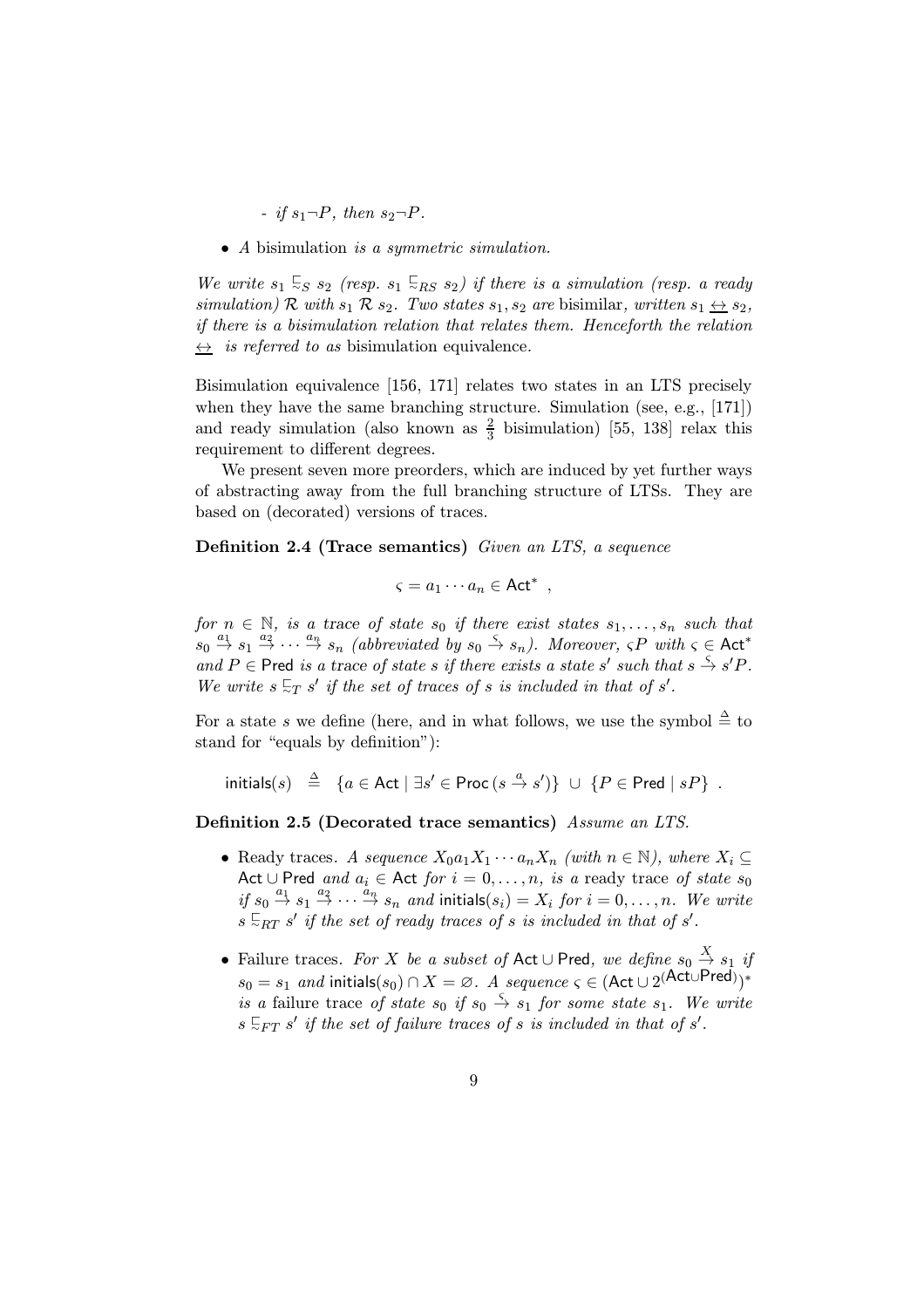- Readies. A pair  $(s, X)$  with  $s \in \text{Act}^*$  and  $X \subseteq \text{Act} \cup \text{Pred}$  is a ready of state  $s_0$  if  $s_0 \stackrel{\varsigma}{\rightarrow} s_1$  for some state  $s_1$  with initials( $s_1$ ) = X. We write  $s \mathrel{\sqsubseteq}_R s'$  if the set of readies of s is included in that of s'.
- Failures. A pair  $(\varsigma, X)$  with  $\varsigma \in \mathsf{Act}^*$  and  $X \subseteq \mathsf{Act} \cup \mathsf{Pred}$  is a failure of state  $s_0$  if  $s_0 \stackrel{\rightarrow}{\to} s_1$  for some state  $s_1$  with initials( $s_1$ )  $\cap X = \emptyset$ . We write  $s \subseteq_F s'$  if the set of failures of s is included in that of s'.
- Completed traces.  $\varsigma \in \mathsf{Act}^*$  is a completed trace of state  $s_0$  if  $s_0 \stackrel{\varsigma}{\to} s_1$ for some state  $s_1$  with initials( $s_1$ ) =  $\emptyset$ . Moreover,  $\varsigma P$  with  $\varsigma \in$  Act<sup>\*</sup> and P  $\in$  Pred is a completed trace of state  $s_0$  if  $s_0 \stackrel{\varsigma}{\rightarrow} s_0P$  for some state  $s_1$ . We write  $s \in C_T$  s' if the set of completed traces of s is included in that of  $s'$ .
- Accepting traces. Consider an LTS with  $\sqrt{a}$  as one of its predicates.  $\zeta \in$  Act<sup>\*</sup> is an accepting trace of state s<sub>0</sub> if s<sub>0</sub>  $\stackrel{\zeta}{\to}$  s<sub>1</sub> $\sqrt$  for some state  $s_1$ . We write  $s \in_{AT} s'$  if the set of accepting traces of s is included in that of  $s'$ .

The decorated trace semantics defined above take predicates into account. However, most of the uses of these semantics in the literature on process theory occur in settings without predicates. The notion of an accepting trace is standard in formal language theory (see, e.g., [193]), but has not received widespread treatment in the literature on process theory.

For  $\Theta \in \{S, RS, CT, RT, FT, F, R, L, T\}$ , the relation  $\Xi_{\Theta}$  is a preorder over states in arbitrary LTSs. Its kernel is denoted by  $\simeq_{\Theta}$ ; i.e.,  $s \simeq_{\Theta} s'$  iff  $s \subseteq_{\Theta} s'$  and  $s' \subseteq_{\Theta} s$ . The following result is a standard one in process theory  $(cf., e.g., [96]).$ 

#### Proposition 2.6 In any LTS,



where a directed edge from one relation to another means that the source of the edge is included in the target. Moreover,

- $\subseteq_S$  is included in  $\subseteq_{AT}$  and  $\subseteq_T$ , and
- $\overline{\phantom{a}}$  is included in  $\overline{\phantom{a}}$ .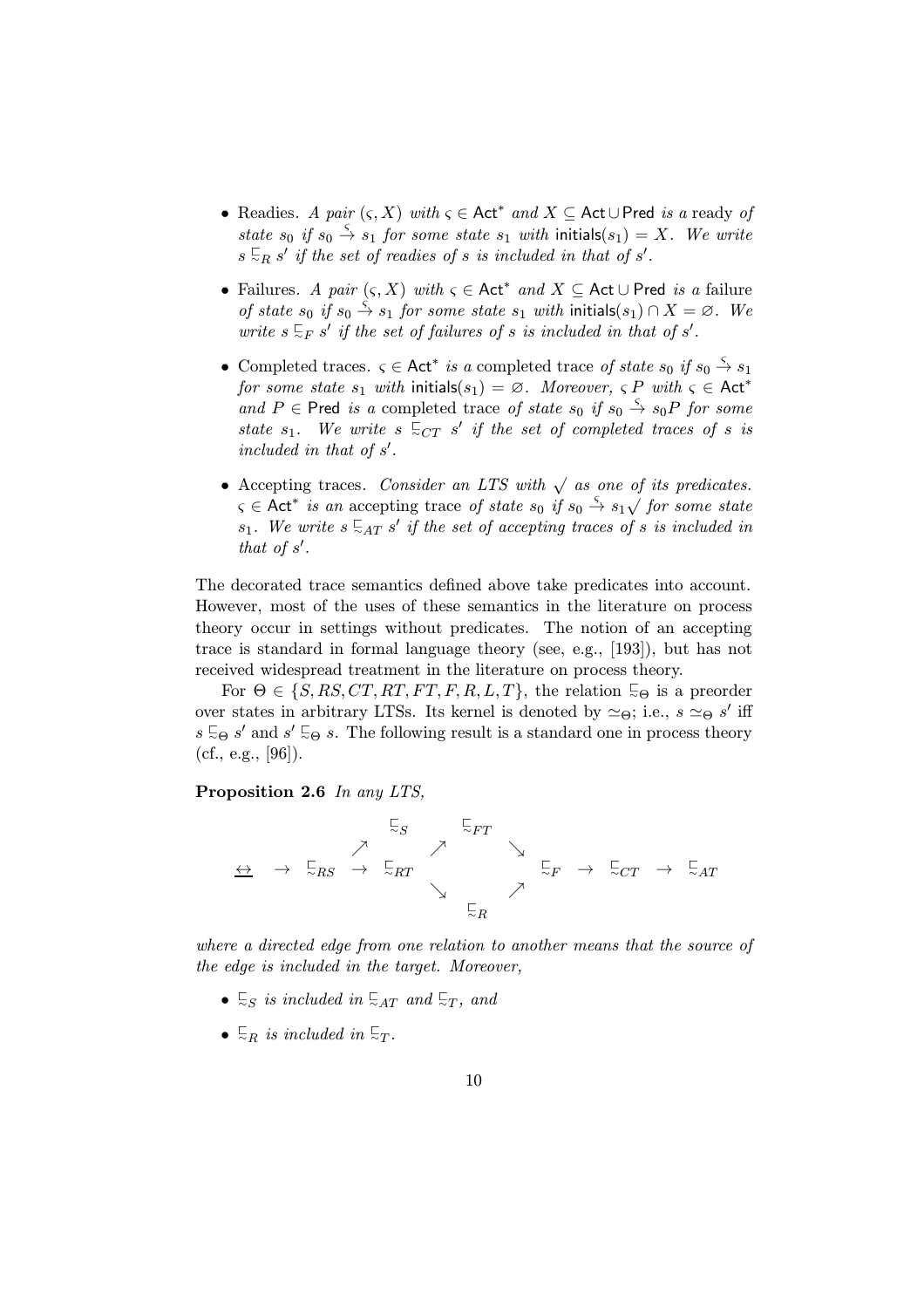The same inclusions hold for the kernels of the preorders.

All the inclusions presented in the previous proposition are proper if the LTS under consideration includes, modulo bisimulation equivalence, the finite synchronization trees [153] (see also Sect. 7.1.3) used in the examples presented in [96].

#### 2.3 Hennessy-Milner Logic

Modal and temporal logics of reactive programs have found considerable use in the theory and practice of concurrency (see, e.g., [78, 179, 210]). One of the earliest and most influential connections between logics of reactive programs and behavioural relations was given by Hennessy and Milner [124], who introduced a multi-modal logic and showed that it characterized bisimulation equivalence. We limit ourselves to briefly recalling the basic definitions and results on Hennessy-Milner logic. The interested reader is referred to, e.g., [124, 209] for more details and motivation. The following definition is standard, apart from the use of atomic propositions to cater for the presence of predicates in LTSs.

Definition 2.7 (Hennessy-Milner logic) The set of HML formulae is given by the BNF grammar [18]

$$
\varphi ::= \mathsf{ true} \mid P \mid \neg \varphi \mid \varphi_1 \land \varphi_2 \mid \langle a \rangle \varphi
$$

where a and P range over Act and Pred, respectively.

Given an LTS, the states s that satisfy HML formula  $\varphi$ , written  $s \models \varphi$ , are defined inductively by:

> $s \models$  true  $s \models P \iff sP$  $s \models \neg \varphi \iff \text{not } s \models \varphi$  $s \models \varphi_1 \land \varphi_2 \iff s \models \varphi_1 \text{ and } s \models \varphi_2$  $s \models \langle a \rangle \varphi \iff s' \models \varphi \text{ for some } s' \text{ such that } s \stackrel{a}{\rightarrow} s' .$

Using negation and conjunction in HML, one can define the other standard boolean connectives. Two states  $s, s'$  are considered equivalent with respect to HML, written  $s \sim_{\text{HML}} s'$ , iff for all HML formulae  $\varphi: s \models \varphi \iff s' \models \varphi$ . The following seminal result is due to Hennessy and Milner [124].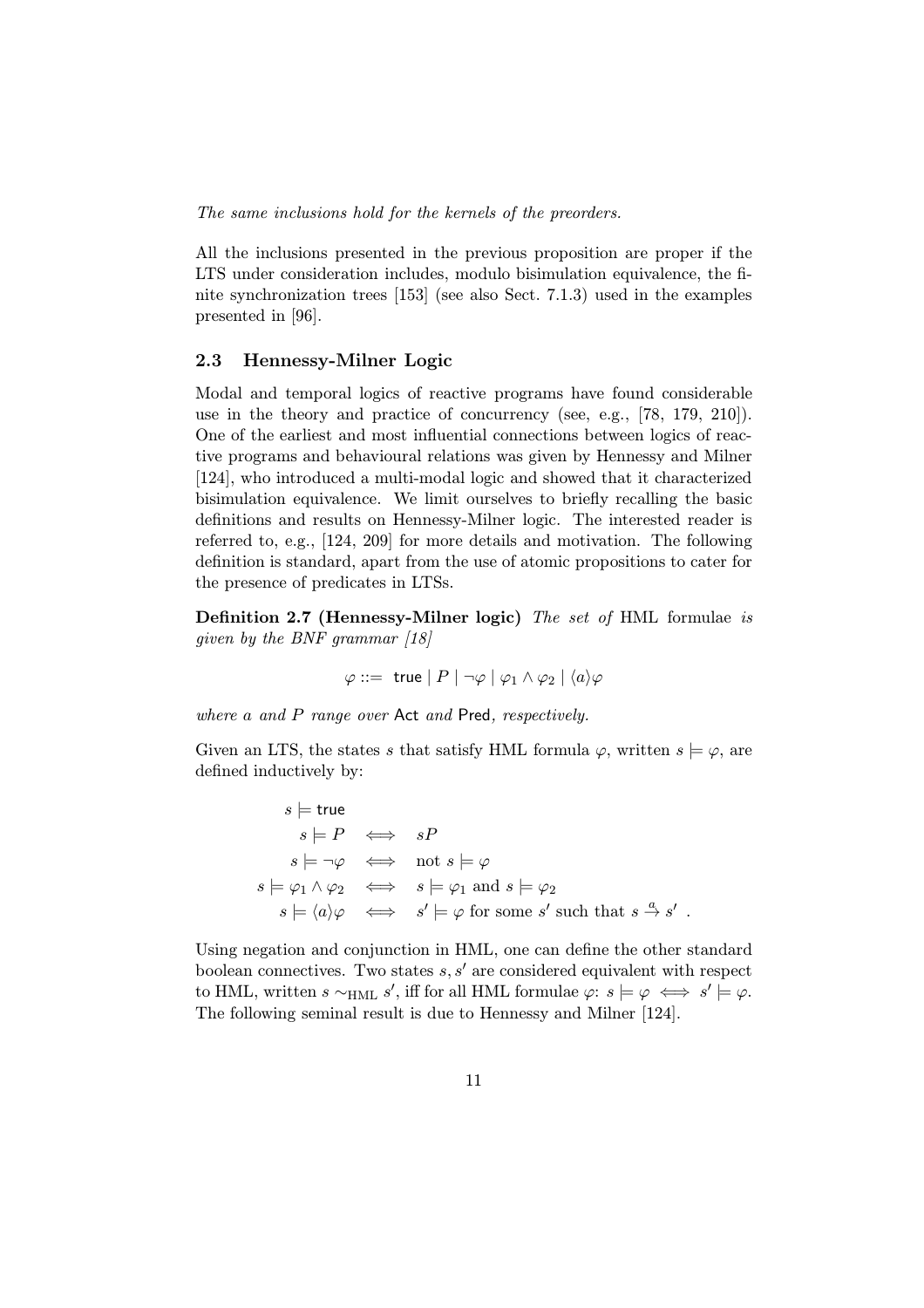**Theorem 2.8** The equivalence relations  $\leftrightarrow$  and ~HML coincide over finitely branching LTSs.

The restriction to finitely branching LTSs in Thm. 2.8 can be dropped if infinitary conjunctions are allowed in the syntax of HML.

#### 2.4 Term Algebras

This section reviews the basic notions of term algebras that will be needed in this chapter. We start from a countably infinite set Var of variables, ranged over by  $x, y, z$ .

Definition 2.9 (Signature) A signature  $\Sigma$  is a set of function symbols, disjoint from Var, together with an arity mapping that assigns a natural number  $ar(f)$  to each function symbol f. A function symbol of arity zero is called a constant, while function symbols of arity one and two are called unary and binary, respectively.

The arity of a function symbol represents its number of arguments.

**Definition 2.10 (Term)** The set  $\mathbb{T}(\Sigma)$  of (open) terms over a signature  $\Sigma$ , ranged over by  $t, u$ , is the least set such that:

- each  $x \in \text{Var}$  is a term;
- $f(t_1,\ldots,t_{ar(f)})$  is a term, if f is a function symbol and  $t_1,\ldots,t_{ar(f)}$ are terms.

 $T(\Sigma)$  denotes the set of closed terms over  $\Sigma$ , i.e., terms that do not contain variables.

For a constant a, the term  $a()$  is abbreviated to a. By convention, whenever we write a term-like phrase (e.g.,  $f(t, u)$ ), we intend it to be a term (i.e., f is binary).

A substitution is a mapping  $\sigma : \mathsf{Var} \to \mathbb{T}(\Sigma)$ . A substitution is closed if it maps each variable to a closed term in  $T(\Sigma)$ . A substitution extends to a mapping from terms to terms as usual; the term  $\sigma(t)$  is obtained by replacing occurrences of variables x in t by  $\sigma(x)$ . A context  $C[x_1,\ldots,x_n]$  denotes an open term in which at most the distinct variables  $x_1, \ldots, x_n$  appear. The term  $C[t_1,\ldots,t_n]$  is obtained by replacing all occurrences of variables  $x_i$  in  $C[x_1,\ldots,x_n]$  by  $t_i$ , for  $i=1,\ldots,n$ .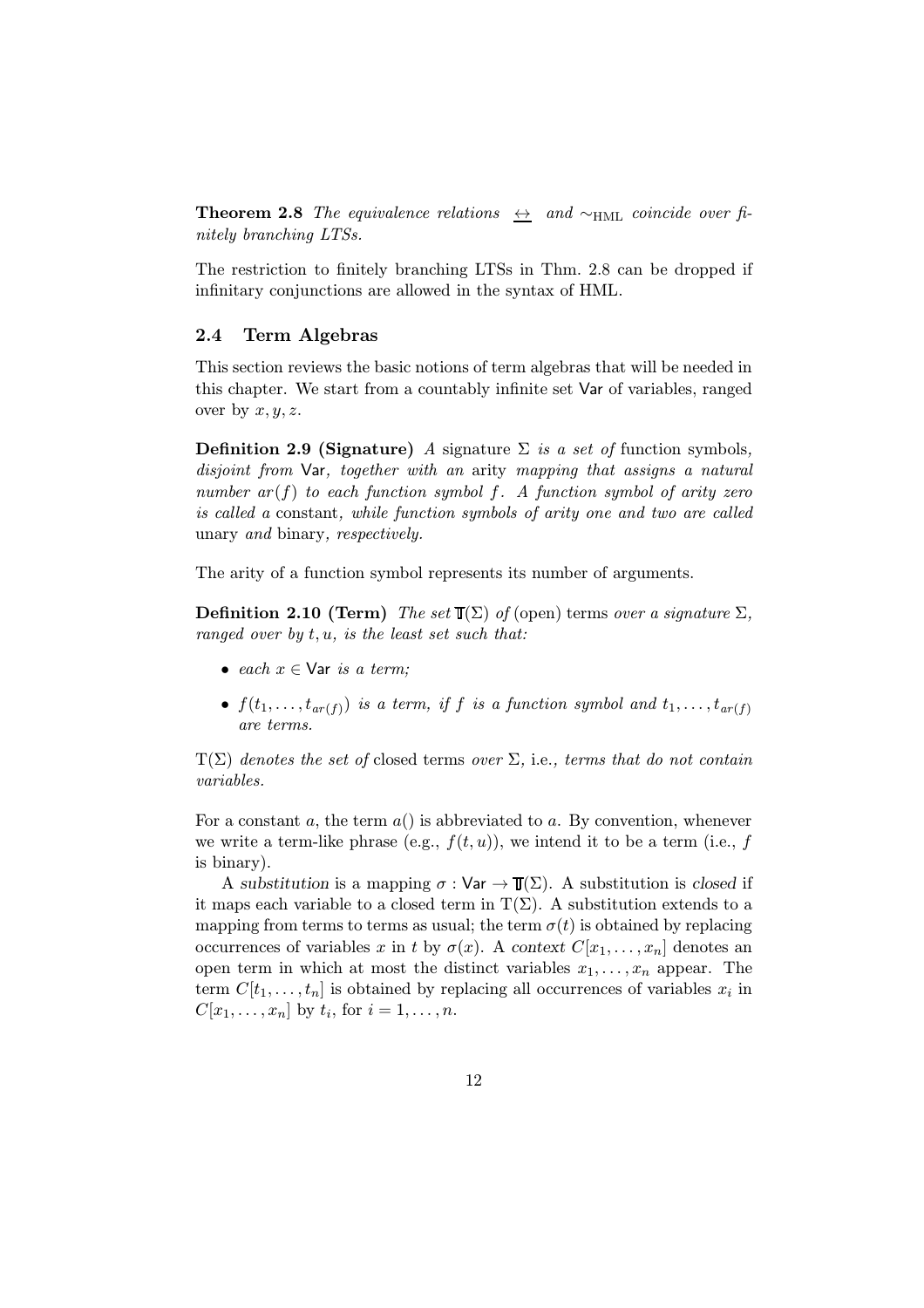Definition 2.11 (Congruence) Assume a signature  $\Sigma$ . An equivalence relation (resp. preorder) R over  $T(\Sigma)$  is a congruence (resp. precongruence) if, for all  $f \in \Sigma$ ,

 $t_i\mathcal{R}u_i$  for  $i=1,\ldots,ar(f)$  implies  $f(t_1,\ldots,t_{ar(f)})\mathcal{R}f(u_1,\ldots,u_{ar(f)})$ .

#### 2.5 Transition System Specifications

In the remainder of this chapter, the set Proc of states will in general consist of the closed terms over some signature. We proceed to introduce the main object of study in the field of SOS, viz. a transition system specification, being a collection of inductive proof rules to derive the transitions over the set of closed terms.

Definition 2.12 (Transition system specification) Let  $\Sigma$  be a signature, and let t and t' range over  $\mathbb{I}(\Sigma)$ . A transition rule  $\rho$  is of the form  $H/\alpha$ , with H a set of positive premises  $t \stackrel{a}{\rightarrow} t'$  and  $tP$ , and of negative premises  $t \stackrel{a}{\rightarrow} and t \stackrel{b}{\rightarrow}$ . Moreover, the conclusion  $\alpha$  is of the form  $t \stackrel{a}{\rightarrow} t'$ or tP. The left-hand side of the conclusion is the source of  $\rho$ , and if the conclusion is of the form  $t \stackrel{\alpha}{\to} t'$ , then its right-hand side is the target of  $\rho$ . A transition rule is closed if it does not contain variables.

A transition system specification (TSS) is a set of transition rules. A TSS is positive if its transition rules do not contain negative premises.

For the sake of clarity, transition rules will often be displayed in the form  $\frac{H}{\alpha}$ , and the premises of a transition rule will not always be presented using proper set notation. The first systematic study of TSSs may be found in [199], while the first study of TSSs with negative premises appeared in [54].

We proceed to define when a transition is provable from a TSS. The following notion of a proof from [102] generalizes the standard definition (see, e.g., [111]) by allowing for the derivation of closed transition rules. The derivation of a transition  $\alpha$  corresponds to the derivation of the closed transition rule  $H/\alpha$  with  $H = \emptyset$ . The case  $H \neq \emptyset$  corresponds to the derivation of  $\alpha$  under the assumptions in H.

**Definition 2.13 (Literal)** Positive literals are transitions  $t \stackrel{a}{\rightarrow} t'$  and  $tP$ , while negative literals are expressions  $t \stackrel{a}{\rightarrow}$  and  $t \neg P$ , where t and t' range over the collection of closed terms. A literal is a positive or negative literal.

**Definition 2.14 (Proof)** Let  $T$  be a TSS. A proof of a closed transition rule  $H/\alpha$  from T is a well-founded, upwardly branching tree whose nodes are labelled by literals, where the root is labelled by  $\alpha$ , and if K is the set of labels of the nodes directly above a node with label  $\beta$ , then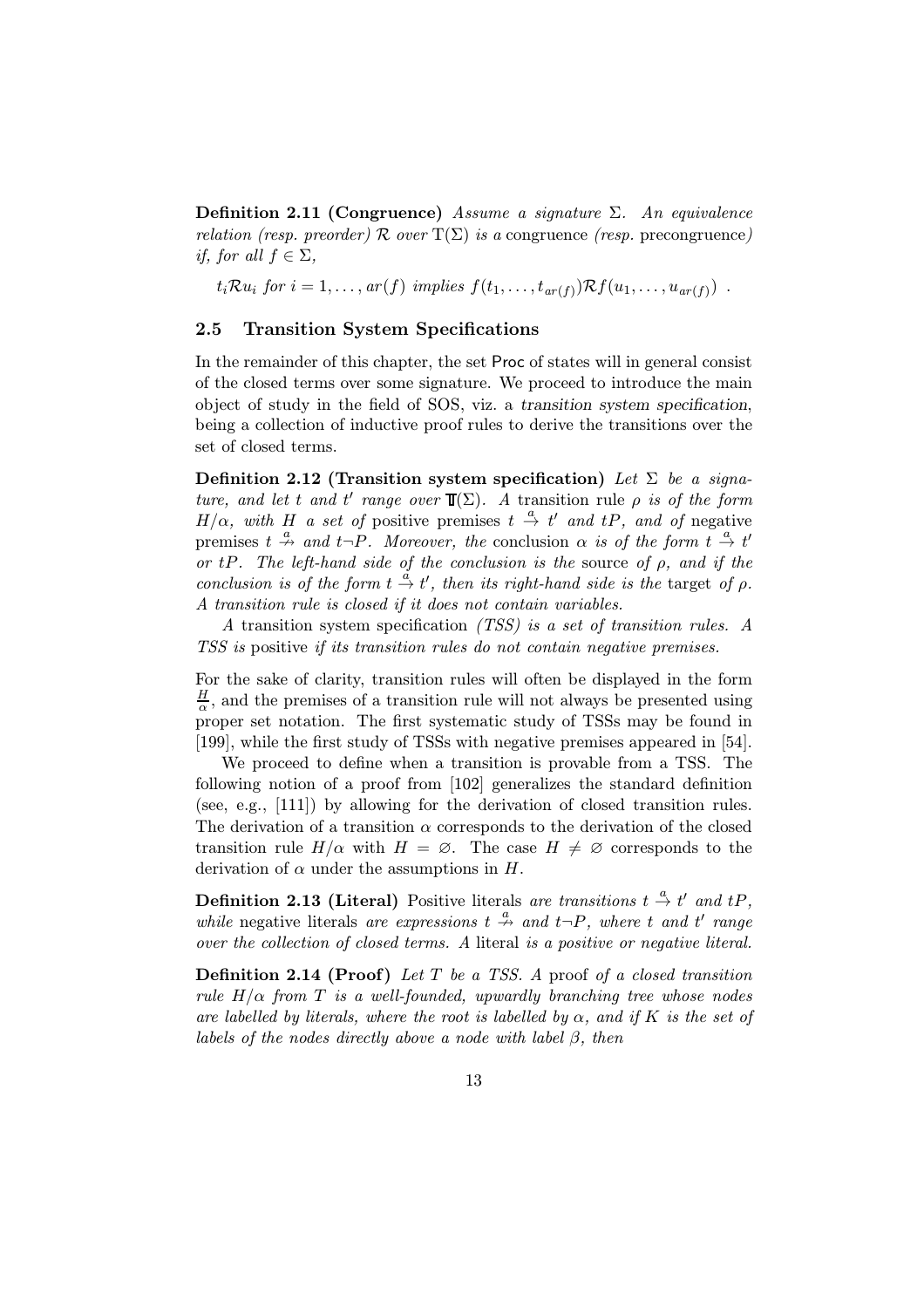1. either  $K = \emptyset$  and  $\beta \in H$ ,

2. or  $K/\beta$  is a closed substitution instance of a transition rule in T.

If a proof of  $H/\alpha$  from T exists, then  $H/\alpha$  is provable from T, notation  $T \vdash H/\alpha$ .

#### 2.6 Examples of TSSs

In this section we present some TSSs from the literature, which will serve as running examples in sections to come. Abundant examples of the systematic use of SOS can be found, e.g., in [28, 223] and elsewhere in this handbook. Hartel [115] recently developed a tool environment LATOS for the animation of such TSSs, based on functional programming languages.

#### 2.6.1 Basic Process Algebra with Empty Process

The signature of Basic Process Algebra with empty process [229], denoted by  $BPA_{\epsilon}$ , consists of the following operators:

- a set Act of constants, representing indivisible behaviour;
- a special constant  $\epsilon$ , called empty process, representing successful termination;
- a binary operator +, called alternative composition, where a term  $t_1 + t_2$  represents the process that executes either  $t_1$  or  $t_2$ ;
- a binary operator  $\cdot$ , called sequential composition, where a term  $t_1 \cdot t_2$ represents the process that executes first  $t_1$  and then  $t_2$ .

So the BNF grammar for BPA<sub> $\epsilon$ </sub> is (with  $a \in$  Act):

$$
t ::= a | \epsilon | t_1 + t_2 | t_1 \cdot t_2 .
$$

The intuition above for the operators in  $BPA_{\epsilon}$  is formalized by the transition rules in Table 1 from [29], which constitute the TSS for  $BPA_{\epsilon}$ . This TSS defines transitions  $t \stackrel{a}{\rightarrow} t'$  to express that term t can evolve into term t' by the execution of action  $a \in \text{Act}$ , and transitions  $t\sqrt{t}$  to express that term t can terminate successfully. The variables  $x, x', y$ , and  $y'$  in the transition rules range over the collection of closed terms, while the a ranges over Act.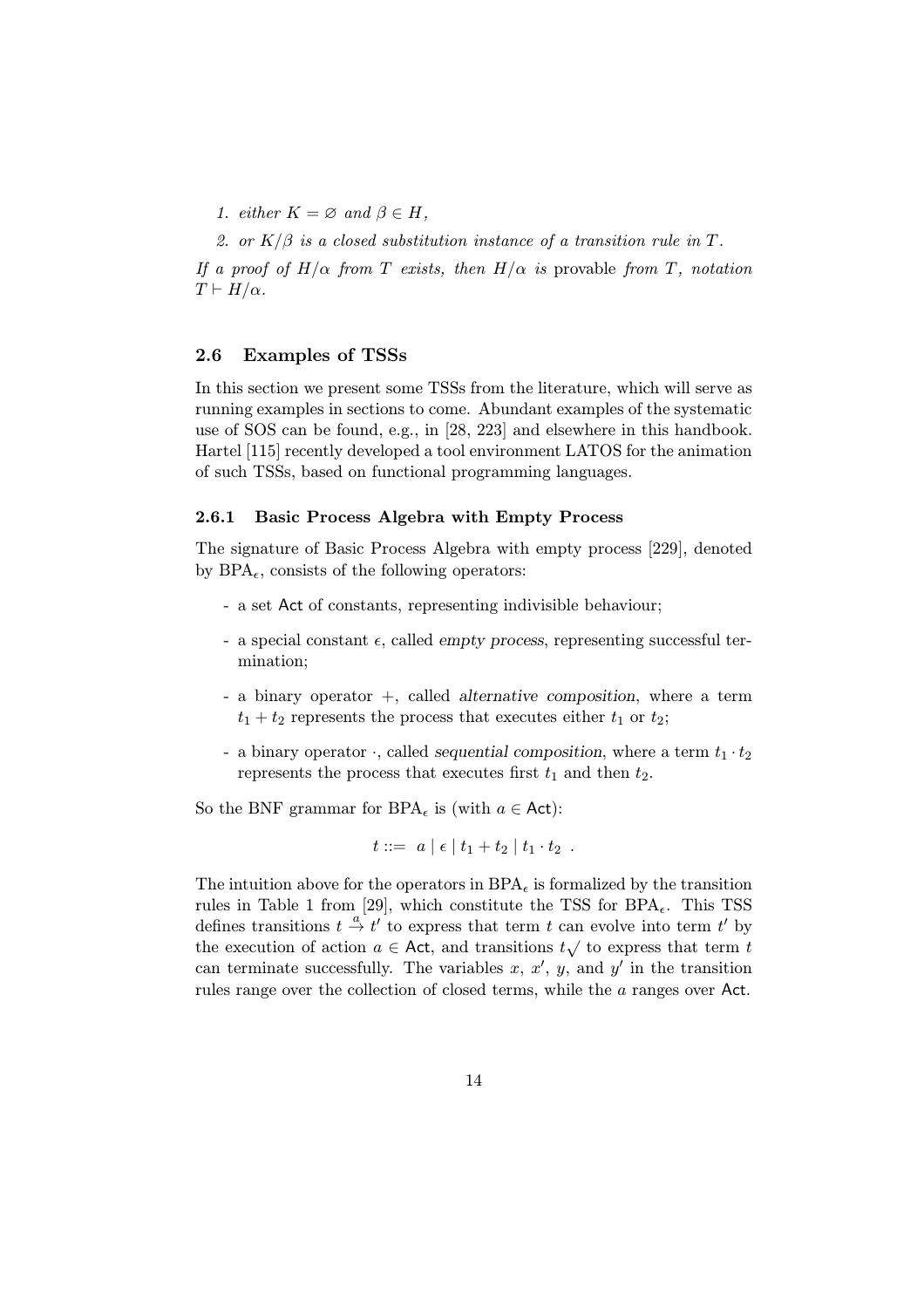$$
\frac{a}{a \stackrel{a}{\rightarrow} \epsilon} \qquad \overline{\epsilon \sqrt{}}
$$
\n
$$
\frac{x \sqrt{ } \quad x \stackrel{a}{\rightarrow} x' }{x + y \sqrt{ } \quad x + y \stackrel{a}{\rightarrow} x' } \quad \frac{y \sqrt{ } \quad y \stackrel{a}{\rightarrow} y' }{x + y \sqrt{ } \quad x + y \stackrel{a}{\rightarrow} y' } \quad \frac{y \stackrel{a}{\rightarrow} y' }{x \cdot y \sqrt{ } \quad x \cdot y \stackrel{a}{\rightarrow} y' } \qquad \frac{x \stackrel{a}{\rightarrow} x' }{x \cdot y \stackrel{a}{\rightarrow} y' } \quad \frac{x \stackrel{a}{\rightarrow} x' }{x \cdot y \stackrel{a}{\rightarrow} x' \cdot y} \qquad \frac{x \stackrel{a}{\rightarrow} x' }{x \cdot y \stackrel{a}{\rightarrow} x' \cdot y} \qquad \frac{x \stackrel{a}{\rightarrow} x' }{x \cdot y \stackrel{a}{\rightarrow} x' \cdot y} \qquad \frac{x \stackrel{a}{\rightarrow} x' }{x \cdot y \stackrel{a}{\rightarrow} x' \cdot y} \qquad \frac{x \stackrel{a}{\rightarrow} x' \stackrel{a}{\rightarrow} x' \stackrel{a}{\rightarrow} y' }{x \cdot y \stackrel{a}{\rightarrow} x' \cdot y} \qquad \frac{x \stackrel{a}{\rightarrow} x' \stackrel{a}{\rightarrow} y' }{x \cdot y \stackrel{a}{\rightarrow} x' \cdot y} \qquad \frac{x \stackrel{a}{\rightarrow} x' \stackrel{a}{\rightarrow} y' }{x \cdot y \stackrel{a}{\rightarrow} x' \cdot y} \qquad \frac{x \stackrel{a}{\rightarrow} x' \stackrel{a}{\rightarrow} y' }{x \cdot y \stackrel{a}{\rightarrow} x' \cdot y} \qquad \frac{x \stackrel{a}{\rightarrow} x' \stackrel{a}{\rightarrow} y' }{x \cdot y \stackrel{a}{\rightarrow} y' \cdot y} \qquad \frac{x \stackrel{a}{\rightarrow} x' \stackrel{a}{\rightarrow} y' }{x \cdot y \stackrel{a}{\rightarrow} y' \cdot y} \qquad \frac{x \stackrel{a}{\rightarrow} x' \stackrel{a}{\rightarrow} y' }{x \cdot y \stackrel{a}{\rightarrow} y' \cdot y} \qquad \frac{x \stackrel{a}{\rightarrow} x' \stackrel{a}{\rightarrow} y' }{x \cdot y \stackrel{a}{
$$

Table 1: Transition Rules for  $BPA_{\epsilon}$ .

#### 2.6.2 Priorities

The language BPA<sub> $\epsilon_{\theta}$ </sub> is obtained by adding the priority operator  $\theta$  from [24] to BPA<sub> $\epsilon$ </sub>. This function symbol assumes a partial order  $\epsilon$  on Act. Intuitively, the process  $\theta(t)$  is obtained by eliminating all transitions  $s \stackrel{a}{\rightarrow} s'$  from the process t for which there is a transition  $s \stackrel{b}{\rightarrow} s''$  with  $a < b$ . For example, if  $a < b$  then  $\theta(a + b)$  can execute the action b but not the action a. The semantics of the priority operator is captured by the transition rules in Table 2. The TSS for BPA<sub> $\epsilon\theta$ </sub> consists of the transition rules in Tables 1 and 2.

$$
\frac{x\sqrt{ } }{\theta(x)\sqrt{ }} \qquad \quad \frac{x \stackrel{a}{\rightarrow} x' \qquad x \stackrel{b}{\rightarrow} \text{ for } a < b }{\theta(x) \stackrel{a}{\rightarrow} \theta(x')}
$$

Table 2: Transition Rules for the Priority Operator.

#### 2.6.3 Discrete Time

Our final example is the TSS for an extension of  $BPA_{\epsilon}$  with relative discrete time, denoted by BPA<sup>dt</sup> [23]. Time progresses in distinct time steps, where a transition  $t \stackrel{\sigma}{\rightarrow} t'$  denotes passing to the next time slice. The syntax of  $\text{BPA}_{\epsilon}^{\text{dt}}$  consists of the operators from  $\text{BPA}_{\epsilon}$  together with a unary operator  $\sigma_d$  to represent a delay of one time unit. That is, a term  $\sigma_d(t)$  can execute all transitions of t delayed by one time step. A term  $t + t'$  can evolve into the next time slice if  $t$  or  $t'$  can evolve into the next time slice. The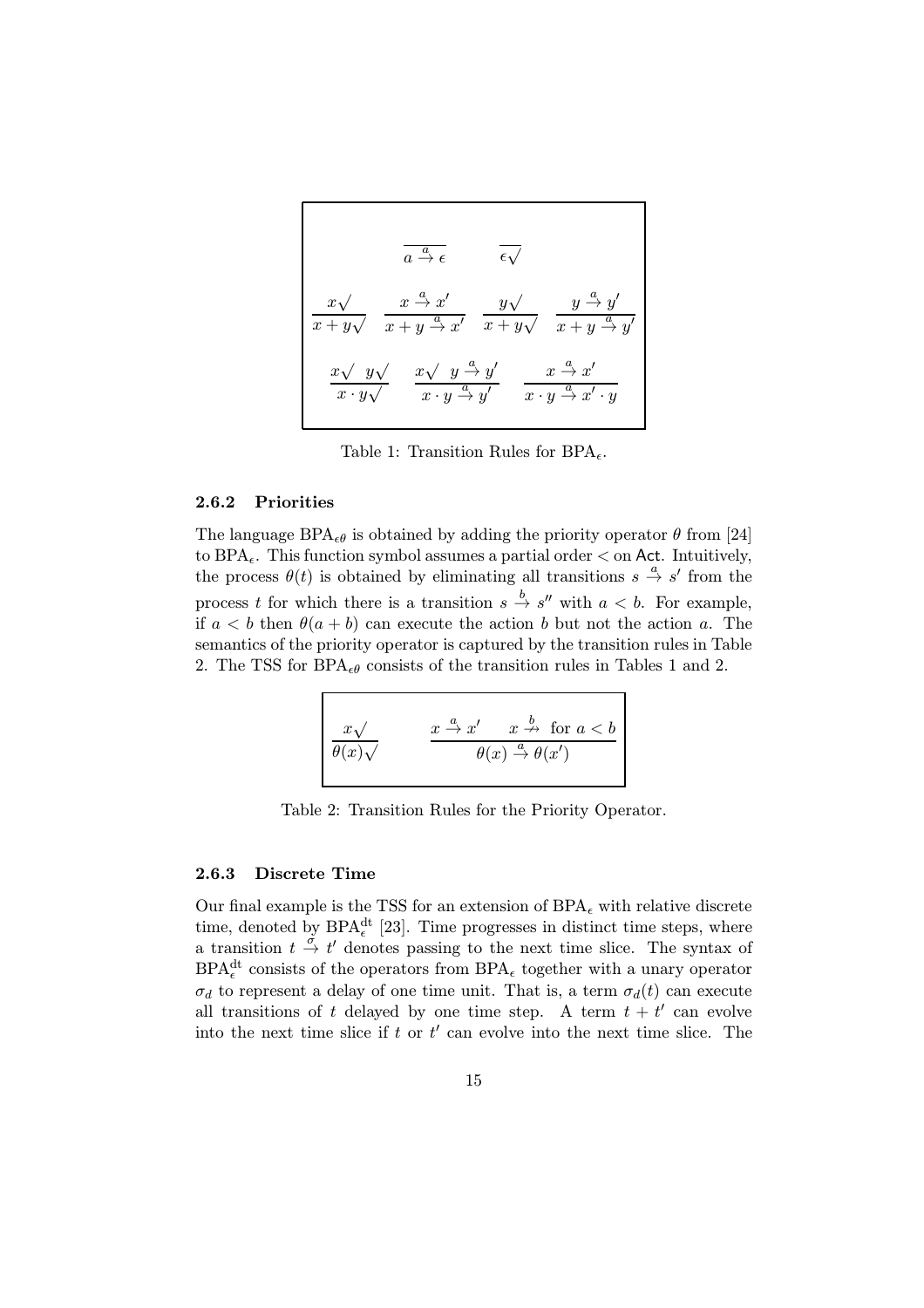transition rules dealing with time steps are presented in Table 3. The TSS for BPA<sup>dt</sup> consists of the transition rules in Tables 1 and 3.

| $\sigma_d(x) \stackrel{\sigma}{\rightarrow} x$                              | $x \sqrt{y} \rightarrow y'$<br>$x \cdot y \stackrel{\sigma}{\rightarrow} y'$ | $x \stackrel{\sigma}{\rightarrow} x'$<br>$x \cdot y \stackrel{\sigma}{\rightarrow} x' \cdot y$ |
|-----------------------------------------------------------------------------|------------------------------------------------------------------------------|------------------------------------------------------------------------------------------------|
| $x \stackrel{\sigma}{\rightarrow} x'$ $y \stackrel{\sigma}{\rightarrow} y'$ | $x \stackrel{\sigma}{\rightarrow} x'$ $y \stackrel{\sigma}{\nrightarrow}$    | $y \stackrel{\sigma}{\rightarrow} y'$ $x \stackrel{\sigma}{\nrightarrow}$                      |
| $x + y \stackrel{\sigma}{\rightarrow} x' + y'$                              | $x + y \stackrel{\sigma}{\rightarrow} x'$                                    | $x + y \stackrel{\sigma}{\rightarrow} y'$                                                      |

Table 3: Transition Rules for Discrete Time.

## 3 The Meaning of TSSs

A positive TSS specifies an LTS in a straightforward way as the set of all provable transitions (cf. Def. 2.14). However, as Groote [107, 108] pointed out, it is much less trivial to associate an LTS with a TSS containing negative premises. Several solutions were investigated in [56, 57, 107, 108], mostly originating from logic programming. This section presents an overview of how to associate one or more LTSs with a TSS. Our presentation here is heavily based upon the excellent systematic analysis of the meaning of TSSs by van Glabbeek [100, 102], and we heartily refer the reader to op. cit. for more details.

To see that it is sometimes unclear what the meaning of a TSS with negative premises is, consider the TSS  $T_1$  consisting of the constant a and transition rules

$$
T_1 \begin{bmatrix} \frac{a - P_2}{a P_1} & \frac{a - P_1}{a P_2} \end{bmatrix}
$$

 $T_1$  can be regarded as an example of a TSS that does not specify a welldefined LTS. The above example suggests that some TSSs may indeed be meaningless. Hence there are two questions to answer:

$$
Which TSSs are meaningful,
$$
\n
$$
(1)
$$

and which  $LTSs$  can be associated with them? (2)

The papers [100, 102] present several possible answers to these questions, each consisting of a class of TSSs and a mapping from this class to LTSs.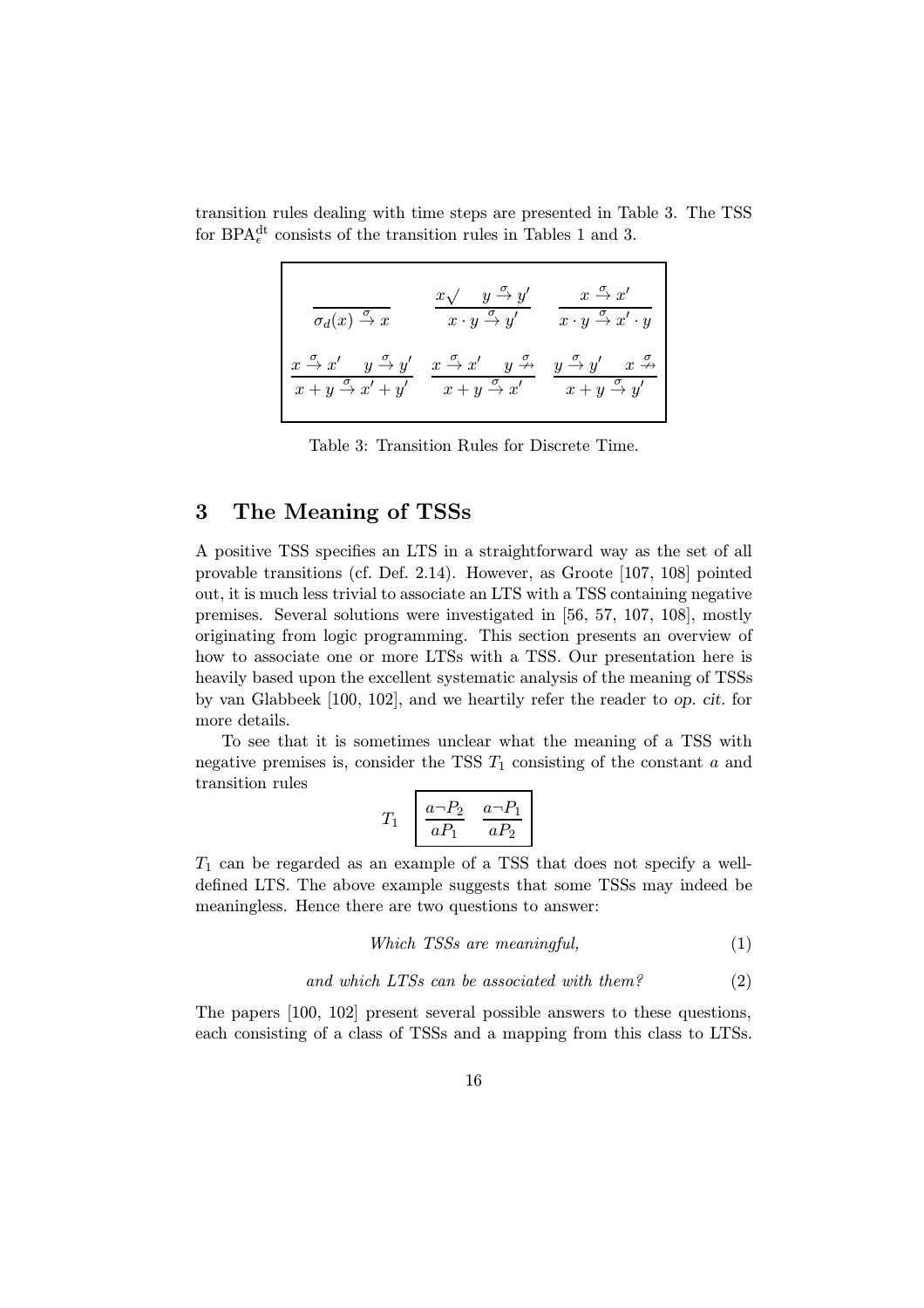Two such answers are consistent if they agree upon which LTS to associate with a TSS in the intersection of their domains. Answer  $S_2$  extends answer  $S_1$  if the class of meaningful TSSs according to  $S_2$  extends that of  $S_1$ , and the two are consistent.

The collection of answers proposed by van Glabbeek in op. cit. can be grouped into those with a model-theoretic and those with a proof-theoretic flavour. These we now proceed to present.

#### 3.1 Model-Theoretic Answers

Answer 1 A first answer to questions (1) and (2) is to take the class of positive TSSs as the meaningful ones, and associate with each positive TSS the LTS consisting of the provable transitions.

Since negative premises sometimes allow for a clean description of important constructs found in programming and specification languages, the above answer is not really satisfactory. More general answers to questions (1) and (2) have been proposed in the literature. Before reviewing them, we recall two criteria from [55, 56] that can be imposed on reasonable answers.

**Definition 3.1 (Entailment)** For an LTS L and a set of literals  $H$ , we write  $L \models H$  if:

- $\alpha \in L$  for all positive literals  $\alpha$  in H;
- $t \stackrel{a}{\rightarrow} t' \notin L$  for all negative literals  $t \stackrel{a}{\rightarrow}$  in H and all closed terms  $t'$ ;
- $tP \notin L$  for all negative literals  $t\neg P$  in H.

Definition 3.2 (Supported model) Let T be a TSS and L an LTS.

- L is a model of T if  $\alpha \in L$  whenever there is a closed substitution instance  $H/\alpha$  of a transition rule in T with  $L \models H$ .
- L is supported by T if whenever  $\alpha \in L$  there is a closed substitution instance  $H/\alpha$  of a transition rule in T with  $L \models H$ .

The first requirement, of being a model, says that  $L$  contains all transitions for which  $T$  offers a justification. The second requirement, of being supported, says that  $L$  only contains transitions for which  $T$  offers a justification. Note that the LTS containing all possible transitions is a model of any TSS, while the LTS containing no transitions is supported by any TSS.

The following result is standard, and has its roots in the classic theory of inductive definitions.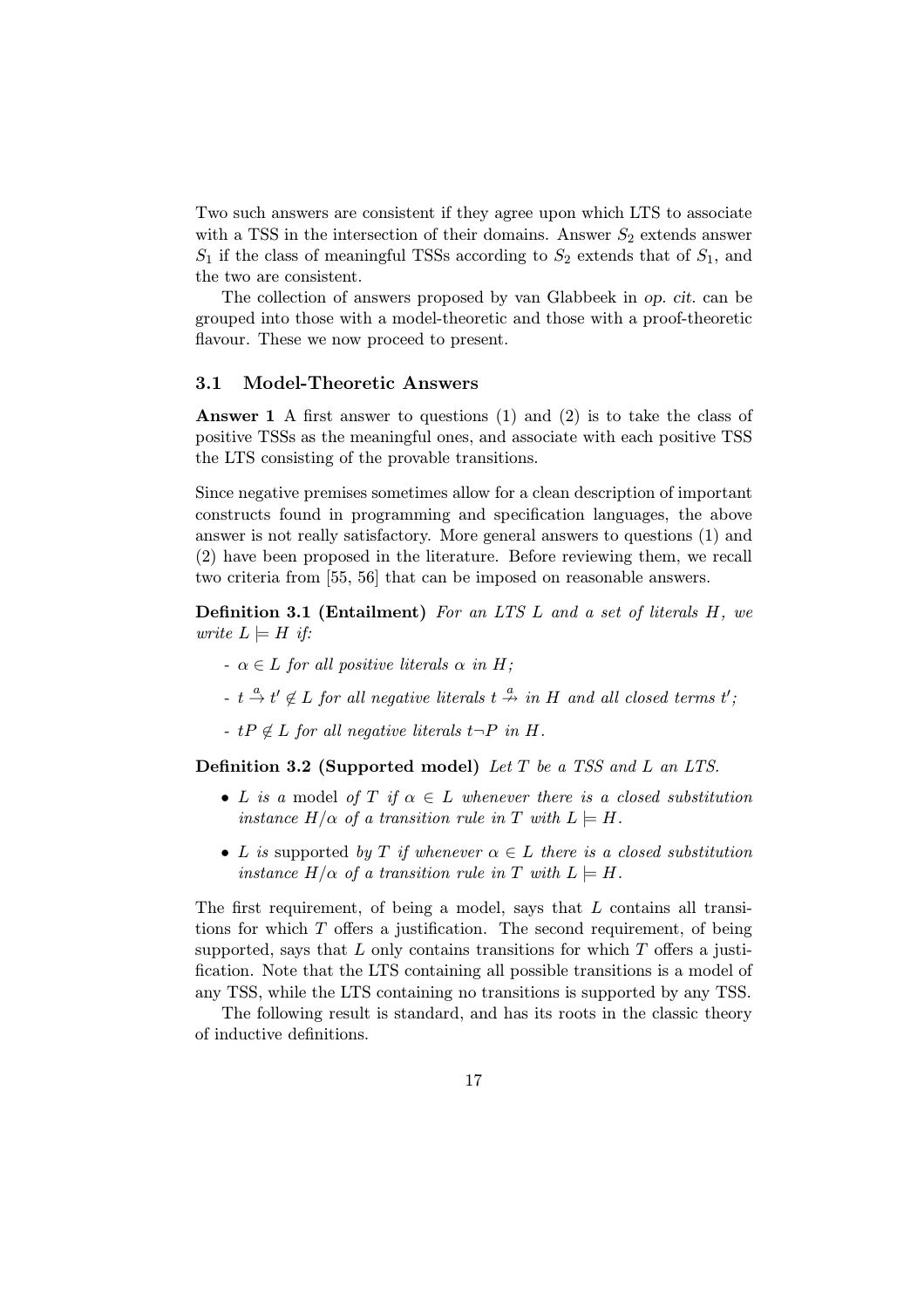**Proposition 3.3** Let  $T$  be a positive TSS and  $L$  the set of transitions provable from  $T$ . Then  $L$  is a supported model of  $T$ . Moreover,  $L$  is the least model of T.

Starting from Prop. 3.3, there are two ways to generalize Answer 1 to TSSs with negative premises.

Answer 2 A TSS is meaningful iff it has a least model.

Answer 3 A TSS is meaningful iff it has a least supported model.

Note that, in general, no unique least (supported) model may exist. A counter-example is given by the TSS  $T_1$ , which has two least models, namely  ${aP_1}$  and  ${aP_2}$ , both of which are supported. Answers 2 and 3 are incomparable. For example, the TSS  $T_2$  below has  $\{aP_1\}$  as its least model, but no supported models. On the other hand, the TSS  $T_3$  has two least models, namely  $\{aP_1\}$  and  $\{aP_2\}$ , of which only the first one is supported, and this is its least supported model.

$$
T_2 \begin{array}{|c|c|} \hline a \neg P_1 \\ \hline aP_1 \\ \hline \end{array} \qquad T_3 \begin{array}{|c|} \hline a \neg P_2 \\ \hline aP_1 \\ \hline \end{array}
$$

Answers 2 and 3 both extend Answer 1, but they are inconsistent with each other. For example, the TSS  $T_4$  below has a least model  $\{aP_1\}$  and a least supported model  $\{aP_1, aP_2\}.$ 

$$
T_4 \quad \boxed{\frac{a \neg P_1}{a P_1} \quad \frac{a P_2}{a P_1} \quad \frac{a P_2}{a P_2}}
$$

In [54, 55] the following answer was proposed.

Answer 4 A TSS is meaningful iff it has a unique supported model.

The positive TSS  $T_5$  below has two supported models, viz.  $\varnothing$  and  $\{aP_1\}$ , so Answer 4 does not extend Answer 1.

$$
T_5 \quad \boxed{\frac{aP_1}{aP_1}}
$$

For the GSOS languages considered in op. cit. (cf. Sect. 5.4), Answer 4 coincides with all acceptable answers mentioned in this section. Note, however,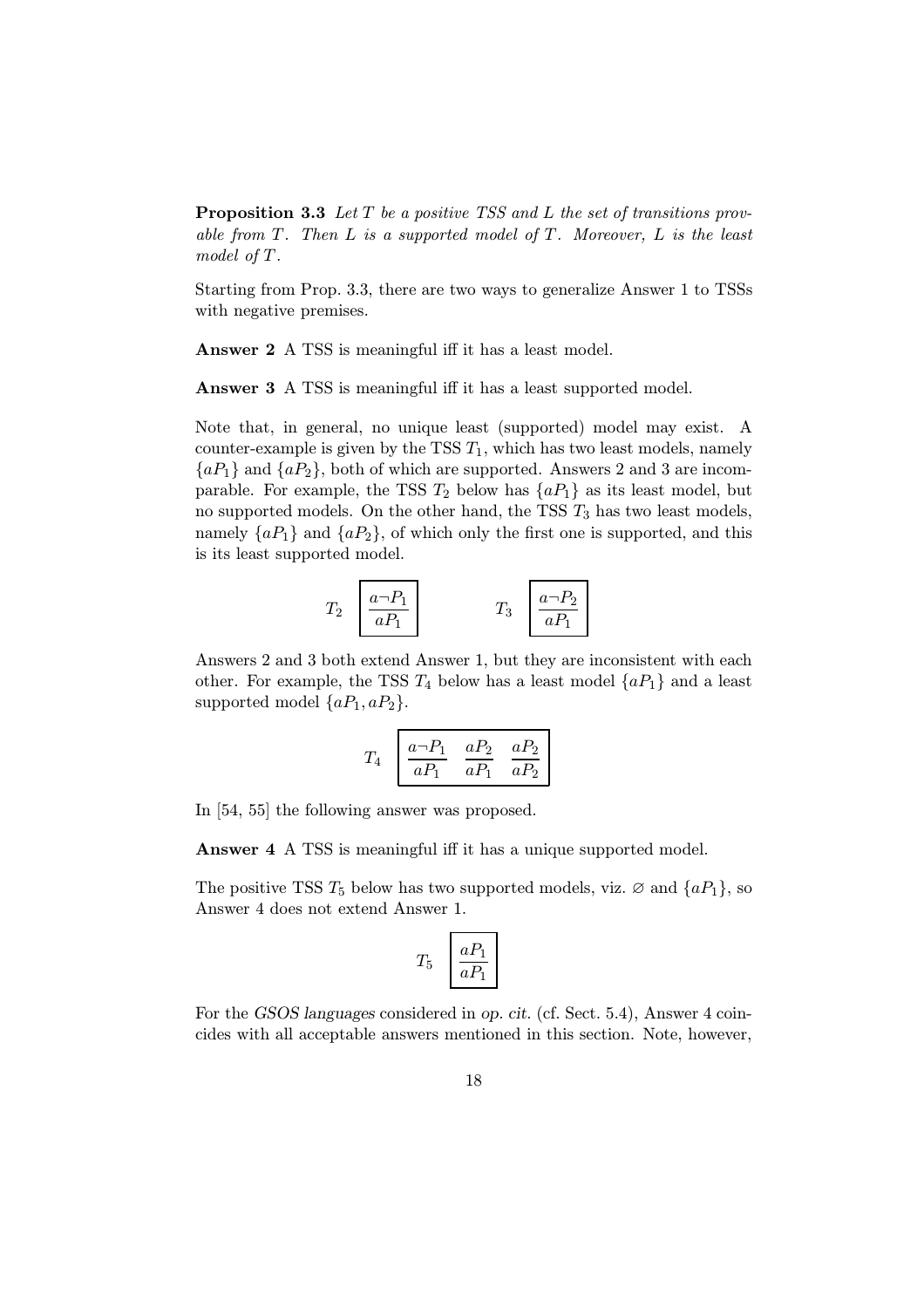that the least supported model of  $T_4$  is also its unique supported model. This seems to entail that Answer 4 is not satisfactory for TSSs in general.

Fages [80] proposed a strengthening of the notion of support, in the setting of logic programming. Being supported means that a transition may only be present if there is a non-empty proof of its presence, starting from transitions that are also present. These premises in the proof may include the transition under derivation, thereby allowing for loops, as in the case of  $T_4$ . The notion of a well-supported model is based on the idea that the absence of a transition may be assumed a priori, provided that this assumption is consistent, but the presence of a transition needs to be proven, in the sense of Def. 2.14, building upon a set of assumptions that only contains negative literals.

Definition 3.4 (Well-supported model) An LTS L is a well-supported model of a TSS T if for each transition  $\alpha$  in L, T proves a closed transition rule  $N/\alpha$  where N only contains negative literals and  $L \models N$ .

A stable model, developed by Gelfond and Lifschitz [92] in the area of logic programming, and adapted to TSSs in [56, 57], only allows for transitions that are well-supported.

**Definition 3.5 (Stable model)** An LTS L is a stable model of a TSS T if a transition  $\alpha$  is in L iff T proves a closed transition rule  $N/\alpha$  where N contains only negative literals and  $L \models N$ .

An LTS is a stable model of a TSS  $T$  iff it is a well-supported model of  $T$ [100, 102].

Answer 5 A TSS is meaningful iff it has a unique stable model.

Answer 5 extends Answer 1, and it improves upon Answers 3 and 4 by rejecting the TSS  $T_4$  as meaningless. It also improves upon Answer 2 by rejecting the TSS  $T_2$  (whose least model was not supported). Furthermore, Answer 5 gives meaning to perfectly acceptable TSSs that could not be handled by Answers 1–4. As an example consider the TSS  $T_6$  below.

$$
T_6 \left[\begin{array}{cc} aP_1 & a\neg P_1 \\ \hline aP_1 & aP_2 \end{array}\right]
$$

Since there is no compelling way to obtain  $aP_1$ , we would expect that  $aP_1$ does not hold, and consequently that  $aP_2$  holds. Indeed,  $\{aP_2\}$  is the unique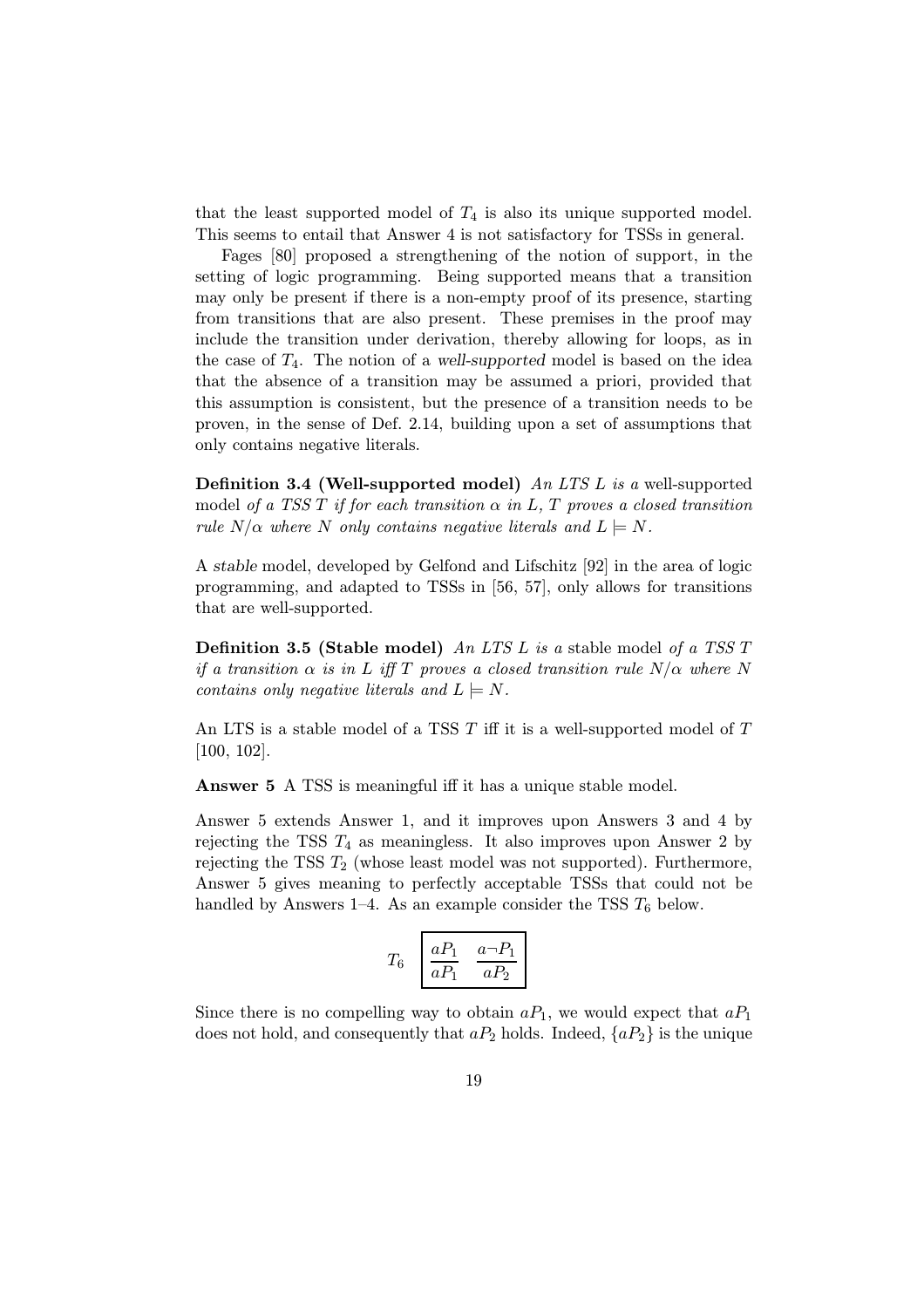stable model of this TSS. However,  $T_6$  has two least models, both of which are supported, namely  $\{aP_1\}$  and  $\{aP_2\}$ .

A three-valued stable model, introduced by Przymusinski [183] in logic programming, partitions the set of transitions into three disjoint subsets: the set  $C$  of transitions that are certainly true, the set  $U$  of transitions for which it is unknown whether or not they are true, and the set  $F$  of remaining transitions that are false.

Definition 3.6 (Three-valued stable model) A disjoint pair of sets of transitions  $\langle C, U \rangle$  constitutes a three-valued stable model for a TSS T if:

- a transition  $\alpha$  is in C iff T proves a closed transition rule  $N/\alpha$  where N contains only negative literals and  $C \cup U \models N$ ;
- a transition  $\alpha$  is in  $C \cup U$  iff T proves a closed transition rule  $N/\alpha$ where N contains only negative literals and  $C \models N$ .

Each TSS has one or more three-valued stable models. For example, the TSS  $T_1$  has  $\langle \{aP_1\}, \emptyset \rangle$ ,  $\langle \{aP_2\}, \emptyset \rangle$ , and  $\langle \emptyset, \{aP_1, aP_2\} \rangle$  as its three-valued stable models. Each TSS T affords an (information-)least three-valued stable model  $\langle C, U \rangle$ , in the sense that the set U is maximal. Przymusinski [183] showed that this least three-valued stable model coincides with the so-called well-founded model that was introduced by van Gelder, Ross, and Schlipf [90, 91] in logic programming.

Answer 6 A TSS is meaningful iff its least three-valued stable model does not contain unknown transitions. The associated LTS consists of the true transitions in this three-valued stable model.

Answer 6 extends Answer 1 and is extended by Answer 5, but it is inconsistent with Answers 2–4. In particular, the TSSs  $T_1$ ,  $T_2$ , and  $T_4$  are outside its domain, while it associates  $\{aP_1\}$  to  $T_3$ ,  $\varnothing$  to  $T_5$ , and  $\{aP_2\}$  to  $T_6$ . In Sect. 5, Answer 6 will stand us in good stead, as it allows for the formulation of congruence results in the presence of negative premises (cf. Thm. 5.3, Thm. 5.50, and Thm. 5.53), where Answers 1–5 would all be unsatisfactory.

#### 3.2 Proof-Theoretic Answers

Note for the Reader. In this section only we extend the notion of negative literals to expressions of the form  $t \stackrel{a}{\nightharpoonup} t'$ . Intuitively, this expression denotes that term  $t$  cannot evolve to term  $t'$  by the execution of action  $a$ .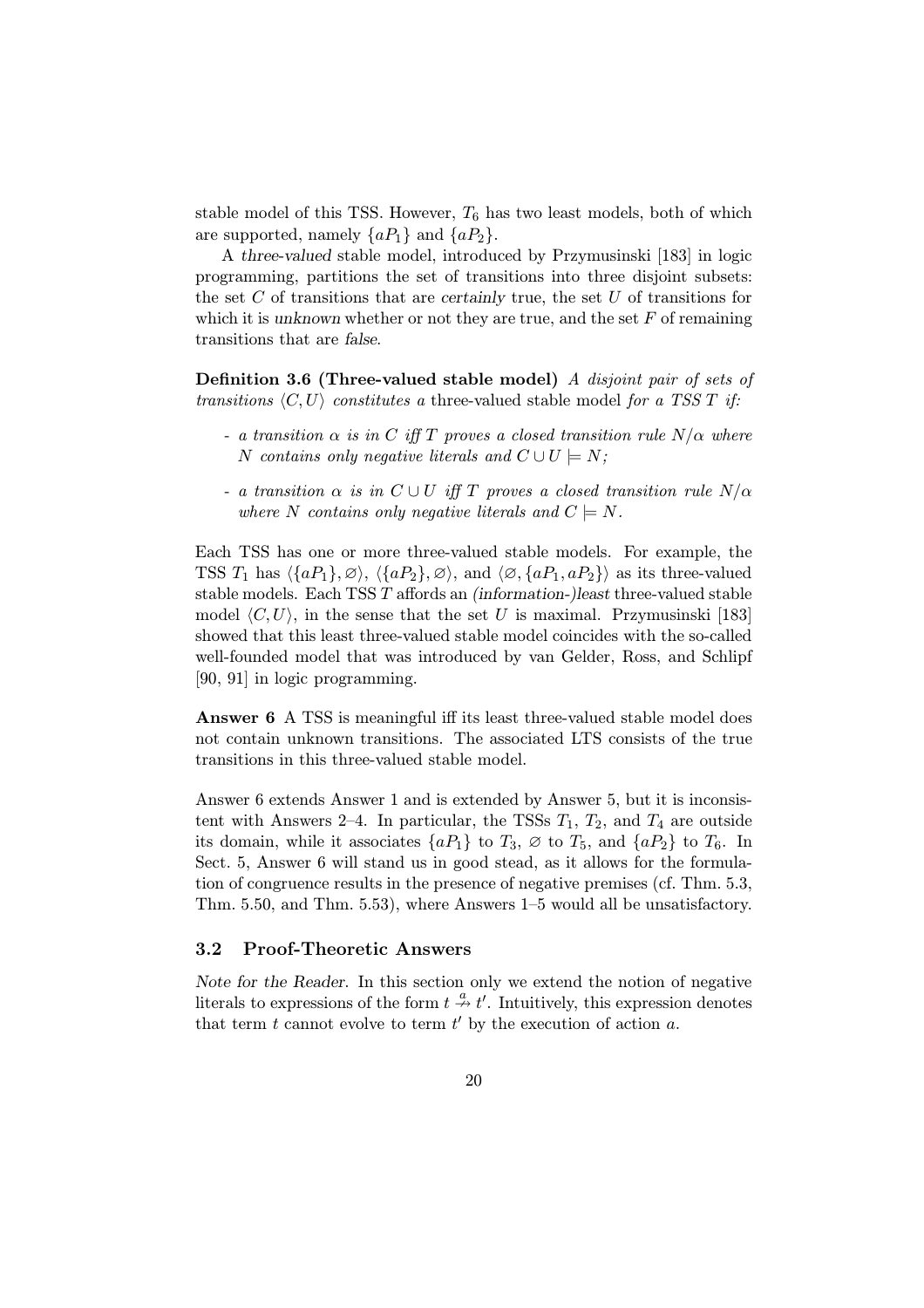This section reviews possible answers to questions (1) and (2) based on a generalization of the concept of proof. van Glabbeek [102] proposed two generalizations of the concept of a proof in Def. 2.14, to enable the derivation of negative literals. These two generalizations are based on the notions of supported model (Def. 3.2) and well-supported model (Def. 3.4), respectively.

Definition 3.7 (Denying literal) The following pairs of literals deny each other:

- $t \stackrel{a}{\rightarrow} t'$  and  $t \stackrel{a}{\nrightarrow} t'$ ;
- $t \stackrel{a}{\rightarrow} t'$  and  $t \stackrel{a}{\nrightarrow}$ ;
- $tP$  and  $t\neg P$ .

**Definition 3.8 (Supported proof)** A supported proof of a literal  $\alpha$  from a TSS  $T$  is like a proof (see Def. 2.14), but with one extra clause:

3.  $\beta$  is negative, and for each closed substitution instance  $H'/\gamma$  of a transition rule in T such that  $\gamma$  denies  $\beta$ , a literal in H' denies one in K.

We write  $T \vdash_s \alpha$  if a supported proof of  $\alpha$  from T exists.

Definition 3.9 (Well-supported proof) A well-supported proof of a literal  $\alpha$  from a TSS T is like a proof (Def. 2.14), but with one extra clause:

3. β is negative, and for each set N of negative literals such that  $T \vdash N/\gamma$ for  $\gamma$  a literal denying  $\beta$ , a literal in N denies one in K.

We write  $T \vdash_{ws} \alpha$  if a well-supported proof of  $\alpha$  from T exists.

Clause 3 in Def. 3.9 allows one to infer  $t \stackrel{a}{\rightarrow} t'$  or  $t\neg P$  whenever it is impossible to infer  $t \stackrel{a}{\rightarrow} t'$  or  $tP$ , respectively. Clause 3 in Def. 3.8 allows such inferences only if the impossibility to derive  $t \stackrel{a}{\rightarrow} t'$  or  $tP$  can be detected by examining all possible proofs that consist of one step only. As a consequence, for each TSS,  $\vdash_s$  is included in  $\vdash_{ws}$ . The following results stem from [102].

**Proposition 3.10** For each TSS, the induced relation  $\vdash_{ws}$  does not contain denying literals.

**Proposition 3.11** For any TSS T and literal  $\alpha$ :

- 1.  $T \vdash_s \alpha$  implies  $L \models \alpha$  for each supported model L of T;
- 2.  $T \vdash_{ws} \alpha$  implies  $L \models \alpha$  for each well-supported model L of T.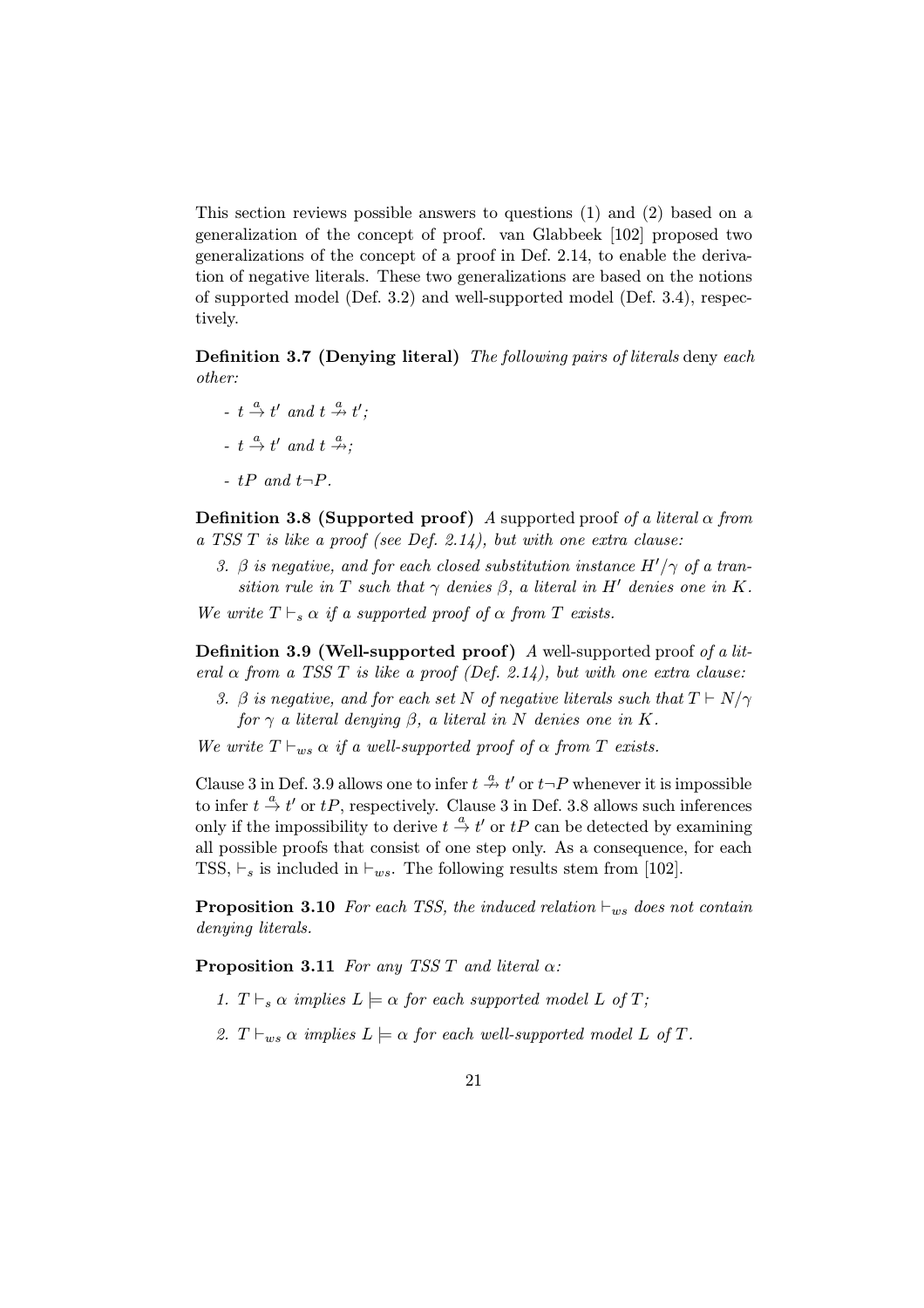Following [102], we now introduce the concept of a *complete* TSS, in which every transition is either provable or refutable.

Definition 3.12 (Completeness) A TSS T is x-complete  $(x \in \{s, ws\})$ if for any transition  $t \stackrel{a}{\rightarrow} t'$  (resp. tP) either  $T \vdash_x t \stackrel{a}{\rightarrow} t'$  (resp.  $T \vdash_x tP$ ) or  $T \vdash_x t \stackrel{a}{\nrightarrow} t'$  (resp.  $T \vdash_x t \neg P$ ).

Answer 7 A TSS is meaningful iff it is s-complete. The associated LTS consists of the s-provable transitions.

Answer 8 A TSS is meaningful iff it is ws-complete. The associated LTS consists of the ws-provable transitions.

From now on, by 'complete' we shall mean 'ws-complete'.

A TSS is complete iff its least three-valued stable model does not contain any unknown transitions (see [100]), so Answer 6 agrees with Answer 8. Moreover, Answer 8 extends Answer 7. In [56], an example in the area of process theory was given (viz. the modelling of a priority operator in basic process algebra with silent step) that can be handled by Answer 8 but not by Answer 7, showing that the full generality of Answer 8 can be useful in applications.

We proceed to show how to associate an LTS with any TSS, using the concept of a well-supported proof. As illustrated by the TSSs  $T_1$  and  $T_2$ , such an LTS cannot always be a supported model. Since being a model is a basic requirement, van Glabbeek [102] proposed a universal answer that gives up the requirement of supportedness. Let us examine  $T_1$ . Since the associated LTS should be a model, it must contain either  $aP_1$  or  $aP_2$ . By symmetry, the associated LTS should include both transitions. As there is no reason to include any more transitions, the LTS associated with  $T_1$ should be  $\{aP_1, aP_2\}$ . These considerations lead to the following proposal.

Answer 9 Any TSS is meaningful. The associated LTS consists of the transitions for which none of the denying negative literals are ws-provable.

Answer 9 is inspired by the observation in [102] that for each TSS, the set of transitions for which none of the denying negative literals are ws-provable constitutes a model. Answer 9 extends Answer 8, but it is inconsistent with Answers 2–5. Answer 9 associates the LTS  $\{aP_1, aP_2\}$  with  $T_1$ , and the LTS  ${aP_1}$  with  $T_2$  and  $T_4$ .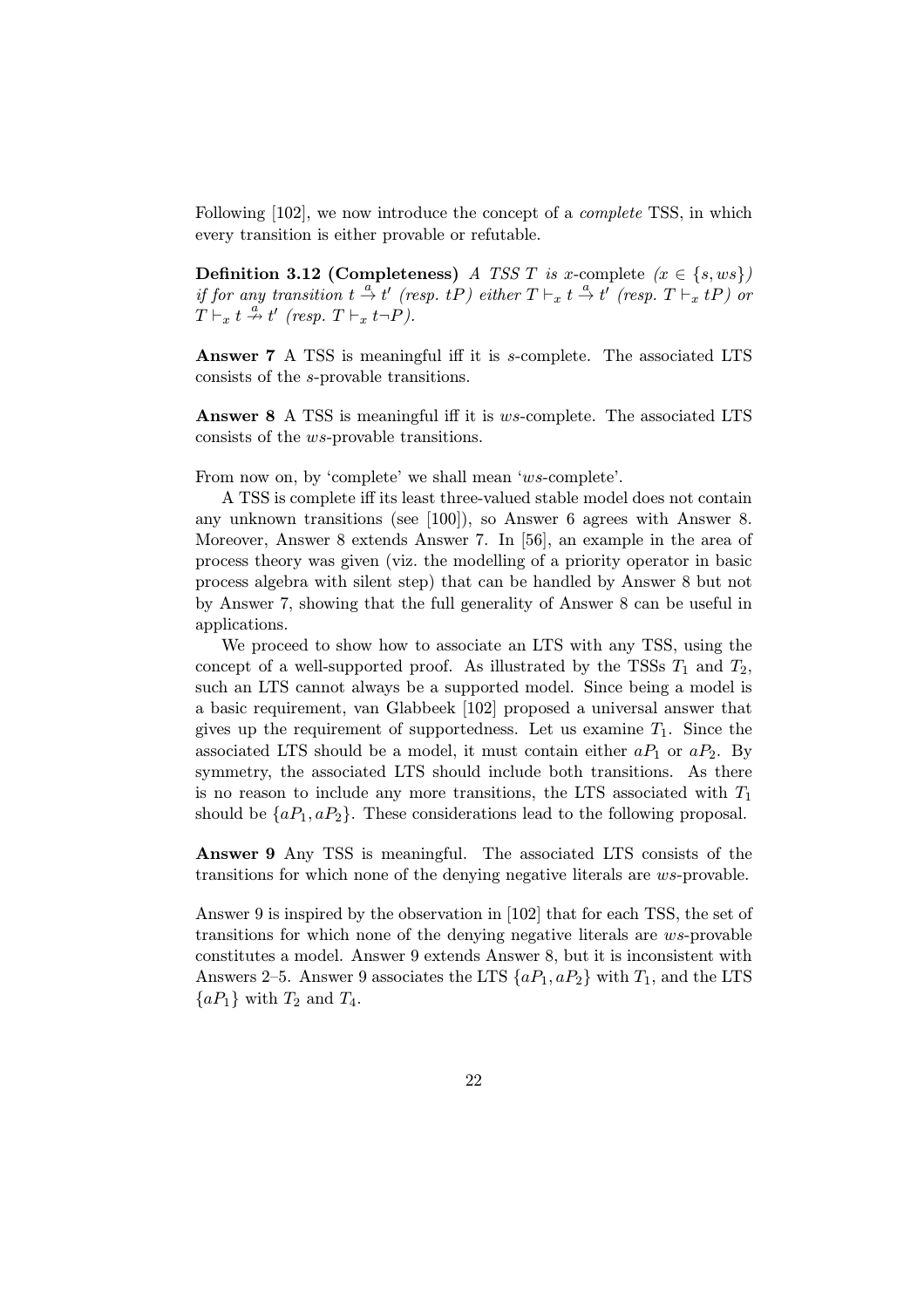#### 3.3 Answers Based on Stratification

Finally, we review two methods to assign meaning to TSSs based on the technique of (local) stratification, as proposed in the setting of logic programming by Przymusinski [182]. This technique was adapted to TSSs in [107, 108].

Definition 3.13 (Stratification) A mapping S from transitions to ordinal numbers is a stratification of a TSS T if for every transition rule  $H/\alpha$ in T and every closed substitution  $\sigma$ :

- for positive premises  $\beta$  in H,  $S(\sigma(\beta)) \leq S(\sigma(\alpha))$ ; and
- for negative premises  $t \stackrel{a}{\nrightarrow}$  and  $t \neg P$  in H,  $S(\sigma(t) \stackrel{a}{\rightarrow} t') < S(\sigma(\alpha))$  for all closed terms t' and  $S(\sigma(t)P) < S(\sigma(\alpha))$ , respectively.

A stratification is strict if  $S(\sigma(\beta)) < S(\sigma(\alpha))$  also holds for all the positive premises  $\beta$  in H. A TSS with a (strict) stratification is (strictly) stratifiable.

In a stratifiable TSS no transition depends negatively on itself. An LTS associated with such a TSS may be built one stratum of transitions with the same S-value at a time. A transition with S-value zero is present only if it is provable in the sense of Def. 2.14, and as soon as the validity of all transitions with S-value no greater than  $\kappa$  is known for some ordinal number  $\kappa$ , the validity of closed instantiations of negative premises that could occur in a proof of a transition with S-value  $\kappa+1$  is known, which determines the validity of those transitions.

Let T be a TSS with a stratification S. The stratum  $L_{\kappa}$  of transitions, for an ordinal number  $\kappa$ , is defined thus (using ordinal induction):

 $\alpha \in L_{\kappa}$  iff  $S(\alpha) = \kappa$  and T proves a closed transition rule  $H/\alpha$  with  $\cup_{\mu<\kappa}L_{\mu}\models H.$ 

Similarly, for a TSS T with a strict stratification S, the stratum  $M_{\kappa}$  of transitions, for an ordinal number  $\kappa$ , is defined thus (using ordinal induction):

 $\alpha \in M_{\kappa}$  iff  $S(\alpha) = \kappa$  and there is a closed substitution instance  $H/\alpha$ of a transition rule in T with  $\cup_{\mu < \kappa} M_{\mu} \models H$ .

Groote [107, 108] proved that the sets  $\cup_{\kappa} L_{\kappa}$  and  $\cup_{\kappa} M_{\kappa}$  are independent of the chosen (strict) stratification. This justifies the following answers to questions (1) and (2).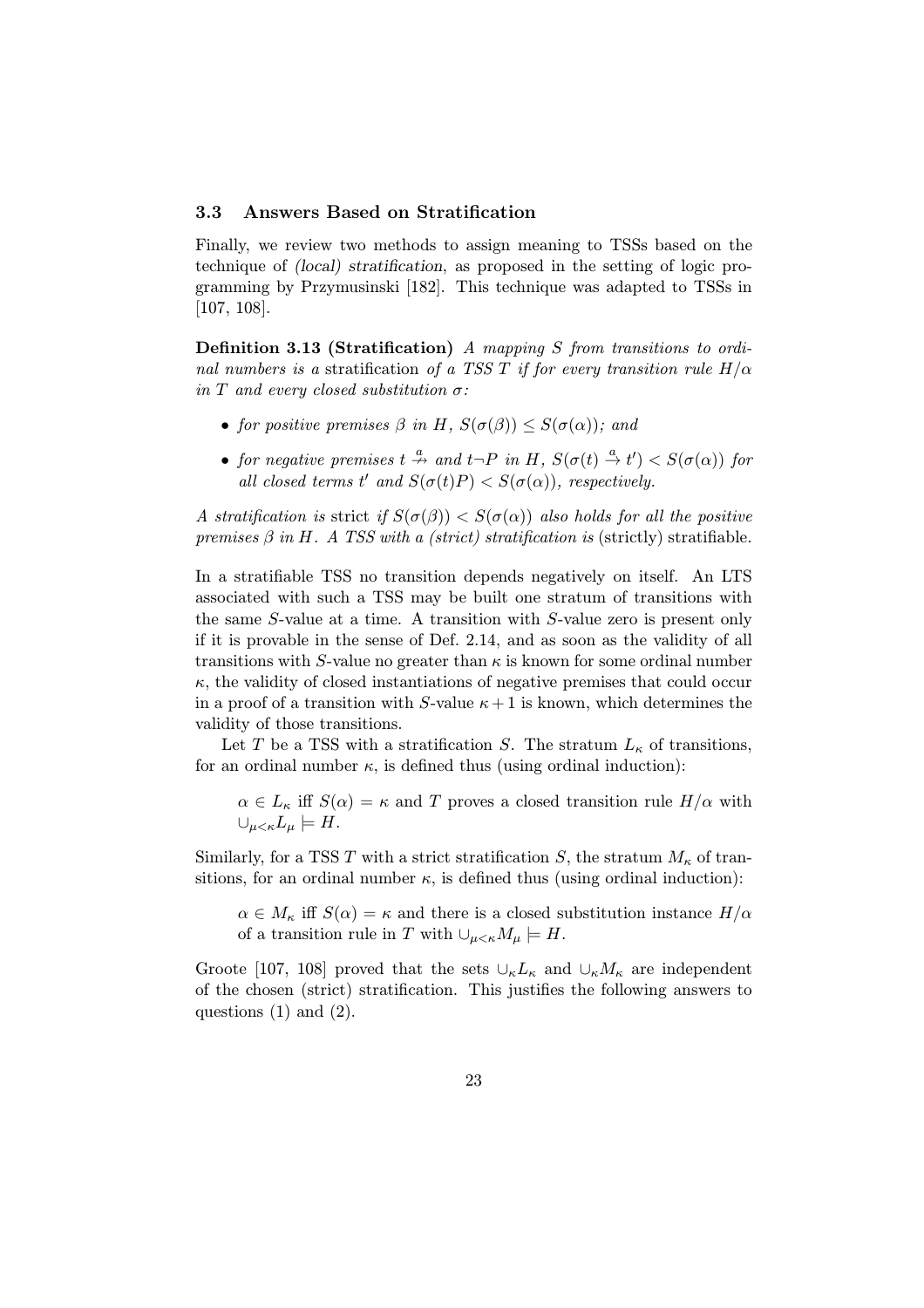Answer 10 A TSS is meaningful iff it is stratifiable. The associated LTS is  $\cup_{\kappa}L_{\kappa}$ .

Answer 11 A TSS is meaningful iff it is strictly stratifiable. The associated LTS is  $\cup_{\kappa} M_{\kappa}$ .

Answer 10 extends Answer 1 and is extended by Answer 8. Answer 11 is extended by Answers 7 and 10.

#### 3.4 Evaluation of the Answers

We have presented several possible answers to the questions of which TSSs are meaningful and which LTSs are associated with them.

Answer 1 (positive) is the classical interpretation of TSSs without negative premises, and Answers 2 (least model) and 3 (least supported model) are two straightforward generalizations. Answer 4 (unique supported model) stems from [54], where it was used to ascertain that TSSs in GSOS format (cf. Sect. 5.4) are meaningful. The TSS  $T_4$ , however, shows that Answer 4 yields counter-intuitive results in general. Fortunately, TSSs in GSOS format are even strictly stratifiable, which is one of the most restrictive criteria for meaningful TSSs considered. For GSOS languages with recursion, however, it is no longer straightforward to find an associated LTS (see, e.g., [55]). A solution for this, involving a special divergence predicate, will be discussed in Sect. 5.4.6.

Answer 5 (unique stable) is generally considered to be the most general acceptable answer available. Answer 8 (complete) is the most general answer without undesirable properties. Answer 8 is based on a concept of provability incorporating the notion of negation as failure of Clark [63]. Answer 6 (no unknown transitions) agrees with Answer 8; i.e., a TSS is complete iff its least three-valued stable model does not contain unknown transitions. Answer 7 (complete with support) only yields unique supported models. Moreover, it is based on a notion of provability that is somewhat simpler to apply, and only incorporates the notion of negation as finite failure [63].

Answer 9 (irrefutable), which gives a meaning to each TSS, has the disadvantage that it sometimes yields unstable models, and even unsupported models. A good example from process algebra of a TSS without supported models is BPA with the priority operator, unguarded recursion, and renaming, as defined in [107, 108]. Although Answer 9 gives a meaning to this TSS, it appears rather arbitrary and not very useful. In particular, recursively defined processes do not satisfy their defining equations—a highly undesirable feature by all accounts.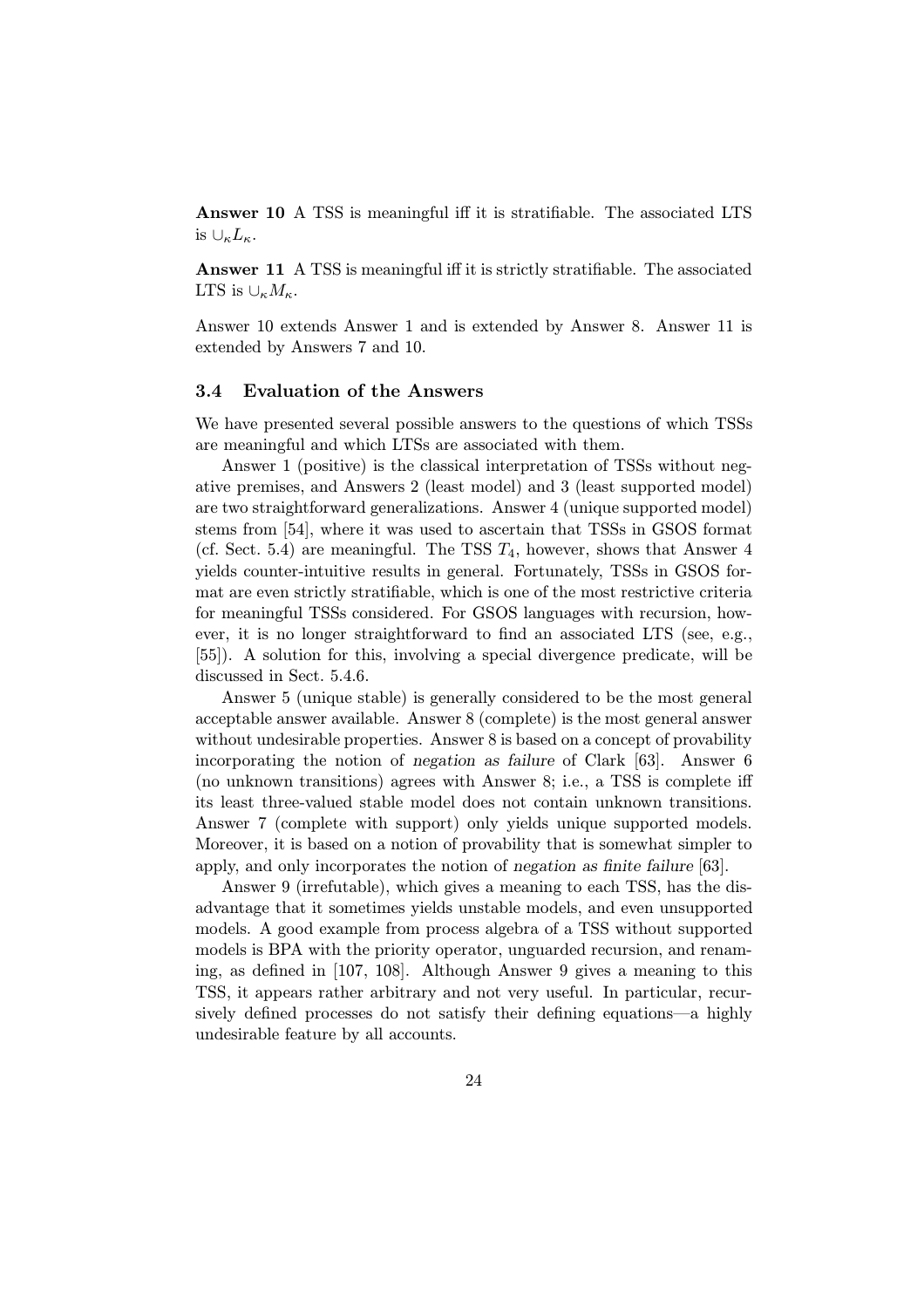Answer 10 (stratification) is perhaps the best known answer in logic programming. A variant that only allows TSSs with a unique supported model is Answer 11 (strict stratification). Answers 10 and 11 are of practical importance, because they are extended by Answer 8. Thus, giving a (strict) stratification is a useful tool for showing that a TSS is complete, and this technique is applied in several examples in the remainder of this chapter.

#### 3.5 Applications

We show that the three TSSs from Sect. 2.6 are complete, using a stratification. We use the fact that Answer 8 extends Answers 1 and 10.

#### **BPA with Empty Process** The TSS for  $BPA_{\epsilon}$  is positive.

**Priorities** The TSS for  $BPA_{\epsilon\theta}$  is complete, which can be seen by giving a suitable stratification  $S$ , counting the number of occurrences of the priority operator in the left-hand side of a transition. That is, if the closed term  $t$ contains *n* occurrences of  $\theta$ , then  $S(t \frac{a}{r} t') = n$  and  $S(t \sqrt{r}) = n$ . Consider for instance the second transition rule in Table 2:

$$
\frac{x \stackrel{a}{\to} x' \quad x \stackrel{b}{\to} \text{ for } a < b}{\theta(x) \stackrel{a}{\to} \theta(x')}
$$

Clearly  $S(t \stackrel{a}{\to} t') < S(\theta(t) \stackrel{a}{\to} \theta(t'))$  and  $S(t \stackrel{b}{\to} u) < S(\theta(t) \stackrel{a}{\to} \theta(t'))$  for all closed terms t, t', and u, because  $\theta(t)$  contains one more occurrence of the priority operator than  $t$ . In a similar fashion it can be verified for the other transition rules of BPA<sub> $\epsilon\theta$ </sub> that S is a stratification. Hence, the TSS for BPA $_{\epsilon\theta}$  is complete.

**Discrete Time** The TSS for BPA<sup>dt</sup> is complete, which can be seen by giving a suitable stratification  $S$ , counting the occurrences of alternative composition on the left-hand side of a timed transition. That is, if the closed term t contains n occurrences of  $+$ , then  $S(t \stackrel{\sigma}{\to} t') = n$ . Moreover,  $S(t \stackrel{a}{\rightarrow} t') = 0$  for  $a \in$  Act. Consider for instance the last transition rule in Table 3:

$$
\frac{y\xrightarrow{\sigma}y' \quad x\xrightarrow{\sigma}}{x+y\xrightarrow{\sigma}y'}
$$

Clearly  $S(u \stackrel{\sigma}{\to} u') < S(t + u \stackrel{\sigma}{\to} u')$  and  $S(t \stackrel{\sigma}{\to} t') < S(t + u \stackrel{\sigma}{\to} u')$  for all closed terms t, t', u, and u', because  $t + u$  contains more occurrences of the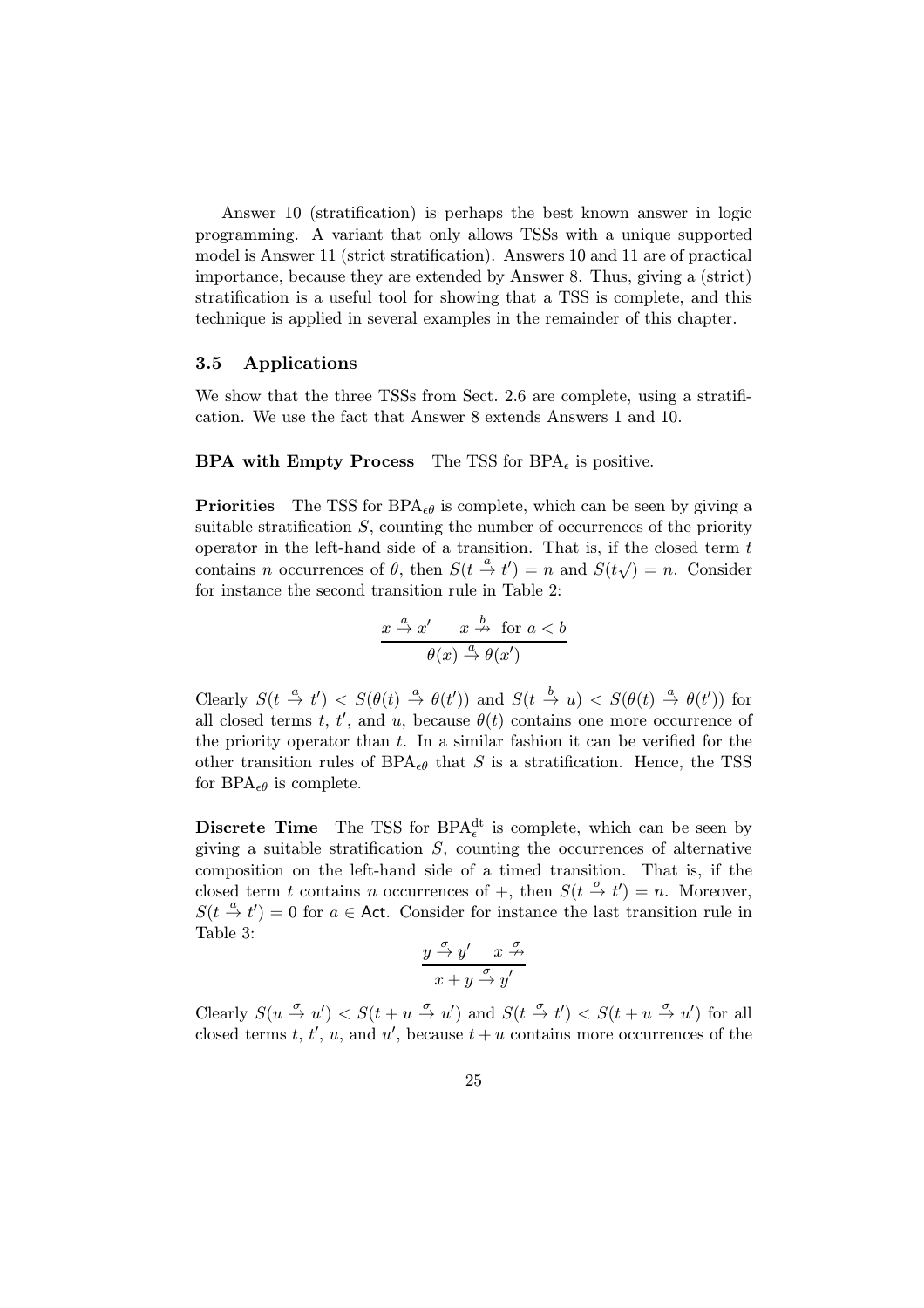alternative composition than  $t$  and  $u$ . In a similar fashion it can be verified for the other transition rules of  $BPA_{\epsilon}^{dt}$  that S is a stratification. Hence, the TSS for  $BPA_{\epsilon}^{dt}$  is complete.

## 4 Conservative Extension

Over and over again, process calculi such as CCS [158], CSP [187], and ACP [29] have been extended with new features, and the original TSSs, which provide the semantics for these process algebras, were extended with transition rules to describe these features; see, e.g., [28] for a systematic approach. A question that arises naturally is whether or not the LTSs associated with the original and with the extended TSS contain the same transitions  $t \stackrel{a}{\rightarrow} t'$  and  $tP$  for closed terms t in the original domain. Usually it is desirable that an extension is operationally conservative, meaning that the provable transitions for an original term are the same both in the original and in the extended TSS.

Groote and Vaandrager [111, Thm. 7.6] proposed syntactic restrictions on a TSS, which automatically yield that an extension of this TSS with transition rules that contain fresh function symbols in their sources is operationally conservative (cf. the notion of a disjoint extension from [8] in Def. 5.32). Bol and Groote [57, 108] supplied this conservative extension format with negative premises. Verhoef [227] showed that, under certain conditions, a transition rule in the extension can be allowed to have an original term as its source. D'Argenio and Verhoef [69, 70] formulated a generalization in the context of inequational specifications. Fokkink and Verhoef [87] relaxed the syntactic restrictions on the original TSS, and lifted the operational conservative extension result to higher-order languages (see Sect. 6.4).

Operational conservative extension seems such a natural notion that in the literature this property is often a hidden assumption: its formulation and proof are omitted without justification. For example, this happens in the design of process algebras, and in applications of a strategy to prove  $\omega$ -completeness mentioned in Sect. 4.3.3. Paying attention to operational conservative extension not only leads to more accurate contemplations on concurrency theory, but is also beneficial in other respects. Namely, operational conservative extension can be applied to obtain results in process algebra that are much harder to obtain using more classical term rewriting approaches or customized techniques.

The organization of this section is as follows. Sect. 4.1 presents syntactic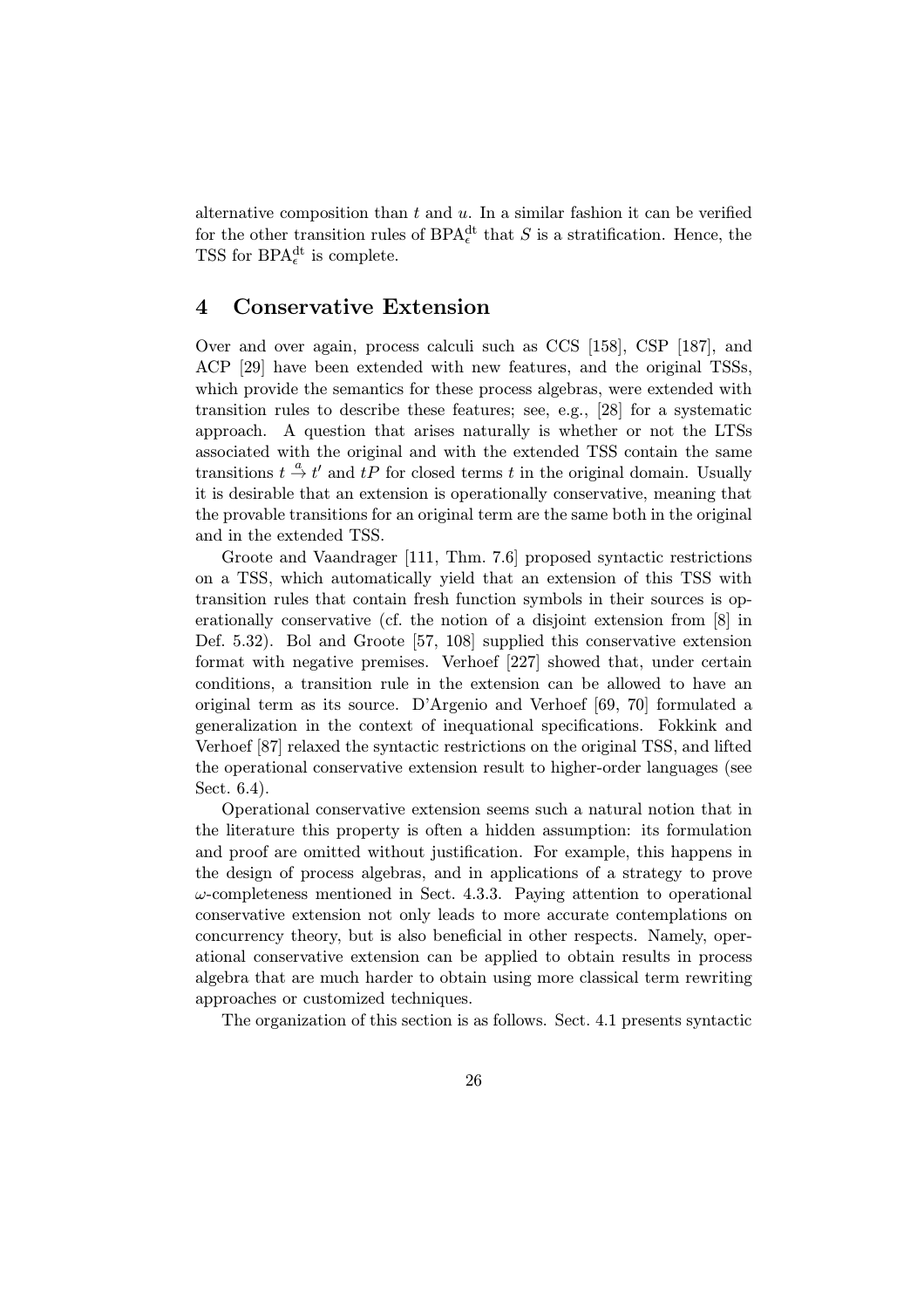constraints to ensure that an extension of a TSS is operationally conservative. Sect. 4.2 studies the relation between the three-valued stable models of a TSS and of its operational conservative extension. Sects. 4.3 and 4.4 show how operational conservative extension can be applied to derive useful properties concerning axiomatizations and term rewriting systems.

#### 4.1 Operational Conservative Extension

Often one wants to add new operators and rules to a given TSS. Therefore, a natural operation on TSSs is to take their componentwise union. The following definition stems from [111].

**Definition 4.1 (Sum of TSSs)** Let  $T_0$  and  $T_1$  be TSSs whose signatures  $\Sigma_0$  and  $\Sigma_1$  agree on the arity of the function symbols in their intersection. We write  $\Sigma_0 \oplus \Sigma_1$  for the union of  $\Sigma_0$  and  $\Sigma_1$ .

The sum of  $T_0$  and  $T_1$ , notation  $T_0 \oplus T_1$ , is the TSS over signature  $\Sigma_0 \oplus \Sigma_1$ containing the rules in  $T_0$  and  $T_1$ .

An operational conservative extension requires that an original TSS and its extension prove exactly the same closed transition rules that have only negative premises and an original closed term as their source. This notion of an operational conservative extension is related to an equivalence notion for TSSs in [85, 100] (see also Thm. 5.6): two TSSs are equivalent if they prove exactly the same closed transition rules that have only negative premises. Such a definition is inspired by the notion of a well-supported proof in Def. 3.9.

Definition 4.2 (Operational conservative extension) A TSS  $T_0 \oplus T_1$ is an operational conservative extension of TSS  $T_0$  if for each closed transition rule  $N/\alpha$  such that:

- N contains only negative literals;
- the left-hand side of  $\alpha$  is in T( $\Sigma_0$ );
- $T_0 \oplus T_1 \vdash N/\alpha;$

we have that  $T_0 \vdash N/\alpha$ .

We proceed to define the notion of a source-dependent variable [87, 98], which will be an important ingredient of a rule format to ensure that an extension of a TSS is operationally conservative (see Thm. 4.4). In order to conclude that an extended TSS is operationally conservative over the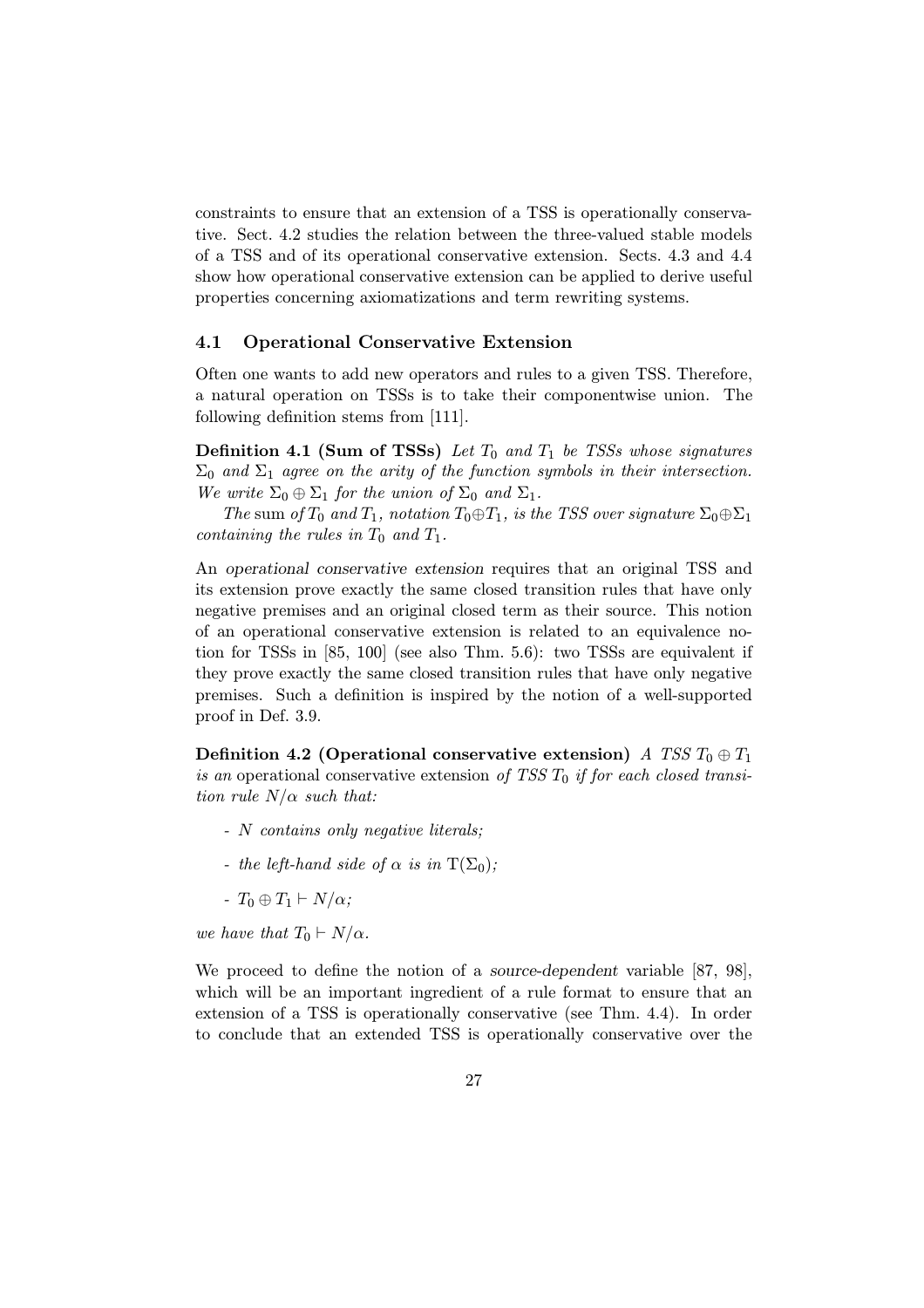original TSS, we need to know that the variables in the original transition rules are source-dependent. In the literature this criterion is sometimes neglected. For example, in [167] an extended TSS is considered in which each transition rule in the extension contains a fresh operator in its source, and from this fact alone it is concluded that the extension is operationally conservative. In general, however, this characteristic is not sufficient, as is shown in the next example.

Example: Let a and b be constants. Consider the TSS over signature  ${a}$  that consists of the transition rule  $xP/aP$ . Extend this TSS with the TSS over signature  $\{b\}$  that consists of the transition rule  $\varnothing/bP$ , which contains the fresh constant  $b$  in its source. The transition  $aP$  can be proven in the extended TSS, but not in the original one, so this extension is not operationally conservative.

Definition 4.3 (Source-dependency) The source-dependent variables in a transition rule  $\rho$  are defined inductively as follows:

- all variables in the source of  $\rho$  are source-dependent;
- if  $t \stackrel{a}{\rightarrow} t'$  is a premise of  $\rho$  and all variables in t are source-dependent, then all variables in  $t'$  are source-dependent.

A transition rule is source-dependent if all its variables are.

Note that the transition rule  $xP/aP$  from the example above is not sourcedependent, because its variable x is not.

Thm. 4.4 below, which stems from [87], formulates sufficient criteria for a TSS  $T_0 \oplus T_1$  to be an operational conservative extension of TSS  $T_0$ . We say that a term in  $\mathbb{T}(\Sigma_0 \oplus \Sigma_1)$  is fresh if it contains a function symbol from  $\Sigma_1\backslash\Sigma_0$ . Similarly, an action or predicate symbol in  $T_1$  is fresh if it does not occur in  $T_0$ .

**Theorem 4.4** Let  $T_0$  and  $T_1$  be TSSs over signatures  $\Sigma_0$  and  $\Sigma_1$ , respectively. Under the following conditions,  $T_0 \oplus T_1$  is an operational conservative extension of  $T_0$ .

- 1. Each  $\rho \in T_0$  is source-dependent.
- 2. For each  $\rho \in T_1$ ,
	- either the source of  $\rho$  is fresh,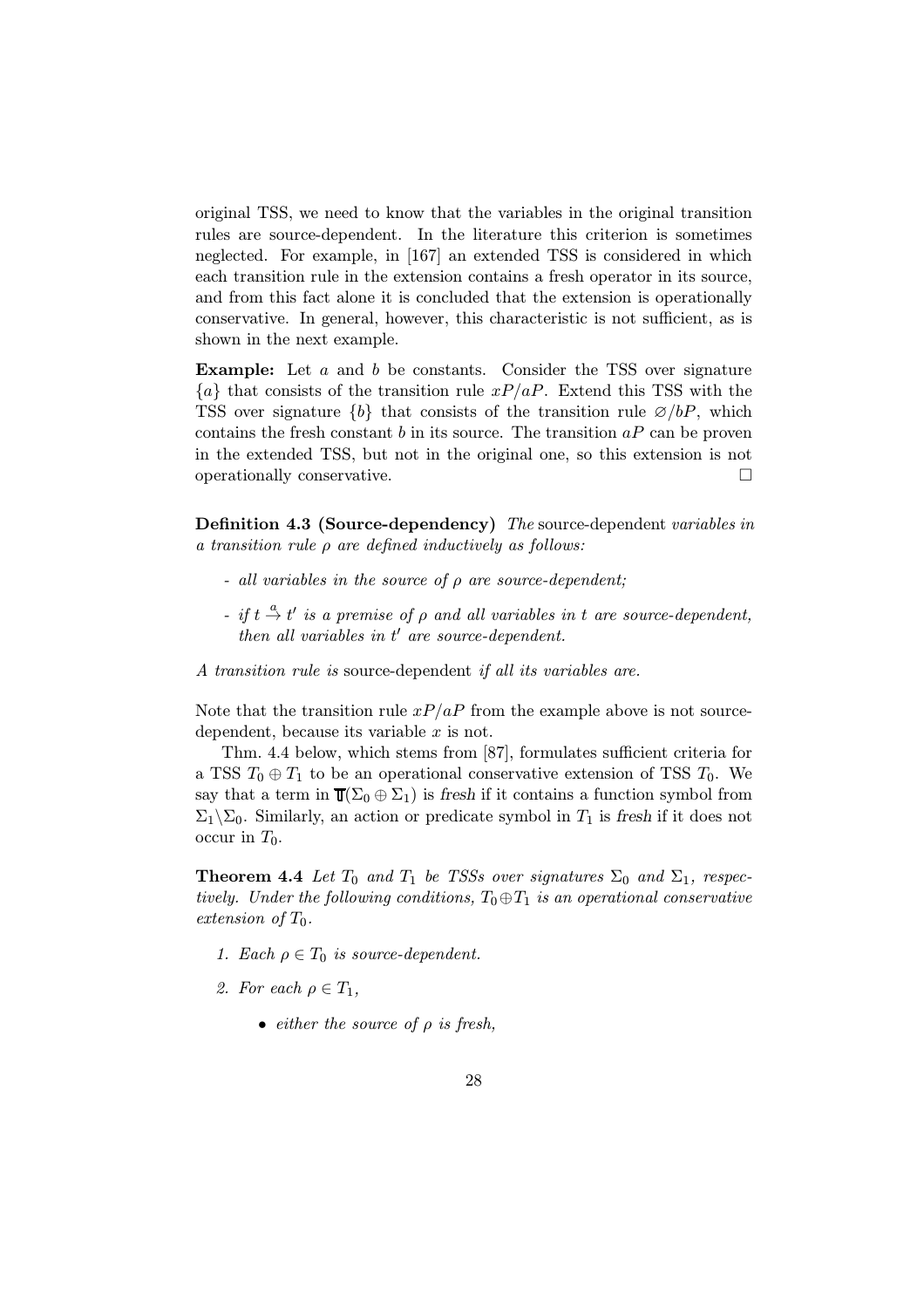- or  $\rho$  has a premise of the form  $t \stackrel{a}{\rightarrow} t'$  or  $tP$ , where:
	- $t \in \mathbb{T}(\Sigma_0)$ ;
	- $-$  all variables in t occur in the source of  $\rho$ ;
	- $t'$ , a, or P is fresh.

We apply Thm. 4.4 to our running examples from Sect. 2.6.

**BPA with Empty Process** The transition rules for  $BPA<sub>e</sub>$  are all sourcedependent. For example, consider the third transition rule for sequential composition in Table 1:

$$
\frac{x \stackrel{a}{\to} x'}{x \cdot y \stackrel{a}{\to} x' \cdot y}
$$

The variables  $x$  and  $y$  are source-dependent, because they occur in the source. Moreover, since x is source-dependent, the premise  $x \stackrel{a}{\rightarrow} x'$  ensures that  $x'$  is source-dependent. Since the three variables  $x, x'$ , and  $y$  in this transition rule are source-dependent, the transition rule is source-dependent.

**BPA with Empty Process and Silent Step** The process algebra  $BPA_{\epsilon\tau}$ is obtained by extending the syntax of  $BPA_{\epsilon}$  with a fresh constant  $\tau$  called the silent step (see Sect. 5.5 for details on the intuition behind this constant). The TSS for BPA<sub> $\epsilon \tau$ </sub> is the TSS for BPA<sub> $\epsilon$ </sub> in Table 1, with the proviso that a ranges over Act∪ $\{\tau\}$ . We make the following observations concerning the extra transition rules in the TSS for  $BPA_{\epsilon\tau}$ :

- the source of the transition rule  $\tau \stackrel{\tau}{\rightarrow} \epsilon$  for the silent step contains the fresh constant  $\tau$ ;
- each transition rule for alternative or sequential composition with  $\tau$ transitions, such as

$$
\frac{x \stackrel{\tau}{\to} x'}{x + y \stackrel{\tau}{\to} x'}
$$

contains a premise with the fresh relation symbol  $\stackrel{\tau}{\to}$  and with as lefthand side a variable from the source.

Hence, since the transition rules for  $BPA_{\epsilon}$  are source-dependent, Thm. 4.4 implies that  $BPA_{\epsilon\tau}$  is an operational conservative extension of  $BPA_{\epsilon}$ .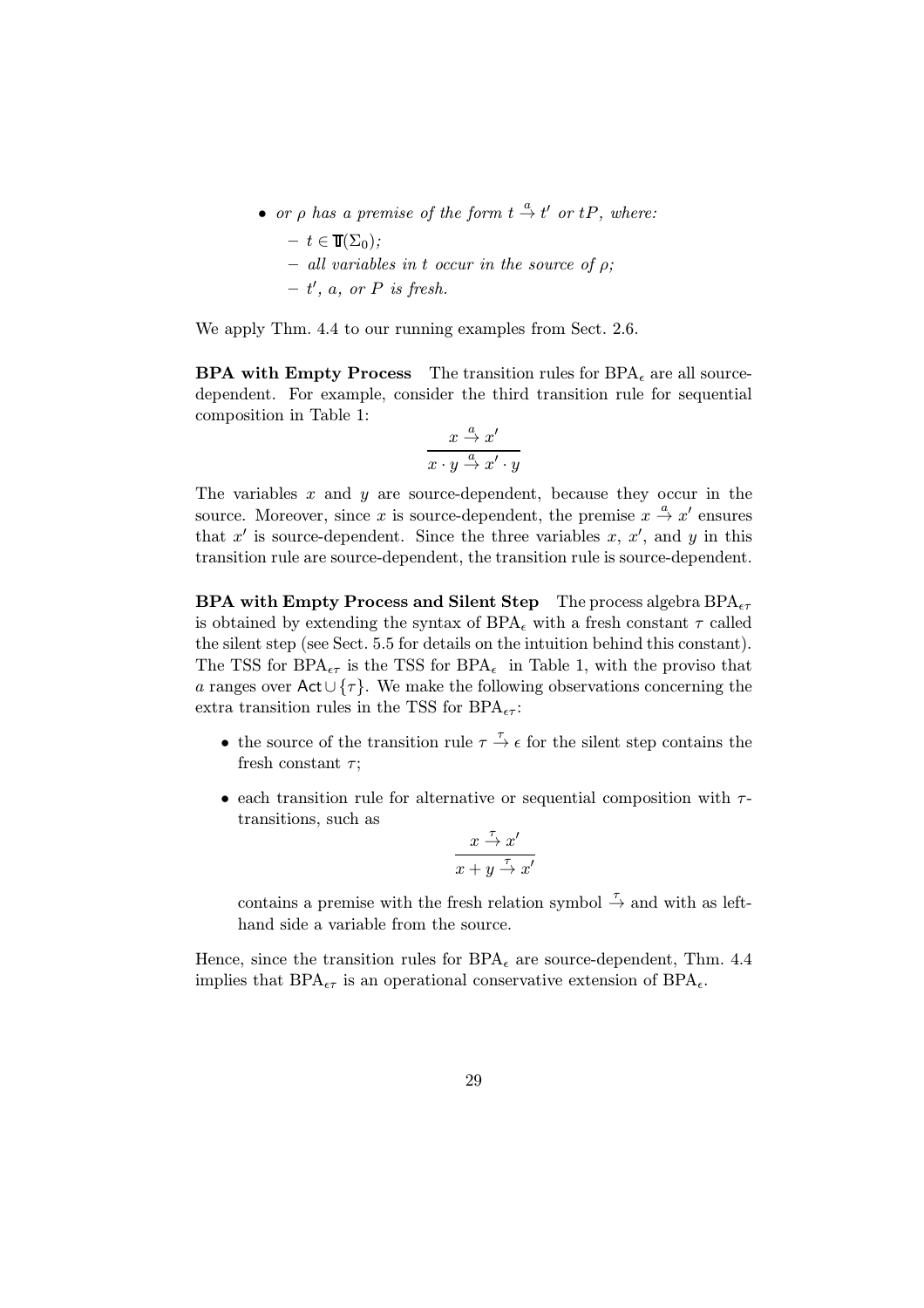Priorities The two transition rules for the priority operator in Table 2 contain the fresh function symbol  $\theta$  in their sources. Hence, since the transition rules for BPA<sub> $\epsilon$ </sub> are source-dependent, Thm. 4.4 implies that BPA $_{\epsilon\theta}$  is an operational conservative extension of  $BPA_{\epsilon}$ .

**Discrete Time** As for the TSS for BPA<sup>dt</sup> in Table 3, we make the following observations. First, the transition rule for the delay operator contains the fresh operator  $\sigma_d$  in its source. Second, the transition rules for sequential composition and the three transition rules for alternative composition (which do not have a fresh operator in their sources) all contain the premise  $x \stackrel{\sigma}{\rightarrow} x'$  or  $y \stackrel{\sigma}{\rightarrow} y'$ , where the relation symbol  $\stackrel{\sigma}{\rightarrow}$  is fresh and the variable on the left-hand side occurs in the source. Hence, since the transition rules for  $BPA_{\epsilon}$  are source-dependent, Thm. 4.4 implies that  $BPA_{\epsilon}^{dt}$  is an operational conservative extension of  $BPA<sub>\epsilon</sub>$ .

#### 4.2 Implications for Three-Valued Stable Models

In [87] it was noted that the operational conservative extension notion as formulated in Def. 4.2 implies a conservativity property for three-valued stable models (cf. Def. 3.6). If an extended TSS is operationally conservative over the original TSS, in the sense of Def. 4.2, and if a three-valued stable model of the extended TSS is restricted to those transitions that have an original term as left-hand side, then the result is a three-valued stable model of the original TSS.

**Proposition 4.5** Let  $T_0 \oplus T_1$  be an operational conservative extension of  $T_0$ . If  $\langle C, U \rangle$  is a three-valued stable model of  $T_0 \oplus T_1$ , then

> $C' \triangleq {\alpha \in C | the \ left-hand \ side \ of \ \alpha \ is \ in \ T(\Sigma_0)}$  $U' \triangleq {\alpha \in U | \text{ the left-hand side of } \alpha \text{ is in } T(\Sigma_0)}$

is a three-valued stable model of  $T_0$ .

The converse of Prop. 4.5 also holds, in the following sense. If an extended TSS is operationally conservative over the original TSS, then each threevalued stable model of the original TSS can be obtained by restricting some three-valued stable model of the extended TSS to those transitions that have an original term as left-hand side.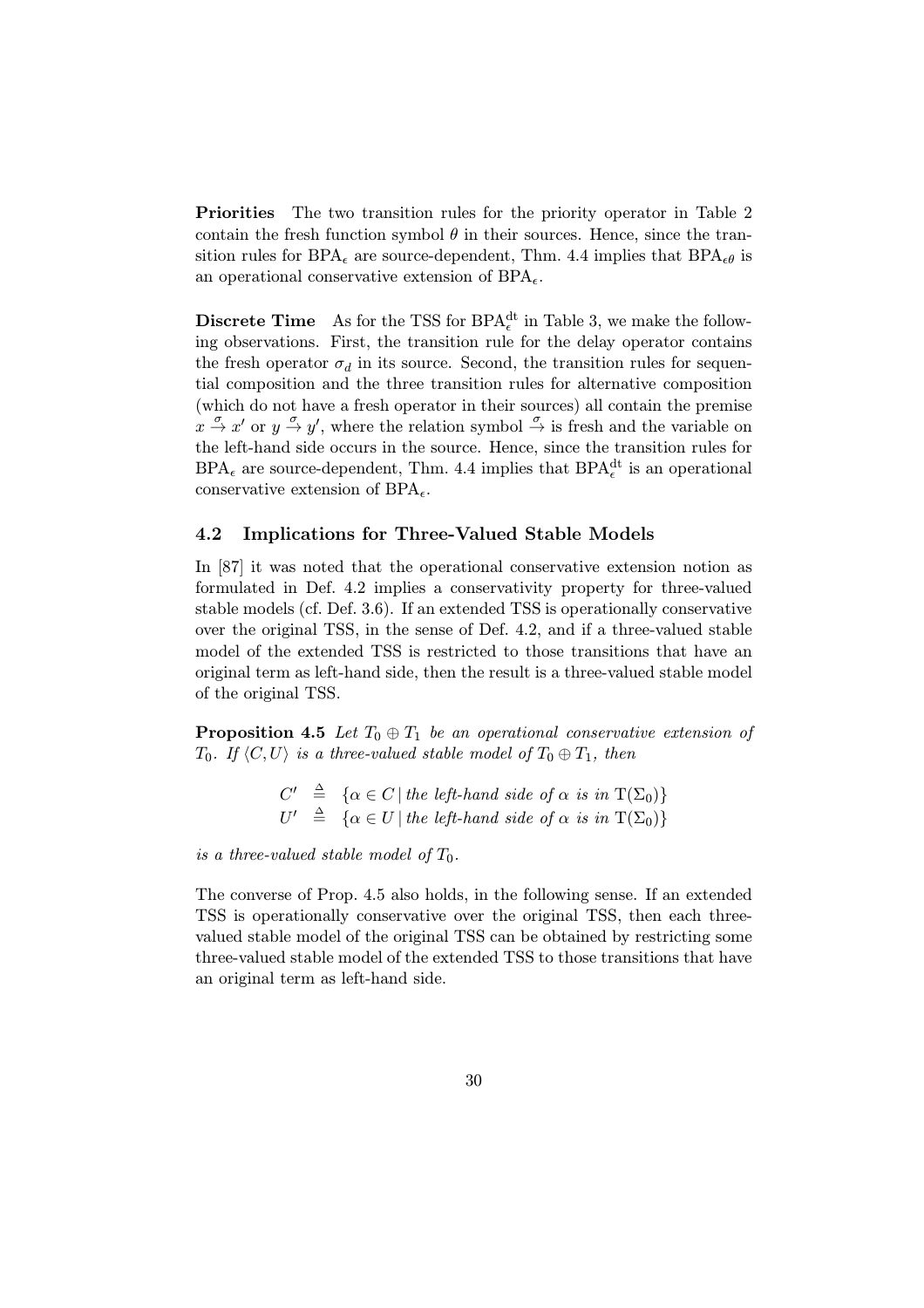**Proposition 4.6** Let  $T_0 \oplus T_1$  be an operational conservative extension of  $T_0$ . If  $\langle C, U \rangle$  is a three-valued stable model of  $T_0$ , then there exists a three-valued stable model  $\langle C', U' \rangle$  of  $T_0 \oplus T_1$  such that

> $C \triangleq {\alpha \in C' \mid the \ left-hand \ side \ of \ \alpha \ is \ in \ T(\Sigma_0)}$  $U \triangleq {\alpha \in U' \mid \textit{the left-hand side of } \alpha \textit{ is in } T(\Sigma_0)}$ .

**Corollary 4.7** Let  $T_0 \oplus T_1$  be an operational conservative extension of  $T_0$ . If  $\langle C, U \rangle$  is the least three-valued stable model of  $T_0 \oplus T_1$ , then

> $C' \triangleq {\alpha \in C \mid \text{the left-hand side of } \alpha \text{ is in } T(\Sigma_0)}$  $U' \triangleq {\alpha \in U \mid the \ left-hand \ side \ of \ \alpha \ is \ in \ T(\Sigma_0)}$

is the least three-valued stable model of  $T_0$ .

It is easy to see that Prop. 4.5 also holds for stable models (cf. Def. 3.5). The following example, however, shows that Prop. 4.6 does not hold for stable models.

**Example:** Let  $T_0$  be the empty TSS. Obviously, the empty LTS is a stable model of  $T_0$ . Let a be a constant, and let  $T_1$  consist of the single transition rule  $a\neg P/aP$ . According to Thm. 4.4,  $T_0 \oplus T_1$  is an operational conservative extension of  $T_0$ . However,  $T_0 \oplus T_1$  does not have a stable model (but only the three-valued stable model  $\langle \emptyset, \{aP\}\rangle$ .

#### 4.3 Applications to Axiomatizations

This section discusses how operational conservative extension can be used to derive that an extension of an axiomatization is so-called axiomatically conservative, or that an axiomatization is complete or  $\omega$ -complete with respect to some behavioural equivalence.

#### 4.3.1 Axiomatic Conservative Extension

**Definition 4.8 (Axiomatization)** A (conditional) axiomatization over a signature  $\Sigma$  consists of a set of (conditional) equations, called axioms, of the form  $t_0 = u_0 \Leftarrow t_1 = u_1, \ldots, t_n = u_n$  with  $t_i, u_i \in \mathbb{T}(\Sigma)$  for  $i = 0, \ldots, n$ .

An axiomatization gives rise to a binary equality relation = on  $T(\Sigma)$  thus:

• if  $t_0 = u_0 \Leftarrow t_1 = u_1, \ldots, t_n = u_n$  is an axiom, and  $\sigma$  a substitution such that  $\sigma(t_i) = \sigma(u_i)$  for  $i = 1, \ldots, n$ , then  $\sigma(t_0) = \sigma(u_0)$ ;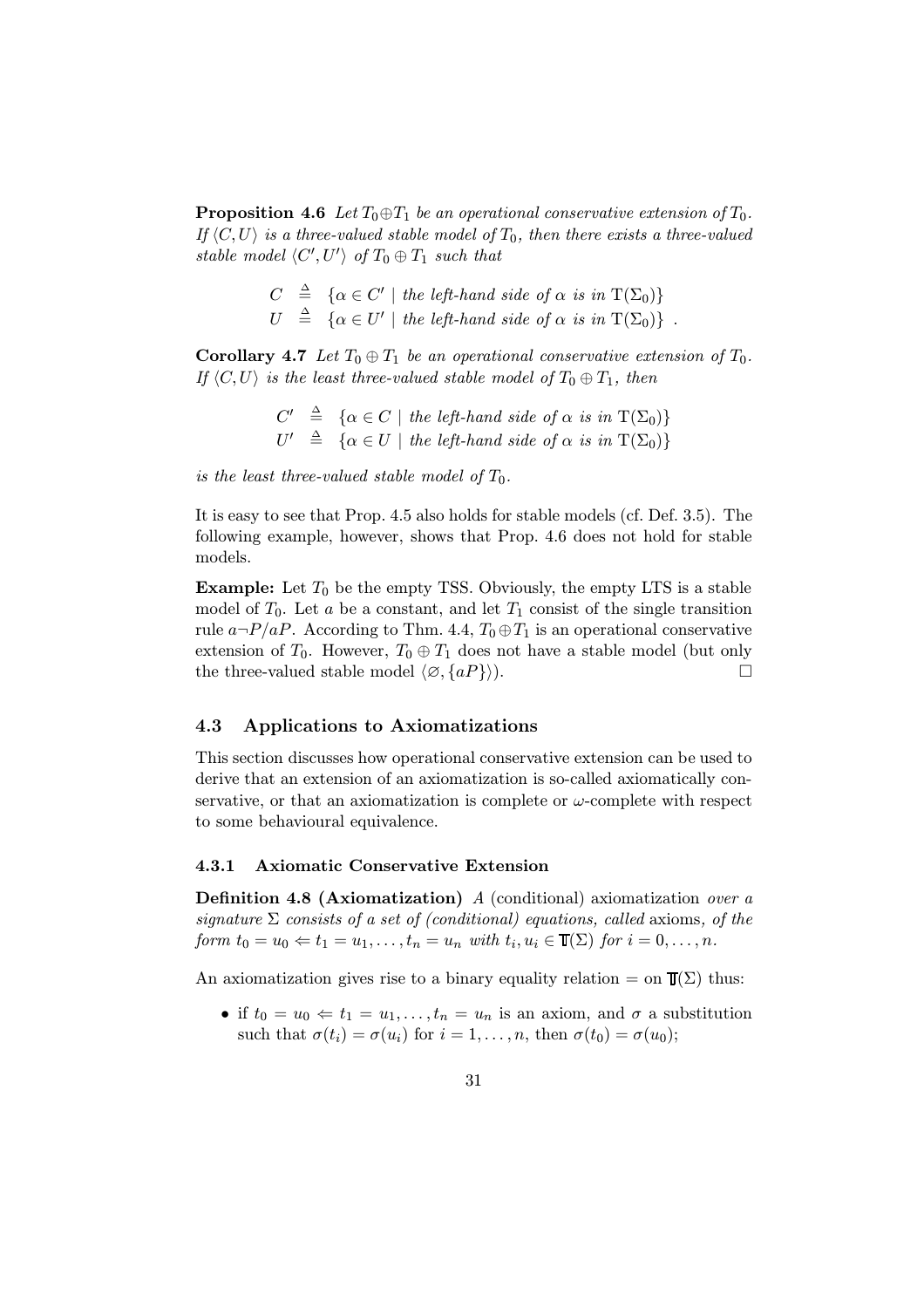- the relation  $=$  is closed under reflexivity, symmetry, and transitivity;
- if f is a function symbol and  $u = u'$ , then

 $f(t_1,\ldots,t_{i-1},u,t_{i+1},\ldots,t_{ar(f)})=f(t_1,\ldots,t_{i-1},u',t_{i+1},\ldots,t_{ar(f)}).$ 

Definition 4.9 (Soundness and completeness) Assume an axiomatization  $\mathcal{E}$ , together with an equivalence relation  $\sim$  on  $T(\Sigma)$ .

- 1. *E* is sound modulo  $\sim$  iff  $t = u$  implies  $t \sim u$  for all  $t, u \in T(\Sigma)$ .
- 2. *E* is complete modulo  $\sim$  iff  $t \sim u$  implies  $t = u$  for all  $t, u \in T(\Sigma)$ .

Note that the above definitions of soundness and completeness, albeit standard in the literature on process algebras, are weaker than the classic ones in logic and universal algebra, where they are required to apply to arbitrary open expressions.

Definition 4.10 (Axiomatic conservative extension) Let  $\mathcal{E}_0$  and  $\mathcal{E}_1$  be axiomatizations over signatures  $\Sigma_0$  and  $\Sigma_0 \oplus \Sigma_1$ , respectively. Their union  $\mathcal{E}_0 \cup \mathcal{E}_1$  is an axiomatic conservative extension of  $\mathcal{E}_0$  if every equality  $t = u$ with  $t, u \in \mathrm{T}(\Sigma_0)$  that can be derived from  $\mathcal{E}_0 \cup \mathcal{E}_1$  can also be derived from  $\mathcal{E}_0$ .

The next theorem from [227] can be used to derive that an extension of an axiomatization is axiomatically conservative.

**Theorem 4.11** Let  $\sim$  be an equivalence relation on  $T(\Sigma_0 \oplus \Sigma_1)$ . Assume axiomatizations  $\mathcal{E}_0$  and  $\mathcal{E}_1$  over  $\Sigma_0$  and  $\Sigma_0 \oplus \Sigma_1$ , respectively, such that:

- 1.  $\mathcal{E}_0 \cup \mathcal{E}_1$  is sound over  $T(\Sigma_0 \oplus \Sigma_1)$  modulo ∼;
- 2.  $\mathcal{E}_0$  is complete over T( $\Sigma_0$ ) modulo ∼.

Then  $\mathcal{E}_0 \cup \mathcal{E}_1$  is an axiomatic conservative extension of  $\mathcal{E}_0$ .

The idea behind Thm. 4.11 is as follows. Suppose that  $t = u$  can be derived from  $\mathcal{E}_0 \cup \mathcal{E}_1$  for  $t, u \in \mathrm{T}(\Sigma_0)$ . Soundness of  $\mathcal{E}_0 \cup \mathcal{E}_1$  (requirement 1) yields  $t \sim u$ . Hence, completeness of  $\mathcal{E}_0$  (requirement 2) yields that  $t = u$  can be derived from  $\mathcal{E}_0$ .

Thm. 4.11 is particularly helpful in the case of an operational conservative extension of a TSS. Namely, assume TSSs  $T_0$  and  $T_1$  over signatures  $\Sigma_0$  and  $\Sigma_0 \oplus \Sigma_1$ , respectively, where  $T_0 \oplus T_1$  is an operational conservative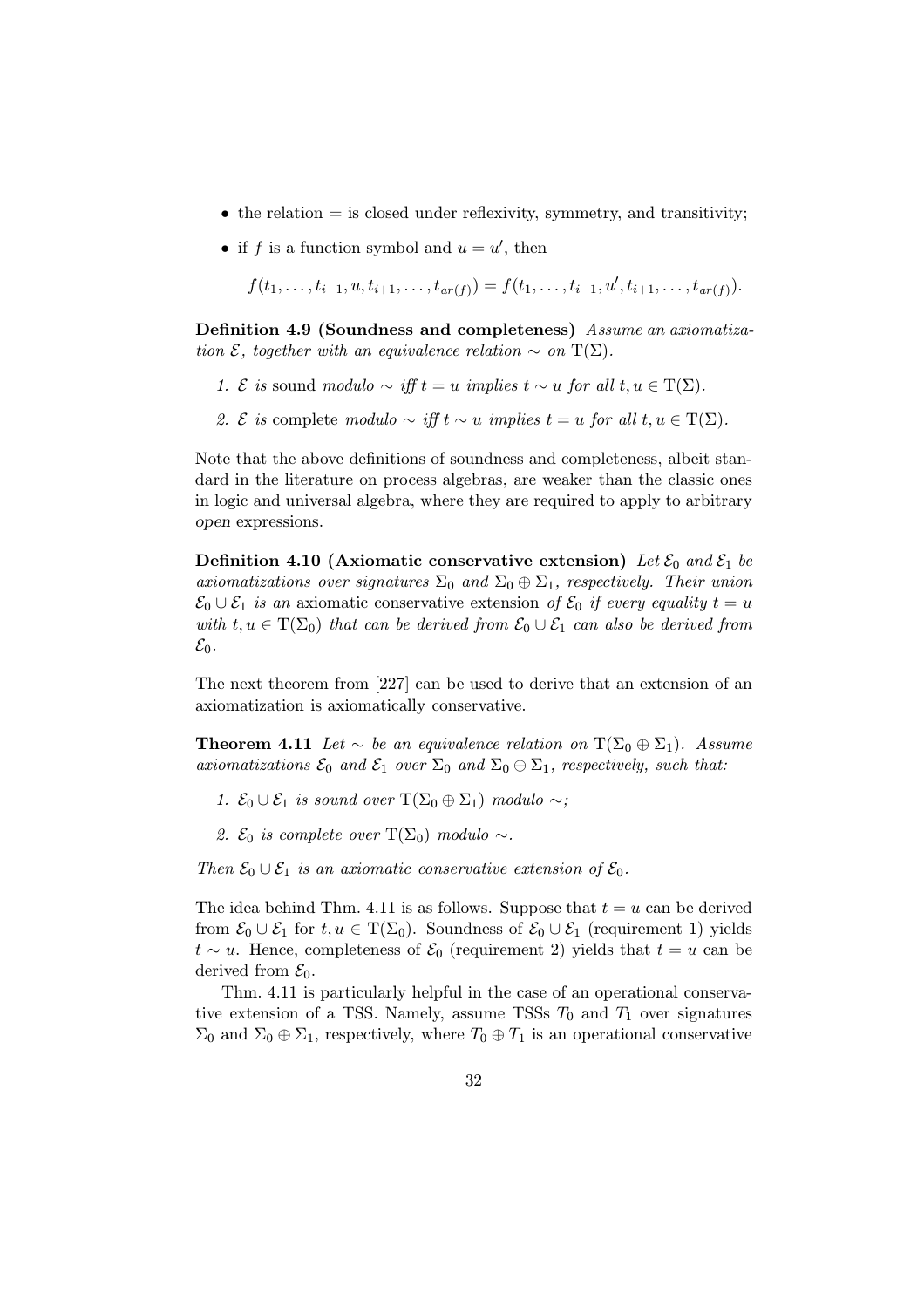extension of  $T_0$ . Moreover, let ∼ be an equivalence relation on states in LTSs. Since the states in the LTSs associated with  $T_0$  and  $T_0 \oplus T_1$  are closed terms, the equivalence relation  $\sim$  carries over to  $T(\Sigma_0)$  and  $T(\Sigma_0 \oplus \Sigma_1)$ , respectively. Owing to operational conservativity, the equivalence relation  $\sim$  on T( $\Sigma_0$ ) as induced by T<sub>0</sub> agrees with this equivalence relation on T( $\Sigma_0$ ) as induced by  $T_0 \oplus T_1$ . Applications of Thm. 4.11 in process algebra, in the presence of an operational conservative extension of a TSS, are abundant in the literature; we give a typical example.

**Example:** Using Thm. 4.4 it is easily seen that the process algebra  $\text{ACP}_{\theta}$ [24] is an operational conservative extension of ACP. Baeten, Bergstra, and Klop presented in op. cit. an axiomatization  $\mathcal{E}_0$  that is complete over ACP modulo bisimulation equivalence, and an axiomatization  $\mathcal{E}_0 \cup \mathcal{E}_1$  that is sound over  $\text{ACP}_{\theta}$  modulo bisimulation equivalence. Hence, Thm. 4.11 says that  $\mathcal{E}_0 \cup \mathcal{E}_1$  is an axiomatic conservative extension of  $\mathcal{E}_0$ . (In [24], fifteen pages were needed to prove this fact for the more general case of open terms, by means of a term rewriting analysis.)

#### 4.3.2 Completeness of Axiomatizations

The next theorem from [227] can be used to derive that an axiomatization is complete.

**Theorem 4.12** Let  $\sim$  be an equivalence relation on  $T(\Sigma_0 \oplus \Sigma_1)$ . Assume axiomatizations  $\mathcal{E}_0$  and  $\mathcal{E}_1$  over  $\Sigma_0$  and  $\Sigma_0 \oplus \Sigma_1$ , respectively, such that:

- 1.  $\mathcal{E}_0 \cup \mathcal{E}_1$  is sound over  $\mathrm{T}(\Sigma_0 \oplus \Sigma_1)$  modulo  $\sim$ ;
- 2.  $\mathcal{E}_0$  is complete over T( $\Sigma_0$ ) modulo ∼;
- 3. for each  $t \in T(\Sigma_0 \oplus \Sigma_1)$  there is a  $t' \in T(\Sigma_0)$  such that  $t = t'$  can be derived from  $\mathcal{E}_0 \cup \mathcal{E}_1$ .

Then  $\mathcal{E}_0 \cup \mathcal{E}_1$  is complete over  $T(\Sigma_0 \oplus \Sigma_1)$  modulo  $\sim$ .

The idea behind Thm. 4.12 is as follows. Let  $t, u \in T(\Sigma_0 \oplus \Sigma_1)$  with  $t \sim$ u. There exist terms  $t', u' \in T(\Sigma_0)$  such that  $\mathcal{E}_0 \cup \mathcal{E}_1$  proves  $t = t'$  and u = u' (requirement 3). Soundness of  $\mathcal{E}_0 \cup \mathcal{E}_1$  (requirement 1) yields  $t \sim t'$ and  $u \sim u'$ , which together with  $t \sim u$  implies  $t' \sim u'$ . Finally, owing to completeness of  $\mathcal{E}_0$  over  $T(\Sigma_0)$  (requirement 2), we may derive  $t' = u'$ , and thus  $t = t' = u' = u$ .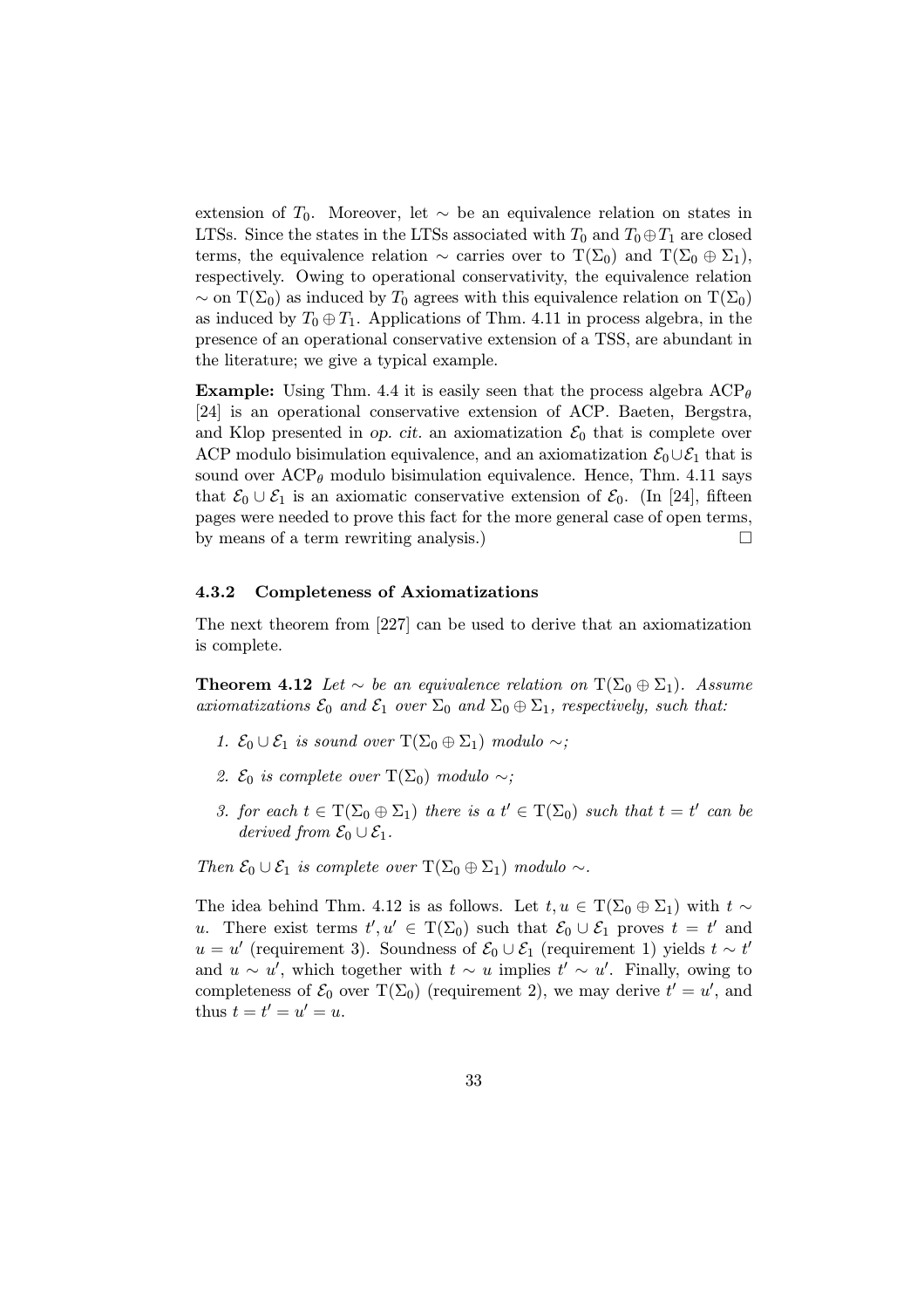Similar to Thm. 4.11, Thm. 4.12 is particularly helpful in the case of an operational conservative extension of a TSS. In order to clarify the link between Thm. 4.12 and operational conservative extensions, we reiterate the following observation from Sect. 4.3.1. Assume TSSs  $T_0$  and  $T_1$  over signatures  $\Sigma_0$  and  $\Sigma_0 \oplus \Sigma_1$ , respectively, where  $T_0 \oplus T_1$  is an operational conservative extension of  $T_0$ . Moreover, let ∼ be an equivalence relation on states in LTSs. Since the states in the LTSs associated with  $T_0$  and  $T_0 \oplus T_1$  are closed terms, the equivalence relation  $\sim$  carries over to  $T(\Sigma_0)$  and  $T(\Sigma_0 \oplus \Sigma_1)$ , respectively. Owing to operational conservativity, the equivalence relation  $\sim$  on T( $\Sigma_0$ ) as induced by T<sub>0</sub> agrees with this equivalence relation on T( $\Sigma_0$ ) as induced by  $T_0 \oplus T_1$ . Applications of Thm. 4.12 in process algebra, in the presence of an operational conservative extension of a TSS, are abundant in the literature; we give a typical example.

Example: Using Thm. 4.4 it is easily seen that the process algebra ACP [37] is an operational conservative extension of  $BPA_{\delta}$ . Bergstra and Klop presented in op. cit. an axiomatization  $\mathcal{E}_0$  that is complete over BPA<sub>δ</sub> modulo bisimulation equivalence, and an axiomatization  $\mathcal{E}_0 \cup \mathcal{E}_1$  that is sound over ACP modulo bisimulation equivalence, and that satisfies requirement 3 above. Hence, Thm. 4.12 says that  $\mathcal{E}_0 \cup \mathcal{E}_1$  is complete over ACP modulo bisimulation equivalence.

For the precise proofs of Thm. 4.11 and Thm. 4.12, and for more detailed information such as generalizations of these results to axiomatizations based on inequalities, the reader is referred to [69, 70, 227].

#### 4.3.3  $\omega$ -Completeness of Axiomatizations

Definition 4.13 ( $\omega$ -completeness) An axiomatization  $\mathcal E$  over a signature  $\Sigma$  is  $\omega$ -complete if an equation  $t = u$  with  $t, u \in \mathbb{T}(\Sigma)$  can be derived from  $\mathcal E$ whenever  $\sigma(t) = \sigma(u)$  can be derived from  $\mathcal E$  for all closed substitutions  $\sigma$ .

Milner [159] introduced a technique to derive  $\omega$ -completeness of an axiomatization using SOS. The idea is to give a semantics to open (as opposed to closed) terms; in particular, variables need to be incorporated in the transition rules. See, e.g., [9, 97] for further applications of this technique in the realm of process algebra.

The next theorem can be used to derive that an axiomatization is  $\omega$ complete.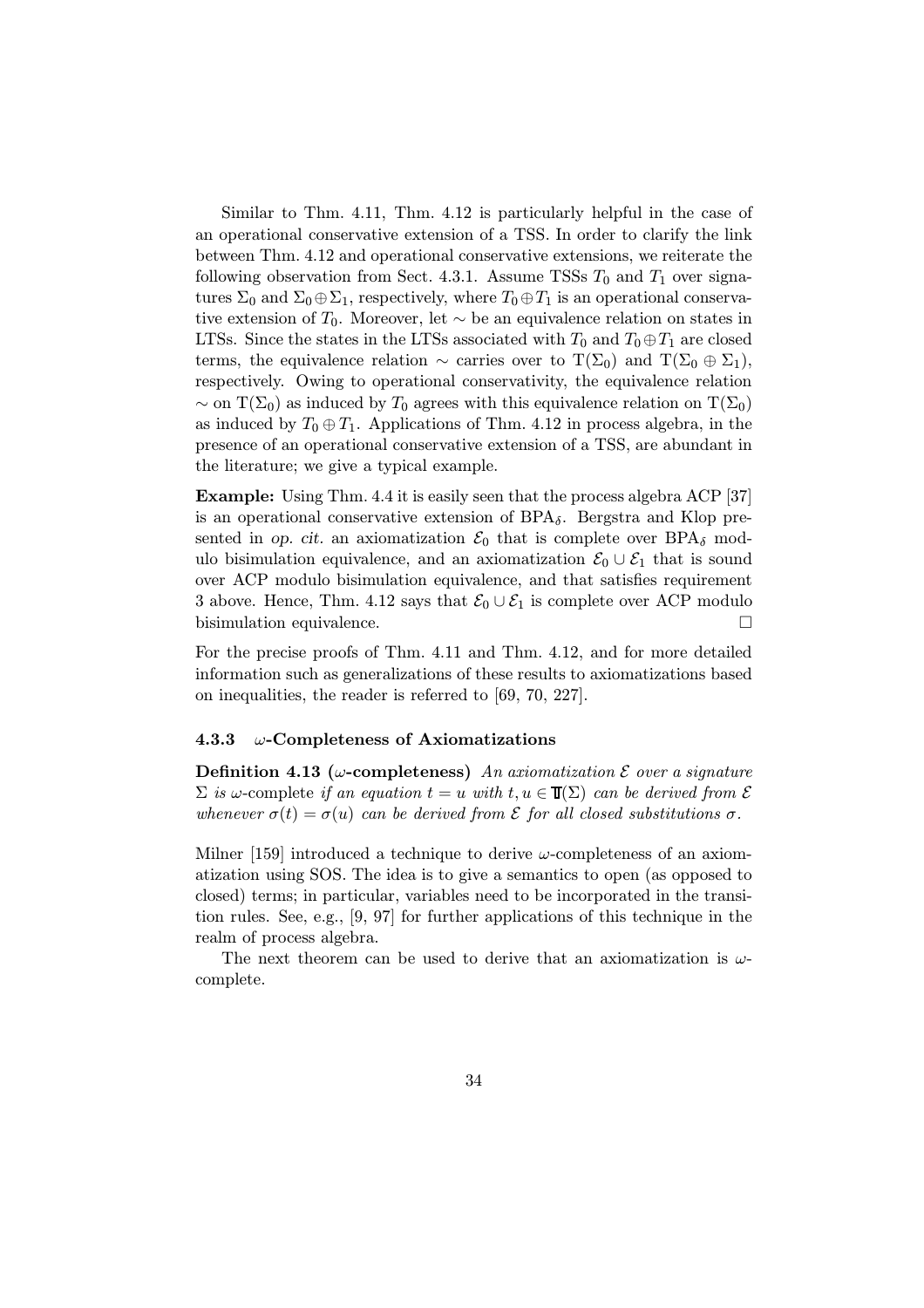**Theorem 4.14** Let  $\sim$  be an equivalence relation on  $\mathbb{T}(\Sigma)$ . Suppose that for all  $t, u \in \mathbb{T}(\Sigma)$ ,  $t \sim u$  whenever  $\sigma(t) \sim \sigma(u)$  for all closed substitutions  $\sigma$ . If  $\mathcal E$  is an axiomatization over  $\Sigma$  such that

- 1. *E* is sound over  $T(\Sigma)$  modulo ∼, and
- 2. *E* is complete over  $\mathbb{T}(\Sigma)$  modulo ∼,

then  $\mathcal E$  is w-complete.

The idea behind Thm. 4.14 is as follows. Let  $t, u \in \mathbb{T}(\Sigma)$  and suppose that  $\sigma(t) = \sigma(u)$  can be derived from  $\mathcal E$  for all closed substitutions  $\sigma$ . Soundness of E over T(∑) modulo  $\sim$  (requirement 1) yields  $\sigma(t) \sim \sigma(u)$  for all closed substitutions  $\sigma$ , so  $t \sim u$ . Then completeness of  $\mathcal E$  over  $\mathbb T(\Sigma)$  modulo ~ (requirement 2) yields that  $t = u$  can be derived from  $\mathcal{E}$ .

Thm. 4.14 is particularly helpful in the case of an operational conservative extension of a TSS. Namely, assume a TSS  $T_0$  over a signature  $\Sigma$ , and let  $T_0$  be extended with a TSS  $T_1$  that provides semantics to variables; thus,  $T_0 \oplus T_1$  gives semantics to open terms in  $\mathbb{T}(\Sigma)$ . Suppose that  $T_0 \oplus T_1$  is an operational conservative extension of  $T_0$ . Moreover, let ∼ be an equivalence relation on states in LTSs. Since the states in the LTSs associated with  $T_0$ and  $T_0 \oplus T_1$  are closed and open terms, respectively, the equivalence relation  $\sim$  carries over to T(Σ) and  $T(\Sigma)$ . Owing to operational conservativity, the equivalence relation  $\sim$  on T( $\Sigma$ ) as induced by T<sub>0</sub> agrees with this equivalence relation on T( $\Sigma$ ) as induced by  $T_0 \oplus T_1$ . Applications of Thm. 4.14 in process algebra are abundant in the literature; we give a typical example.

**Example:** Extend the TSS for BPA<sub> $\epsilon$ </sub> in Table 1 by letting the symbol a range not only over the set Act of actions, but also over the set Var of variables. In a sense this means that variables are considered to be constants. This extension is operationally conservative, which follows from Thm. 4.4 by the following facts:

- the transition rules for  $BPA_{\epsilon}$  are source-dependent;
- the sources of transition rules  $z \stackrel{z}{\rightarrow} \epsilon$  for variables z are fresh;
- each transition rule for alternative or sequential composition with ztransitions, such as

$$
\frac{x \stackrel{z}{\to} x'}{x + y \stackrel{z}{\to} x'}
$$

contains a premise with the fresh relation symbol  $\stackrel{z}{\rightarrow}$  and as left-hand side a variable from the source.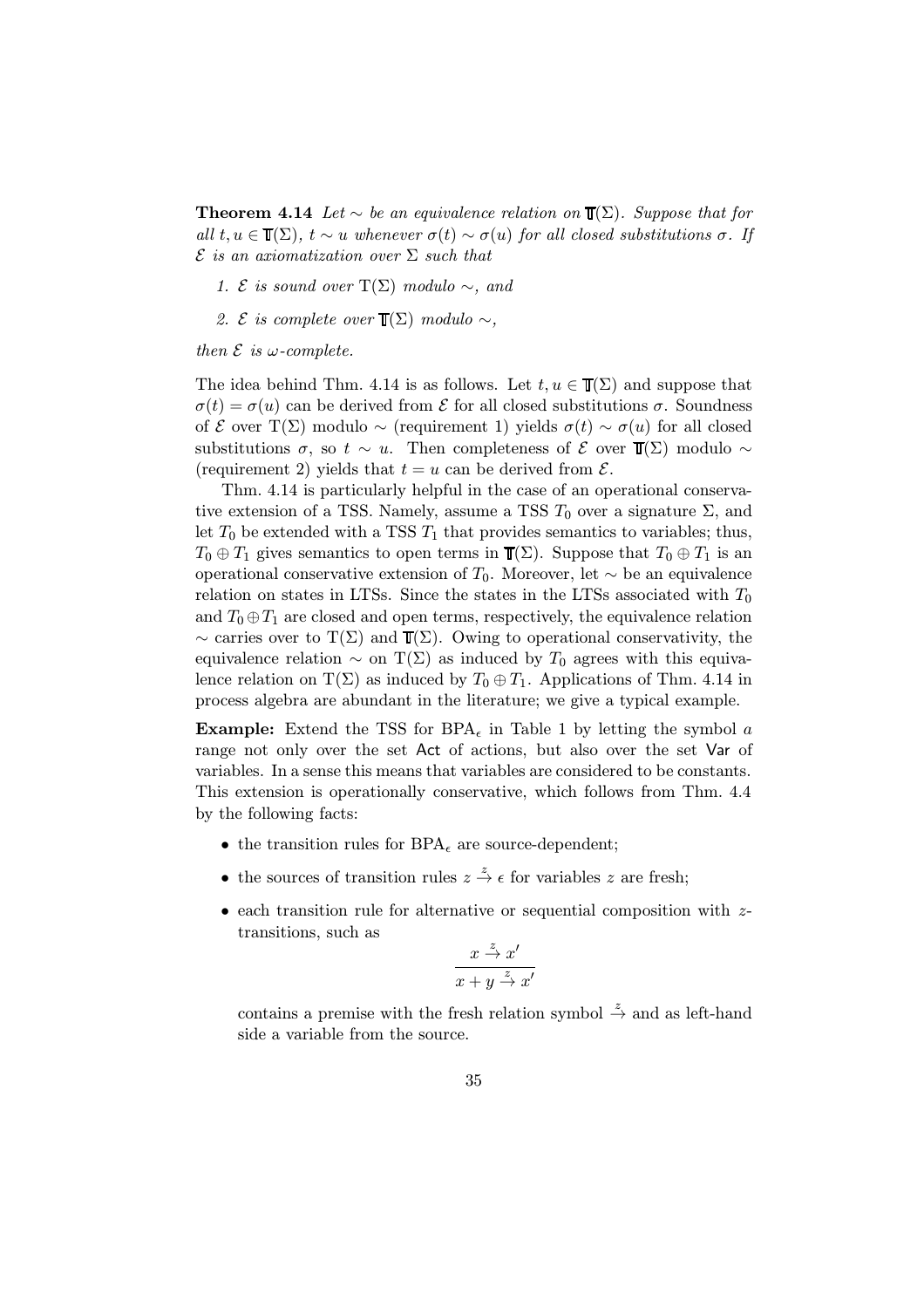Furthermore, the following properties can be derived for the axiomatization  $\mathcal E$  of BPA<sub> $\epsilon$ </sub> in [229]:

- 1.  $\mathcal{E}$  is sound over BPA<sub> $\epsilon$ </sub> modulo bisimulation equivalence;
- 2. open terms t and u in BPA<sub>c</sub> are bisimilar whenever  $\sigma(t)$  and  $\sigma(u)$  are bisimilar for all closed substitutions  $\sigma$ ;
- 3.  $\mathcal{E}$  is complete over the open terms in BPA<sub> $\epsilon$ </sub> modulo bisimulation equivalence.

So Thm. 4.14 implies that  $\mathcal E$  is  $\omega$ -complete over BPA<sub> $\epsilon$ </sub> modulo bisimulation equivalence.

# 4.4 Applications to Rewriting

This section discusses how operational conservative extension can be used to derive that an extension of a conditional term rewriting system is so-called rewrite conservative, or that a conditional term rewriting system is ground confluent.

### 4.4.1 Rewrite Conservative Extension

Definition 4.15 (Conditional term rewriting system) Assume a signature Σ. A conditional term rewriting system (CTRS) [17, 38] over Σ consists of a set of rewrite rules

$$
t_0 \to u_0 \Leftarrow t_1 \to^* u_1, \dots, t_n \to^* u_n
$$

with  $t_i, u_i \in \mathbb{T}(\Sigma)$  for  $i = 0, \ldots, n$ .

Intuitively, a rewrite rule is a directed axiom that can only be applied from left to right. A CTRS induces a binary rewrite relation  $\rightarrow^*$  on terms, similar to the way that an axiomatization induces an equality relation on terms (the only difference is that the rewrite relation is not closed under symmetry), thus:

- if  $t_0 \to u_0 \Leftarrow t_1 \to^* u_1, \ldots, t_n \to^* u_n$  is a rewrite rule, and  $\sigma$  a substitution such that  $\sigma(t_i) \to^* \sigma(u_i)$  for  $i = 1, \ldots, n$ , then  $\sigma(t_0) \to^*$  $\sigma(u_0);$
- the relation  $\rightarrow^*$  is closed under reflexivity and transitivity;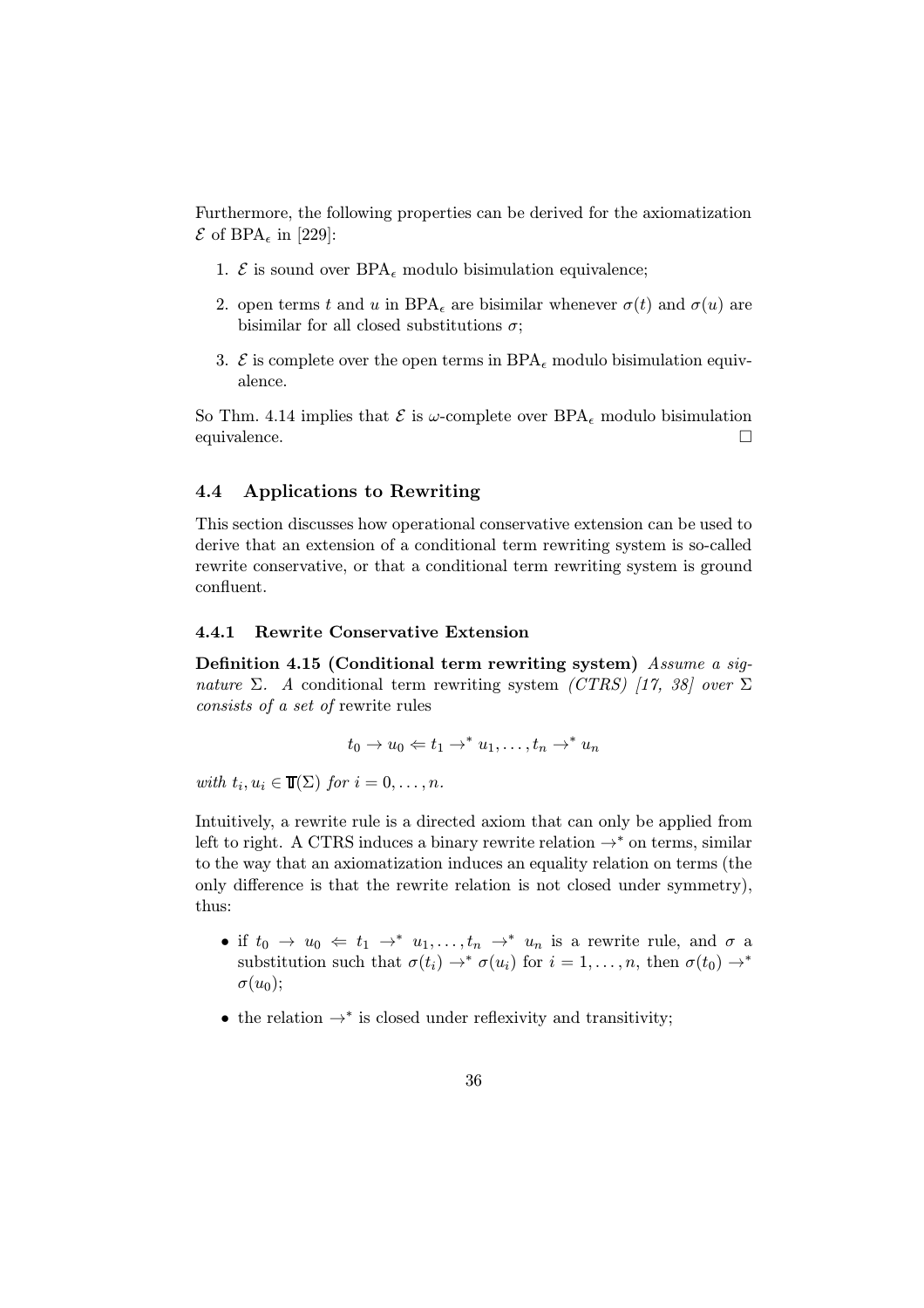• if f is a function symbol and  $u \rightarrow^* u'$ , then

$$
f(t_1,\ldots,t_{i-1},u,t_{i+1},\ldots,t_{ar(f)}) \to^* f(t_1,\ldots,t_{i-1},u',t_{i+1},\ldots,t_{ar(f)}).
$$

Definition 4.16 (Rewrite conservative extension) Let  $R_0$  and  $R_1$  be CTRSs over signatures  $\Sigma_0$  and  $\Sigma_0 \oplus \Sigma_1$ , respectively. Their union  $R_0 \oplus R_1$ is a rewrite conservative extension of R<sub>0</sub> if every rewrite relation  $t \rightarrow^* u$ with  $t \in \mathrm{T}(\Sigma_0)$  that can be derived from  $R_0 \oplus R_1$  can also be derived from  $R_0$ .

The conservative extension theorem for TSSs, Thm. 4.4, applies to CTRSs just as well; see [88] for more details, and for applications of this result in the realm of software renovation (see, e.g., [222]). Note that the definition of source-dependent variables in transition rules, Def. 4.3, also applies to rewrite rules (where, in a rewrite rule  $t_0 \to u_0 \leftarrow t_1 \to^* u_1, \ldots, t_n \to^* u_n$ the expression  $t_0 \to u_0$  is the conclusion and the  $t_i \to^* u_i$  for  $i = 1, \ldots, n$ are the premises).

**Theorem 4.17** Let  $R_0$  and  $R_1$  be CTRSs over signatures  $\Sigma_0$  and  $\Sigma_0 \oplus \Sigma_1$ , respectively. Under the following conditions,  $R_0 \oplus R_1$  is a rewrite conservative extension of  $R_0$ .

- 1. Each  $\rho \in R_0$  is source-dependent.
- 2. For each  $\rho \in T_1$ ,
	- either the source of  $\rho$  is fresh,
	- or  $\rho$  has a premise of the form  $t \to t'$  where:
		- $t \in \mathbb{T}(\Sigma_0)$ ;
		- $-$  all variables in t occur in the source of  $\rho$ ;
		- $t'$  is fresh.

# 4.4.2 Ground Confluence of CTRSs

A CTRS is ground confluent if for all  $t, t_0, t_1 \in \mathcal{T}(\Sigma)$  with  $t \to^* t_0$  and  $t \to^* t_1$  there is a  $u \in T(\Sigma)$  with  $t_0 \to^* u$  and  $t_1 \to^* u$ . Ground confluence is an important property, for instance, to prove that an axiomatization is complete modulo some behavioural equivalence relation.

The next theorem from [227] can be used to derive that a CTRS is ground confluent. We say that a CTRS  $R$  is sound modulo an equivalence relation  $\sim$  on T(∑) if  $t \to^* u$  implies  $t \sim u$  for all  $t, u \in T(\Sigma)$ .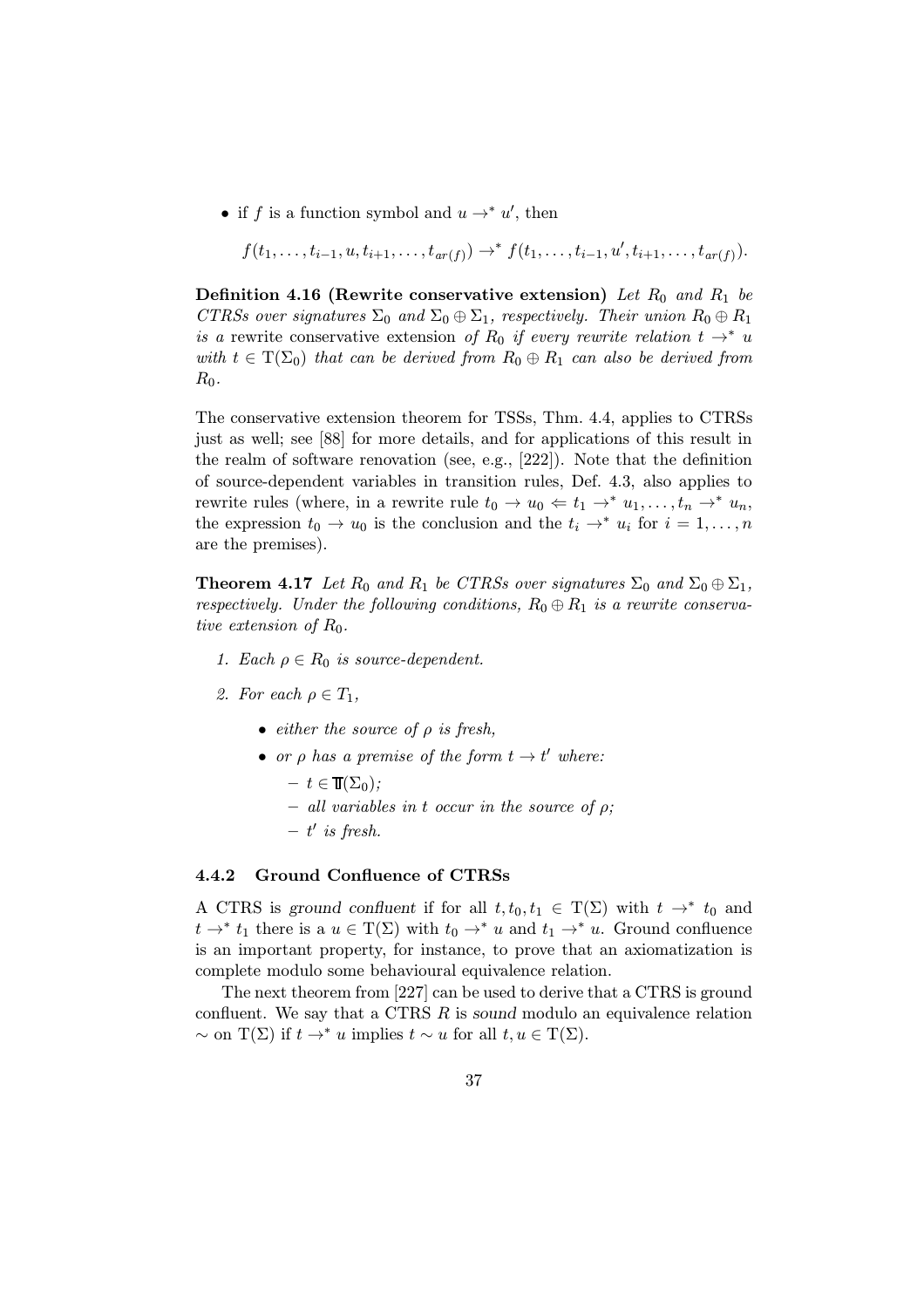**Theorem 4.18** Let  $\sim$  be an equivalence relation on  $T(\Sigma_0 \oplus \Sigma_1)$ . Assume CTRSs  $R_0$  and  $R_1$  over  $\Sigma_0$  and  $\Sigma_0 \oplus \Sigma_1$ , respectively, such that:

- 1.  $R_0 \oplus R_1$  is sound over  $T(\Sigma_0 \oplus \Sigma_1)$  modulo ∼;
- 2. if  $t, t' \in T(\Sigma_0)$  with  $t \sim t'$ , then there is a  $u \in T(\Sigma_0)$  such that  $t \to^* u$ and  $t' \rightarrow^* u$  can be derived from  $R_0$ ;
- 3. for each  $t \in T(\Sigma_0 \oplus \Sigma_1)$  there is a  $t' \in T(\Sigma_0)$  such that  $t \to^* t'$  can be derived from  $R_0 \oplus R_1$ .

Then  $R_0 \oplus R_1$  is ground confluent over  $T(\Sigma_0 \oplus \Sigma_1)$ .

The idea behind Thm. 4.18 is as follows. Let  $t \in \mathrm{T}(\Sigma_0 \oplus \Sigma_1)$  such that  $t \to^* t_0$  and  $t \to^* t_1$  can be derived from  $R_0 \oplus R_1$ . There exist  $t'_0, t'_1 \in \mathrm{T}(\Sigma_0)$ such that  $t_0 \rightarrow^* t'_0$  and  $t_1 \rightarrow^* t'_1$  can be derived from  $R_0 \oplus R_1$  (requirement 3). Soundness of  $R_0 \oplus R_1$  (requirement 1) yields  $t \sim t_0 \sim t'_0$  and  $t \sim t_1 \sim t'_1$ , so  $t'_0 \sim t'_1$ . Then there exists a  $u \in T(\Sigma_0)$  such that  $t'_0 \to^* u$  and  $t'_1 \to^* u$ (requirement 2). Hence,  $t_0 \rightarrow^* u$  and  $t_1 \rightarrow^* u$ .

Similar to Thm. 4.11 and Thm. 4.12, Thm. 4.18 is particularly helpful in the case of an operational conservative extension of a TSS. In order to clarify the link between Thm. 4.18 and operational conservative extensions, we reiterate the following observation from Sect. 4.3.1. Assume TSSs  $T_0$ and  $T_1$  over signatures  $\Sigma_0$  and  $\Sigma_0 \oplus \Sigma_1$ , respectively, where  $T_0 \oplus T_1$  is an operational conservative extension of  $T_0$ . Moreover, let ∼ be an equivalence relation on states in LTSs. Since the states in the LTSs associated with  $T_0$  and  $T_0 \oplus T_1$  are closed terms, the equivalence relation  $\sim$  carries over to  $T(\Sigma_0)$  and  $T(\Sigma_0 \oplus \Sigma_1)$ , respectively. Owing to operational conservativity, the equivalence relation  $\sim$  on T( $\Sigma_0$ ) as induced by T<sub>0</sub> agrees with this equivalence relation on  $T(\Sigma_0)$  as induced by  $T_0 \oplus T_1$ . Applications of Thm. 4.18, in the presence of an operational conservative extension of a TSS, are abundant in the literature; we give a typical example.

Example: Using Thm. 4.4 it is easily seen that the process algebra ACP [37] is an operational conservative extension of  $BPA_{\delta}$ . Bergstra and Klop presented in op. cit. an (unconditional) CTRS  $R_0 \oplus R_1$  for the process algebra ACP, which reduces each closed term in ACP to a closed term in  $BPA_{\delta}$ . Moreover,  $R_0 \oplus R_1$  is sound over ACP modulo bisimulation equivalence, and it is easily shown that  $R_0$  can reduce bisimilar closed terms in BPA $_\delta$  to the same closed term in BPA<sub>δ</sub>. Hence, Thm. 4.11 says that  $R_0 \oplus R_1$  is ground confluent. (In [37, p. 122], an analysis of about 400 cases was needed to prove this fact for the more general case of open terms.)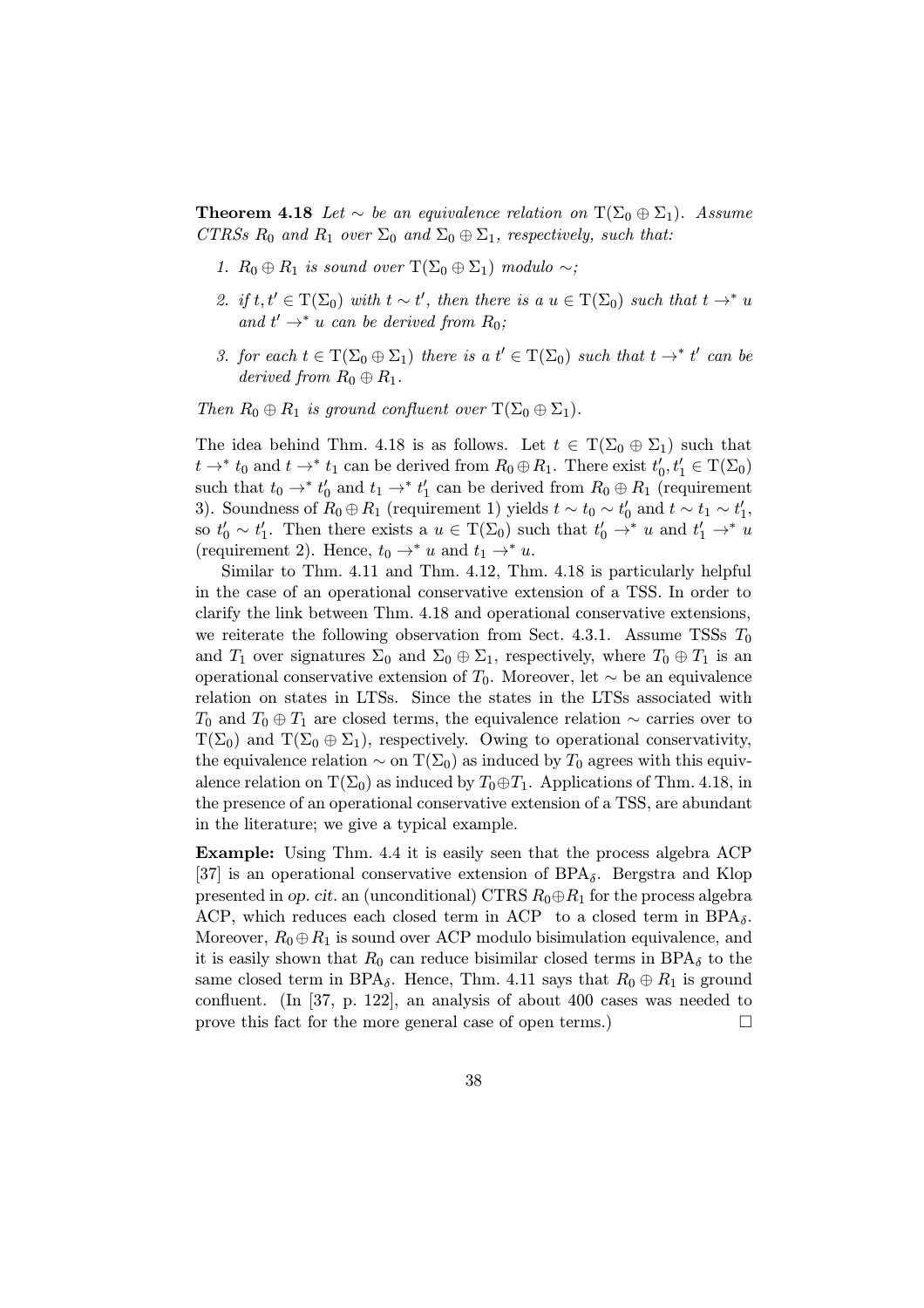# 5 Congruence Formats

The development of process theory in the 1980s led to several process description languages and a large body of results. As the field of process theory matured, it became apparent that many similar results proven for different languages in different papers in the research literature were, in fact, instances of more general theorems which are independent of the chosen process description language. This realization paved the way to the development of a meta-theory of process description languages in which one can prove theorems for whole classes of languages at the same time. Indeed, as it is the case in science and mathematics, when asked to produce one or more results, it is usual to generalize the problem, and to consider these results as specific instances of more general problems. In following such a more abstract approach to the development of our theories, we have two obligations:

- 1. to be very specific as to how we generalize, i.e., we have to choose the wider class of problems carefully and to define it explicitly, because our arguments must apply to the whole class;
- 2. to choose a generalization that is helpful to our purpose.

Process description languages are often equipped with an SOS. Thus, this way of giving operational semantics to terms has been a natural handle to establish results that hold for all process calculi whose transition rules fit a certain rule format, imposing syntactic constraints on the form of the allowed rules. Rule formats have proven to be suitable tools for the generalization of specific results in process theory. A central issue in the area of SOS is to define rule formats ensuring that a behavioural equivalence relation is a congruence, meaning that each function symbol respects this equivalence. This section presents an overview of the congruence formats for TSSs that have been studied in the literature, and hints at results that have been proven for them.

The most basic rule format to guarantee that bisimulation equivalence is a congruence is the De Simone format [201]. The GSOS format [54, 55] allows negative premises but no look-ahead, and the tyft/tyxt format [110, 111] allows look-ahead but no negative premises. The positive GSOS format is, so the speak, the greatest common divisor of the GSOS and the tyft/tyxt format. The ntyft/ntyxt format  $[108]$  extends the tyft/tyxt format with negative premises. Finally, the path format [27] generalizes the tyft/tyxt format with predicates, while the panth format [226, 228] extends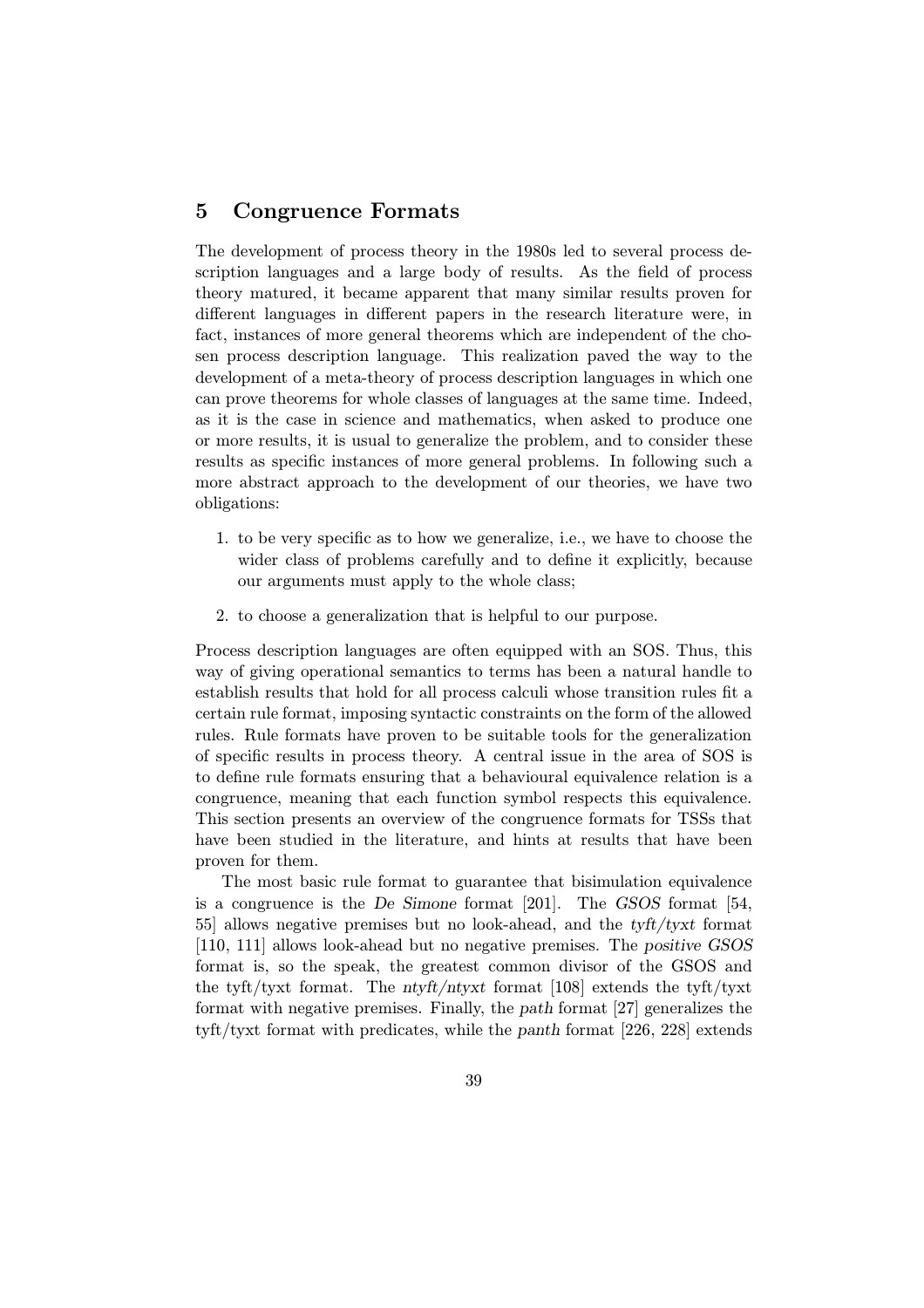

Figure 1: Lattice of Congruence Formats

the ntyft/ntyxt format with predicates. Figure 1 presents the lattice of congruence formats for bisimulation equivalence. An arrow from one rule format to another indicates that all transition rules in the first format are also in the second format. If there are no arrows connecting two rule formats, then they are (syntactically) incomparable.

If a TSS is both panth and (ws-)complete (in the sense of Def. 3.12), then bisimulation equivalence is a congruence with respect to all the function symbols in the signature. The panth format is the most general known syntactic format to guarantee that bisimulation equivalence is a congruence. However, more restrictive rule formats such as De Simone and GSOS guarantee other nice properties. Therefore, these rule formats are treated separately in this section.

For each TSS in panth format there exists an equivalent TSS in ntree format [85]. This result facilitates reasoning about the panth format, because it is often much easier to prove a theorem for TSSs in ntree format than for TSSs in panth format. For example, this is the case for the congruence theorem for bisimulation equivalence itself. Furthermore, the reduction of panth to ntree made it possible to remove the well-foundedness criterion on premises from an earlier version of the congruence theorem, owing to the fact that TSSs in ntree format satisfy this well-foundedness criterion by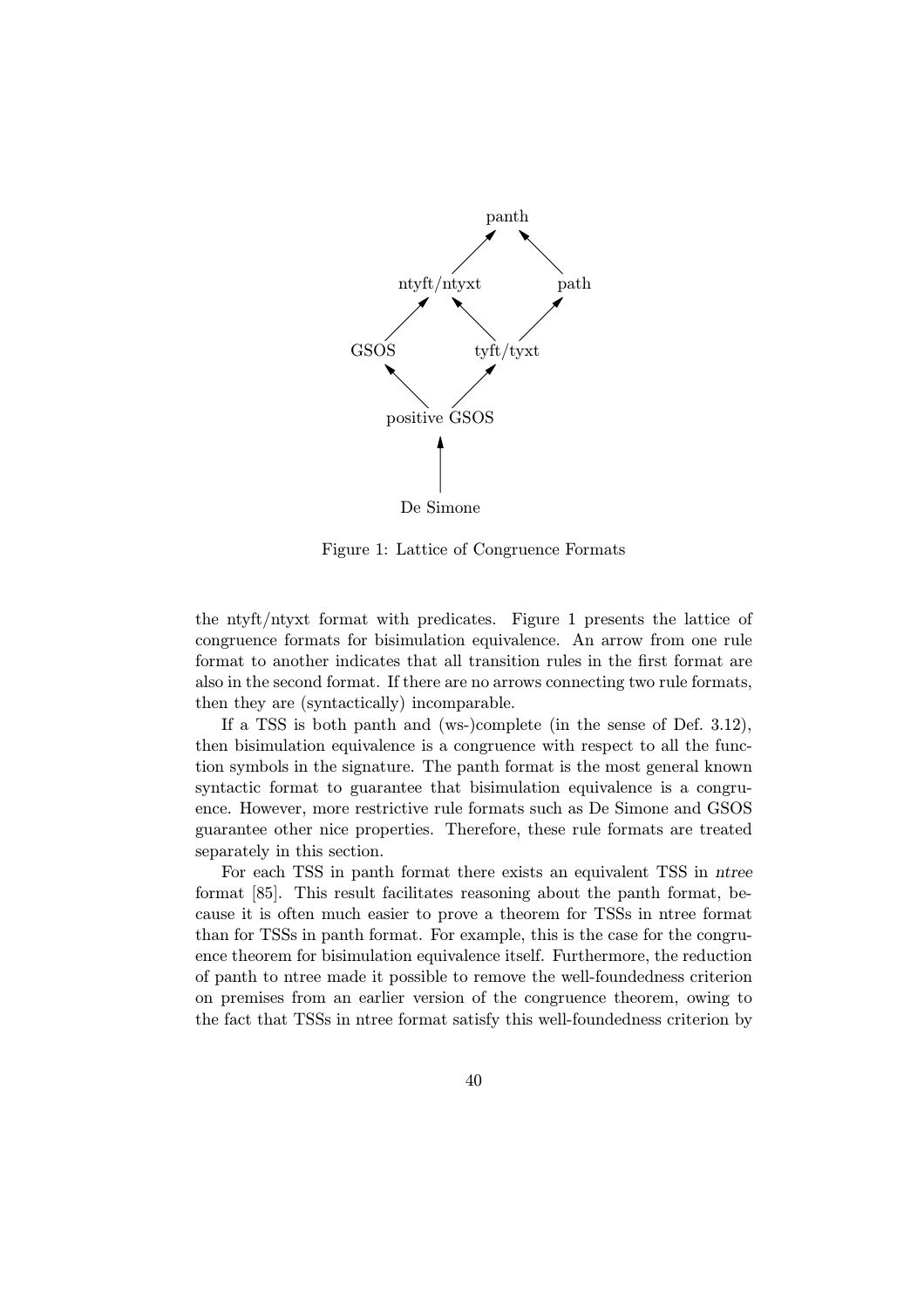default; see [85].

For the sake of presentation, the lattice in Figure 1 focuses on the rule formats that are of practical importance; that is, we left out the ntree format and its derived (unnamed) formats that disallow predicates and/or negative premises. Other rule formats that are not mentioned in Figure 1 are those that deal with silent actions explicitly. Of particular interest here are the rule formats presented in, e.g., [51, 84, 215, 218].

The organization of this section is as follows. Sect. 5.1 presents the panth format, while Sect. 5.2 deals with the equally expressive ntree format. Sects. 5.3 and 5.4 study De Simone languages and GSOS languages, respectively. Sect. 5.5 introduces a congruence format in the presence of silent actions, while Sect. 5.6 presents congruence formats for a wide range of behavioural preorders. Finally, Sect. 5.7 studies the completed trace congruence induced by a number of congruence formats.

### 5.1 Panth Format

This section presents the panth format, and states a congruence theorem (cf. Def. 2.11) from [57, 111, 228] with respect to bisimulation equivalence (cf. Def. 2.3).

**Definition 5.1 (Panth format)** A transition rule  $\rho$  is in panth format if it satisfies the following three restrictions:

- 1. for each positive premise  $t \stackrel{a}{\rightarrow} t'$  of  $\rho$ , the right-hand side  $t'$  is a single variable;
- 2. the source of  $\rho$  contains no more than one function symbol;
- 3. the variables that occur as right-hand sides of positive premises or in the source of  $\rho$  are all distinct.
- A TSS is in panth format if it consists of panth rules only.

The three subformats path, ntyft/ntyxt, and tyft/tyxt of the panth format do not allow for negative premises and/or predicates.

Definition 5.2 (Path, ntyft/ntyxt, and tyft/tyxt format) A TSS is in path format if it is in panth format and positive.

A TSS is in ntyft/ntyxt format if it is in panth format and its transition rules do not contain predicates.

A TSS is in tyft/tyxt format if it is both path and ntyft/ntyxt.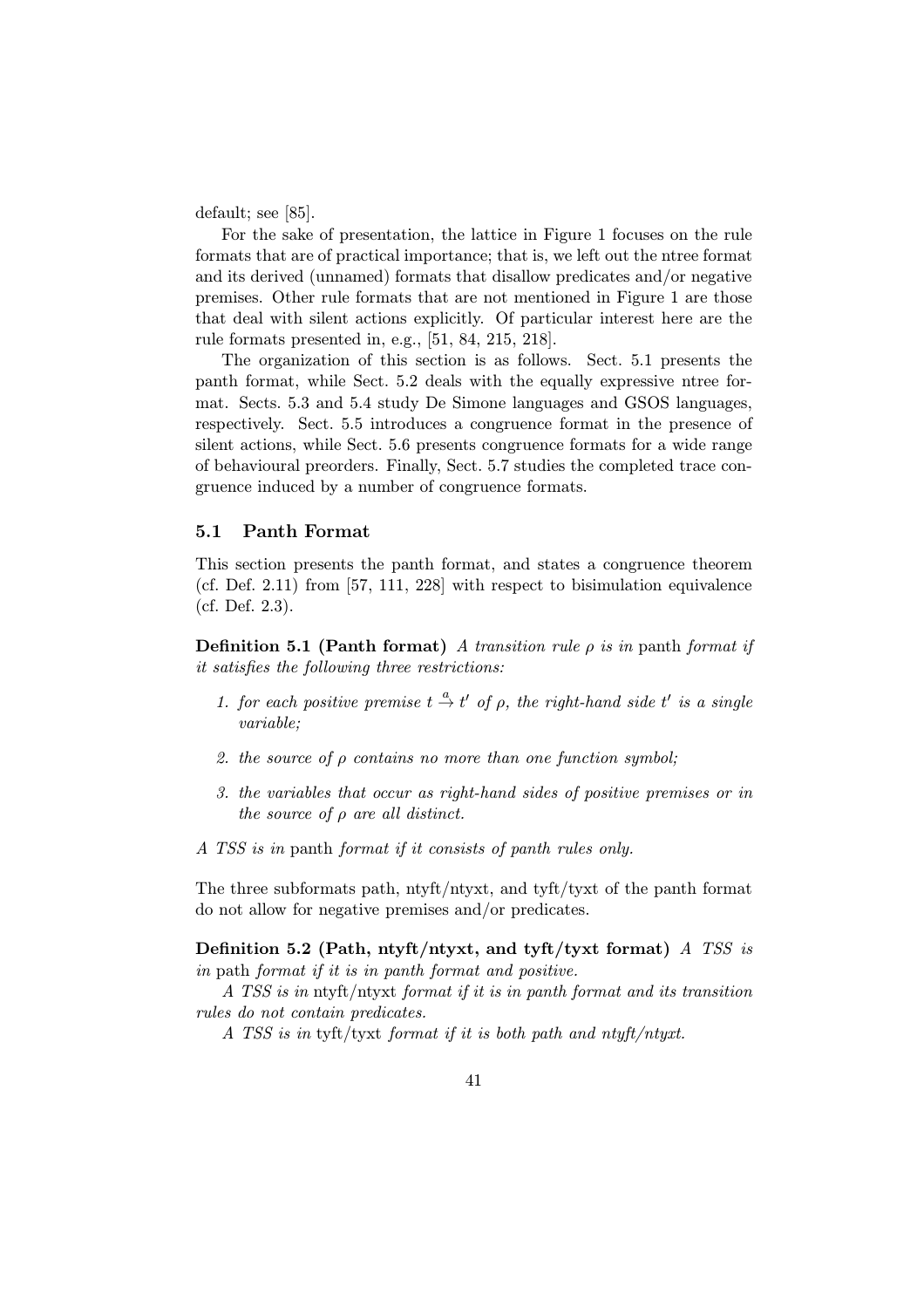A TSS is in tyft format if it is tyft/tyxt and the source of each rule contains exactly one function symbol.

Theorem 5.3 If a TSS is complete and panth, then bisimulation equivalence is a congruence with respect to the LTS associated with it.

The interested reader is referred to [85, 111, 228] for a proof of Thm. 5.3. Groote and Vaandrager [111] presented a string of examples of TSSs which show that all syntactic requirements of the panth format are essential for the congruence result in Thm. 5.3. We give an example to show that the restriction in Thm. 5.3 to complete TSSs is essential. In particular, it cannot be relaxed to TSSs that have exactly one (not necessarily least) three-valued stable model that does not contain unknown transitions. The example is derived from [57, Ex. 8.12].

Example: Let the signature consist of constants a, b and of a unary function symbol f. Moreover, let  $P$ ,  $Q_1$ , and  $Q_2$  be predicates. Consider the following TSS in panth format:

$$
\frac{aP}{aP} \quad \frac{xP}{bP} \quad \frac{f(x)\neg Q_1 \quad f(a)\neg Q_2}{f(x)Q_2} \quad \frac{xP}{f(x)\neg Q_2 \quad f(b)\neg Q_1}{f(x)Q_1}
$$

Its least three-valued stable model contains the following unknown transitions:  $f(a)Q_1$ ,  $f(a)Q_2$ ,  $f(b)Q_1$ , and  $f(b)Q_2$ . So the TSS is not complete.

However, the TSS does have a three-valued stable model in which the set of unknown transitions is empty, and  $aP$ ,  $bP$ ,  $f(a)Q_1$ , and  $f(b)Q_2$  are the true transitions.  $a \leftrightarrow b$  but  $f(a) \leftrightarrow f(b)$  with respect to this three-valued stable model.  $\square$ 

van Oostrom and de Vink [169] generalized the tyft/tyxt format (so in the absence of predicates and negative premises) to the stalk format, by somewhat relaxing the constraint that sources of transition rules can contain no more than one function symbol. They proved that the congruence result in Thm. 5.3 holds for the stalk format.

We apply the congruence theorem for the panth format to the running examples from Sect. 2.6.

**Basic Process Algebra** The TSS for  $BPA<sub>f</sub>$  in Table 1 is panth. For example, the transition rule

$$
\frac{x \stackrel{a}{\to} x'}{x \cdot y \stackrel{a}{\to} x' \cdot y}
$$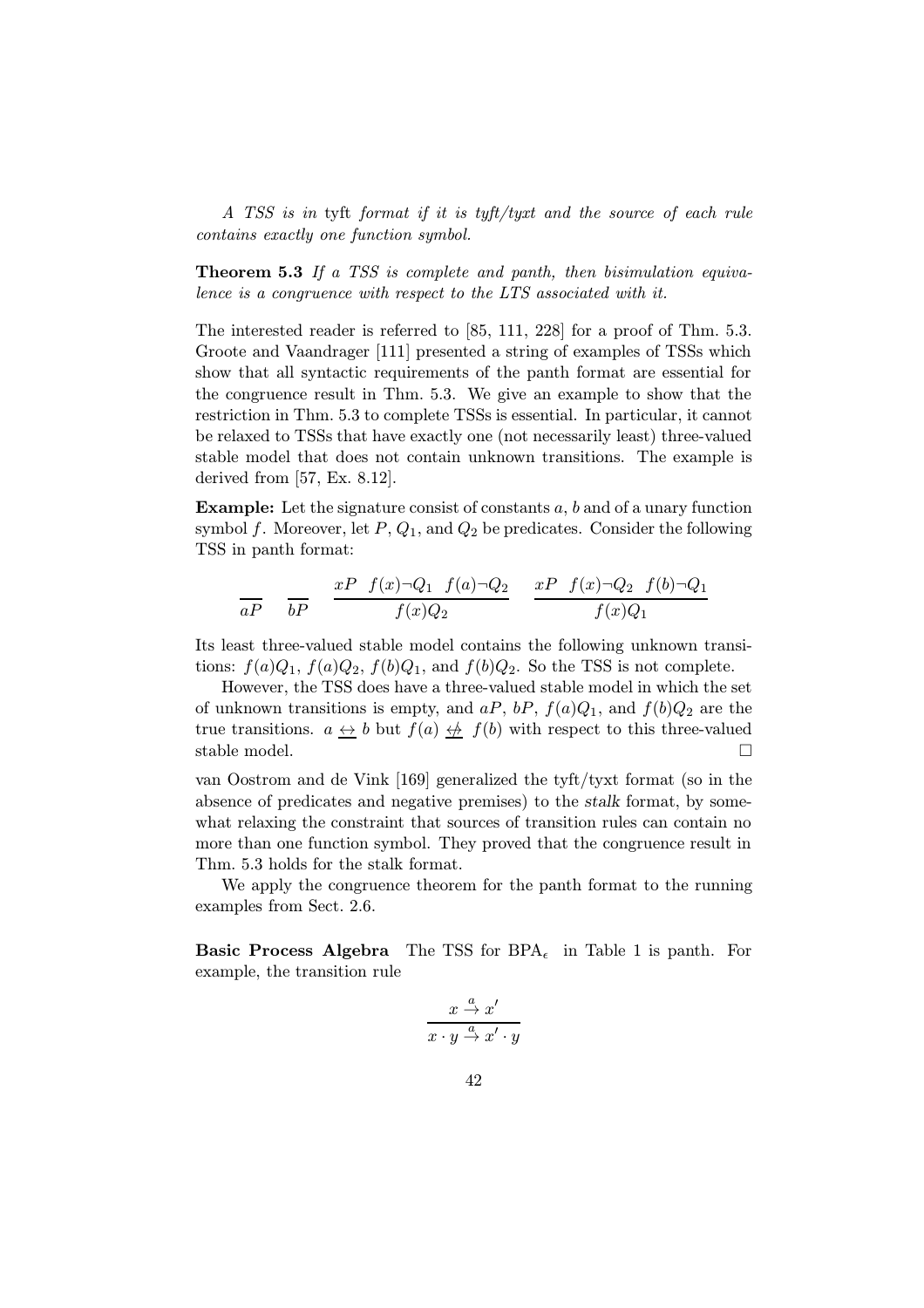for sequential composition is panth, because the right-hand side of its premise is a single variable  $x'$ , its source contains only one function symbol (sequential composition), and the variables in the right-hand side of its premise  $(x')$ and in its source  $(x \text{ and } y)$  are distinct. It is left to the reader to verify that the remaining transition rules in Table 1 are panth.

The TSS for BPA<sub> $\epsilon$ </sub> is positive, so it is complete. Since this TSS is both panth and complete, Thm. 5.3 says that bisimulation equivalence is a congruence with respect to  $BPA<sub>f</sub>$ .

**Priorities** It is not hard to check that the TSS for  $BPA_{\epsilon\theta}$  in Table 2 is panth. Furthermore, it was noted in Sect. 3.5 that the TSS for BPA $_{\epsilon\theta}$  is complete. Hence, by Thm. 5.3, bisimulation equivalence is a congruence with respect to  $BPA_{\epsilon\theta}$ .

**Discrete Time** It is not hard to check that the TSS for BPA<sup>dt</sup> in Table 3 is panth. Furthermore, it was noted in Sect. 3.5 that the TSS for  $\text{BPA}^{\text{dt}}_{\epsilon}$  is complete. Hence, by Thm. 5.3, bisimulation equivalence is a congruence with respect to  $\text{BPA}_{\epsilon}^{\text{dt}}$ .

# 5.2 Ntree Format

In this section we present a result from [82, 85] to the effect that for each TSS in panth format there exists an equivalent TSS in the more restrictive ntree format. The following terminology originates from [55, 111].

Definition 5.4 (Variable dependency graph) The variable dependency graph of a set S of premises is a directed graph, with the set of variables as vertices, and with as edges the set

 $\{\langle x, y \rangle \mid$  there is a  $t \stackrel{a}{\rightarrow} t'$  in S such that x occurs in t and y in  $t'\}$ .

S is well-founded if any backward chain of edges in its variable dependency graph is finite.

A transition rule is pure if its set of premises is well-founded and moreover each variable in the rule occurs in the source or as the right-hand side of a positive premise.

Typical examples of sets of premises that are not well-founded are  $\{y \stackrel{a}{\rightarrow} y\}$ ,  $\{y_1 \stackrel{a}{\rightarrow} y_2, y_2 \stackrel{b}{\rightarrow} y_1\}, \text{ and } \{y_{i+1} \stackrel{a}{\rightarrow} y_i \mid i \in \mathbb{N}\}.$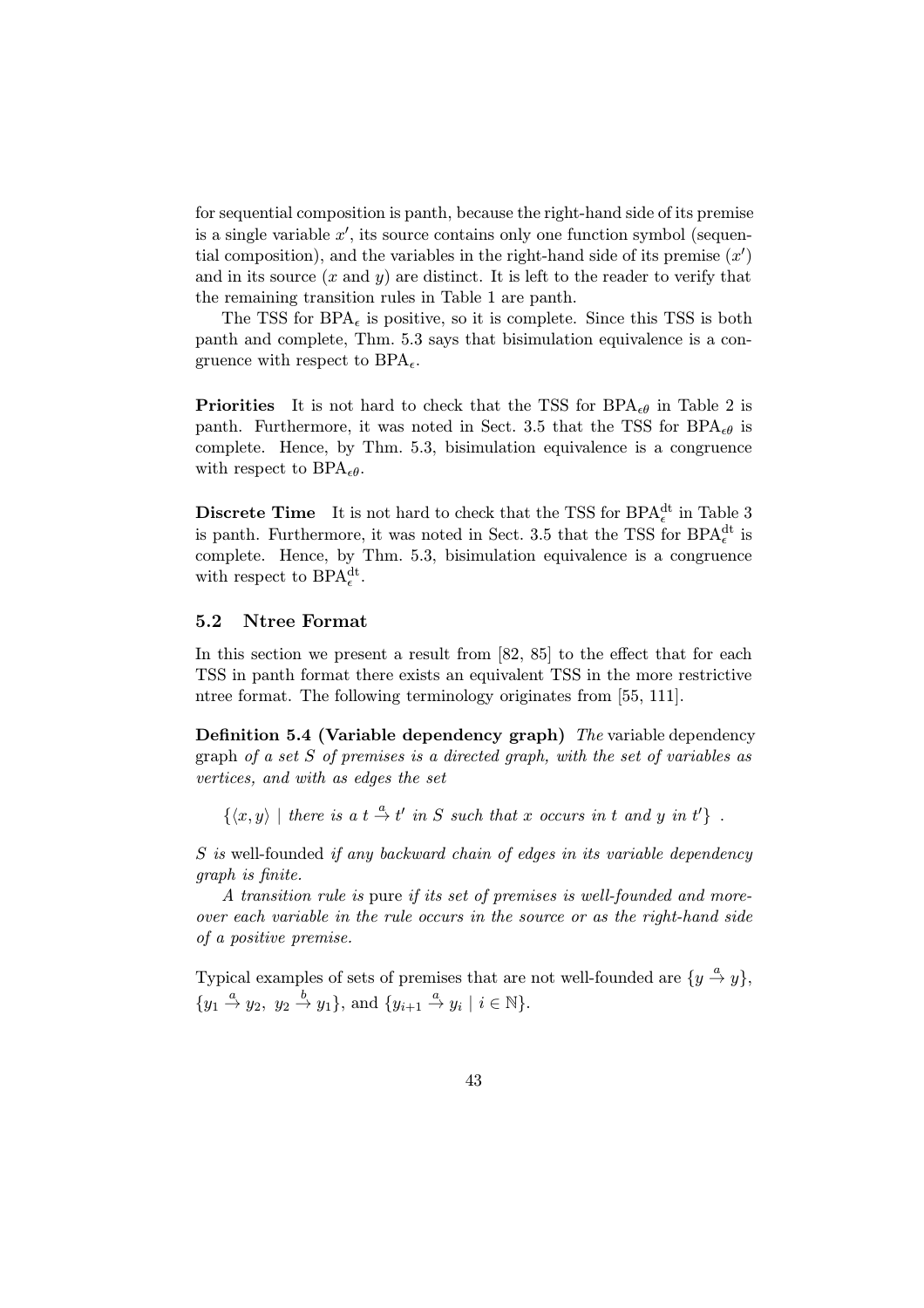**Definition 5.5 (Ntree format)** A transition rule  $\rho$  is an ntree rule if it satisfies the following three criteria:

- 1.  $\rho$  is panth;
- 2. ρ is pure;
- 3. the left-hand sides of positive premises in  $\rho$  are single variables.
- A TSS is in ntree format if it consists of ntree rules only.

For example, the TSSs for  $\text{BPA}_{\epsilon}$ ,  $\text{BPA}_{\epsilon\theta}$ , and  $\text{BPA}_{\epsilon}^{\text{dt}}$  from Sect. 2.6 are in ntree format. The following theorem originates from [85].

**Theorem 5.6** For each TSS  $T$  in panth format there exists a TSS  $T'$  in ntree format such that for any closed transition rule  $N/\alpha$  where N contains only negative literals,  $T \vdash N/\alpha \Leftrightarrow T' \vdash N/\alpha$ .

### 5.3 De Simone Format

A De Simone language [199, 201] consists of a signature together with a TSS whose transition rules are in De Simone format, extended with transition rules for recursion. Most process description languages encountered in the literature, including CCS [158], SCCS [156], CSP [187], ACP [29], and Meije [16], are De Simone languages.

### 5.3.1 De Simone Languages

For consistency with subsequent developments, amongst the various definitions of De Simone languages presented in the literature we adopt the one given by Vaandrager [221].

**Definition 5.7 (De Simone format)** Let  $\Sigma$  be a signature. A transition rule  $\rho$  is in De Simone format if it has the form

$$
\frac{\{x_i \stackrel{a_i}{\to} y_i \mid i \in I\}}{f(x_1, \dots, x_{ar(f)}) \stackrel{a}{\to} t}
$$

where  $I \subseteq \{1, \ldots, ar(f)\}\$  and the variables  $x_i$  and  $y_i$  are all distinct and the only variables that occur in  $\rho$ . Moreover, the target  $t \in \mathbb{T}(\Sigma)$  does not contain variables  $x_i$  for  $i \in I$  and has no multiple occurrences of variables. We say that f is the type and a the action of  $\rho$ .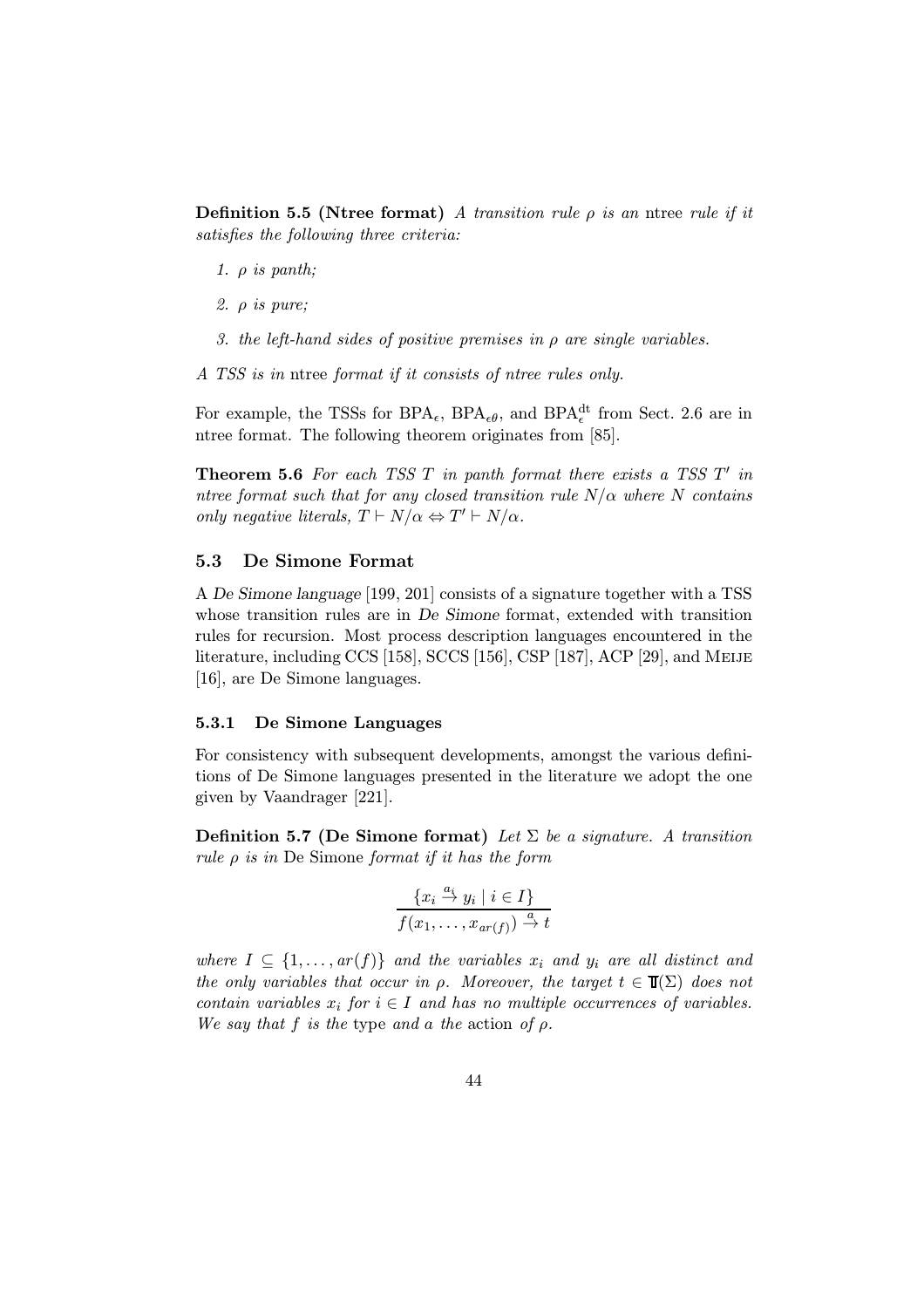In conjunction with the signature  $\Sigma$ , we assume a countably infinite set of recursion variables, ranged over by X, Y. The recursive terms over  $\Sigma$  are given by the BNF grammar

$$
t ::= X | f(t_1, ..., t_{ar(f)}) | fix(X = t)
$$

where X is any recursion variable, f any function symbol in  $\Sigma$ , and fix a binding construct. The latter construct gives rise to the usual notions of free and bound recursion variables in recursive terms. We use  $t[u/X]$  to denote the recursive term  $t$  in which each occurrence of the recursion variable  $X$  has been replaced by  $u$  (after possibly renaming bound recursion variables in  $t$ ). For every recursive term  $fix(X = t)$  and action a, we introduce a transition rule

$$
\frac{t[\text{fix}(X=t)/X] \stackrel{a}{\to} y}{\text{fix}(X=t) \stackrel{a}{\to} y}
$$

The reader is referred to Sect. 6 for a formal treatment of such transition rules that incorporate binding constructs. A De Simone language is a set of De Simone rules, extended with the transition rules above for recursion.

Remark: In De Simone's original definition for his rule format (cf. [201, Def. 1.9]), transition rules carried side conditions  $Pr(a_1,...,a_n)$  where Pr is a predicate on actions (not to be confused with the predicates on states allowed in LTSs). No particular syntax for such predicates was considered in De Simone's work, but natural computability restrictions were imposed on the allowed sets of tuples. Most subsequent literature on rule formats for transition rules has abstracted from such predicates.

### 5.3.2 Expressiveness of De Simone Languages

The main original motivation for the development of the De Simone format was to gain insight into the expressive power of the process calculi SCCS and Meije, in the semantic realm of LTSs. In particular, what De Simone was aiming at in his seminal papers [199, 201] was an expressive completeness result for the aforementioned process calculi that would fully justify the choice of basic operators made by their developers. After all, the motivation for the study of foundational calculi for concurrency stems from Milner's idea that for a proper understanding of the basic issues in the behaviour of concurrent systems it would be helpful to look for a simple language "with as few operators or combinators as possible, each of which embodies some distinct and intuitive idea, and which together give completely general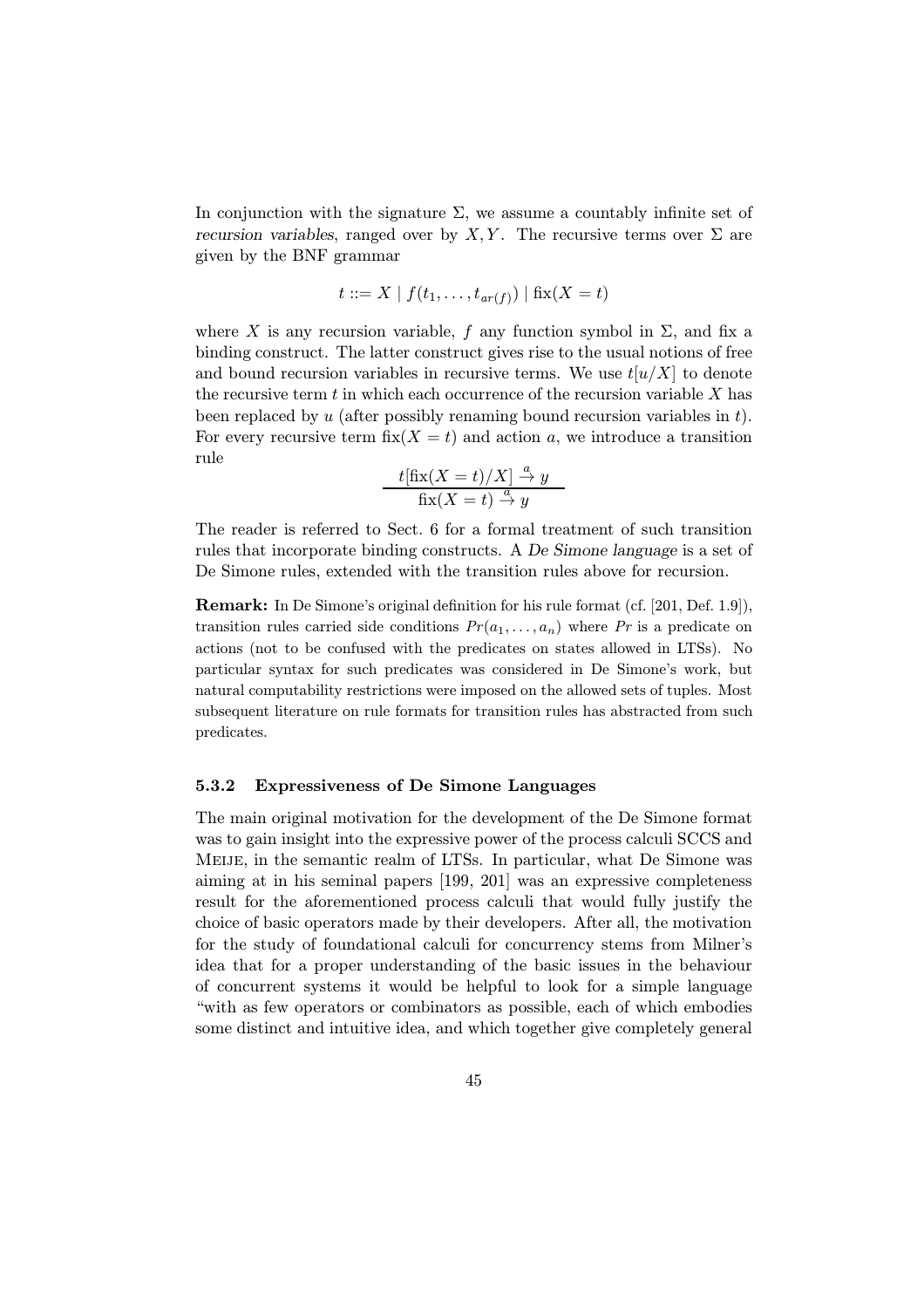expressive power" [156, p. 264]. Before embarking on such an investigation, however, one has to choose an appropriate measure of expressiveness for a calculus. As argued by Vaandrager [221], there are at least three different ways in which a language can have completely general expressive power:

- 1. each Turing machine can be simulated in lock step;
- 2. each recursively enumerable LTS can be specified up to some notion of behavioural equivalence;
- 3. each operation in a "natural" class of operations is realizable by means of the primitive operations in the language up to some notion of behavioural equivalence.

Since most languages that have been proposed in the literature are completely expressive in the first sense, this criterion does not offer a useful means to classify the expressiveness of languages. (This is what Meyer [149] calls the "Turing tarpit".) The remaining two criteria have been investigated by De Simone in op. cit., and, since then, by several other authors. Indeed, this kind of expressiveness results has, to the best of our knowledge, only been developed for De Simone languages, and similar investigations are lacking for more general rule formats. For this reason, the rest of this section is devoted to a brief review of such results. The other results that have been developed for this format are instances of theorems for the more general formats we survey.

The question of whether there exists a process description language which is completely expressive with respect to the collection of operations definable by means of De Simone rules has been addressed by several authors since De Simone's original work. In op. cit., De Simone showed the following result.

Theorem 5.8 Let Act be a finite set of actions, and f the type of only finitely many De Simone rules. Then f can be expressed, up to bisimulation equivalence, in the calculi SCCS and MEIJE.

As a corollary of this expressiveness result pertaining to the class of operators specifiable in SCCS and Meije, De Simone was able to prove that the calculi SCCS and Meije, and, a fortiori, reasonably expressive De Simone languages, can denote every recursively enumerable LTS up to graph isomorphism.

Definition 5.9 (Properties of LTSs) An LTS is: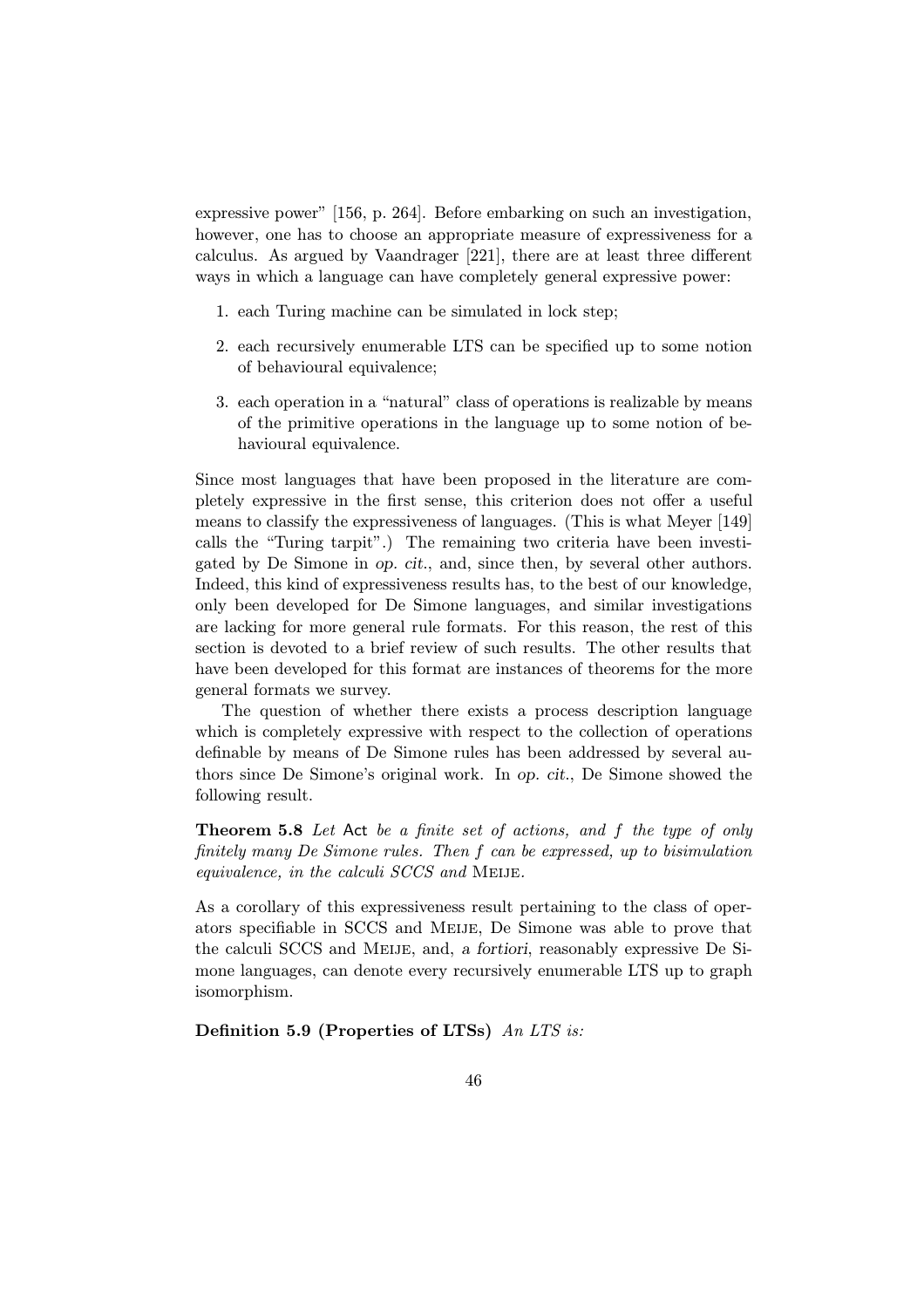- countably branching *if for every state s there are at most countably* many outgoing transitions  $s \stackrel{a}{\rightarrow} s'$ ;
- recursively enumerable *if there exists an algorithm enumerating all* transitions  $s \stackrel{a}{\rightarrow} s'$ ;
- decidable if there exists an algorithm that determines for every transition whether it is in the LTS;
- computable  $(25)$  if there exists an algorithm that computes for every state s its complete finite list of outgoing transitions  $s \stackrel{a}{\rightarrow} s'$ ;
- primitive recursive  $(180)$  if there is such an algorithm that is primitive recursive.

Note that "computable" is a stronger requirement than "decidable and finitely branching" (cf. Def. 2.2). The following result is from [201, Thm. 3.2].

Theorem 5.10 Every recursively enumerable LTS can be realized by a re $cursive$  term in  $SCCS$ -MEIJE up to graph isomorphism.

Several variations on Thm. 5.10 have been presented in the literature. Before stating some of these results, we need to introduce some preliminary definitions from [221].

Definition 5.11 (Testing arguments) Assume a De Simone language. A function symbol f tests its ith argument if one of the De Simone rules has a source  $f(x_1,...,x_{ar(f)})$  and a premise  $x_i \stackrel{a_i}{\rightarrow} y_i$ .

Definition 5.12 (Guardedness) Assume a De Simone language. For recursive terms t, the sets  $U(t)$  of unguarded recursion variables are defined thus:

 $U(X) \triangleq \{X\}$  $U(f(t_1,\dots,t_{ar(f)}))\;\;\triangleq \;\; U(t_{i_1}) \cup \dots \cup U(t_{i_k}) \;\; \textit{if $f$ tests arguments $i_1,\dots,i_k$}$  $U(\text{fix}(X = t)) \triangleq U(t) \backslash \{X\}$ .

A recursive term t is guarded if for every subterm  $fix(X = t')$  of t we have  $X \notin U(t')$ .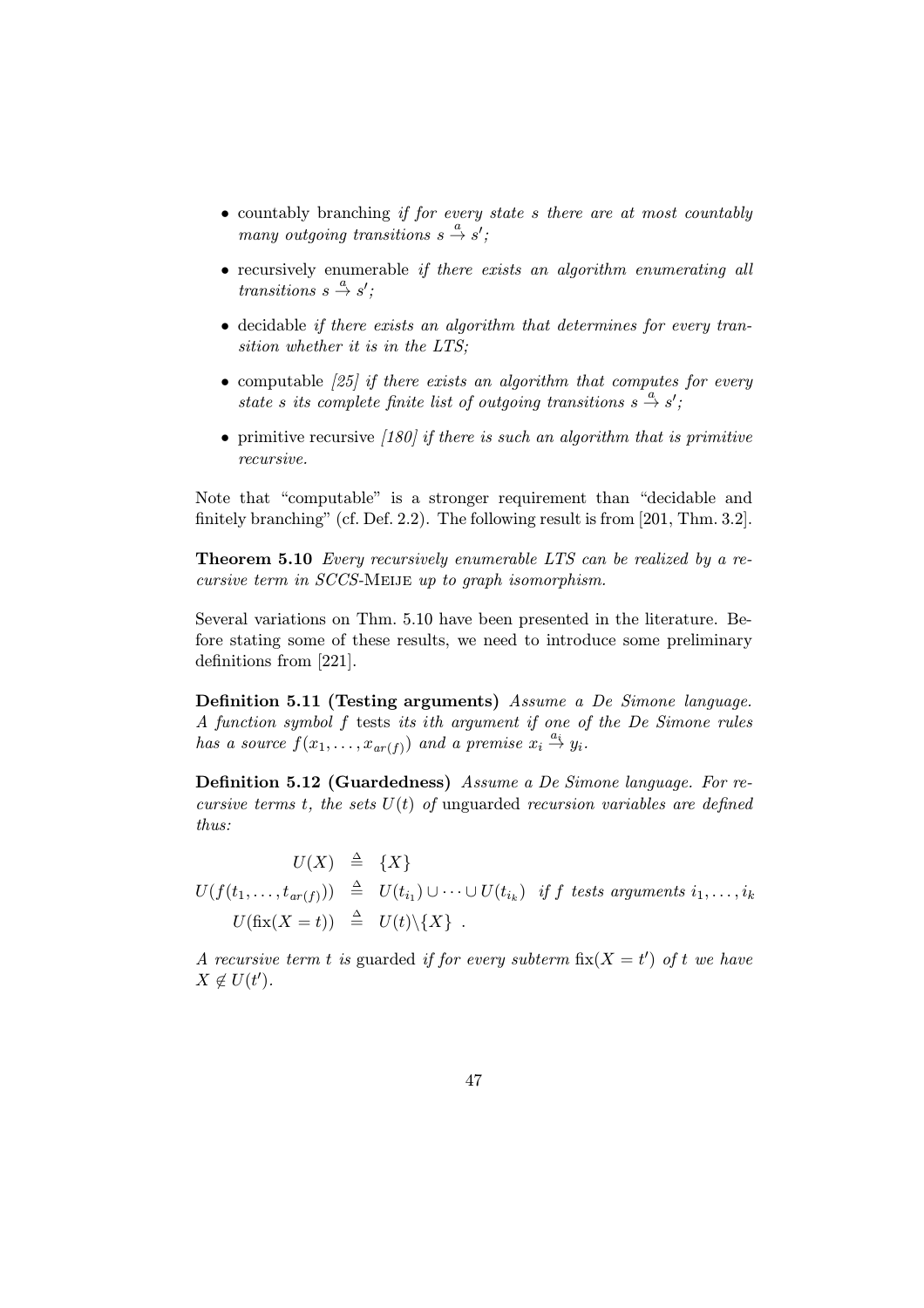In particular, if a function symbol  $f$  tests none of its arguments, then owing to the second clause in Def. 5.12 no recursion variable is unguarded in a recursive term of the form  $f(t_1,\ldots,t_{ar(f)})$ .

Guarded recursive specifications in any De Simone language have unique solutions up to bisimulation equivalence. That is, let  $t$  be a guarded recursive term with no other free recursion variables than  $X$ , and let u and u' be recursive terms without free recursion variables. If  $u \leftrightarrow t[u/X]$  and  $u' \leftrightarrow t[u'/X]$ , then  $u \leftrightarrow u'$  (cf. [158, Sect. 4.5]).

It is interesting to remark here that the proof of Thm. 5.10 makes an essential use of unguarded recursive terms in SCCS and MEIJE (cf. [101, 221] for detailed comments on this issue). The use of infinite summations vis-àvis that of unguarded recursive definitions is addressed in [200].

Definition 5.13 (Trigger of a rule) Consider a De Simone rule  $\rho$  with the term  $f(x_i, \ldots, x_{ar(f)})$  as source and premises  $\{x_i \stackrel{a_i}{\rightarrow} y_i \mid i \in I\}$ . The trigger of  $\rho$  is the tuple  $(l_1,\ldots,l_{ar(f)})$ , with  $l_i \triangleq a_i$  if  $i \in I$  and  $l_i \triangleq *$ otherwise.

We say that a signature  $\Sigma$  is decidable if there is an algorithm that answers yes if the input is the encoding of a function symbol in  $\Sigma$ , and no for all other inputs (see, e.g., [186]). The following classification of De Simone languages, and the subsequent result, stem from [101].

Definition 5.14 (Properties of De Simone languages) A De Simone language over a signature  $\Sigma$  is:

- recursively enumerable if  $\Sigma$  is decidable and the set of De Simone rules is recursively enumerable;
- bounded [221] if only guarded recursion is allowed and for each type and trigger the set of corresponding De Simone rules is finite;
- effective [221] if  $\Sigma$  is decidable, only quarded recursion is allowed, and there exists a total recursive function associating with each type and trigger the finite set of corresponding De Simone rules;
- coeffective if  $\Sigma$  is decidable, only guarded recursion is allowed, and there exists a total recursive function associating with each type, action, and target the finite set of corresponding De Simone rules;
- primitive effective if  $\Sigma$  is primitive decidable, only guarded recursion is allowed, and there exists a primitive recursive function associating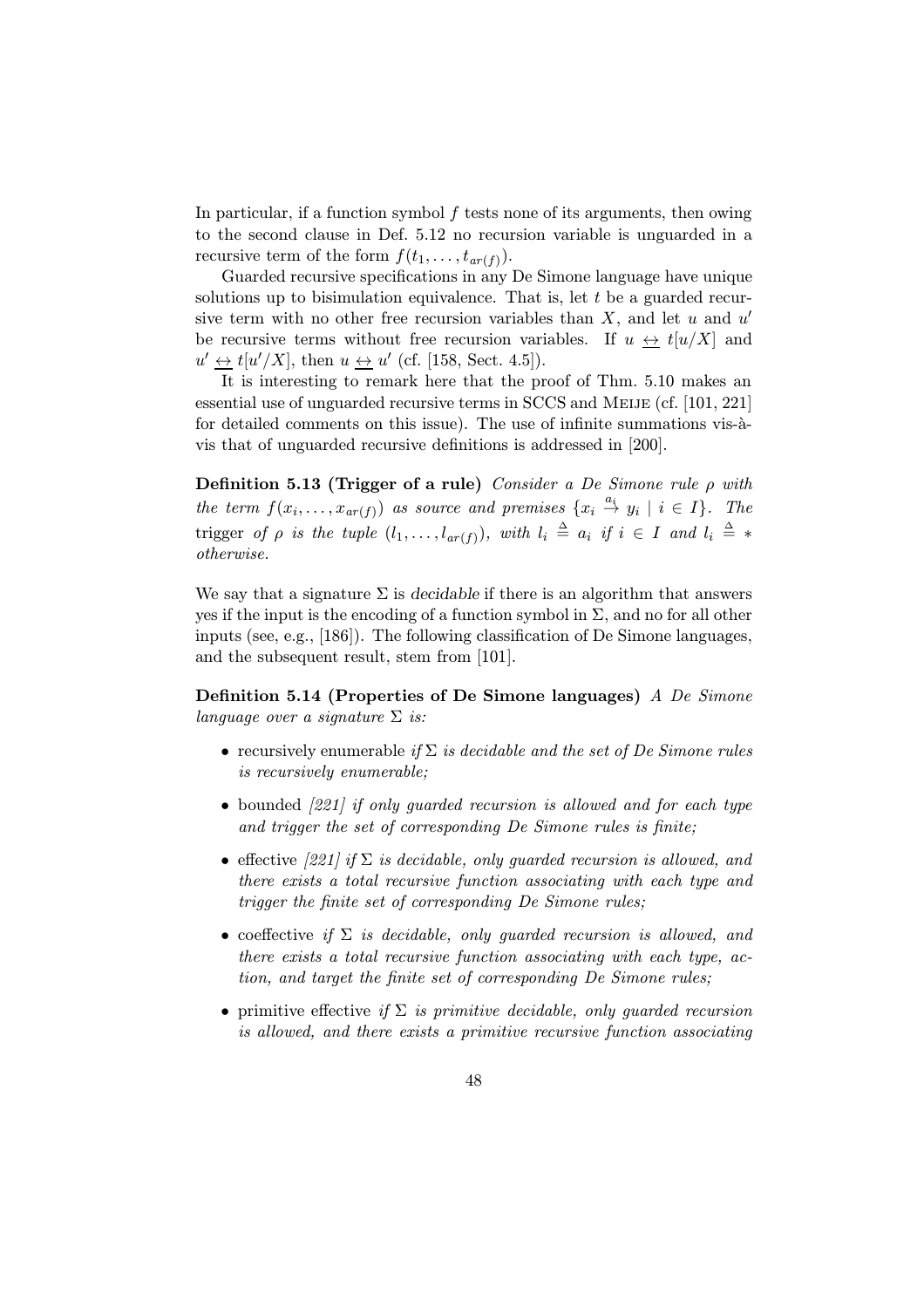with each type and trigger the finite set of corresponding De Simone rules;

• primitive coeffective if  $\Sigma$  is primitive decidable, only guarded recursion is allowed, and there is a primitive recursive function giving for each type, action, and target the finite set of corresponding De Simone rules.

Proposition 5.15 In a De Simone language with a property on the left, each recursive term gives rise to an LTS with the corresponding property on the right.

| countable                    | countably branching        |
|------------------------------|----------------------------|
| $recursively\; enumerate$    | recursively enumerable     |
| bounded                      | <i>finitely</i> branching  |
| effective                    | computable                 |
| coeffective                  | decidable                  |
| primitive effective          | <i>primitive recursive</i> |
| <i>primitive</i> coeffective | <i>primitive decidable</i> |

# 5.3.3 De Simone Languages and Process Algebras

The process algebra apr $ACP_R$  [22] is a variant of ACP [36], containing prefix multiplication [158] in lieu of general sequential composition, where the first argument is restricted to actions, and a relational renaming operator  $\rho_R$  for any binary relation  $R \subseteq \text{Act} \times \text{Act}$ . We use apr $\text{ACP}_F$  for the sublanguage of apr $ACP_R$  that only contains functional renamings like those considered in, e.g., CCS, ACP, and many other standard process calculi. (Exceptions are CSP [60], because of its inverse image operator, and the less standard calculus PC [221].) Suppose that Act contains actions  $a_n$  and  $b_n$  for  $n \in \mathbb{N}$ , and that there is an inert constant 0 for which there are no transition rules. Let  $U$  denote the process that consists of the alternative composition of the terms  $a_n \cdot b_n \cdot 0$  for  $n \in \mathbb{N}$ ; i.e., U can execute action  $a_n$  followed by action  $b_n$  to end up in 0. Adding this process as a special "constant" U to the language apr $ACP_F$  yields the language apr $ACP_U$ .

van Glabbeek [101] obtained several results concerning the expressibility of arbitrary De Simone languages in  $aprACP_R$ . In order to state these expressiveness results, more properties of De Simone languages need to be defined.

**Definition 5.16 (Operator dependency)** Let T be a TSS. Operator dependency is the smallest transitive binary relation between function symbols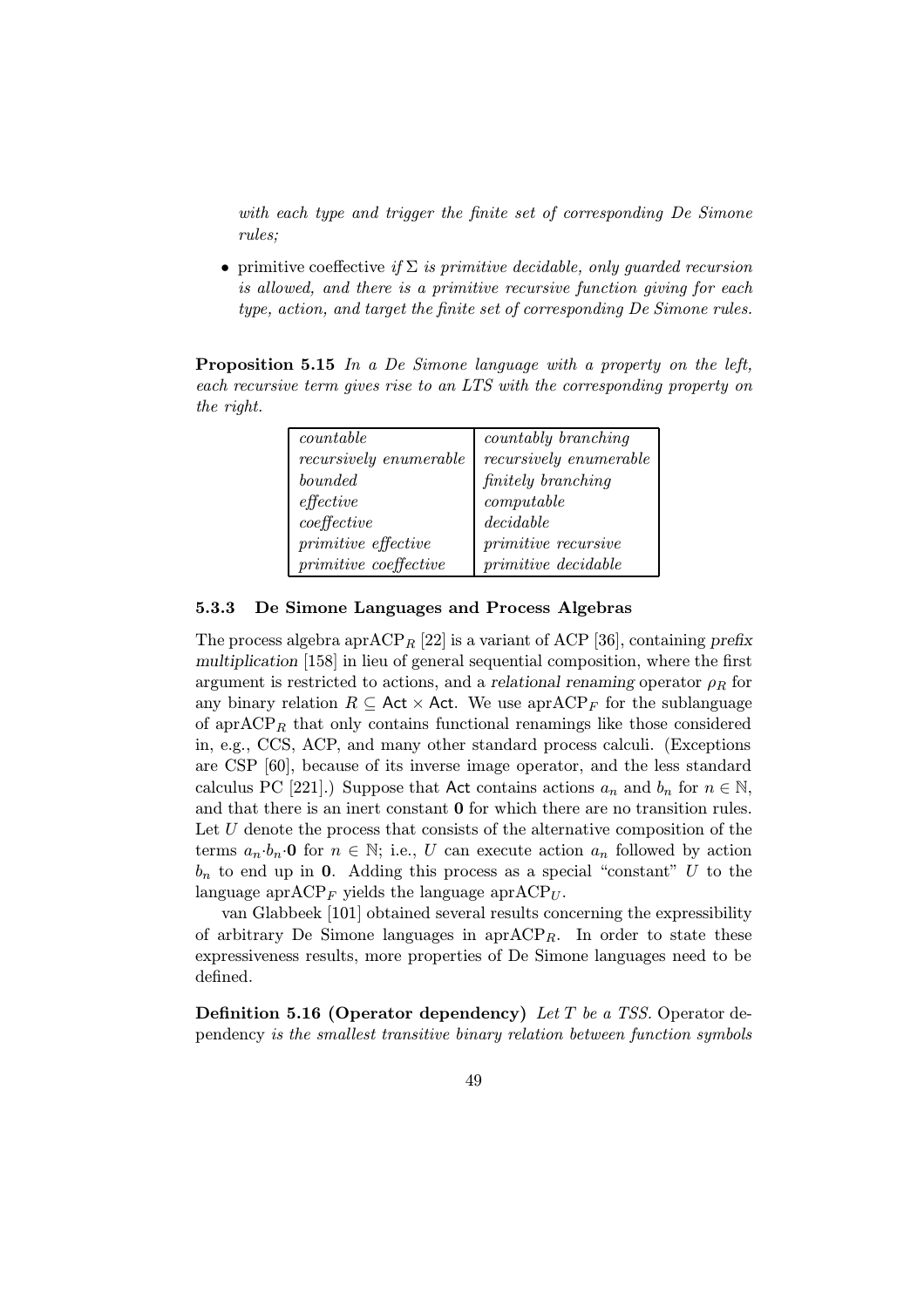such that f depends on g if there is a transition rule in T with type f and with *q* occurring in its target.

Definition 5.17 (Properties of De Simone languages II) A De Simone language is:

- width-finitary if for each type there are only finitely many corresponding targets (such that there is a De Simone rule with that type and target);
- (primitive) width-effective if there exists a (primitive) recursive function giving for each type the finite set of corresponding targets;
- finitary if
	- each function symbol depends on only finitely many function symbols, and
	- for each type there are only finitely many corresponding targets;
- image-finite if for each type and trigger the matching set of transition rules is finite;
- functional *if there exists a finite upper bound on the number of tran*sition rules with any given type and trigger.

A language is finitary if the behaviour of each recursion-free term can be deduced by considering only finitely many transition rules. Thus a finitary De Simone language can be obtained as the combination of a number of De Simone languages with finitely many transition rules, each of which is trivially primitive width-effective. The following proposition originates from [101].

Proposition 5.18 Any De Simone language satisfying certain properties at the left side is expressible in  $aprACP_R$  with the corresponding features at the right.

| finitary                         | with guarded recursion                                   |
|----------------------------------|----------------------------------------------------------|
| $image\text{-}finite$            | $\label{eq:optimal} \textit{with image-finite renaming}$ |
| functional                       | $with\ functional\ renaming$                             |
|                                  | recursively enumerable                                   |
| <i>primitive width-effective</i> | <i>primitive effective</i>                               |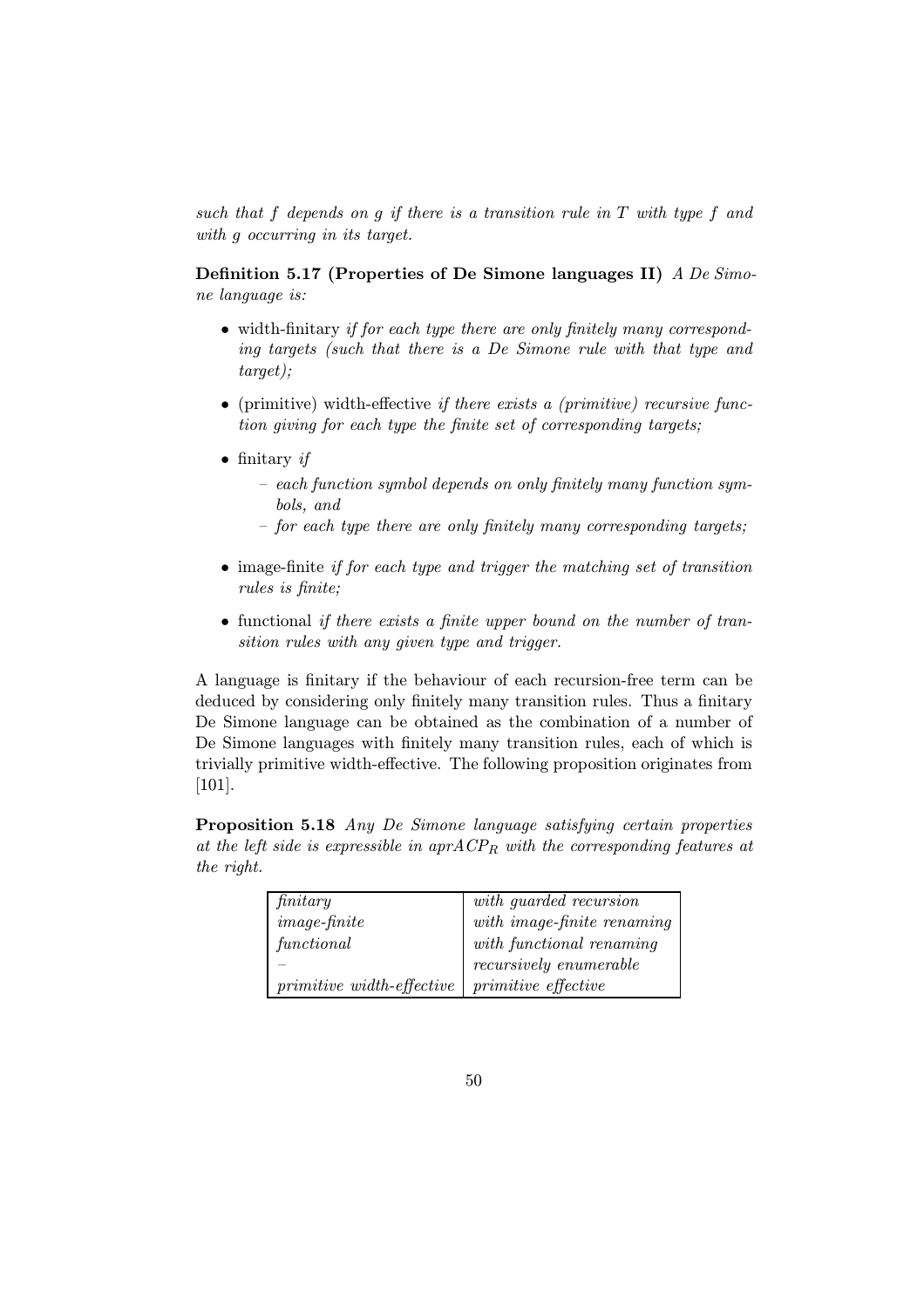In what follows we use two superscripts. The superscript r.e. denotes the recursively enumerable version of a language, i.e., its version that only includes a partial recursive communication function (see [101, Sect. 3.4] for details). The superscript p.e. denotes the primitive effective version of a language (see [101, Def. 15] for details). Prop. 5.18 establishes several expressiveness results. Since virtually all De Simone languages encountered in practice are finitary, the most significant of these results are the following.

- 1. Any finitary De Simone language is expressible in  $aprACP<sub>R</sub>$  with guarded recursion.
- 2. Any finitary image-finite De Simone language is expressible in  $aprACP_R$ with guarded recursion and image-finite renamings.
- 3. Any finitary functional De Simone language is expressible in apr $ACP_F$ with guarded recursion.
- 4. Any finitary recursively enumerable De Simone language is expressible in apr $\mathrm{ACP}_R^{\mathrm{r.e.}}$  with guarded recursion.
- 5. Any finitary recursively enumerable image-finite De Simone language is expressible in apr $\text{ACP}_R^{\text{r.e.}}$  with guarded recursion and image-finite renamings.
- 6. Any finitary recursively enumerable functional De Simone language is expressible in apr $\text{ACP}_F^{\text{r.e.}}$  with guarded recursion.
- 7. Any finitary primitive effective De Simone language is expressible in apr $\mathrm{ACP}_R^{\mathrm{p.e.}}$  with guarded recursion.
- 8. Any finitary primitive effective functional De Simone language is expressible in  $apr{ACP_F^{p.e.}}$  with guarded recursion.

Result 4 in the above list generalizes the original theorem by De Simone, saying that any finitary recursively enumerable De Simone language with recursion is expressible in the recursively enumerable version of Meije with recursion. The generalization is that, under the assumption that the source languages have only guarded recursion, the target language (now  $aprACP_R$ ) can be required to use only guarded recursion as well.

Using the constant  $U$  yields an even stronger result for recursively enumerable De Simone languages, viz. without requiring finitariness. This result from [101] has no effective counterpart.

Theorem 5.19 Assume a recursively enumerable De Simone language T. Every closed recursive term in the LTS associated with  $T$  is bisimilar to a closed guarded recursive term in the LTS associated with apr $ACP_U$ .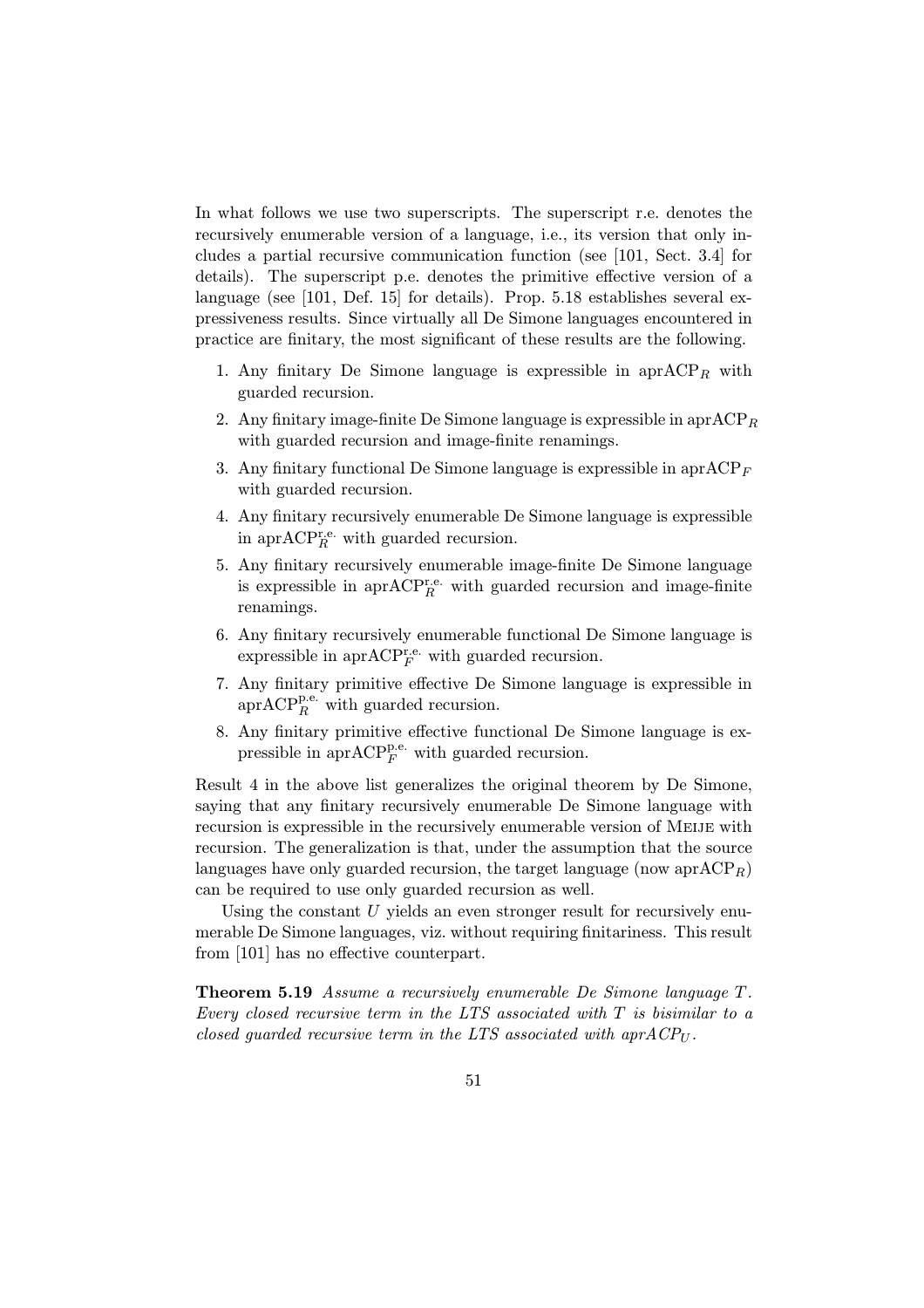CSP (and SCCS and Meije) can specify infinitely branching processes. To do so in CSP, one uses the inverse image operation, which is similar to the relational renaming operator. The following result, to the effect that the process algebra CSP [60] is completely expressive with respect to operations definable using De Simone rules, stems from [131].

Theorem 5.20 Assume a De Simone language T. Every closed recursive term in the LTS associated with T is bisimilar to a closed CSP term in the LTS associated with CSP.

The interested reader will find further expressiveness results for variations on De Simone languages and several notions of "expressiveness" in, e.g., [20, 71, 77, 101, 172, 221].

We end this section with a congruence result for trace equivalence (see Def. 2.4) with respect to De Simone languages.

Theorem 5.21 If a TSS is in De Simone format, then trace equivalence is a congruence with respect to the LTS associated with it.

# 5.4 GSOS Format

This section introduces one of the most thoroughly studied rule formats, viz. the GSOS format of Bloom, Istrail, and Meyer [55]. We present some of the many results that have been developed for this rule format, focusing on its sanity properties, and its connections with axiomatizations modulo bisimulation equivalence.

### 5.4.1 GSOS Languages

Definition 5.22 (GSOS format) A transition rule  $\rho$  is in GSOS format if it has the form

$$
\frac{\{x_i \stackrel{a_{ij}}{\rightarrow} y_{ij} \mid 1 \leq i \leq ar(f), 1 \leq j \leq m_i\} \cup \{x_i \stackrel{b_{ik}}{\rightarrow} \mid 1 \leq i \leq ar(f), 1 \leq k \leq n_i\}}{f(x_1, \ldots, x_{ar(f)}) \stackrel{c}{\rightarrow} t}
$$

where  $m_i, n_i \in \mathbb{N}$ , and the variables  $x_i$  and  $y_{ij}$  are all distinct and the only variables that occur in ρ.

A (finitary) GSOS language is a finite set of GSOS rules over a finite signature, and a finite set Act of actions.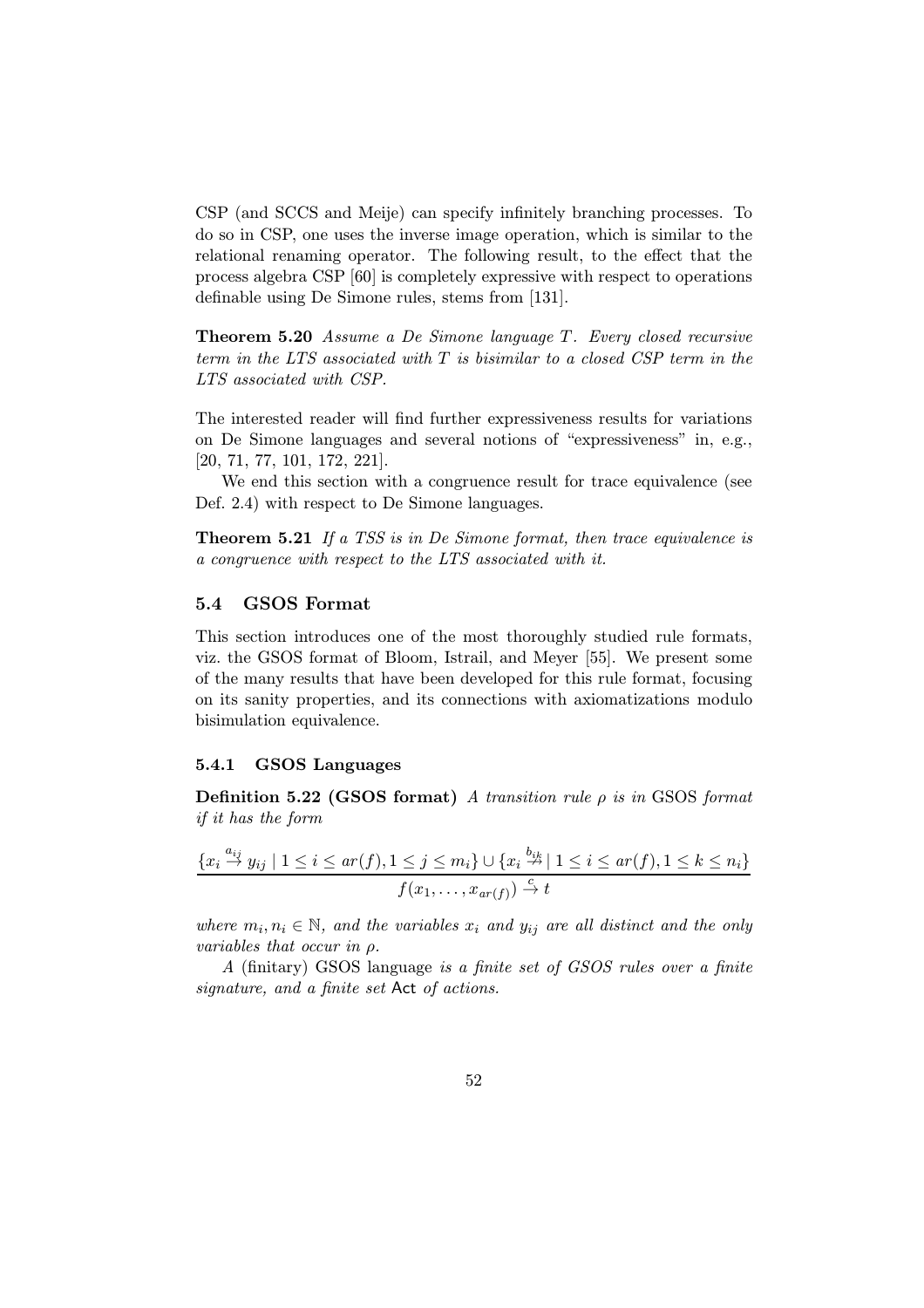Every De Simone rule is also a GSOS rule. Unlike De Simone rules, however, GSOS rules allow for negative premises, as well as for multiple occurrences of variables in left-hand sides of premises and in the target.

An example of a GSOS rule with negative premises is the second transition rule for the priority operator  $\theta$ ; see Table 2 in Sect. 2.6. For actions a that are not a supremum with respect to the ordering on Act, the second transition rule for  $\theta$  contains negative premises. The priority operator cannot be expressed, up to bisimulation equivalence, using De Simone rules. Namely,  $\theta$  does not preserve trace equivalence, unlike any operator expressible using De Simone rules (cf. Thm. 5.21). For example,  $a \cdot (b + c)$  and  $a \cdot b + a \cdot c$  are trace equivalent, but  $\theta(a \cdot (b + c))$  and  $\theta(a \cdot b + a \cdot c)$  are not, if  $c>b.$ 

A notable example of a GSOS rule that uses the same variable in the left-hand side of a premise and in the target is a transition rule for the binary Kleene star [135]:

$$
\frac{x \stackrel{a}{\rightarrow} x'}{x^*y \stackrel{a}{\rightarrow} x' \cdot (x^*y)}
$$

This operator has been studied in the realm of process algebra in, e.g., [34, 89, 157] (see also elsewhere in this handbook).

Each GSOS language allows a stratification (cf. Def. 3.13), and is therefore complete (cf. Def. 3.12). LTSs associated with GSOS languages are computable (cf. Def. 5.9) and finitely branching (cf. Def. 2.2). By contrast, there exist TSSs in tyft/tyxt format (cf. Def. 5.2), consisting of only finitely many transition rules with only finitely many premises, such that the associated LTSs are neither computable (see [45, 71]) nor finitely branching (see [111, p. 258]). It is not straightforward to associate LTSs to GSOS languages with recursion (see, e.g., [55]). A solution for this problem, involving a special divergence predicate ↑, is discussed in Sect. 5.4.6.

## 5.4.2 Junk Rules

The definition of a GSOS language does not exclude junk rules, i.e., transition rules that support no transitions in the associated LTS. For example, the transition rule

$$
\frac{x \stackrel{a}{\rightarrow} y \qquad x \stackrel{a}{\rightarrow}}{f(x) \stackrel{a}{\rightarrow} f(y)}
$$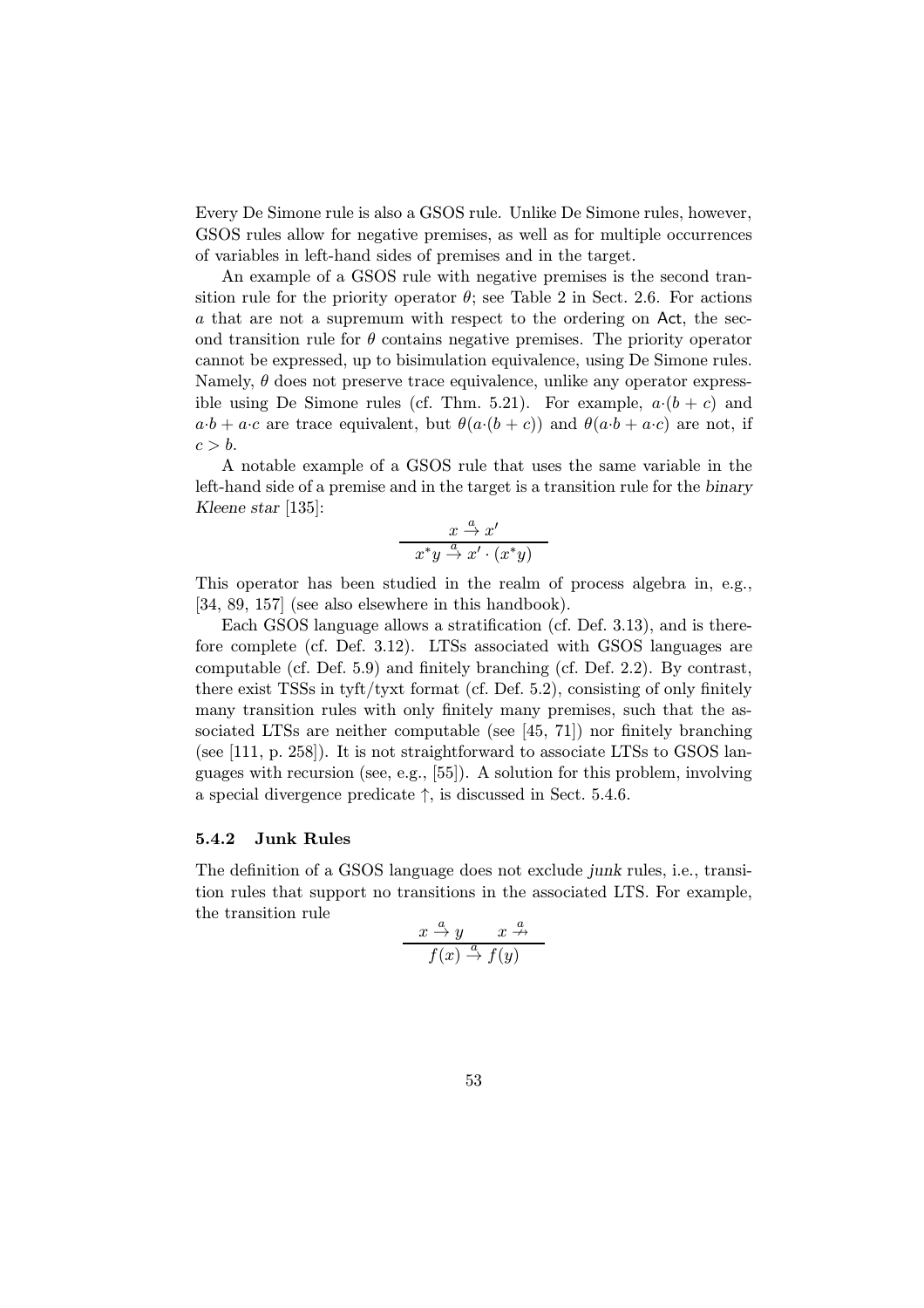has contradictory premises, so under no closed substitution do these premises both hold. Furthermore, the seemingly innocuous transition rule

$$
\begin{array}{c}\n x \stackrel{a}{\rightarrow} y \\
 f(x) \stackrel{b}{\rightarrow} f(y)\n\end{array}
$$

does not support any transition if the associated LTS does not contain atransitions. We present an unpublished result by Aceto, Bloom, and Vaandrager [6] to the effect that it is decidable whether a transition rule in a GSOS language is junk. This decision procedure for "rule junkness" allows a language designer to check whether or not any of the transition rules describing some language features are used. Since this result has not appeared in the literature before, we present its proof here.

**Theorem 5.23** It is decidable whether a transition rule  $\rho$  in a GSOS language T is junk.

**Proof:** Let  $\Sigma$  denote the signature. It is not hard to determine which GSOS rules in  $T$  are junk once we have computed the set

$$
\text{initials}(\mathrm{T}(\Sigma)) = \{ \text{initials}(t) \mid t \in \mathrm{T}(\Sigma) \}
$$

where we recall from Sect. 2.1 that initials(t) denotes  $\{a \in \text{Act} \mid \exists t' \in T(\Sigma)\ (t \stackrel{a}{\rightarrow} t')\}$  $(t')$ . The premises of a GSOS rule as in Def. 5.22 are satisfiable iff there exist closed terms  $t_1,\ldots,t_{ar(f)} \in T(\Sigma)$  such that  $\{a_{ij} \mid j=1,\ldots,m_i\} \subseteq \text{initial}(t_i)$  and  ${b_{ik} | k = 1, \ldots, n_i} \cap$  initials $(t_i) = \emptyset$  for  $i = 1, \ldots, ar(f)$ .

So we are left to give an effective way of computing the set initials( $T(\Sigma)$ ) for any GSOS language. Note that each function symbol  $f$  determines a computable function  $\hat{f}: 2^{\mathsf{Act}} \times \cdots \times 2^{\mathsf{Act}}$ 

$$
\hat{f} : \underbrace{2^{\text{Act}} \times \dots \times 2^{\text{Act}}}_{ar(f) \text{ times}} \to 2^{\text{Act}}
$$

by  $\hat{f}(S_1,\ldots,S_{ar(f)}) \triangleq S$ , where for all  $c \in \mathsf{Act}, c \in S$  iff there exists a GSOS rule as in Def. 5.22 (with type f and action c) such that, for  $i = 1, \ldots, ar(f)$ ,  ${a_{ij} | j = 1, \ldots, m_i} \subseteq S_i$  and  ${b_{ik} | 1 \le k \le n_i} \cap S_i = \emptyset$ . Now, for each  $S \subseteq 2^{\text{Act}}$ , let  $\mathcal{G}(\mathcal{S})$  be given by

$$
\mathcal{G}(\mathcal{S}) \triangleq \{ \hat{f}(S_1,\ldots,S_{ar(f)}) \mid f \in \Sigma, S_1,\ldots,S_{ar(f)} \in \mathcal{S} \} .
$$

For each  $S \subseteq 2^{\text{Act}}$  the set  $\mathcal{G}(S)$  can be effectively computed, and  $S \subseteq S'$  implies  $\mathcal{G}(\mathcal{S})\subseteq \mathcal{G}(\mathcal{S}').$ 

The set initials( $T(\Sigma)$ ) can be computed by dividing  $T(\Sigma)$  into sets  $U_i$  of closed terms that contain no more than i function symbols, and computing the nondecreasing sequence

$$
\mathsf{initials}(U_1) \subseteq \mathsf{initials}(U_2) \subseteq \cdots
$$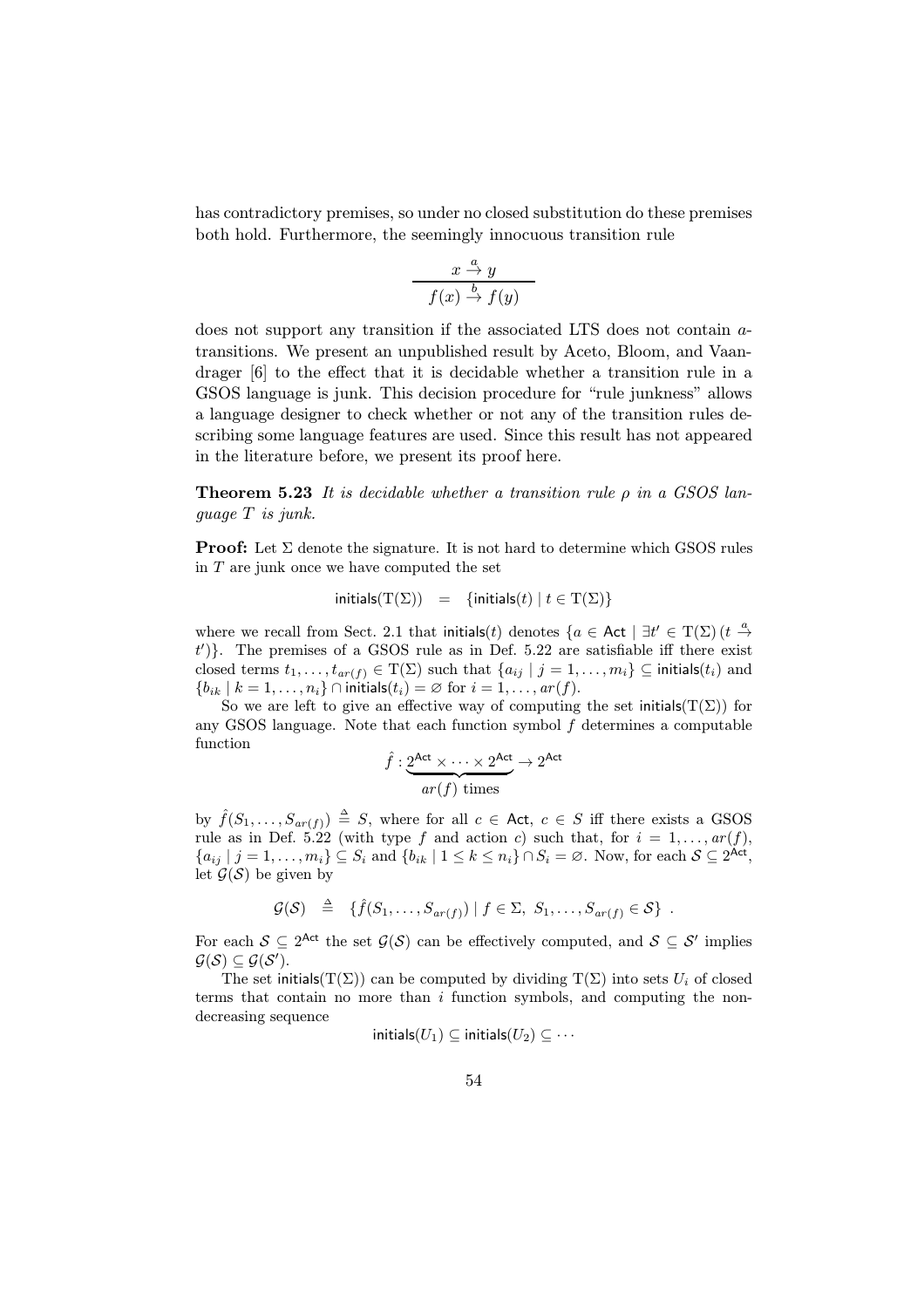until it stabilizes. Obviously, this sequence stabilizes in a finite number of steps, as Act is finite.

The set of terms  $U_0$  is empty, so initials( $U_0$ ) = ∅. Now suppose that we want to compute initials( $U_{i+1}$ ), given that we already have initials( $U_i$ ). We claim that initials( $U_{i+1}$ ) =  $\mathcal{G}$ (initials( $U_i$ )). In fact, each term in  $U_{i+1}$  is of the form  $f(t_1,...,t_{ar(f)})$ , where the  $t_i$ 's are all in  $U_i$ . Thus we know initials $(t_i)$  for all  $i = 1, \ldots, ar(f)$ , and that is exactly what is needed to determine for each transition rule of type  $f$  under which closed instantiations its premises hold. Hence we can compute initials( $U_1$ ), and each initials( $U_{i+1}$ ) can be computed from initials( $U_i$ ) using the monotonic and effective operation  $\mathcal{G}$ .

Clearly, junk rules can be removed from a GSOS language  $T$  without altering the associated LTS. Note, moreover, that it is legitimate to eliminate all the junk rules from T at once. This is because whenever  $\rho_1$  and  $\rho_2$  are junk rules in T, then  $\rho_2$  is still junk in the GSOS language obtained from T by removing  $\rho_1$ , as the two GSOS languages are associated with the same LTS.

### 5.4.3 Coding a Universal 2-Counter Machine

Despite the finiteness restrictions imposed on GSOS languages, they are a Turing powerful model of computation. We exhibit a GSOS language with, for each  $n$ , a term  $U2CM_n$  that behaves as a universal 2-counter machine on input *n*. Then  $U2CM_n \leftrightarrow a^{\omega}$ , where  $a^{\omega} \stackrel{a}{\rightarrow} a^{\omega}$ , iff the 2-counter machine diverges on input  $n$ , a prototypical undecidable problem.

Suppose that the 2-counter machine has code of the form:

```
l_1: if I=0 goto l_5l_2: inc I
l_3: dec J
l_4: goto l_7...
l_k: halt
```
We assume a toy process algebra containing the inactive constant  $\bf{0}$  and the unary prefix multiplication operators  $zero \cdot$  – and  $succ \cdot$  –, while Act  $\triangleq$  ${a, succ, zero}$ . Since **0** does not exhibit any behaviour, it does not have any transition rules. The transition rules for prefix multiplication are

$$
\overline{succ \cdot x \overset{succ}{\rightarrow} x}
$$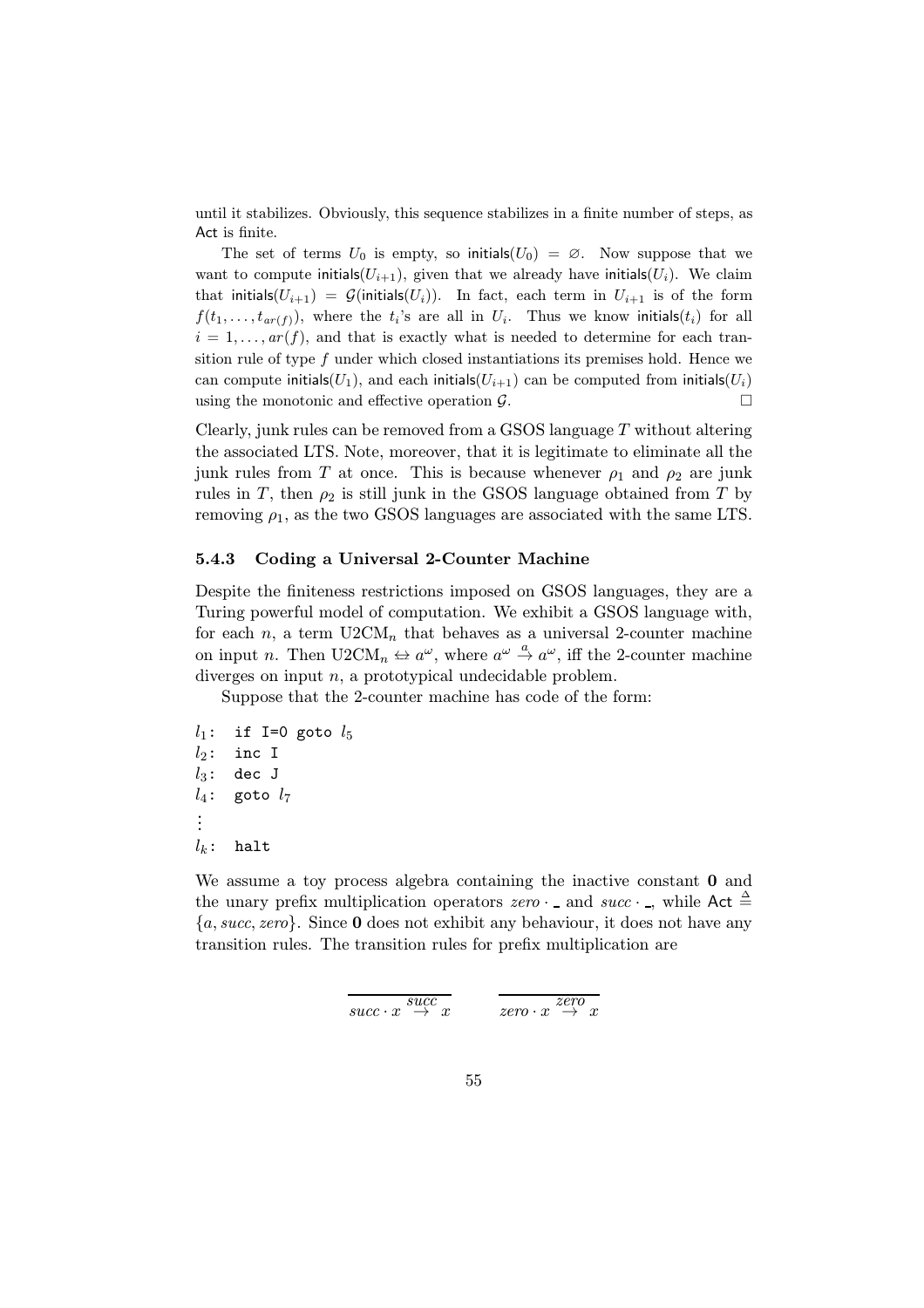Intuitively, succ and zero represent the successor function and the zero for the counters: a natural number n is encoded by the term  $succ<sup>n</sup>$  : zero **0** (where  $succ<sup>n</sup>$  denotes n nestings of the prefix multiplication function succ). Thus, if a closed term t codes n and  $t \stackrel{\text{succ}}{\rightarrow} t'$ , then  $n > 0$  and  $t'$  codes  $n - 1$ . Also, if t codes n, then  $t \stackrel{\text{zero}}{\rightarrow} 0$  iff  $n = 0$ . The action a is the pulse emitted by a process as it performs a computation step.

Finally, the syntax also contains binary function symbols  $l_1, \ldots, l_k$  to code the states of the 2-counter machine:  $l_i(succ^m \text{·zero-0}, succ^n \text{·zero-0})$  codes the machine at label  $l_i$ , with the two counters  $I = m$  and  $J = n$ . The transition rules for these function symbols are as follows.

• If the *i*th instruction is of the form if  $I=0$  goto  $l_j$ , then

$$
\frac{x \stackrel{zero}{\rightarrow} x'}{l_i(x,y) \stackrel{a}{\rightarrow} l_j(zero \cdot x',y)} \qquad \frac{x \stackrel{succ}{\rightarrow} x'}{l_i(x,y) \stackrel{a}{\rightarrow} l_{i+1}(succ \cdot x',y)}
$$

• If the *i*th instruction is goto  $l_i$ , then

$$
l_i(x,y) \stackrel{a}{\to} l_j(x,y)
$$

• If the ith instruction is inc I, then

$$
l_i(x,y) \stackrel{a}{\to} l_{i+1}(succ.x,y)
$$

• If the *i*th instruction is dec I, then

$$
\frac{x \stackrel{zero}{\rightarrow} x'}{l_i(x,y) \stackrel{a}{\rightarrow} l_{i+1}(zero \cdot x',y)} \qquad \frac{x \stackrel{succ}{\rightarrow} x'}{l_i(x,y) \stackrel{a}{\rightarrow} l_{i+1}(x',y)}
$$

Commands that deal with the other counter J are similar. There are no transition rules for labels of halt commands, as these cause the automaton to halt. We define  $U2CM_n \triangleq l_1(succ^n \text{·zero-0}, zero \cdot 0)$ . The reader will not find it hard to see that  $U2CM_n \leftrightarrow a^{\omega}$  iff the universal machine diverges on input n.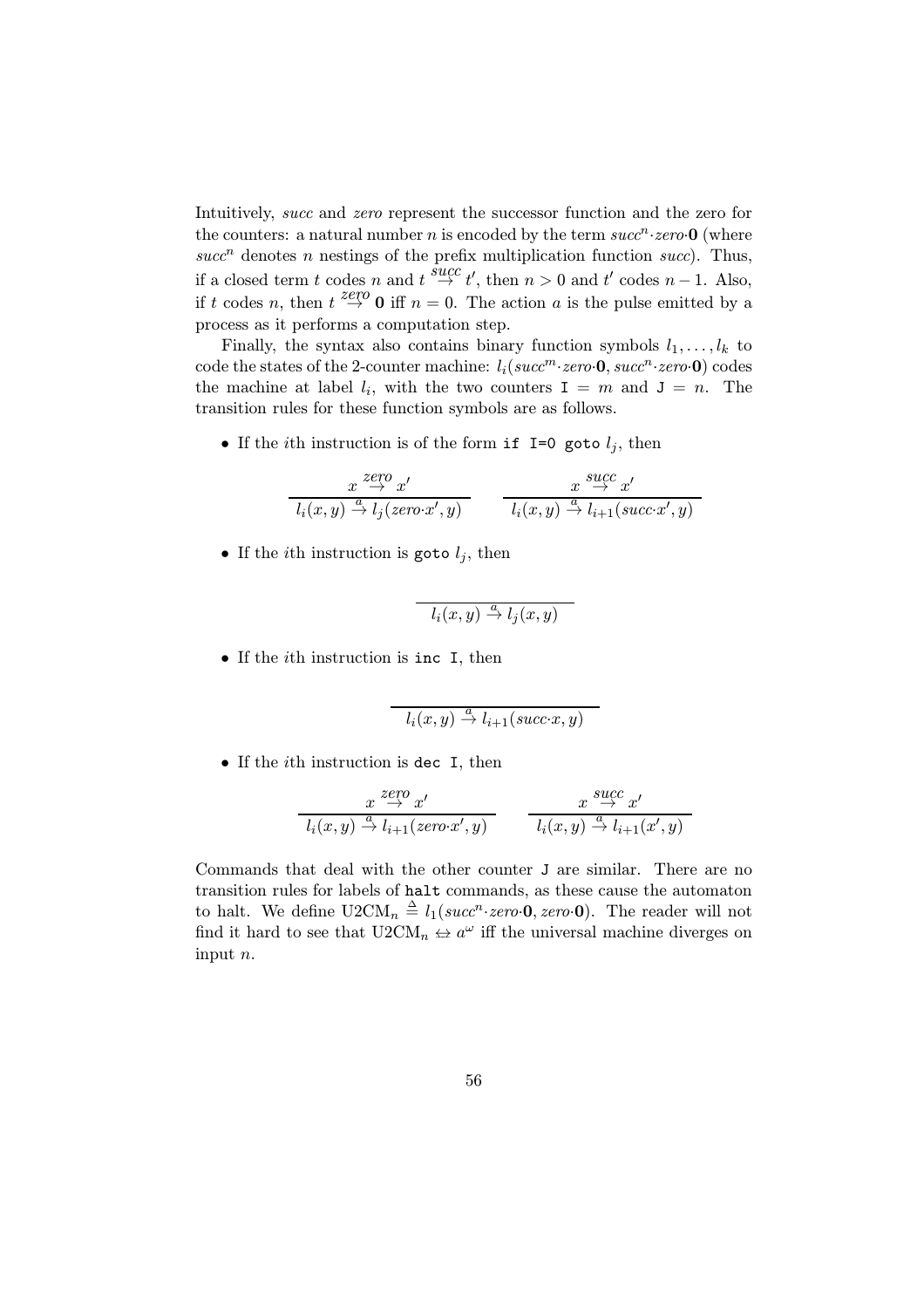# 5.4.4 Infinitary GSOS Languages Inducing Regular LTSs

Regular LTSs (cf. Def. 2.2) may be used to describe many interesting concurrent systems — e.g., several communication protocols and mutual exclusion algorithms [230] — and form the basis of semantic-based automated verification tools like those presented in, e.g., [66, 81, 202]. As (subsets of) programming languages that can be given semantics by means of regular LTSs are, at least in principle, amenable to automated verification techniques, it is interesting to develop techniques to check whether languages give rise to regular LTSs. Moreover, since such a property is in general undecidable, it is useful to single out sufficient syntactic restrictions on the transition rules in a TSS, to ensure regularity of the associated LTS.

We saw in Sect. 5.4.3 that GSOS languages can specify a universal 2 counter machine, and are therefore Turing powerful. In this section, we study an infinitary version of GSOS languages, in which the finiteness restrictions on the signature, set of actions, and transition rules are (temporarily) relaxed to countability restrictions. We present a restricted version of infinitary GSOS languages, which are guaranteed to give rise to regular LTSs.

Definition 5.24 (Infinitary GSOS) An infinitary GSOS language is a countable set of GSOS rules over a countable signature and a countable set of actions.

In order to ensure that the associated LTSs are regular, it is necessary to impose restrictions on the class of infinitary GSOS languages, ensuring that the LTS is finitely branching and that the set of closed terms reachable from any closed term is finite. We recall that the LTS associated with a finitary GSOS language is finitely branching. However, an infinitary GSOS language such as  $\emptyset/a_0 \stackrel{a_i}{\rightarrow} a_i$  for  $i \in \mathbb{N}$  gives rise to an LTS that is infinitely branching.

Definition 5.25 (Positive trigger) The positive trigger of a GSOS rule as in Def. 5.22 is a tuple  $\langle e_1,\ldots,e_{ar(f)}\rangle$  of subsets of Act, where

$$
e_i = \{a_{ij} \mid 1 \leq j \leq m_i\} \qquad (for \ i = 1, \dots, ar(f)) \ .
$$

Definition 5.26 (Boundedness) Assume a function symbol f in the signature of an infinitary GSOS language. We say that:

• f is bounded if for each positive trigger, the corresponding set of GSOS rules of type f is finite.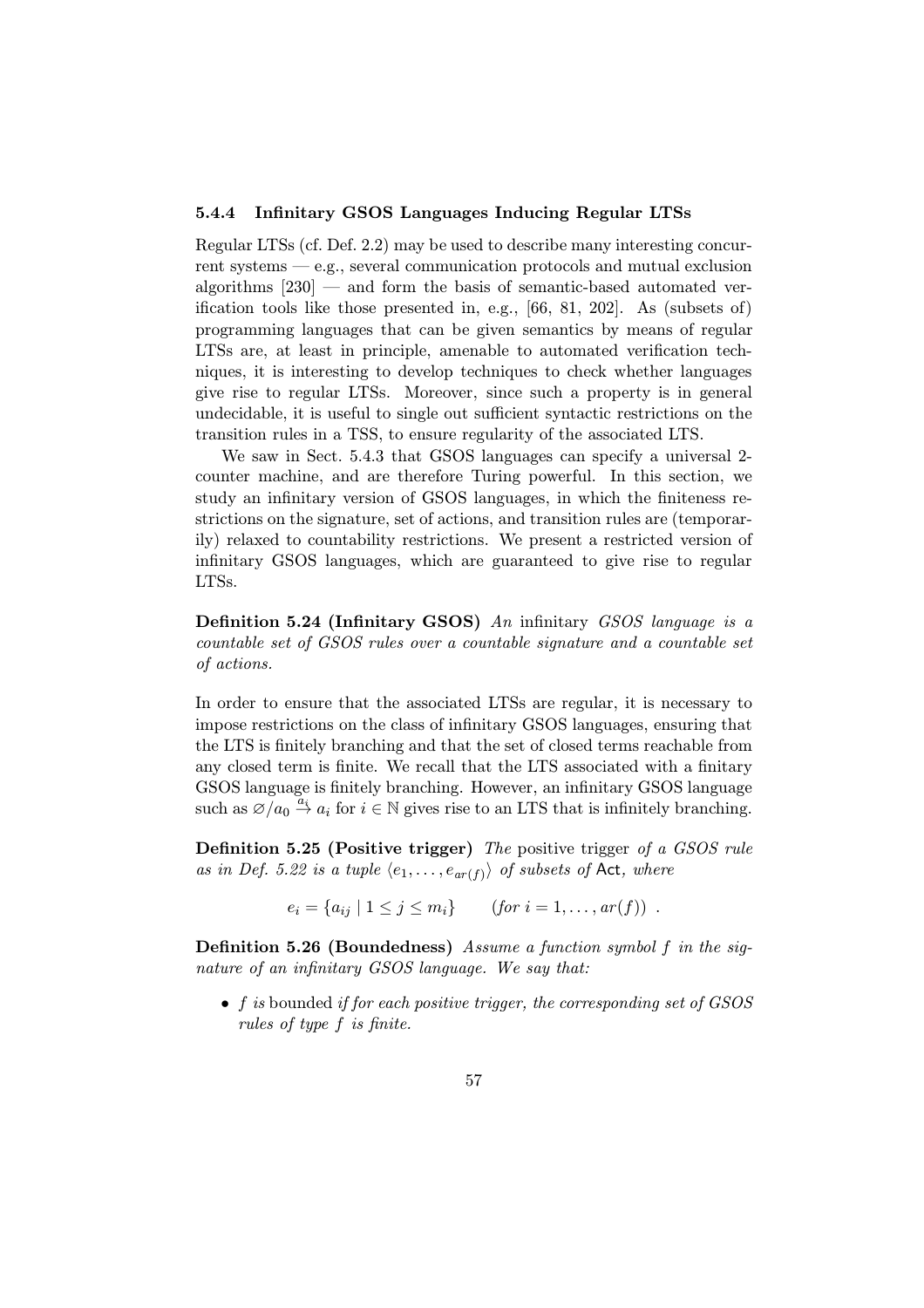• f is uniformly bounded if there exists a finite upper bound on the number of GSOS rules of type f having the same positive trigger.

As far as we know, all standard operations in process algebras that occur in the literature are uniformly bounded. The notion of a bounded function symbol was originally developed by Vaandrager [221] for De Simone languages (see Def. 5.14), and was extended to infinitary GSOS languages in [5]. The notion of a uniformly bounded function symbol stems from [4], and will reoccur in the definition of a regular GSOS language (see Def. 5.39). The following result is from [5].

**Proposition 5.27** If each function symbol in the signature of an infinitary GSOS language is bounded, then the associated LTS is finitely branching.

We introduce a further restriction on infinitary GSOS languages from [5], to ensure that in the associated LTSs each state can reach only finitely many other states.

Definition 5.28 (Simple GSOS) A GSOS rule is simple if its target contains at most one function symbol. A GSOS language is simple if each of its transition rules is.

Rule formats similar to the simple GSOS rules have emerged in work by several researchers, e.g., [20], [71, p. 230], and [172, Def. 13]. Most of the standard operations in process algebras are given operational semantics by means of simple GSOS rules. An exception is the binary Kleene star, which was discussed in Sect. 5.4.1. Two further exceptions are the "desynchronizing" ∆ operation present in the early versions of Milner's SCCS [156] studied in [116, 155], and the parallel composition operation in the  $\pi$ -calculus [161]. The ∆ operation has GSOS rules

$$
\frac{x \stackrel{a}{\rightarrow} x'}{\Delta x \stackrel{a}{\rightarrow} \delta \Delta x'}
$$

for  $a \in$  Act, where  $\delta$  is the delay operation of SCCS. The GSOS rules for the parallel composition operation of the  $\pi$ -calculus dealing with so-called scope extrusion (see [161, part II]) take the form

$$
\frac{x \overset{\overline{v}(w)}{\rightarrow} x' \qquad y \overset{v(w)}{\rightarrow} y'}{x|y \overset{\tau}{\rightarrow} (w)(x'|y')}
$$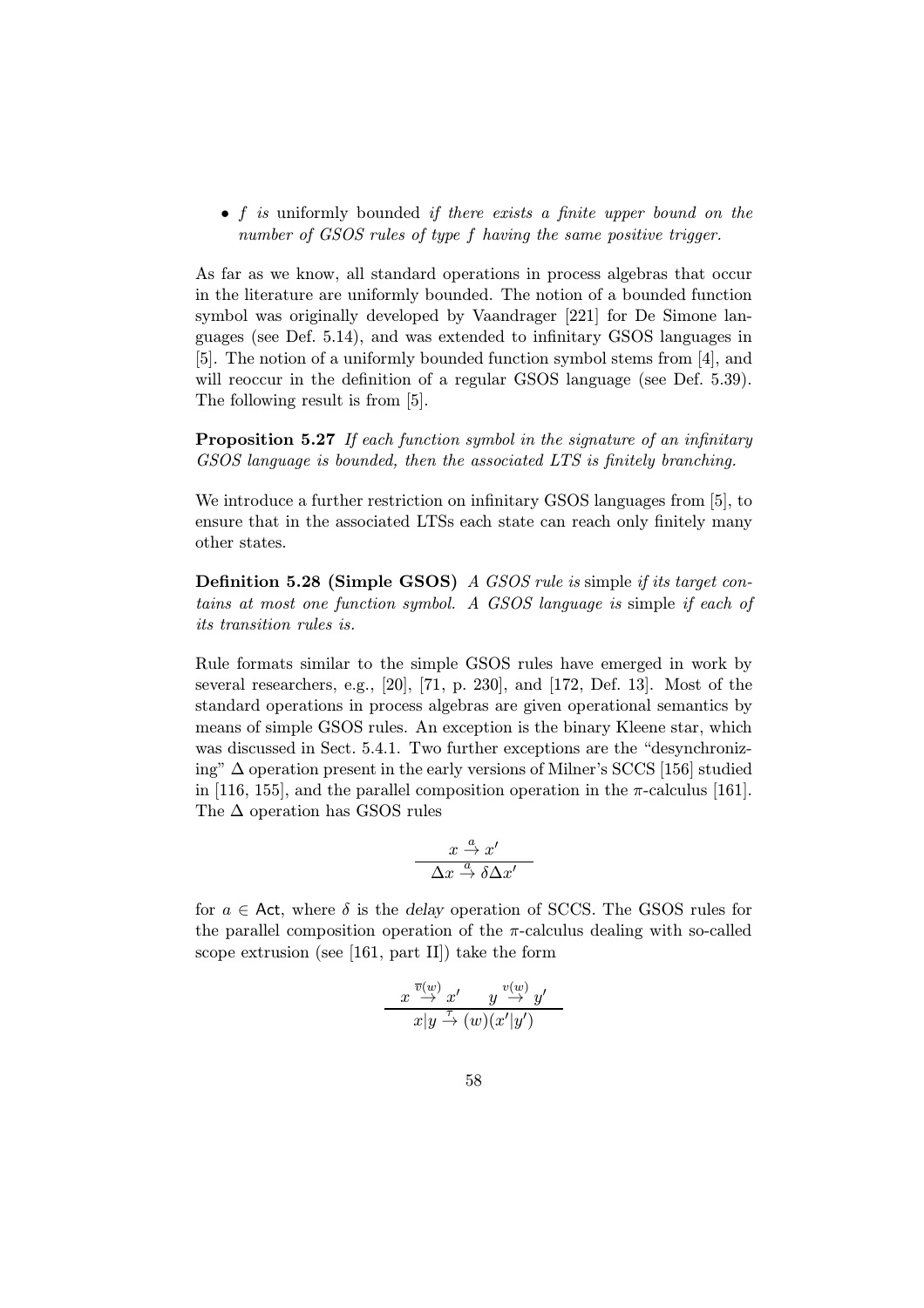where  $(w)$  denotes the restriction operation of the  $\pi$ -calculus and  $\tau$  a silent step (cf. Sect. 5.5).

The following result can be shown by structural induction on closed terms, following the lines of [5, Thm. 5.5].

Theorem 5.29 Assume a simple infinitary GSOS language. If each function symbol in its signature is bounded and depends on only finitely many function symbols (cf. Def. 5.16), then the associated LTS is regular.

The above result would not hold if we allowed GSOS rules with more than one function symbol in their targets, as the following example shows.

**Example:** Consider a GSOS language with action  $a$ , constants  $b$  and  $c$ , a unary function symbol  $f$ , and transition rules

$$
\frac{x}{c} \xrightarrow{a} b \qquad \frac{a}{c} \xrightarrow{a} f(c) \qquad \frac{x}{f(x) \xrightarrow{a} x} \qquad \frac{x \xrightarrow{a} y}{f(x) \xrightarrow{a} f(y)}
$$

Note that the second transition rule of type  $c$  is not simple, as its target carries two function symbols. It is not hard to see that  $c$  can reach infinitely many states  $f^n(c)$  and  $f^n(b)$  for  $n \in \mathbb{N}$ , because  $f^n(c) \stackrel{a}{\rightarrow} f^{n+1}(c)$  and  $f^{n}(c) \stackrel{a}{\rightarrow} f^{n}(b)$ . Moreover, these states are all non-bisimilar.

Madelaine and Vergamini [144] studied syntactic conditions on De Simone rules [199, 200] to ensure that the associated LTS is regular. They identify two classes of well-behaved function symbols, which they call non-growing operations and sieves. Intuitively, non-growing operations are function symbols which, when fed with (terms denoting) regular LTSs, build regular LTSs. Sieves are a special class of unary non-growing operations whose transition rules have the form

$$
\frac{x \stackrel{a}{\rightarrow} x'}{f(x) \stackrel{b}{\rightarrow} f(x')}
$$

For example, standard process algebra operations like CCS restriction and renaming [158] and CSP hiding [128] are sieves. Note that transition rules for sieves are simple. In view of Thm. 5.29, all function symbols in an infinitary GSOS language given by means of simple transition rules are non-growing in the sense of Madelaine and Vergamini.

The syntactic condition used by Madelaine and Vergamini to establish that some operations are non-growing is based on term rewriting techniques, to find a so-called simplification ordering over terms (see [146, Def. 4]). This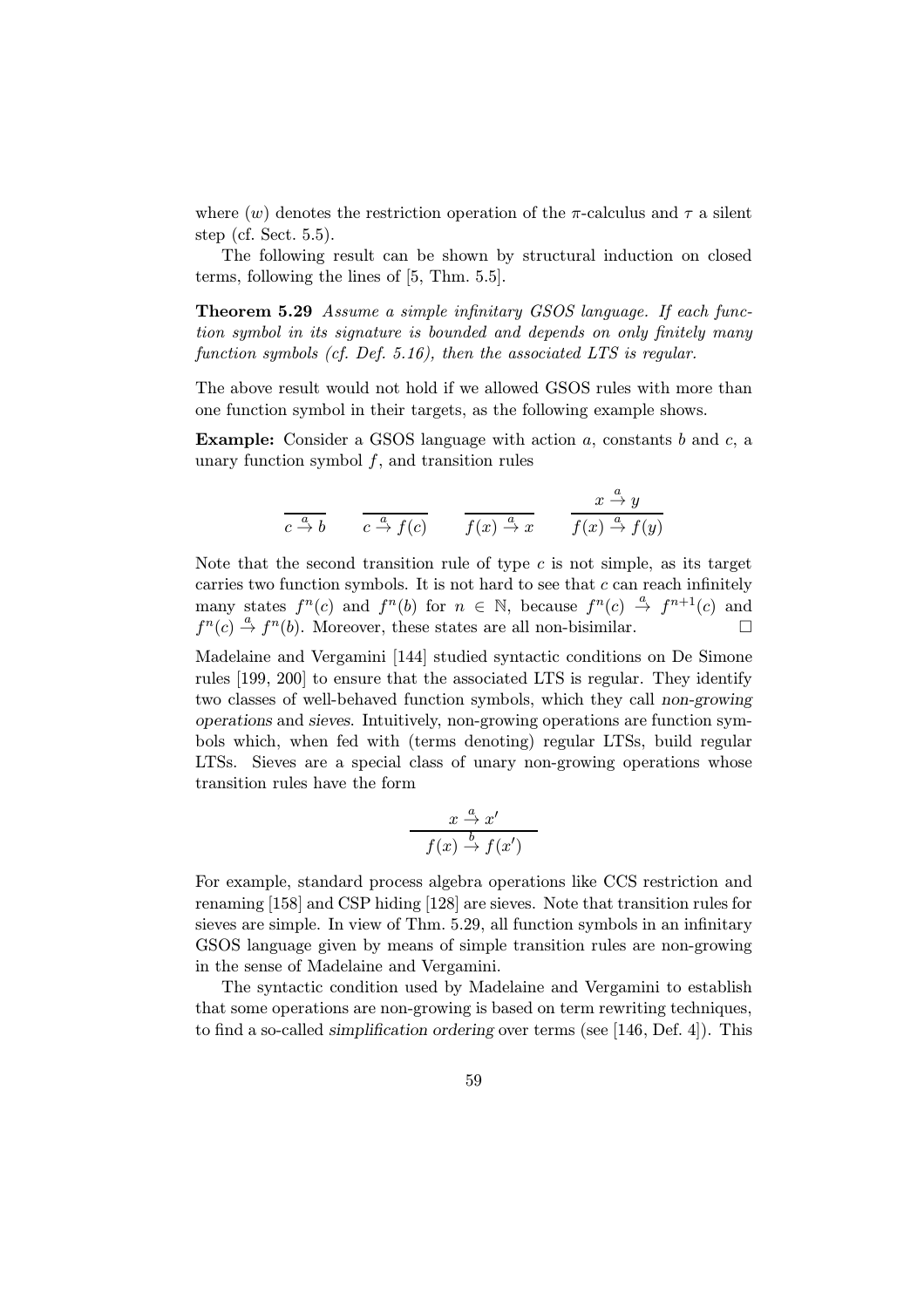is similar in spirit to showing that linear GSOS languages (see Def. 5.35) are syntactically well-founded (see Def. 5.36); the interested reader is referred to Sect. 5.4.5 and [8, Sect. 6] for more information. Unfortunately, the existence of a simplification ordering compatible with a set of rewrite rules is not decidable even for finitary GSOS languages.

Specialized techniques which can be used to show that certain closed terms can reach only finitely many other closed terms have been proposed for CCS and related languages. The interested reader is invited to consult [74] and the references therein. Not surprisingly, these specialized methods tend to be more powerful than general syntactic ones, as they rely on language-dependent semantic information. For instance, a method to check the regularity of a large set of CCS terms based on abstract interpretation techniques (see, e.g., [2]) has been proposed in [74].

## 5.4.5 Turning GSOS Rules into Equations

There are several methods for specifying and verifying processes behaviour, e.g. modal formulae [209] and variants of Hoare logic [170, 208]. A fairly successful verification technique is to approximate the specification by a (not necessarily implementable) term in some process algebra. In this setting, a set of axioms can be applied to try and show that the term is behaviourally equivalent to, or in some other sense a suitable approximation of, the required specification. Indeed, one of the major schools of theoretical concurrency and its applications, that of ACP [21, 29], takes the notion of behavioural equivalence as primary, and defines operational semantics to fit its axioms.

A logic of programs is complete (relative to a programming language) if all true formulas of the language are provable in the logic. As properties of interest are generally non-recursive, we are often obliged to have infinitary or other non-recursive rules in our logics to achieve completeness.

This section presents results from [7, 8], which offer an algorithmic solution to the problem of computing a sound and complete axiomatization (possibly including one infinitary conditional axiom) for any GSOS language, modulo bisimulation equivalence. That is, two closed terms can be equated by the axiom system iff they are bisimilar in the associated LTS (cf. Def. 4.9). The procedure introduces fresh function symbols as needed. Completeness results for axiomatizations have become rather standard in many cases. The generalization of extant completeness results given in [8] shows that, at least in principle, this burden can be completely removed if one gives GSOS rules for a process algebra. Of course, this does not mean that there is noth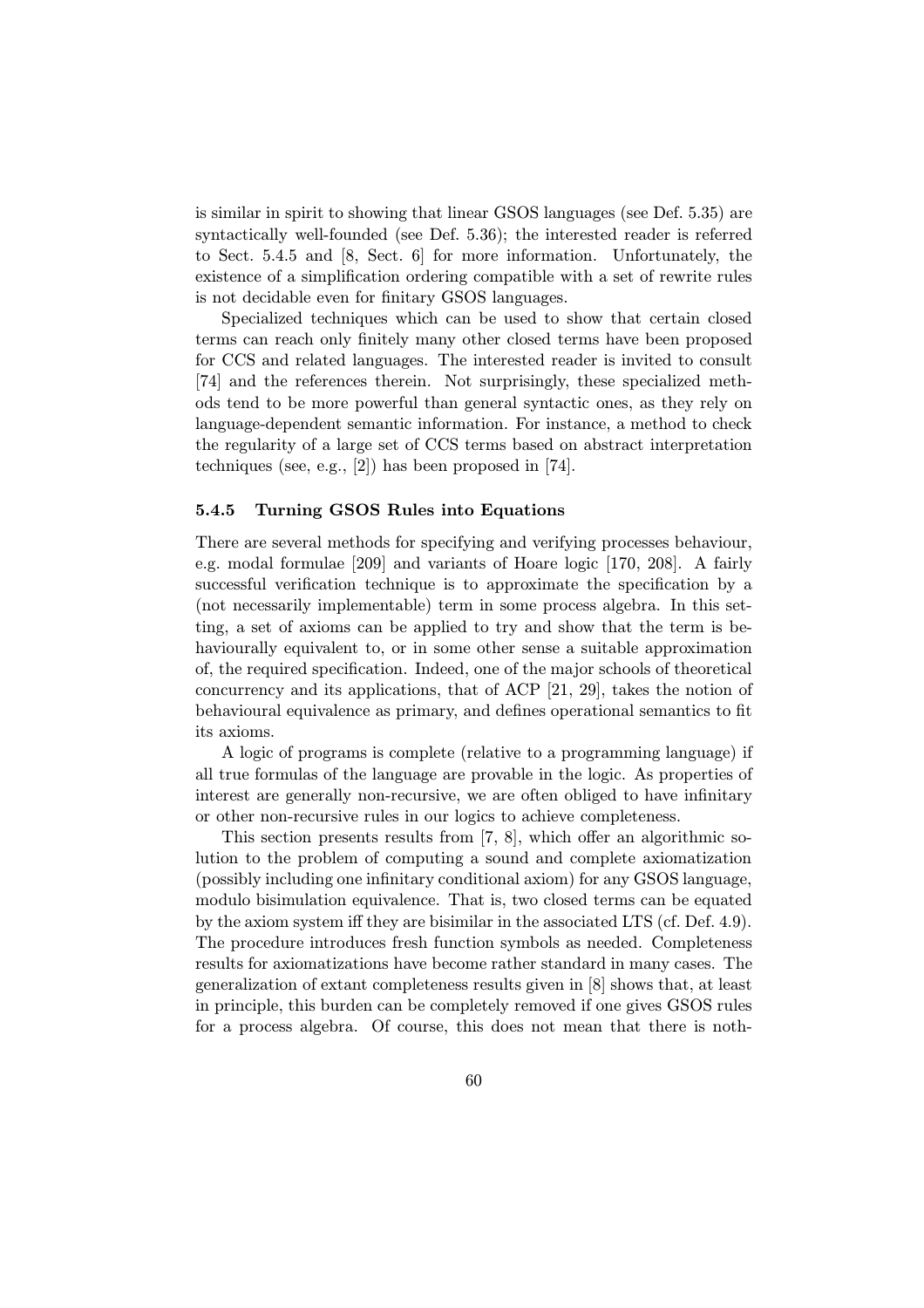ing to do on specific process algebras. For instance, sometimes it may be possible to eliminate some of the auxiliary function symbols (we will see an example of this later on in this section), or the infinitary conditional axiom. (The interested reader will find many results on complete axiomatizations of behavioural equivalences over several process algebras elsewhere in this handbook.)

We first define the GSOS language  $T_{\text{FINTREE}}$ , which is a fragment of CCS suitable for expressing finite LTSs (cf. Def. 2.2). Its signature  $\Sigma$ FINTREE consists of:

- the constant 0, denoting the inactive process;
- binary alternative composition  $x+y$ , which chooses non-deterministically between  $x$  and  $y$ ;
- unary prefix multiplication  $a \cdot x$  for  $a \in$  Act, which executes action a and thereafter behaves as x.

The constant 0 does not exhibit any behaviour and consequently does not have any transition rules. The transition rules of alternative composition and prefix multiplication have been formulated earlier in this chapter (see Table 1 in Sect. 2.6, and Sect. 5.4.3, respectively). Most process algebras contain the function symbols above, either directly or as derived operations. The following completeness result (cf. Def. 4.9) is well-known [123, 158].

# Proposition 5.30 Let  $\mathcal{E}_{\text{FINTREE}}$  denote the axiomatization

$$
x + y = y + x \tag{3}
$$

$$
(x + y) + z = x + (y + z)
$$
 (4)

$$
x + x = x \tag{5}
$$

$$
x + \mathbf{0} = x \tag{6}
$$

 $\mathcal{E}_{\text{ENTREF}}$  is sound and complete modulo bisimulation equivalence as induced by  $T_{\sf FINTREE}$ .

Following  $[8]$ , we show how to find for any GSOS language T extending  $T_{\text{FINTREE}}$ , an axiomatization  $\mathcal{E}$ , extending  $\mathcal{E}_{\text{FINTREE}}$ , that is sound and complete modulo bisimulation equivalence. That is, two closed terms are bisimilar as states in the LTS associated with T iff they can be equated by  $\mathcal{E}$ .

Moller [163] has shown that bisimulation equivalence over a subset of  $CCS$  with the interleaving operation  $\parallel$ , which can be defined in GSOS, cannot be completely characterized by any finite unconditional axiomatization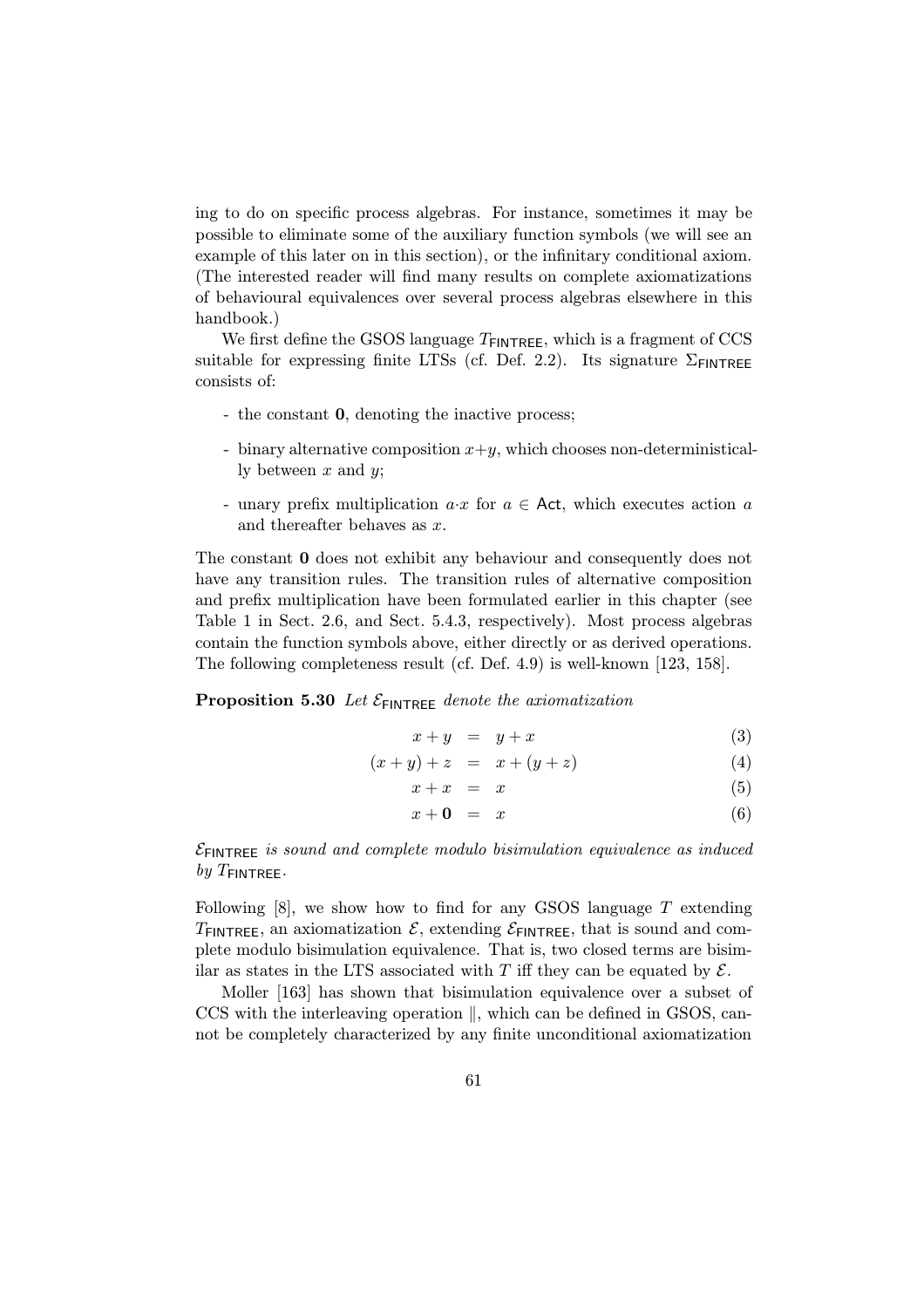over that language. Thus, the algorithm to produce  $\mathcal E$  may require the addition of auxiliary function symbols to the signature, and of GSOS rules for these auxiliary function symbols to T.

We start with a typical example of the way in which the completeness result for  $T_{\text{FINTREE}}$  in Prop. 5.30 is used.

**Example:** Consider the GSOS language  $T_{\partial^1}$  that is obtained by extending the signature of  $T_{\text{FINTREE}}$  with unary function symbols  $\partial_H^1$  [22], where H is a finite set of actions, and adding the transition rules

$$
\frac{x \stackrel{a}{\rightarrow} y}{\partial_H^1(x) \stackrel{a}{\rightarrow} y} \quad a \notin H
$$

In other words, the process  $\partial_H^1(t)$  behaves like t, except that it cannot do any actions from H in its first move. Note that  $\partial_H^1$  is different from the CCS restriction operation, as CCS restriction is persistent while  $\partial_H^1$  disappears after one transition.

The following result, whose proof may be found in [8], is a corollary of Thm. 4.12 on completeness of axiomatizations over extended signatures, and a blueprint for developments to follow. The idea is that, using the axioms below, the completeness problem for a super-language of  $T_{\text{FINTREE}}$  can be reduced to the completeness problem for  $T_{\text{FINTREE}}$ , which has been solved in Prop. 5.30.

**Proposition 5.31** Let  $\mathcal{E}_{\partial^1}$  be the axiomatization that extends  $\mathcal{E}_{\text{FINTREE}}$  with the axioms

$$
\partial_H^1(x + y) = \partial_H^1(x) + \partial_H^1(y)
$$
  
\n
$$
\partial_H^1(a \cdot x) = a \cdot x \qquad \text{if } a \notin H
$$
  
\n
$$
\partial_H^1(a \cdot x) = 0 \qquad \text{if } a \in H
$$
  
\n
$$
\partial_H^1(0) = 0
$$

 $\mathcal{E}_{\partial^1}$  is sound and complete modulo bisimulation equivalence as induced by  $T_{\partial^1}$ .

Prop. 5.31 follows from Thm. 4.12, owing to the observations that  $T_{\partial^1}$  is an operational conservative extension (cf. Def. 4.2) of  $T_{\text{FINTREE}}$  (this follows from Thm. 4.4),  $\mathcal{E}_{\partial^1}$  is sound over the extended signature,  $\mathcal{E}_{\text{FINTREE}}$  is complete over  $\Sigma_{\text{FINTREE}}$  (Prop. 5.30), and each closed term over the extended signature can be equated to a closed term over  $\Sigma$ <sub>FINTREE</sub> by means of the axiomatization  $\mathcal{E}_{\partial^1}$ .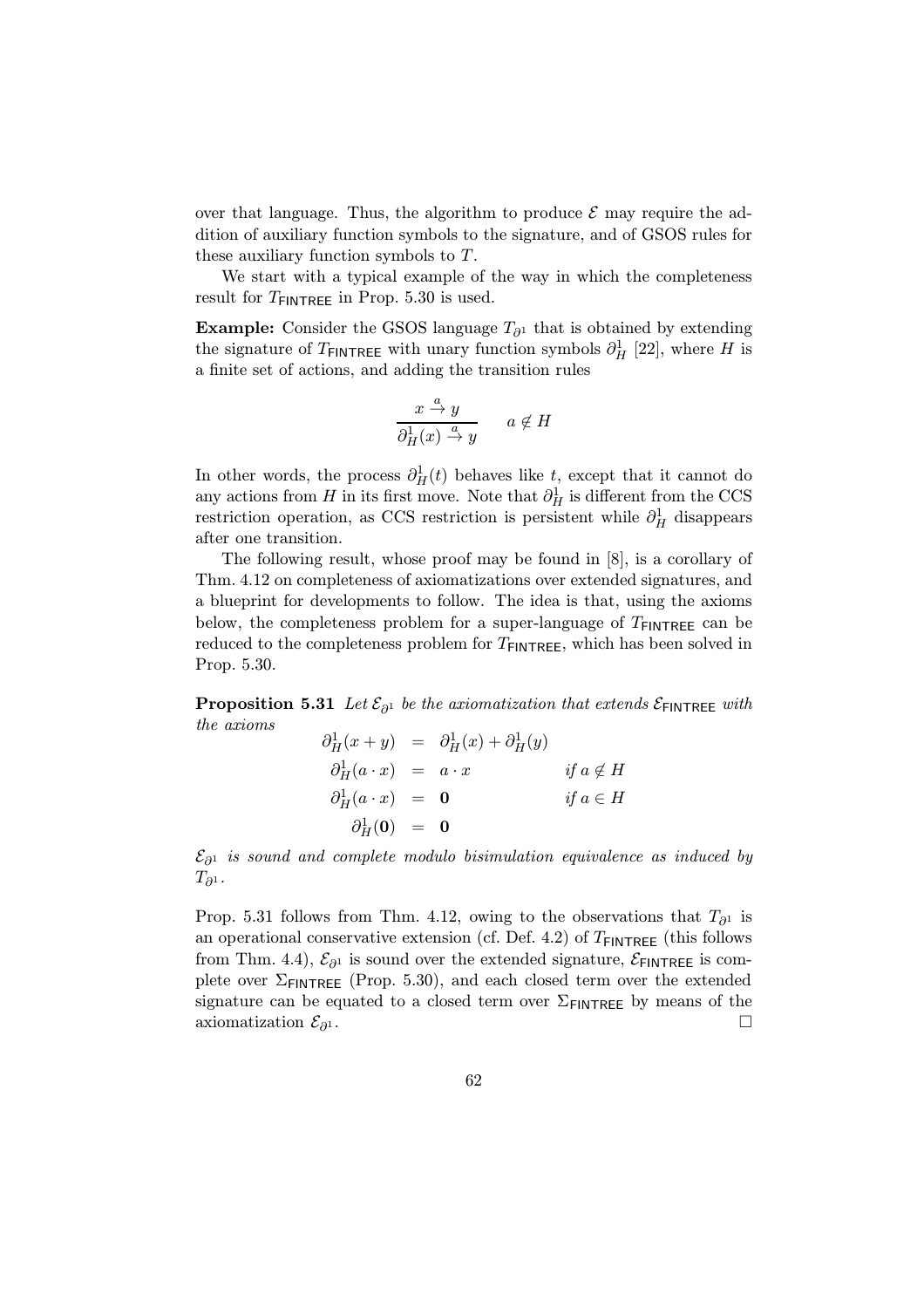The approach that yielded a sound and complete axiomatization for  $T_{\partial^1}$ modulo bisimulation equivalence can be generalized to arbitrary GSOS superlanguages of  $T_{\text{FINTREF}}$ . That is, we want to find axioms, on top of  $\mathcal{E}_{\text{FINTREF}}$ , that allow us to eliminate all extra function symbols from closed terms. This requires a variety of methods, in which Prop. 5.31 plays an important role, because the  $\partial_H^1$  operator can be used to encode negative premises.

The following notion from [8] is needed in presenting the main result on the automatic generation of axiomatizations modulo bisimulation equivalence for GSOS languages.

**Definition 5.32 (Disjoint extension)** A GSOS language  $T_1$  is a disjoint extension of a GSOS language  $T_0$  if the signature and transition rules of  $T_1$ include those of  $T_0$ , and the types of transition rules in  $T_1$ , which were not present in  $T_0$ , are not in the signature of  $T_0$ .

Note that disjoint extension is a partial order. If  $T_1$  disjointly extends  $T_0$ , then  $T_0 \oplus T_1$  is an operational conservative extension (see Def. 4.2) of  $T_0$ . This follows immediately from Thm. 4.4, owing to the fact that GSOS rules are by default source-dependent (cf. Def. 4.3 and Def. 5.22), and the sources of transition rules in  $T_1$  are fresh.

Before presenting the main results of [8], we need to discuss a subtlety. We want to know that the axioms in  $\mathcal{E}_{\text{FINTREE}}$  are sound modulo bisimulation equivalence as induced by any disjoint extension  $T$  of  $T_{\text{FINTREF}}$ . In general it is not the case that validity of axioms is preserved by taking disjoint extensions. For instance, consider the trivial GSOS language  $T_{\text{NIL}}$  consisting of the constant 0 and no transition rules. The axiom  $x = y$  is sound modulo bisimulation equivalence as induced by  $T_{\text{NIL}}$ , but clearly this law is not sound modulo bisimulation equivalence as induced by  $T_{\text{FINTREE}}$ , even though  $T_{\text{FINTREE}}$  is a disjoint extension of  $T_{\text{NIL}}$ . Fortunately, soundness of the axioms in  $\mathcal{E}_{\mathsf{FINTREE}},$  and also all the other axioms that are needed in the developments of [8], is preserved by taking disjoint extensions of  $T_{\text{FINTREE}}$ .

Semantically Well-Founded GSOS Languages We start with the generation of sound and complete axiomatizations modulo bisimulation equivalence for the limited class of semantically well-founded GSOS languages, generating finite LTSs (cf. Def. 2.2). For such languages we can do without infinitary conditional axioms.

Definition 5.33 (Semantic well-foundedness) A GSOS language is semantically well-founded if its associated LTS is finite.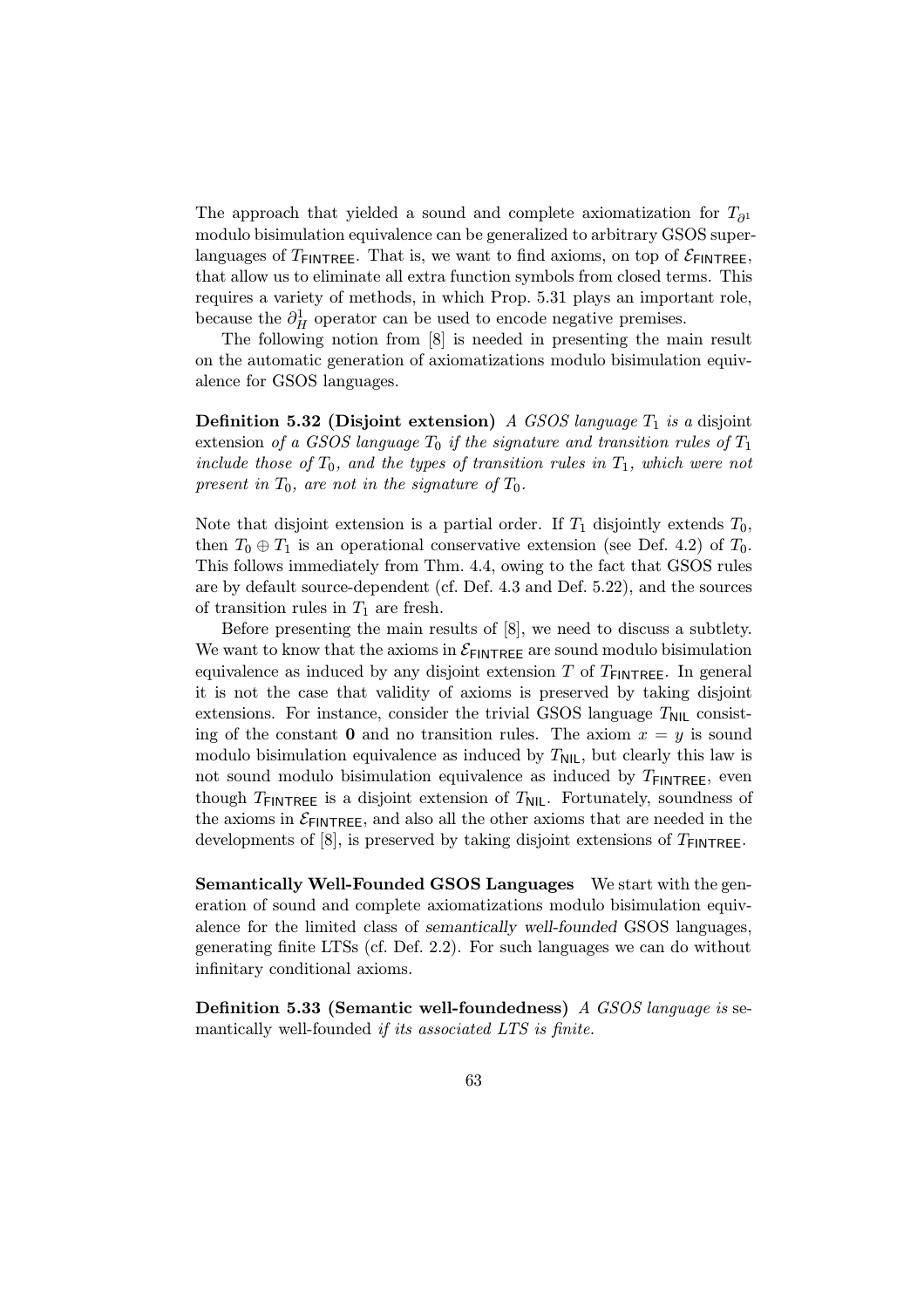The class of semantically well-founded GSOS languages contains the recursionfree finite-alphabet sublanguages of most of the standard process algebras.

In  $[8]$  an algorithm is presented that, given a disjoint extension  $T$  of  $T_{\text{FINTREE}}$ , constructs a disjoint extension T' of T and  $T_{\partial^1}$ , and a finite (unconditional) axiomatization  $\mathcal E$  that is sound modulo bisimulation equivalence as induced by  $T'$ , such that each closed term over the signature of  $T'$  can be equated by  $\mathcal E$  to a closed term of the form  $a_1 \cdot t_1 + \cdots + a_n \cdot t_n$  (where the empty sum represents 0). For semantically well-founded GSOS languages it is possible to iterate this reduction a finite number of times, thereby eliminating all function symbols that are not in  $\Sigma$ <sub>FINTREE</sub>. As in the completeness proof for  $T_{\partial^1}$ , this reduces completeness of  $\mathcal E$  with respect to  $T'$  to completeness of  $\mathcal{E}_{\text{FINTREE}}$  with respect to  $T_{\text{FINTREE}}$ , which has been solved in Prop. 5.30. Thus we obtain the following result.

Theorem 5.34 There is an algorithm that, given a GSOS language T, which is a semantically well-founded disjoint extension of  $T_{\text{FINTREE}}$ , constructs a disjoint extension  $T'$  of  $T$  and  $T_{\partial^1}$ , and a finite unconditional axiomatization  $\mathcal{E}$ , such that  $\mathcal{E}$  is sound and complete modulo bisimulation equivalence as induced by  $T'$ .

The requirement that T is a disjoint extension of  $T_{\text{FINTREE}}$  is necessary in Thm. 5.34, because otherwise the quoted algorithm might not preserve semantic well-foundedness. Namely, the combination of a semantically wellfounded GSOS language with  $T_{\text{FINTREE}}$  is in general not semantically wellfounded; see [8].

Example: An operation found in many process algebras is the parallel composition without communication, which is defined by the transition rules

$$
\frac{x \stackrel{a}{\rightarrow} x'}{x \parallel y \stackrel{a}{\rightarrow} x' \parallel y} \qquad \frac{y \stackrel{a}{\rightarrow} y'}{x \parallel y \stackrel{a}{\rightarrow} x \parallel y'}
$$

for  $a \in$  Act. This is an intuitively reasonable definition of parallel composition, and the transition rules are easy to explain. It is somewhat harder to see how to describe it equationally. Some axioms are clear enough the operation  $\parallel$  is commutative and associative, and the stopped process is its identity—but the first finite equational description did not appear until [35]. This equational characterization required an additional function symbol "left merge"  $\mathbb L$ . Intuitively,  $t\mathbb L u$  behaves as  $t\|u$  except that its first move must be taken by t. For each  $a \in \mathsf{Act}$ , left merge has a transition rule

$$
\frac{x \stackrel{a}{\rightarrow} x'}{x \bigsqcup y \stackrel{a}{\rightarrow} x' \parallel y}
$$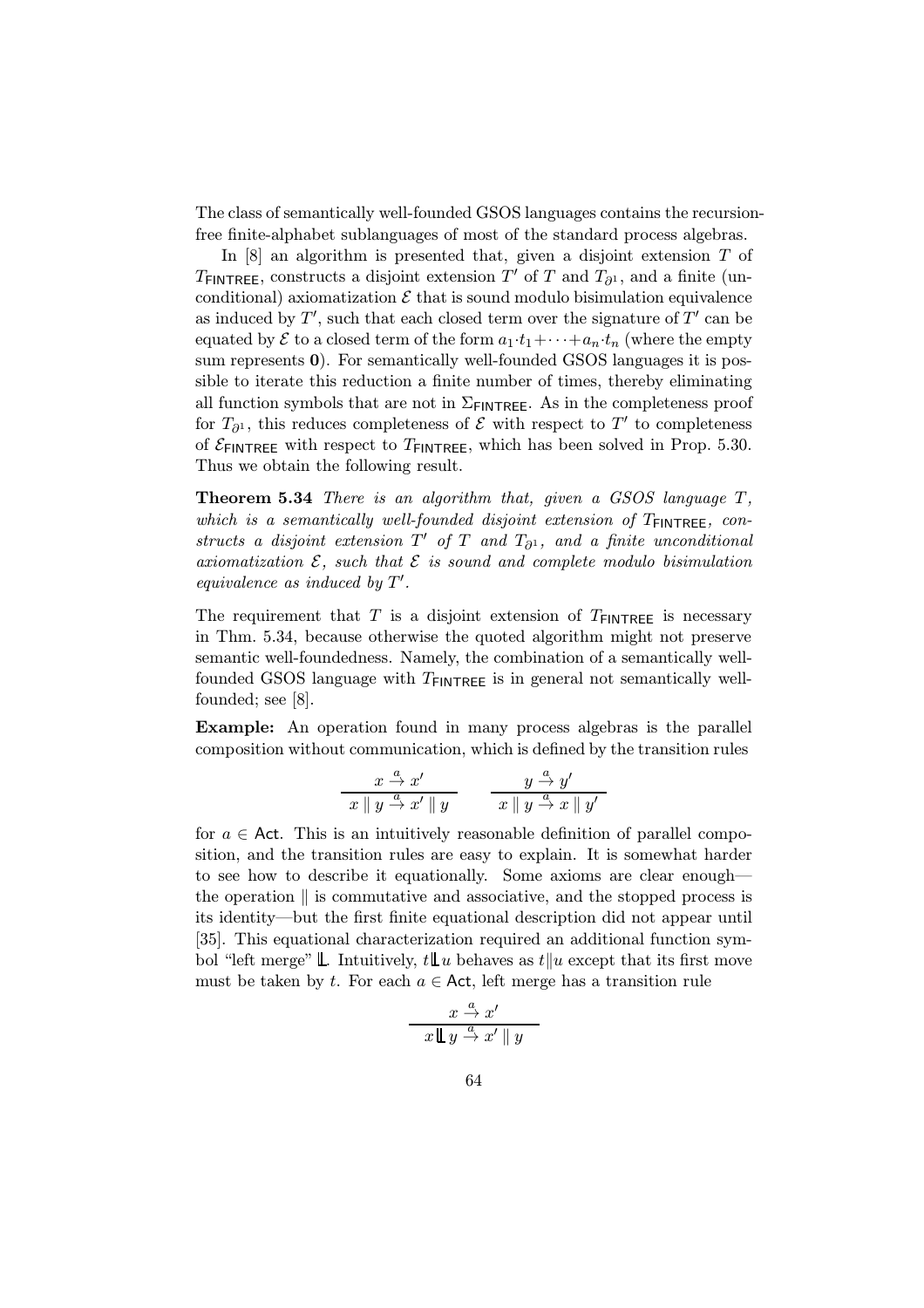The axioms for  $\parallel$  and  $\parallel$  are:

$$
x \parallel y = (x \mathbb{L}y) + (y \mathbb{L}x)
$$

$$
(x+y) \mathbb{L}z = (x \mathbb{L}z) + (y \mathbb{L}z)
$$

$$
(a \cdot x) \mathbb{L}y = a \cdot (x \parallel y)
$$

$$
0 \mathbb{L}x = 0
$$

These axioms for  $\parallel$  and  $\parallel$ , together with the axioms in  $\mathcal{E}_{\partial^1}$  for +, a·, 0, and  $\partial_H^1$ , form a sound and complete axiomatization for the closed terms over this signature modulo bisimulation equivalence.

 $T_{\text{FINTREE}}$  with parallel composition is a semantically well-founded GSOS language and a disjoint extension of  $T_{\text{FINTREE}}$ . The auxiliary operator  $\mathbb{L}$ , and the axioms above for parallel composition and the left merge, are also produced by the algorithm from [8] that was mentioned in Thm. 5.34. In fact, due to the symmetric character of the parallel composition operator, the algorithm from [8] actually produces two auxiliary operators  $\mathbb L$  and  $\mathbb I$ , where  $t \perp u$  behaves as  $t||u$  except that its first move must be taken by u. Parallel composition is then axiomatized by

$$
x \parallel y = (x \mathop{\perp\!\!\!\!\perp} y) + (x \mathop{\perp\!\!\!\!\perp} y) \enspace .
$$

However, since  $t \mathop{\parallel} u \leftrightarrow u \mathop{\parallel} t$ , the right merge  $\mathop{\parallel}$  can be expressed by means of the left merge  $\mathbb{L}$ .

Syntactic Well-Foundedness Since GSOS languages are Turing powerful, it is undecidable whether a GSOS language is semantically well-founded. However, for an interesting subclass of GSOS languages there exist effective syntactic constraints on GSOS rules that ensure semantic well-foundedness.

Definition 5.35 (Linear GSOS) A GSOS rule as in Def. 5.22 is linear if each variable occurs at most once in the target t and, for each argument i that is tested positively (cf. Def. 5.11),  $x_i$  does not occur in the target and at most one of the  $y_{ij}$ 's does.

A GSOS language is linear if all its transition rules are.

As far as we know, all transition rules for standard process algebras are linear.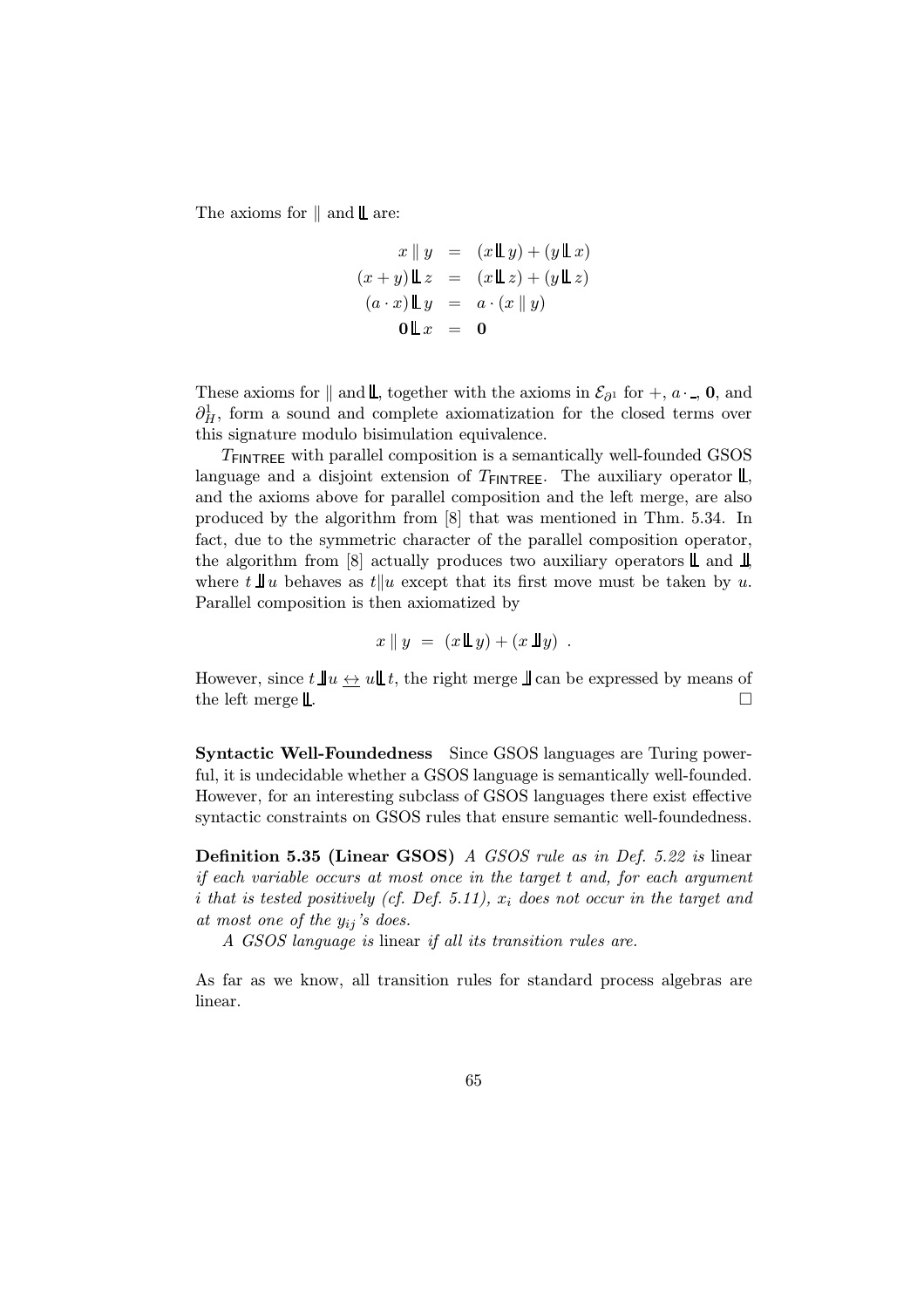Definition 5.36 (Syntactic well-foundedness) A GSOS language is syntactically well-founded if there exists a weight mapping w from function symbols to natural numbers such that, for each  $GSS$  rule  $\rho$  with type f and target t:

- if  $\rho$  has no positive premise then  $W(t) < w(f)$ , and
- $W(t) \leq w(f)$  otherwise,

where  $W(t)$  adds the weights of all function symbols in t:

$$
W(x) \triangleq 0
$$
  
 
$$
W(g(t_1,\ldots,t_{ar(g)})) \triangleq w(g) + W(t_1) + \cdots + W(t_{ar(g)})
$$
.

Proposition 5.37 If a GSOS language is linear and syntactically wellfounded, then it is semantically well-founded. Moreover, it is decidable whether a GSOS language is syntactically well-founded.

General GSOS Languages It follows from some recursion theoretic considerations, discussed in [8] and based upon the programming exercise in Sect. 5.4.3, that the extension of the completeness result given in Theorem 5.34 to general GSOS languages requires some proof rules beyond purely equational logic. However, it is possible to extend the completeness result to the whole class of GSOS languages in a rather standard way. Bisimulation equivalence over finitely branching LTSs supports a powerful induction principle, known as the Approximation Induction Principle (AIP) [39, 94]. Since the LTS associated with a GSOS language is finitely branching, AIP applies.

We introduce a family of unary function symbols  $\pi_n(\_)$  for  $n \in \mathbb{N}$ , with transition rules

$$
\frac{x \stackrel{a}{\to} y}{\pi_{n+1}(x) \stackrel{a}{\to} \pi_n(y)}
$$

for  $a \in$  Act. These function symbols are known as projection operations in the literature on ACP [29]. Intuitively,  $\pi_n(t)$  allows t to perform n moves freely, and then stops it. AIP is the infinitary conditional axiom

$$
AIP \t\t \forall n \in \mathbb{N} \left( \pi_n(x) = \pi_n(y) \right) \Rightarrow x = y.
$$

Intuitively, this proof rule states a "continuity" property of bisimulation equivalence over finitely branching LTSs: if two states are bisimilar at any finite depth, then they are bisimilar.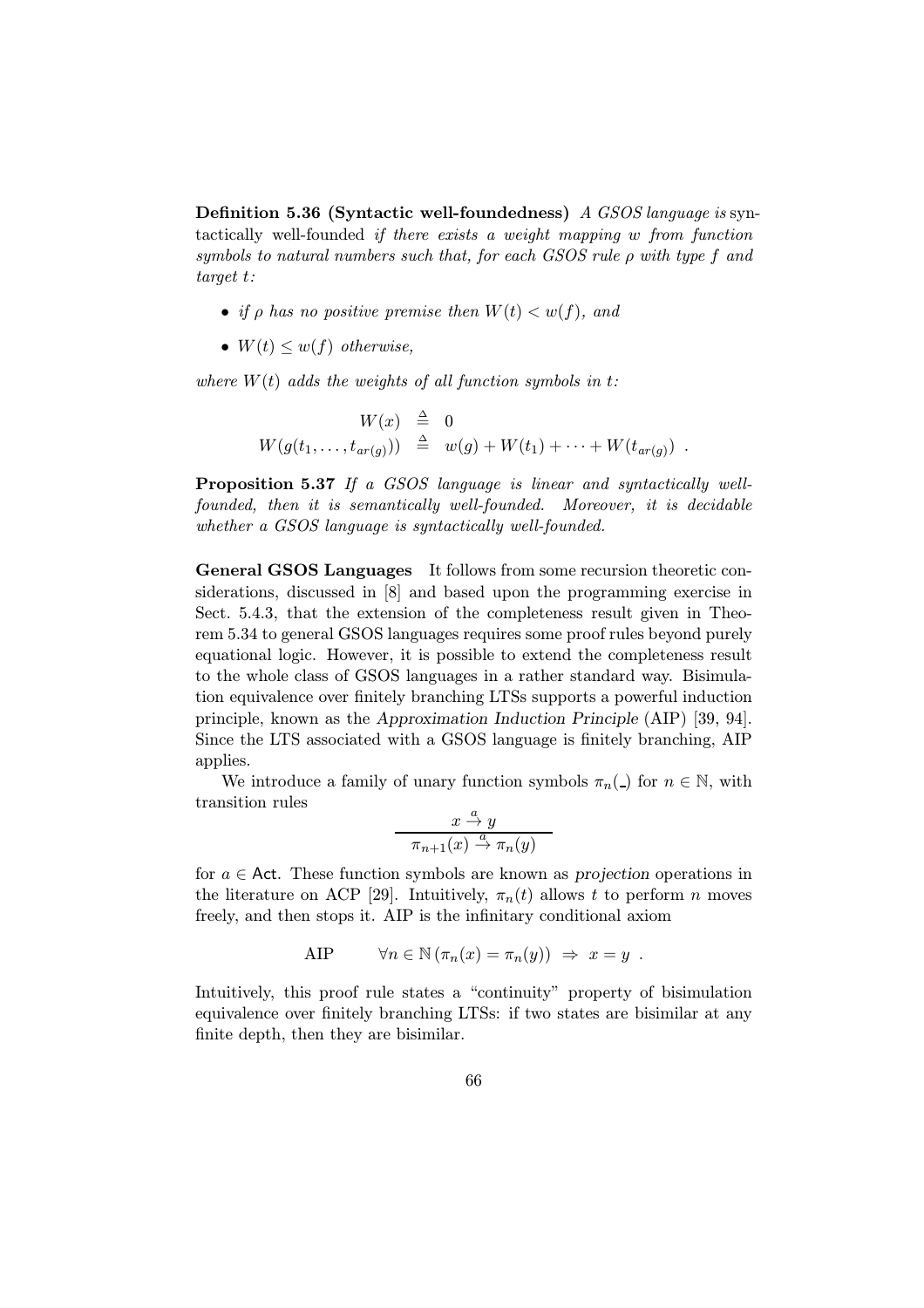The projection operators are somewhat heavy-handed, as there are infinitely many of them, and GSOS languages are defined to be finite. It is, however, possible to mimic the projection operations by means of a binary function symbol  $\angle$ . Intuitively, a closed term  $t/u$  executes t (where u also silently takes a step) until the "hourglass" process  $u$  runs out and halts the execution. That is, for all actions  $a, b \in \mathsf{Act}$  we have the following transition rule for  $\angle$ :

$$
\frac{x \stackrel{a}{\rightarrow} x'}{x/y \stackrel{a}{\rightarrow} x'/y'}
$$
 (7)

For each  $n \in \mathbb{N}$ ,  $\pi_n(t) \leftrightarrow t/c^n$  with c an arbitrarily chosen action. In this formulation, we may rephrase AIP as follows:

AIP'  $\forall n \in \mathbb{N}$   $(x/c^n = y/c^n) \Rightarrow x = y$ .

Now we are ready to formulate the analogue of Thm. 5.34 for GSOS languages that need not be semantically well-founded.

Theorem 5.38 There is an algorithm that, given a GSOS language T, constructs a disjoint extension  $T'$  of T,  $T_{\partial^1}$ , and the operation  $\angle$  defined by (7), and a finite unconditional axiomatization  $\mathcal{E}$ , such that  $\mathcal{E}$  and AIP<sup> $\prime$ </sup> together are sound and complete modulo bisimulation equivalence as induced by  $T'$ .

Term rewriting properties of the axiomatizations generated by (variations on) the methods we have just surveyed have been studied by Bosscher [59]. Ulidowski [216] proposed a modification of the approach in [8] that produces complete axiomatizations for a subclass of the De Simone languages, modulo the refusal simulation preorder from [215] that takes into account the silent step  $\tau$  (cf. Sect. 5.5).

Regular GSOS Languages In [4] it was shown that for a subclass of infinitary recursive GSOS languages generating regular LTSs it is possible to obtain sound and complete axiomatizations modulo bisimulation equivalence that do not rely on infinitary proof rules like AIP. The following definition introduces the class of regular GSOS languages that is considered in op. cit., which is a subclass of the simple infinitary GSOS languages (cf. Def. 5.28).

Definition 5.39 (Regular GSOS) A simple infinitary GSOS language is regular if for each function symbol f in its signature:

1. f is uniformly bounded (cf. Def. 5.26);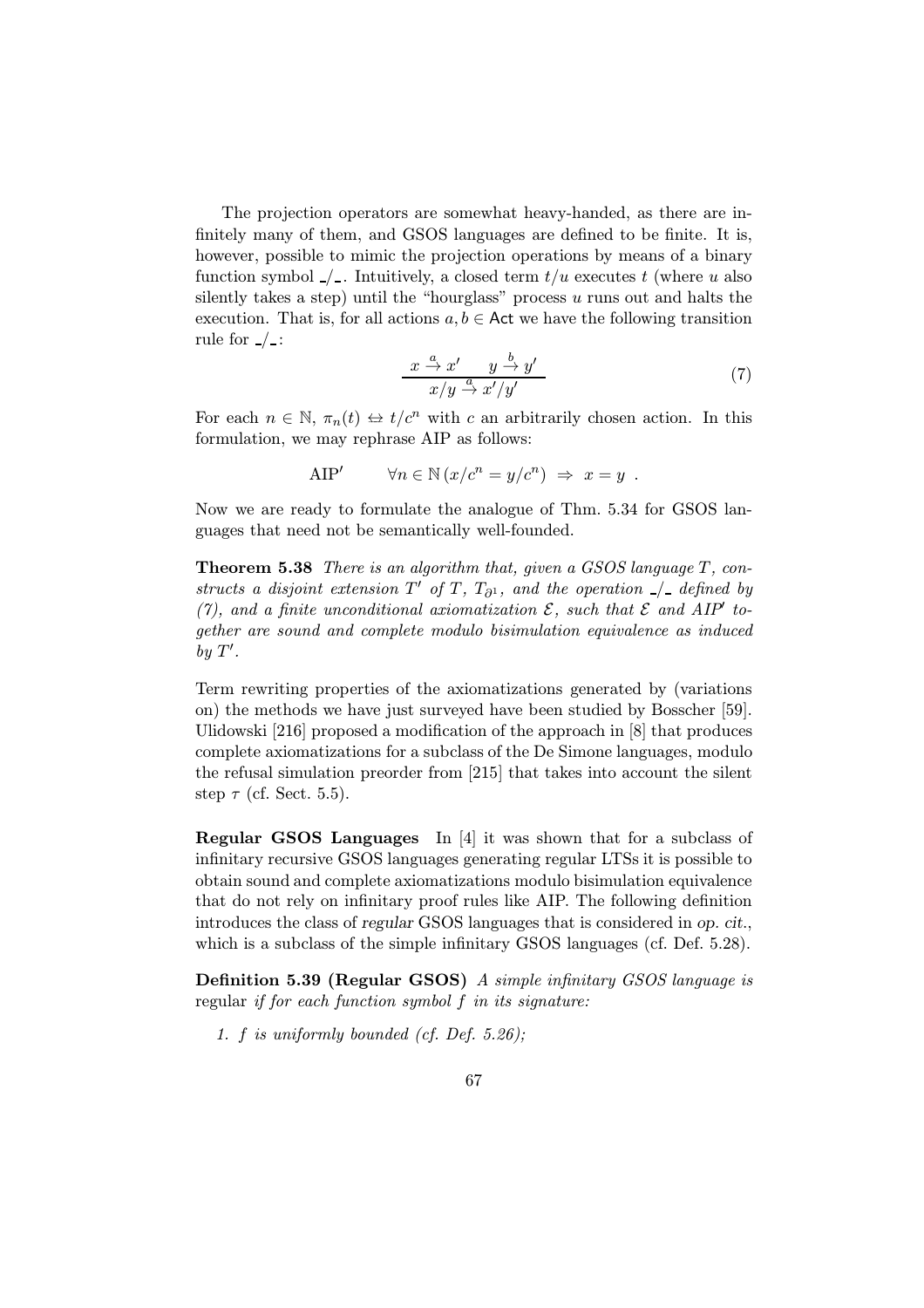- 2. f depends on only finitely many function symbols (cf. Def. 5.16);
- 3. there is a finite upper bound on the number of positive premises in transition rules with type f.

Most of the TSSs for standard process algebras in the literature are regular. It follows immediately from the theory outlined in Sect. 5.4.4 that every regular GSOS language induces a regular LTS. In [4] it was shown how to reduce the completeness problem for regular GSOS languages to that for regular LTSs, which was solved earlier in [40, 157].

We recall from Sect. 5.3.1 on De Simone languages that the recursive terms over a signature  $\Sigma$  are given by the BNF grammar

$$
t ::= X | f(t_1, ..., t_{ar(f)}) | fix(X = t)
$$

where  $X$  ranges over a countably infinite set of recursion variables,  $f$  ranges over the signature  $\Sigma$ , and fix is a binding construct. The latter construct gives rise to the usual notions of free and bound recursion variables in recursive terms. For every recursive term  $fix(X = t)$  there is a transition rule

$$
\frac{t[\text{fix}(X=t)/X] \stackrel{a}{\to} y}{\text{fix}(X=t) \stackrel{a}{\to} y}
$$

We consider the subset of guarded recursive terms (cf. Def. 5.12) without free recursion variables.

Bisimulation equivalence over guarded recursive terms has been completely axiomatized by Milner [157] and Bergstra and Klop [40]. The following proof rules, called the Recursive Definition Principle (RDP) and the Recursive Specification Principle (RSP), play a key role in these completeness proofs. Let t denote a guarded recursive term with no other free recursion variables than  $X$ , and let  $u$  denote a guarded recursive term without free recursion variables:

RDP 
$$
\begin{array}{rcl}\n\text{fix}(X=t) &=& t[\text{fix}(X=t)/X] \\
\text{RSP} & & u = t[u/X] \Rightarrow u = \text{fix}(X=t)\n\end{array}.
$$

Theorem 5.40 There is an algorithm that, given a regular GSOS language  $T$ , constructs a disjoint extension  $T'$  of  $T$  over guarded recursive terms, and an unconditional axiomatization  $\mathcal{E}$ , such that  $\mathcal{E}$ , RDP, and RSP together are sound and complete modulo bisimulation equivalence as induced by  $T'$ .

The algorithm used in the proof of Thm. 5.40 does not work for GSOS languages that are not regular; see [4] for details.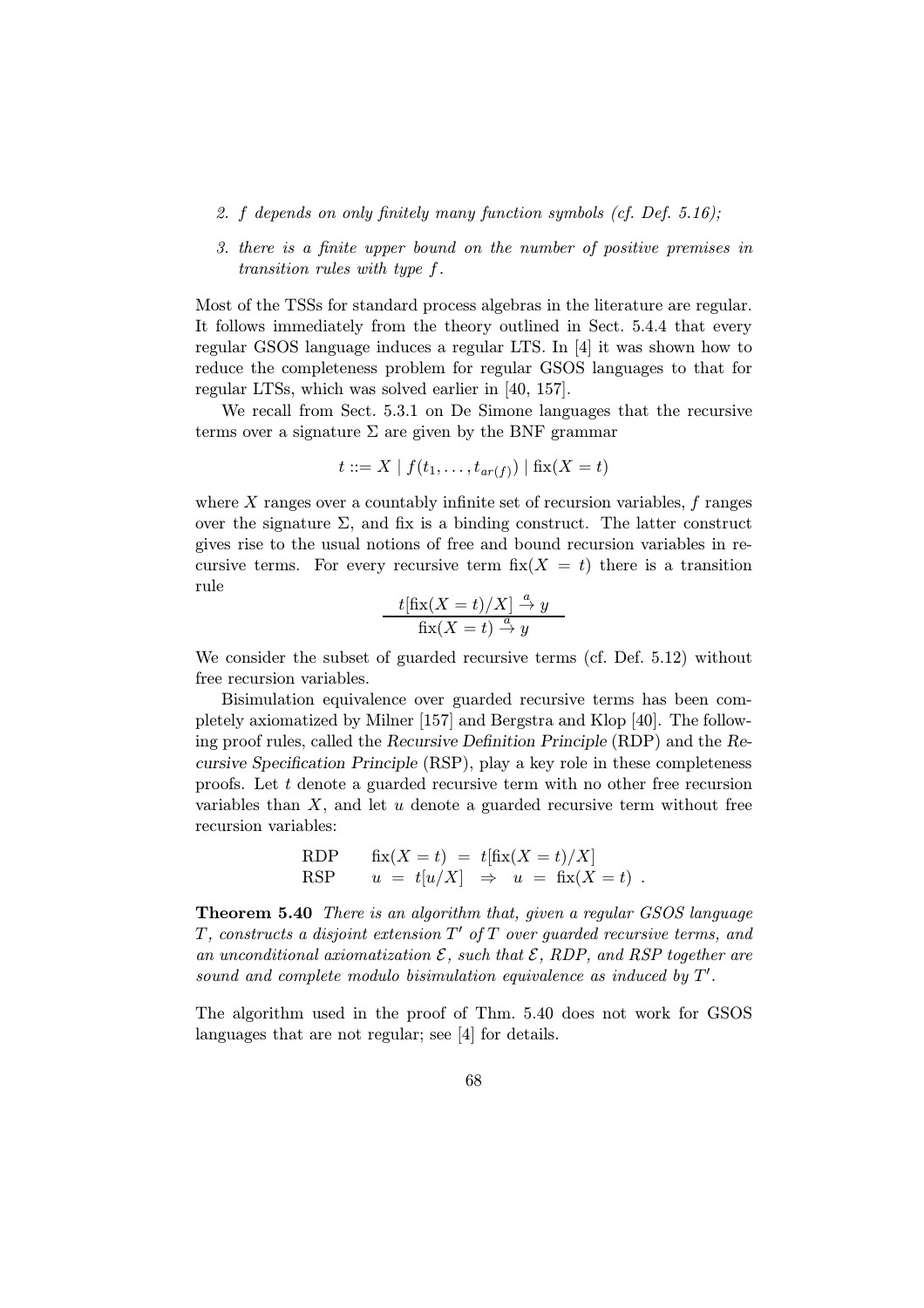Apart from the work we have just reviewed, the automatic generation of complete axiomatizations from TSSs has received a good deal of attention in the literature. Further results on this line of research may be found in, e.g., [12, 51, 217].

#### 5.4.6 From Recursive GSOS to LTSs with Divergence

This section considers GSOS languages for recursive terms (cf. Sect. 5.3.1 and the end of the previous section) over a signature  $\Sigma$ . Let  $\mathsf{CREC}(\Sigma)$  denote the set of recursive terms that do not contain free recursion variables.

We recall that, in the absence of recursion, GSOS languages are strictly stratified (cf. Def. 3.13), yielding one of the most restrictive criteria for meaningful TSSs considered in Sect. 3. For recursive GSOS languages, however, it is no longer straightforward to find an associated LTS. In this section it is shown how this problem can be overcome by the use of a special divergence predicate in the definition of LTSs. The interested reader is referred to, e.g., [116, 126, 154, 231] for motivation and more information on (variations on) this semantic model for reactive systems.

**Definition 5.41 (LTS with divergence)** An LTS with divergence is an LTS, in the sense of Def. 2.1, whose only predicates are the divergence pred*icate*  $\uparrow$  *and the convergence predicate*  $\downarrow$ .

In [11, 12] it is shown how a recursive GSOS language specifies an LTS with divergence over  $\mathsf{CREC}(\Sigma)$ . The recursive GSOS languages considered in op. cit. contain a special constant  $\Omega$  that is akin to the constant **0** from CCS; i.e., there are no transition rules of type  $\Omega$ . (The difference between 0 and  $\Omega$  is that whereas the former denotes the convergent process without transitions, the latter stands for the divergent stopped process.) The transition rules in a recursive GSOS language are used to define a divergence (or under-specification) predicate on  $\mathsf{CREC}(\Sigma)$ . In fact, as is common practice in the literature on process algebras, we first define the notion of convergence, and use it to define the divergence predicate.

Definition 5.42 (Convergence) Assume a recursive GSOS language over a signature  $\Sigma$ . The convergence predicate  $\downarrow$  is the least predicate over the set of closed recursive terms  $\mathsf{CREC}(\Sigma)$  that satisfies the following clauses:

- 1.  $f(t_1,...,t_{ar(f)}) \downarrow \text{if}$ 
	- (a)  $f \neq \Omega$ , and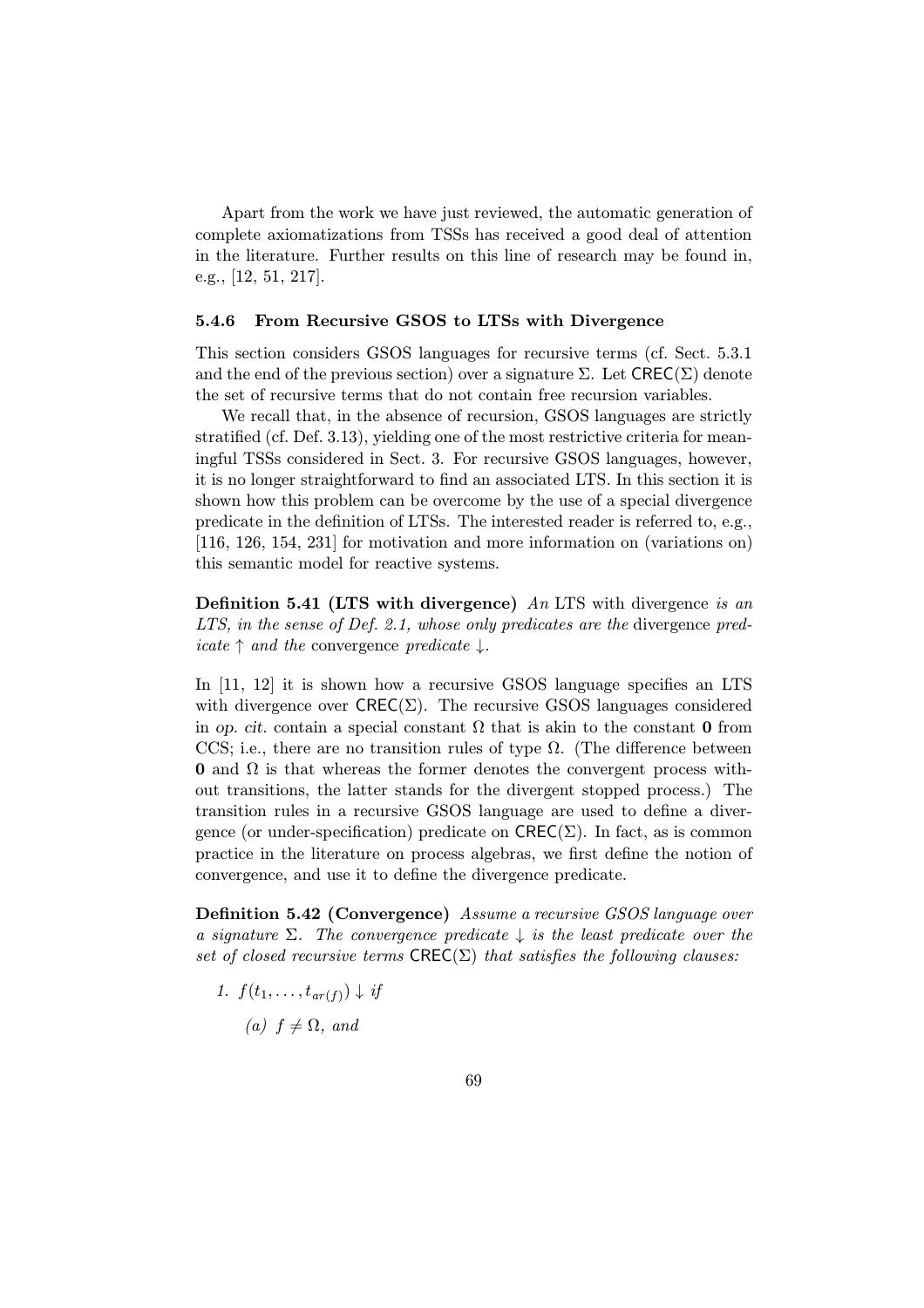(b) for every argument i of f, if f tests i (cf. Def. 5.11) then  $t_i \downarrow$ ;

2. 
$$
\text{fix}(X = t) \downarrow \text{if } t[\text{fix}(X = t)/X] \downarrow.
$$

We write  $t \uparrow$  if it is not the case that  $t \downarrow$ .

The motivation for the above definition is the following: a term t is divergent if its initial transitions are not fully specified. This occurs either when the initial behaviour of term t depends on under-specified arguments like  $\Omega$ , or in the presence of unguarded recursive definitions (cf. Def. 5.12). For example, the terms  $fix(X = X)$  and  $fix(X = a.0 + X)$  are not convergent, as the initial behaviours of these terms depend on themselves. We remark here that, when applied to SCCS [156] and the version of CCS considered in [231], the above definition delivers exactly the convergence predicates given by Hennessy [116] and Walker [231], respectively.

We hint at how an LTS with divergence can be associated with a recursive GSOS language — the interested reader is referred to  $[11, 12]$  for full technical details. We want the LTS with divergence to be at least a supported model in the sense of Def. 3.2. Moreover, reminiscent of positive TSSs, we want to associate the least such LTS with the recursive GSOS language in question. As described in, e.g., [55], this is not possible in the absence of divergence. However, the extra structure given by the convergence predicate can be put to good use in giving a simple way of constructing the desired LTS with divergence over  $\mathsf{CRE}(\Sigma)$ , in two steps. First, the transitions emanating from convergent terms are derived by induction on the convergence predicate. This is done according to the standard approach for GSOS languages outlined in Sect. 5.4, and using the transition rule for recursion to derive the transitions of recursive terms. Next, the information about the transitions that are possible for convergent terms is used to determine the outgoing transitions for all terms in  $\mathsf{CREC}(\Sigma)$ . The key point in the construction of the associated LTS is that negative premises can be satisfied by convergent terms only. Intuitively, to know that a closed term cannot initially perform a given action, we need to find out precisely all the initial actions that it can perform. If a closed term is divergent, then its set of initial actions is not fully specified; thus we cannot be sure whether such a term satisfies a negative premise or not.

The reader familiar with the literature on Hennessy-Milner logics (cf. Def. 2.7) for prebisimulation-like relations (cf. Def. 7.2 to follow) may have noticed that the notion of satisfaction for negative premises discussed above is akin to that for formulae of the form  $[a]\varphi$  given in, e.g., [1, 10, 154, 207,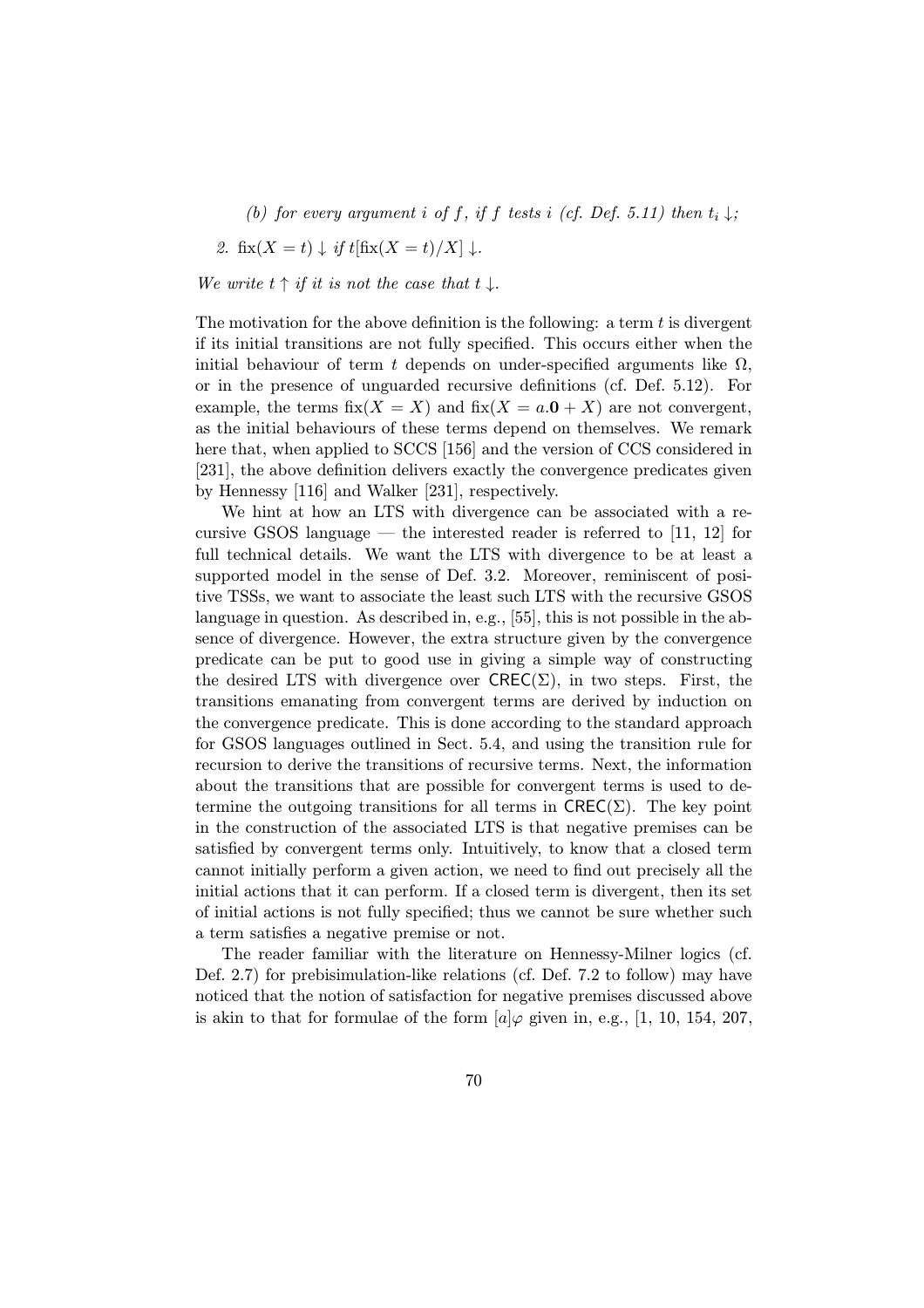209]. In those references, the new interpretation is necessary to obtain monotonicity of the satisfaction relation with respect to the appropriate notion of prebisimulation. The intuitionistic interpretation of negative premises given in [11, 12] is crucial to obtain operations that are monotonic with respect to the notion of prebisimulation  $\leq$  presented in Def. 7.2. Basically, it ensures that, for a closed term t, the transition formula  $t \stackrel{a}{\nrightarrow}$  holds iff  $u \stackrel{a}{\nrightarrow}$  holds for every closed term u with  $t \lesssim u$ .

The following result is from [11, 12], where the details of the construction of the desired LTS with divergence may be found.

Proposition 5.43 For every recursive GSOS language with the inert constant  $\Omega$ , there exists a least sound and supported LTS with divergence over  $CREC(\Sigma)$ .

**Example:** Consider the term fix( $X = \text{odd}(X)$ ), where the unary function symbol odd is defined by the transition rule

$$
\begin{array}{c}\n x \xrightarrow{a} \\
 \hline\n odd(x) \xrightarrow{a} 0\n \end{array}
$$

This operation is a standard example used in the literature to show that negative premises and unguarded recursive definitions can lead to inconsistent specifications (see, e.g., [45]). The reason for this phenomenon is that, if we follow the standard GSOS approach, the recursive equation

$$
X \quad = \quad odd(X)
$$

does not have any solution modulo bisimulation equivalence. In fact, with the standard operational interpretation of GSOS languages and general TSSs with negative premises, a term  $t$  solving the above recursive equation modulo bisimulation equivalence (i.e.,  $t \leftrightarrow \text{odd}(t)$ ) would have to exhibit an initial a-transition iff it does not have one. In the approach of  $[11, 12]$ , instead, the above recursive equation has a unique solution modulo prebisimulation equivalence (see Def. 7.2). Namely,  $fix(X = odd(X))$  is a divergent term. Since negative premises are interpreted over convergent terms only, the above transition rule cannot be applied to derive a transition for  $fix(X = odd(X))$ , so this term is prebisimilar to the inert constant  $\Omega$ . Thus  $\Omega$  is the unique solution of  $X = \text{odd}(X)$  modulo prebisimulation equivalence.  $\Box$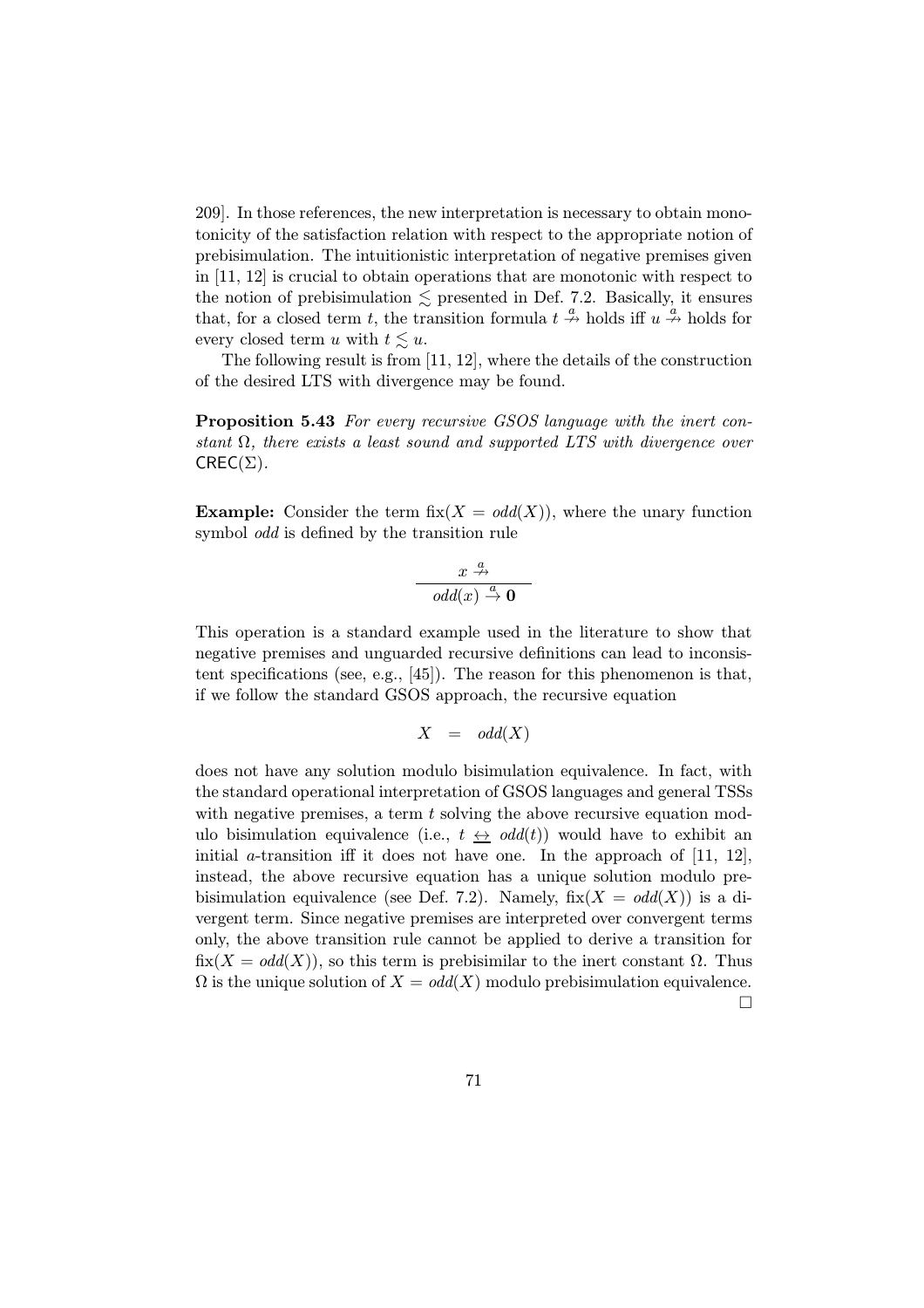## 5.4.7 Other Results for GSOS Languages

The theory of GSOS languages is rather rich in results, and we have only presented a sample of the body of work documented in the literature on this rule format. We end this overview of the work on GSOS languages with pointers to other interesting results.

Ruloids Bloom, Istrail, and Meyer [55] observed that the behaviour of each open term  $C[x_1,\ldots,x_N]$  is completely determined by a finite set of derived transition rules of the form

$$
\frac{\{x_i \stackrel{a_{ij}}{\rightarrow} y_{ij}, \ x_i \stackrel{b_{ik}}{\rightarrow} | 1 \le i \le N, 1 \le j \le m_i, 1 \le k \le n_i\}}{C[x_1, \dots, x_N] \stackrel{c}{\rightarrow} t}
$$

These derived transition rules are referred to as ruloids, to distinguish them from the GSOS rules defining the operational semantics of the language under consideration. Ruloids facilitate the development of theory for SOS. For instance, the use of ruloids simplifies the proof of the congruence result for TSSs, Thm. 5.3, in the restricted case of GSOS languages. The following result may be found in [55, Thm. 7.6].

**Theorem 5.44** Let T be a GSOS language. For every open term  $C[x_1,\ldots,x_N]$ there exists a finite set  $R$  of ruloids such that:

- every ruloid in R has  $C[x_1,...,x_N]$  as its source;
- the LTS associated with  $T$  is a model of  $R$  (cf. Def. 3.2);
- if  $C[t_1,\ldots,t_N] \stackrel{c}{\rightarrow} u$ , then there exists a ruloid in R supporting that transition in the sense of Def. 3.2.

**Example:** Consider the process algebra BPA with the priority operator  $\theta$ from Sect. 2.6. The set of ruloids determining the operational semantics of the term  $\theta(a.x + y)$  consists of

$$
\frac{y \stackrel{b}{\nrightarrow} \text{ for } b > a}{\theta(a.x+y) \stackrel{a}{\nrightarrow} \theta(x)} \qquad \frac{y \stackrel{c}{\nrightarrow} y'}{\theta(a.x+y) \stackrel{b}{\nrightarrow} \theta(y')} \text{ for } b > c
$$

where the second ruloid is only present for actions  $c$  that are not smaller than  $a$ .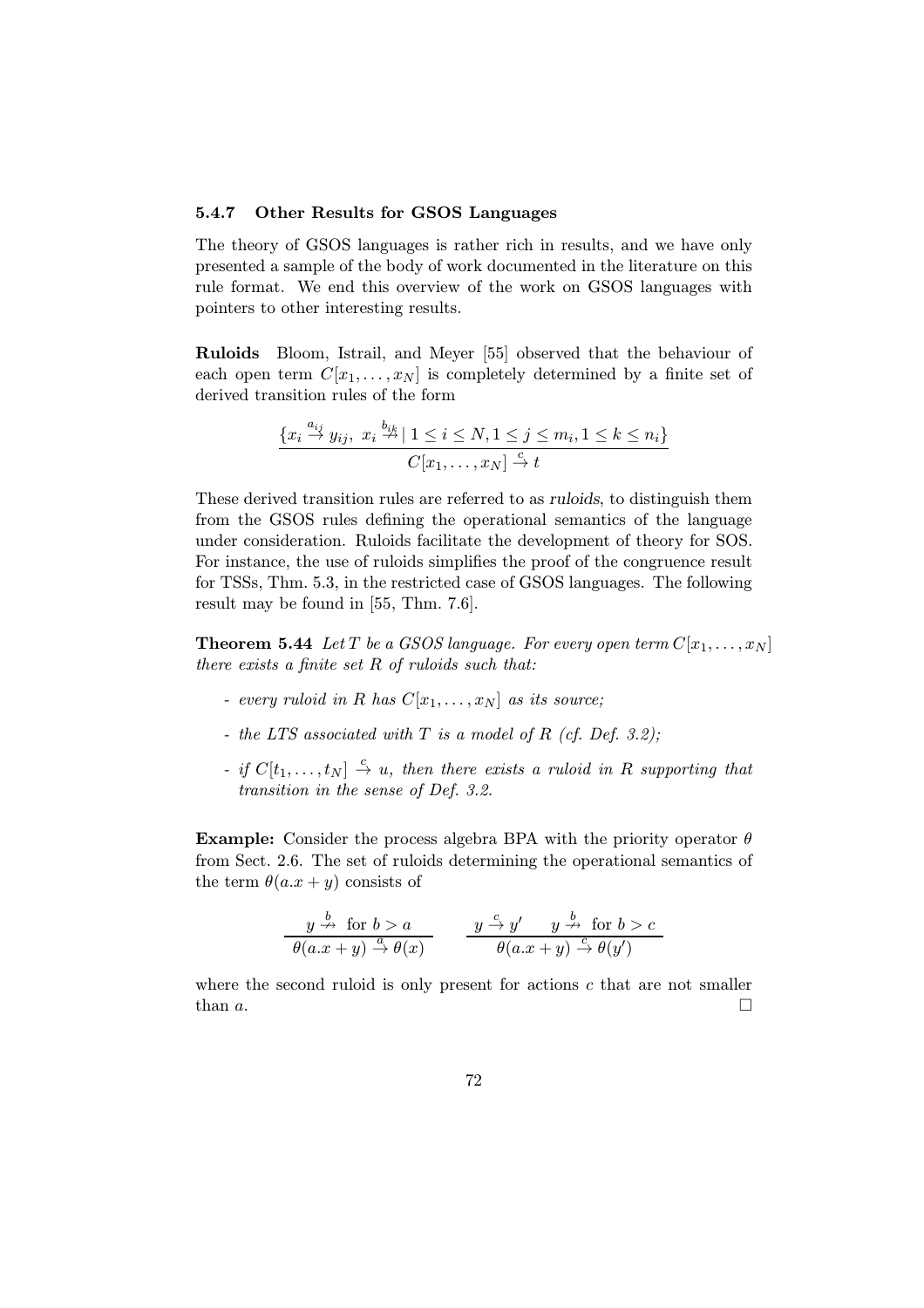Protean Specification Languages Case studies in the literature on process algebras often use mechanisms to define new operations on terms. Vaandrager [219] formulated the "fresh atom principle" to formalize a standard practice in process algebra proofs, namely, the introduction of fresh constants. Verhoef [224, 225] introduced the "operator definition principle" (similar to RDP as discussed at the end of Sect. 5.4.5) to facilitate the specification of new unary function symbols in process algebra.

Bloom, Cheng, and Dsouza [52, 53] advocated the use of "Protean" languages to enhance the expressiveness, and ease of use, of specification languages. Intuitively, when writing specifications by means of a process algebra, one is often faced with the choice between the use of a few basic operations with a clear semantics, or the introduction of ad hoc operations that simplify the writing of specifications and enhance their readability, but which complicate reasoning about the resulting high-level description of the behaviour. The aforementioned paper argues that the use of SOS, combined with the theory presented in this overview work, allows for the systematic extension of process algebras in a way that is guaranteed to preserve the semantic properties of the original language.

Compositional Proof Systems for HML Proof systems for modal logics enable to give formal proofs that (states in) LTSs satisfy certain requirements. A desirable feature of such proof systems is that they should allow for a compositional style of proof development. Informally, a proof system is compositional if it builds a proof for a property of an LTS out of proofs for properties of certain sub-LTSs.

The work presented in [203] is based upon the realization that, in the context of pure first-order logic, the issue of compositionality was addressed by Gentzen [93] in his work on the sequent calculus. There, compositionality is obtained via cut-elimination. In [203], Simpson developed a sequent calculus for showing that closed terms in a process algebra with its operational semantics specified in the GSOS format satisfy assertions of the modal logic HML (see Sect. 2.3). Such process algebras provide interesting examples, because of the well-known difficulties in giving proof rules for flavours of parallel composition [207, 234]. As usual, the benefit of working with an arbitrary GSOS language is that one obtains a generic proof system that is applicable to a wide class of process algebras.

Binary Decision Diagrams from GSOS Languages Binary decision diagrams [62] are widely used to represent LTSs symbolically in the second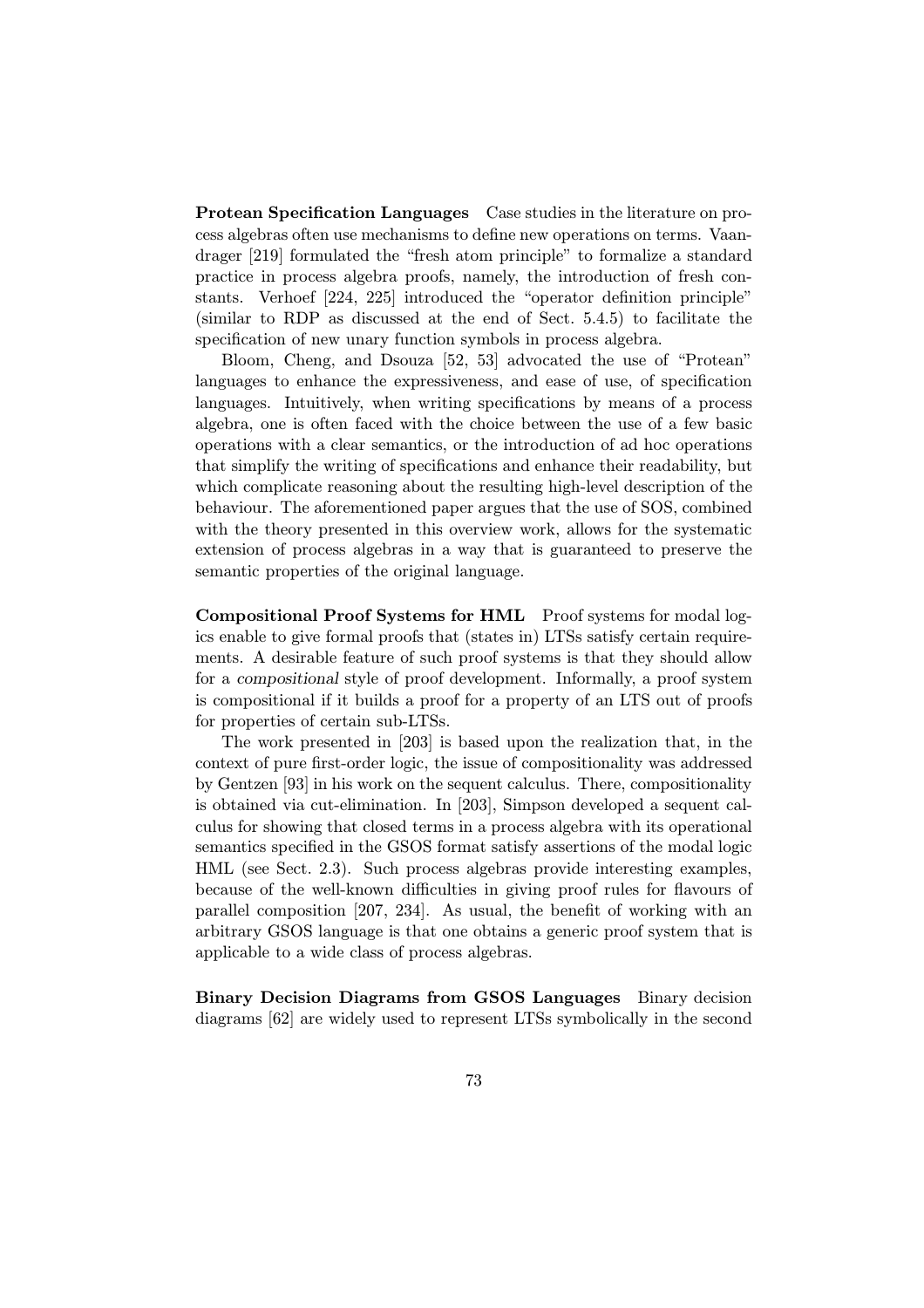generation of verification tools for concurrent processes — see, e.g., McMillan's textbook on the model checker SMV [148]. A binary decision diagram for such an application is often generated from an LTS over the closed terms in some process calculus, which in turn is generated using the transition rules defining the operational semantics of this calculus. Such a two-step approach can be avoided by using a direct construction of the binary decision diagram from the transition rules. This is the approach followed in [76] for GSOS languages. The results in op. cit. suggest that this general procedure yields binary decision diagrams that are of comparable quality to those generated for specific process calculi by ad hoc methods (cf., e.g., [79]).

#### 5.5 RBB Safe Format

In order to abstract away from internal actions, Milner [153] introduced a special action  $\tau$ , called the *silent step*. The relation symbol  $\frac{\tau}{\gamma}$  intuitively represents an internal computation. A number of equivalence notions have been developed to identify states in LTSs that incorporate silent steps, such as weak bisimulation [124] and branching bisimulation [104, 105]. In [51, 215, 218] rule formats have been introduced to ensure that weak and branching bisimulation equivalence are a congruence (cf. Def. 2.11). However, in general such equivalences are not a congruence with respect to most process algebras, because of the pre-emptive power of silent steps (see, e.g., [158, Sect. 2.3] for an intuitive discussion of this phenomenon). For this reason it has become standard practice to impose a rootedness condition on equivalences for the silent step [158].

Bloom [51] presented a rule format to ensure that rooted branching bisimulation is a congruence, imposing additional requirements on the GSOS format. The rule format recognizes so-called patience rules, via which a closed term can inherit the  $\tau$ -transitions of its arguments. The RBB safe format [84] relaxes some syntactic restrictions of Bloom's rule format, imposing additional requirements on the panth format. Notably, certain arguments of function symbols are labelled 'wild', and this labelling is used to restrict occurrences of variables in targets and in left-hand sides of premises. If a TSS is complete (cf. Def. 3.12) and satisfies the syntactic restrictions of the RBB safe format, then rooted branching bisimulation with respect to the associated LTS is a congruence.

Rooted Branching Bisimulation We assume that Act is extended with a special action  $\tau$ , representing the silent step. The reflexive and transitive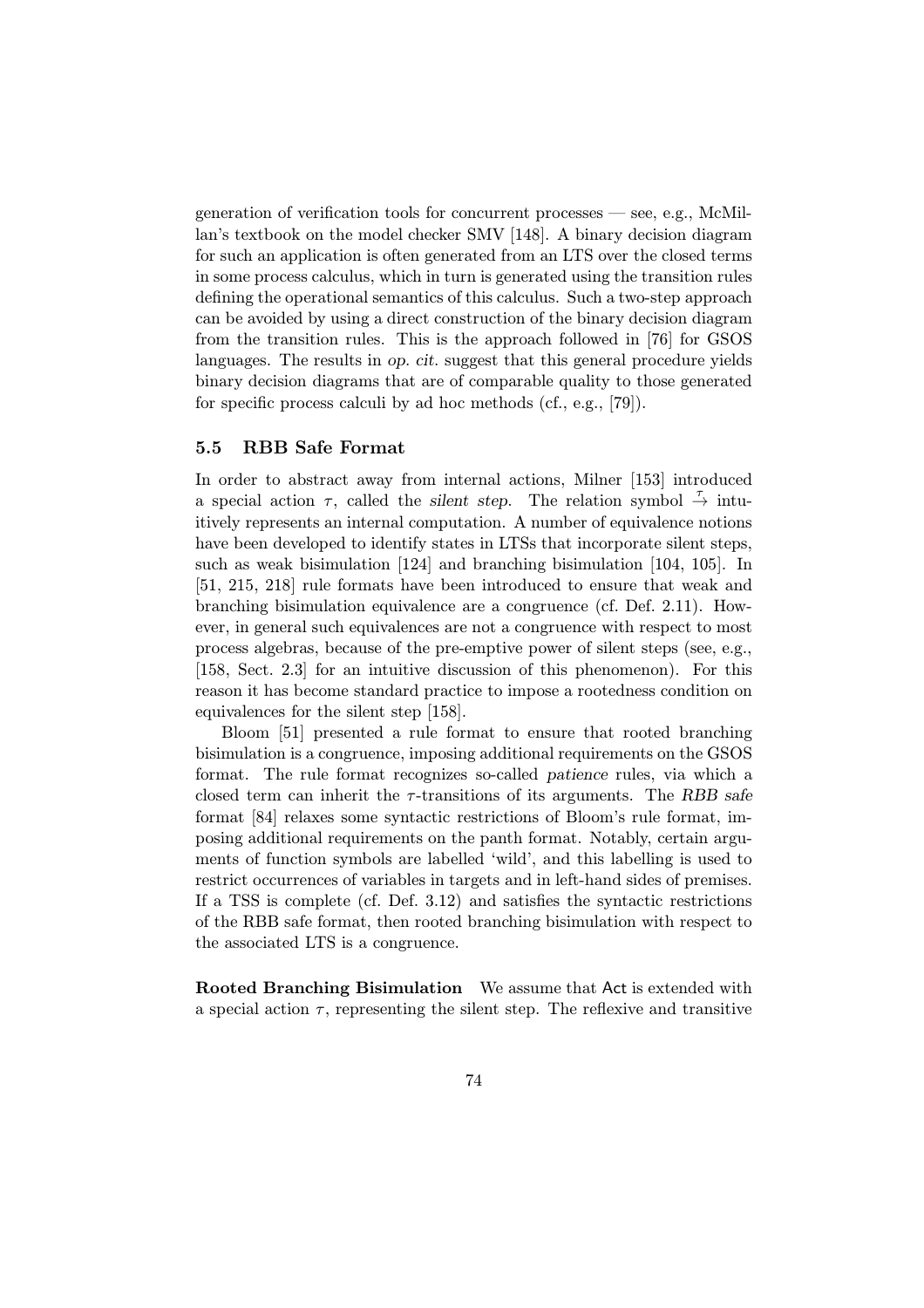closure of the relation  $\stackrel{\tau}{\rightarrow}$  is denoted by  $\stackrel{\varepsilon}{\rightarrow}$ . First, we define the notion of branching bisimulation [104, 105].

Definition 5.45 (Branching bisimulation) Assume an LTS. A binary relation  $\beta$  on states is a branching bisimulation if it is symmetric and, whenever  $s_1 \, \mathcal{B} \, s_2$ :

- if  $s_1 \stackrel{a}{\rightarrow} s'_1$ , then either
	- 1.  $a = \tau$  and  $s_1'$   $\mathcal{B}$   $s_2$ , or
	- 2. there are transitions  $s_2 \stackrel{\varepsilon}{\rightarrow} s'_2$  $\stackrel{a}{\rightarrow}$  s'' such that s<sub>1</sub> B s'<sub>2</sub> and s'<sub>1</sub> B s''<sub>2</sub>;
- if  $s_1P$ , then there are transitions  $s_2 \stackrel{\varepsilon}{\rightarrow} s_2'P$  such that  $s_1 \mathcal{B} s_2'.$

Two states  $s_1, s_2$  are branching bisimilar, written  $s_1 \leftrightarrow b s_2$ , if there exists a branching bisimulation relation that relates them.

Branching bisimulation is an equivalence relation; see [33]. However, branching bisimulation equivalence is not a congruence with respect to some standard operations in process algebras. For example, in  $BPA_{\epsilon\tau}$  (see Sect. 2.6) with constants a an c,  $a \leftrightarrow b$  a and  $c \leftrightarrow b$   $\tau c$ , but  $a + c$  and  $a + \tau c$  are not branching bisimilar. Therefore, we introduce a rootedness condition.

Definition 5.46 (Rooted branching bisimulation) Assume an LTS. A binary relation  $R$  on states is a rooted branching bisimulation if it is symmetric and, whenever  $s_1 \mathcal{R} s_2$ ,

- if  $s_1 \stackrel{a}{\rightarrow} s'_1$ , then there is a transition  $s_2 \stackrel{a}{\rightarrow} s'_2$  such that  $s'_1 \stackrel{\leftrightarrow}{\rightarrow} s'_2$ ;
- if  $s_1P$ , then  $s_2P$ .

Two states  $s_1, s_2$  are rooted branching bisimilar, written  $s_1 \leftrightarrow s_2$ , if there exists a rooted branching bisimulation relation that relates them.

Since branching bisimulation is an equivalence relation, it is easy to see that rooted branching bisimulation is also an equivalence relation.

RBB Safe We proceed to present a congruence format for rooted branching bisimulation equivalence from [84]. Let  $C$ [] denote a context, viz. a term with one occurrence of the context symbol  $\parallel$  (cf. Sect. 2.4). We assume that every argument of each function symbol is labelled either tame or wild. A context is wild-nested if the context symbol occurs inside a nested string of wild arguments.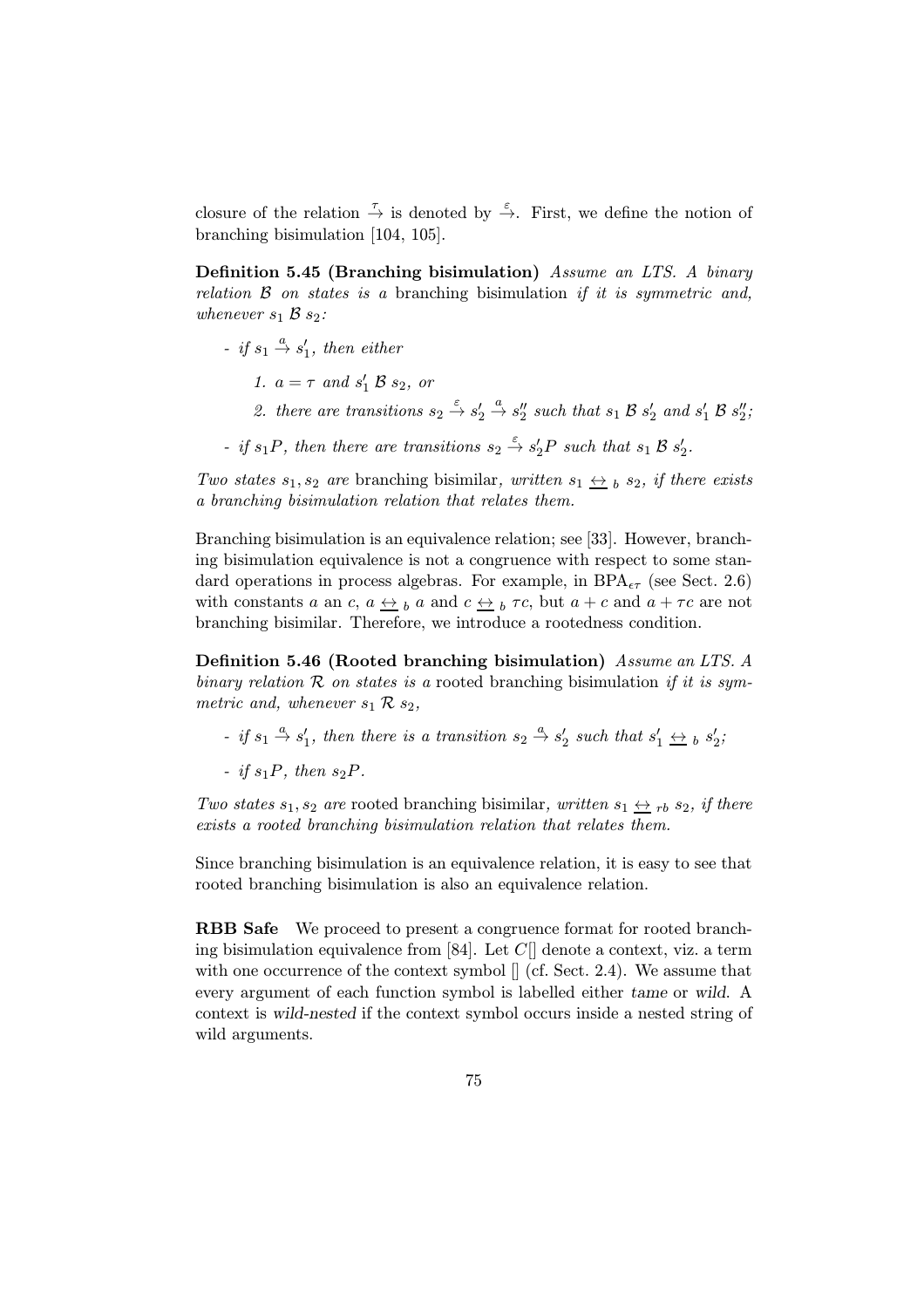Definition 5.47 (Wild-nested context) The set of wild-nested contexts over a signature  $\Sigma$  is defined inductively by:

- 1. [] is wild-nested;
- 2. if C[] is wild-nested, and argument i of function symbol  $f \in \Sigma$  is wild, then  $f(t_1,\ldots,t_{i-1},C\vert, t_{i+1},\ldots,t_{ar(f)})$  is wild-nested.

A patience rule for an argument  $i$  of a function symbol  $f$  implies that a closed term  $f(t_1,\ldots,t_{ar(f)})$  inherits the  $\tau$ -transitions of its argument  $t_i$ .

Definition 5.48 (Patience rule) A patience rule for the ith argument of a function symbol f is a GSOS rule of the form

$$
x_i \stackrel{\tau}{\rightarrow} y
$$
  

$$
f(x_1, \ldots, x_{ar(f)}) \stackrel{\tau}{\rightarrow} f(x_1, \ldots, x_{i-1}, y, x_{i+1}, \ldots, x_{ar(f)})
$$

Now we are in a position to present the RBB safe format, which imposes additional restrictions on the panth format (cf. Def. 5.1).

**Definition 5.49 (RBB safe)** A TSS T in panth format is RBB safe if there exists a tame/wild labelling of arguments of function symbols such that each of its transition rules  $\rho$  is

- 1. either a patience rule for a wild argument of a function symbol,
- 2. or a rule with source  $f(x_1,...,x_{ar(f)})$  for which the following requirements are fulfilled:
	- right-hand sides of positive premises do not occur in left-hand sides of premises of  $\rho$ ;
	- if argument i of f is wild and does not have a patience rule in  $T$ , then  $x_i$  does not occur in left-hand sides of premises of  $\rho$ ;
	- if argument i of f is wild and has a patience rule in  $T$ , then  $x_i$ occurs no more than once in the left-hand side of a premise of  $\rho$ , where this premise
		- $-$  is positive,
		- $-$  does not contain the relation symbol  $\stackrel{\tau}{\rightarrow}$ , and
		- $-$  has left-hand side  $x_i$ ;
	- right-hand sides of positive premises and variables  $x_i$  for i a wild argument of f only occur at wild-nested positions in the target of  $\rho$ .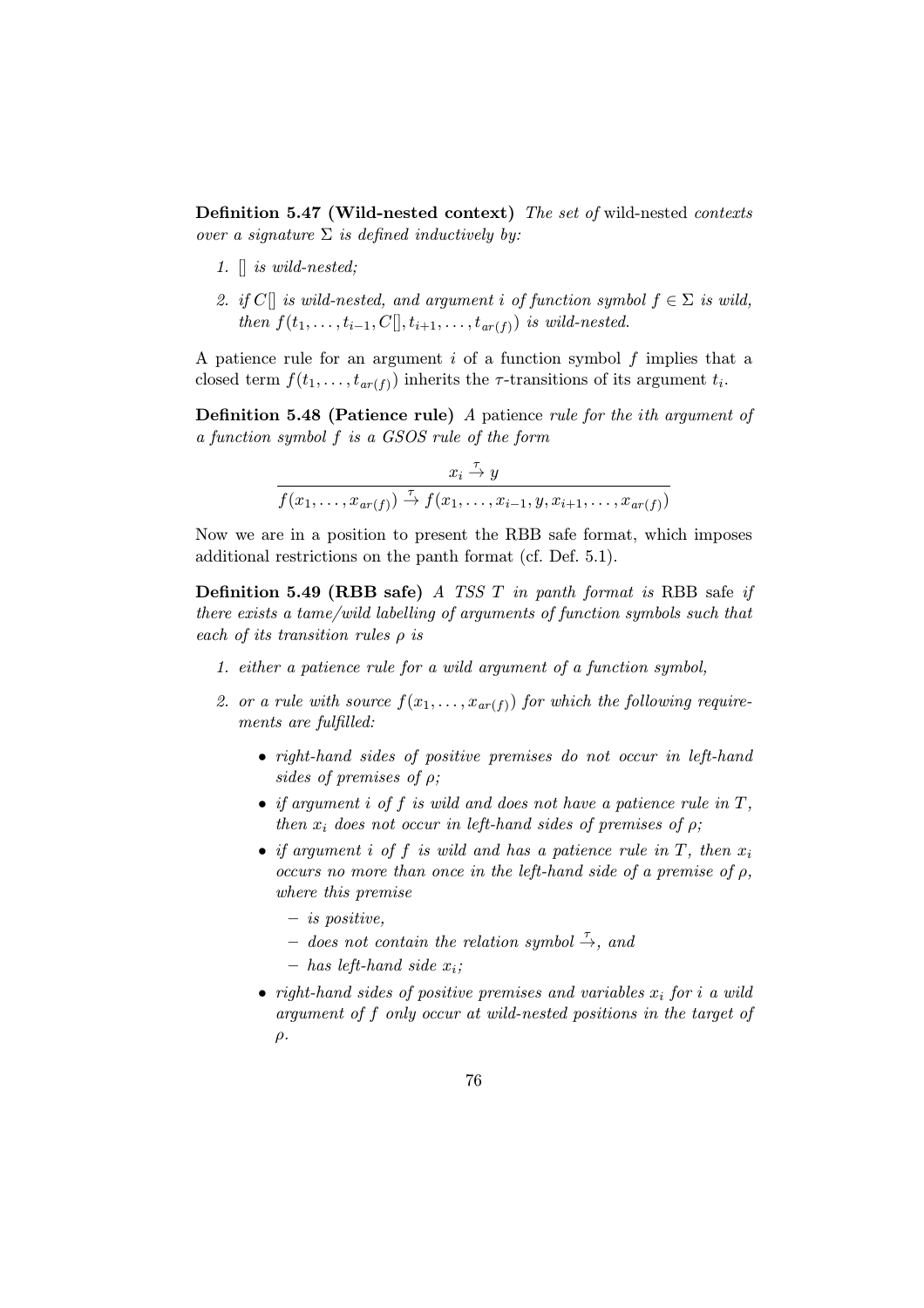Theorem 5.50 If a complete TSS is RBB safe, then the rooted branching bisimulation equivalence that it induces is a congruence.

See [84] for a string of examples of complete TSSs to show that all syntactic requirements of the RBB safe format are essential for the congruence result in Thm. 5.50.

Computation of Tame/Wild Labels The crux in determining whether a TSS T is RBB safe is to find a suitable tame/wild labelling of arguments of function symbols. Assuming that the signature  $\Sigma$  is finite, there exists an efficient procedure that computes a tame/wild labelling  $\Lambda$  witnessing that T is RBB safe if and only if one such a labelling exists.

Procedure "Compute Wild Labels for  $\Sigma$  and  $T$ ":

The red/green directed graph G consists of vertices  $\langle f, i \rangle$  for  $f \in \Sigma$ and  $1 \leq i \leq ar(f)$ . There is an edge from  $\langle f, i \rangle$  to  $\langle g, j \rangle$  in G iff there is a transition rule in  $T$  with its conclusion of the form

$$
f(x_1,\ldots,x_{ar(f)}) \stackrel{a}{\rightarrow} C[g(t_1,\ldots,t_{j-1},D[x_i],t_{j+1},\ldots,t_{ar(g)})] .
$$

A vertex  $\langle q, j \rangle$  is red iff there is a transition rule in T with its target of the form

$$
C[g(t_1,...,t_{j-1},D[y],t_{j+1},...,t_{ar(g)})]
$$

where  $y$  is the right-hand side of a positive premise of this rule. All other vertices in G are coloured green.

The procedure turns green vertices in  $G$  red as follows. If a vertex  $\langle f, i \rangle$  is red, and there exists an edge in G from  $\langle f, i \rangle$  to a green vertex  $\langle g, j \rangle$ , then  $\langle g, j \rangle$  is coloured red.

The procedure terminates if none of the green vertices can be coloured red anymore, at which point it outputs the red/green directed graph.

Λ labels argument *i* of function symbol f 'wild' iff the vertex  $\langle f, i \rangle$  in the output graph of the procedure above is red.

We proceed to apply Thm. 5.50 to two of the TSSs from Sect. 2.6, extended with the silent step.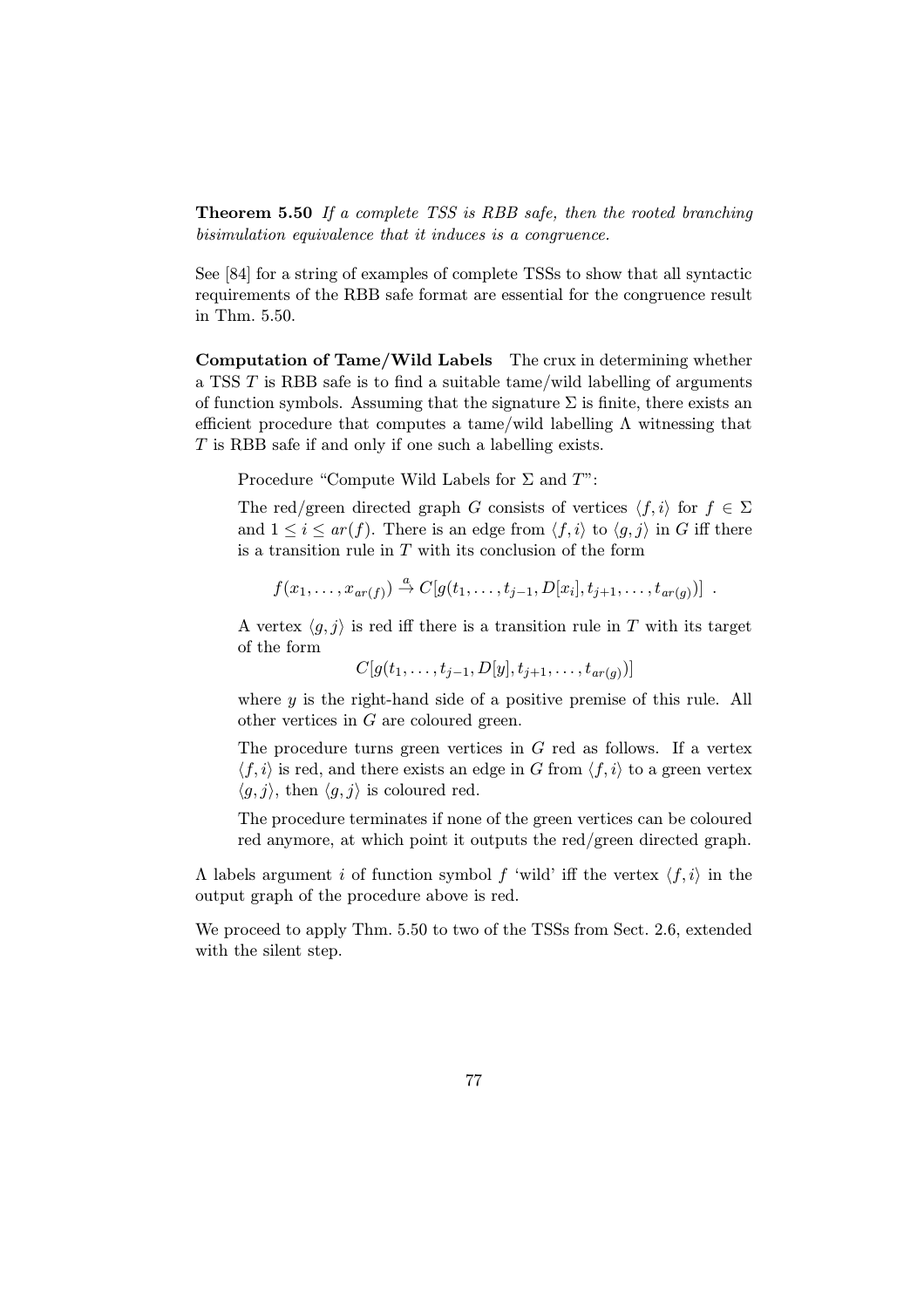**BPA with Empty Process and Silent Step** The process algebra  $BPA_{\epsilon\tau}$ is obtained from BPA<sub> $\epsilon$ </sub> by extending Act with the silent step  $\tau$ . The TSS for  $BPA_{\epsilon\tau}$  is the TSS for  $BPA_{\epsilon}$  in Table 1, with the proviso that a ranges over Act  $\cup$  { $\tau$ }.

It was noted in Sect. 5.1 that the TSS in Table 1 is panth. The procedure to calculate a tame/wild labelling for TSS produces the following result: the first argument of sequential composition is wild (because of the target  $x' \cdot y$  in the third transition rule for sequential composition), while both arguments of alternative composition and the second argument of sequential composition are tame. The TSS in Table 1, with a ranging over Act  $\cup \{\tau\}$ , is RBB safe with respect to this tame/wild labelling. As an example, for sequential composition we have that:

- its third transition rule with  $a = \tau$  constitutes a patience rule for the first argument of sequential composition;
- in its first two transition rules, and in its third transition rule with  $a \neq \tau$ , the variable x in the wild argument of the source occurs as the left-hand side of one positive premise, which does not contain the relation symbol  $\stackrel{\tau}{\rightarrow}$ ;
- in its third transition rule, the variable  $x'$  in the right-hand side of the premise occurs in a wild-nested position of the target.

It is left to the reader to verify that the remaining transition rules in Table 1 are RBB safe. It was proven in Sect. 3.5 that the TSS in Table 1 is complete. Hence, according to Thm. 5.50 rooted branching bisimulation equivalence is a congruence with respect to  $BPA_{\epsilon\tau}$ .

Priorities with Silent Step In general, rooted branching bisimulation equivalence is not a congruence with respect to the priority operator. For example, suppose that  $b < c$ ; then  $a \cdot (\tau \cdot (b + c) + b)$  and  $a \cdot (b + c)$  are rooted branching bisimilar, but  $\theta(a \cdot (\tau \cdot (b + c) + b))$  and  $\theta(a \cdot (b + c))$  are not rooted branching bisimilar. Consequently, in view of Thm. 5.50, the TSS for BPA<sub> $\epsilon\tau\theta$ </sub> in Table 2 (with a and b ranging over Act ∪ { $\tau$ }) cannot be in the RBB safe format.

Since the second transition rule in Table 2 has target  $\theta(x')$ , the procedure in Sect. 5.5 labels the argument of  $\theta$  wild. So, assuming there are one or more actions  $b$  greater than action  $a$  with respect to the ordering on Act, the wild argument  $x$  in the source of this transition rule occurs as the left-hand side of the negative premises  $x \stackrel{b}{\rightarrow}$ . This violates the RBB safe format.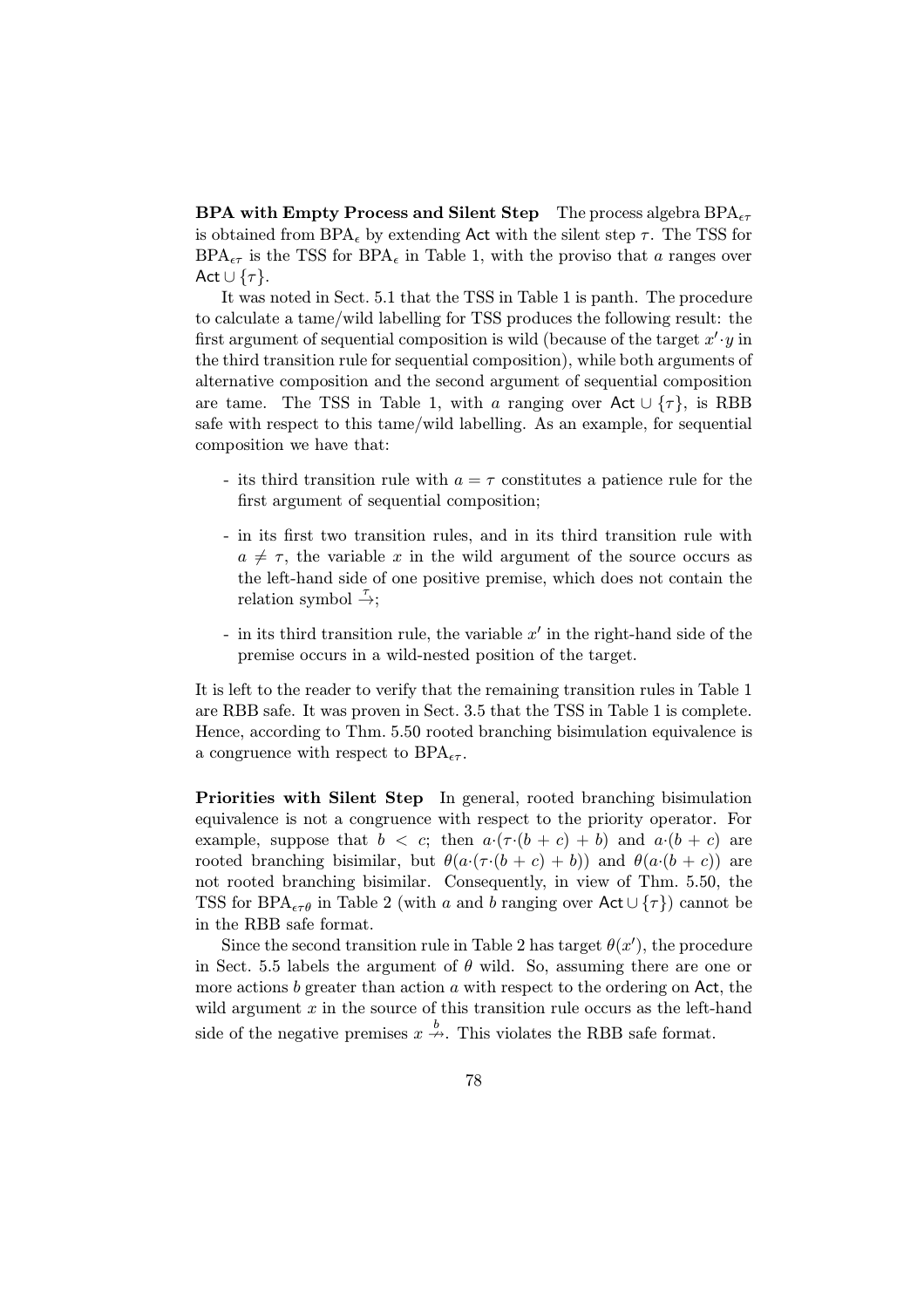#### 5.6 Precongruence Formats for Behavioural Preorders

The literature on SOS is particularly rich in results on (pre)congruence formats for behavioural equivalences and preorders, mostly in the absence of predicates. This section presents precongruence formats for simulation and ready simulation from [98], for readies preorder from [48], for failures preorder from [220], for accepting trace preorder from [83], and for trace preorder from [50, 220]. Vaandrager [220] moreover showed that the De Simone format constitutes a precongruence format for the external trace, external failure, and must [75, 118] preorders. van Glabbeek [98] sketched a congruence format for ready trace equivalence. We note that if a preorder is a precongruence, then its kernel is a congruence.

#### 5.6.1 Simulation

Path (cf. Def. 5.2) is a precongruence format for simulation preorder (cf. Def. 2.3). (According to van Glabbeek [98], path is actually a congruence format for all *n*-nested simulation equivalences  $[111]$ .)

Theorem 5.51 If a TSS is in path format, then the simulation preorder that it induces is a precongruence.

For example, since the TSS for BPA<sub> $\epsilon$ </sub> from Sect. 2.6 is in path format, Thm. 5.51 implies that simulation preorder is a precongruence with respect to  $BPA_{\epsilon}$ .

#### 5.6.2 Ready Simulation

A precongruence format for ready simulation preorder (cf. Def. 2.3) is obtained by disallowing look-ahead in panth rules; i.e., right-hand sides of positive premises of a transition rule are not allowed to occur in left-hand sides of premises of this rule.

Definition 5.52 (Ready simulation format) A panth rule is in ready simulation format if the variables at the right-hand sides of its positive premises do not occur in the left-hand sides of its premises.

A TSS is in ready simulation format if all its transition rules are.

Theorem 5.53 If a complete TSS is in ready simulation format, then the ready simulation preorder that it induces is a precongruence.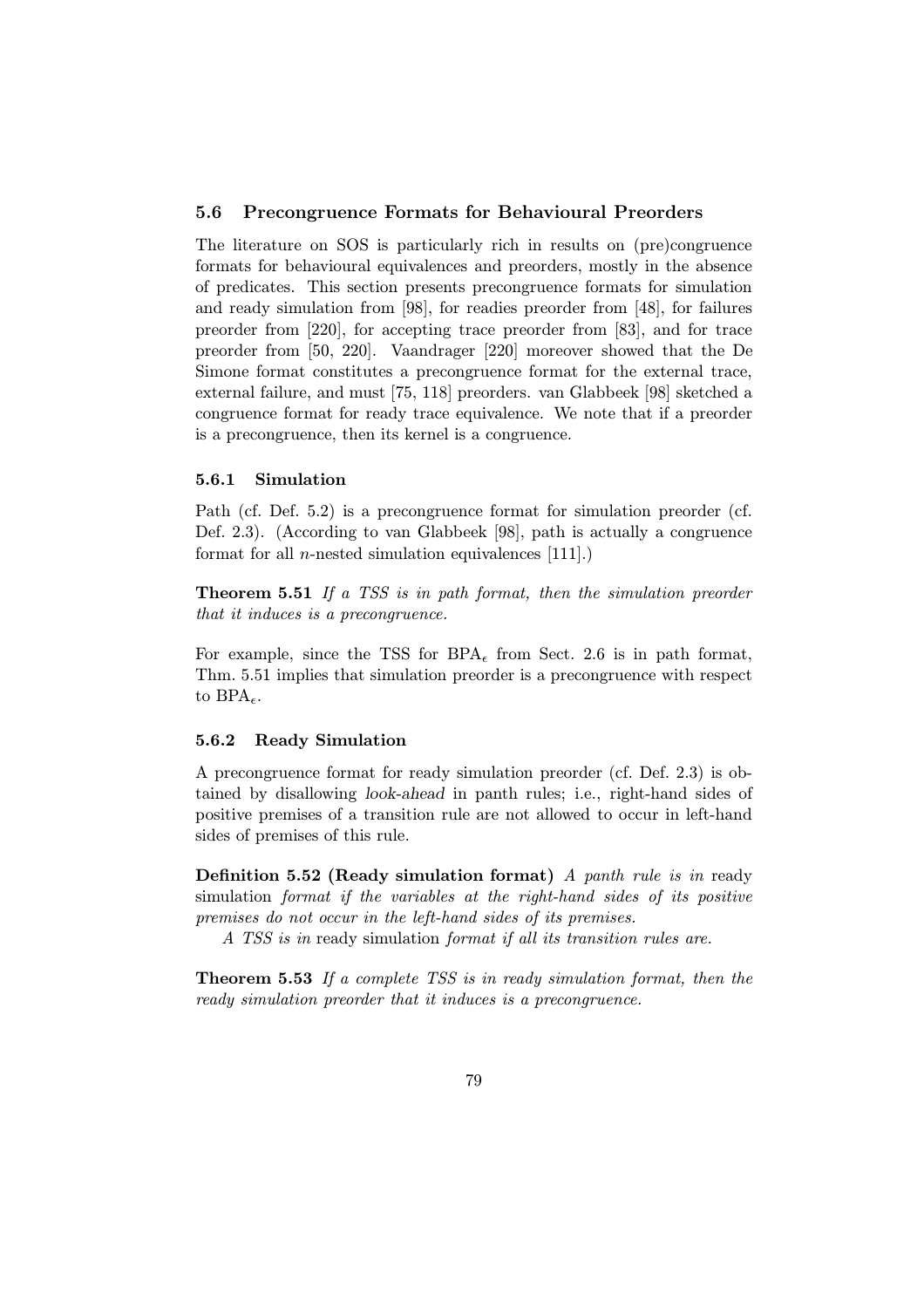For example, the TSS for BPA<sub> $\epsilon$ </sub> from Sect. 2.6 is positive and so complete. Furthermore, it is in path format, and none of its transition rules contains look-ahead. Hence, Thm. 5.53 implies that ready simulation preorder is a precongruence with respect to  $BPA_{\epsilon}$ .

The following counter-example shows that the omission of look-ahead from the ready simulation format is essential.

**Example:** Let  $Act = \{a, b, c\}$  and let f be a unary function symbol. Extend the TSS for  $BPA_{\epsilon}$  with

$$
\frac{x \stackrel{a}{\rightarrow} y}{f(x) \stackrel{a}{\rightarrow} f(y)} \qquad \frac{x \stackrel{b}{\rightarrow} y \quad y \stackrel{c}{\rightarrow} z}{f(x)\sqrt{}}
$$

Note that the premises of the second transition rule contain look-ahead.

Clearly,  $a \cdot (b + b \cdot c) + a \cdot b$  and  $a \cdot (b + b \cdot c)$  are ready simulation equivalent. However,  $f(a \cdot (b + b \cdot c) + a \cdot b)$  and  $f(a \cdot (b + b \cdot c))$  are not ready simulation equivalent. Namely, the transition  $f(a \cdot (b + b \cdot c) + a \cdot b) \stackrel{a}{\rightarrow} f(b)$  can only be simulated by  $f(a \cdot (b + b \cdot c)) \stackrel{a}{\rightarrow} f(b + b \cdot c)$ , but  $f(b)$  has no initial transitions while  $f(b + b \cdot c) \sqrt{ }$ . while  $f(b + b \cdot c)\sqrt{ }$ .

#### 5.6.3 Readies

This section presents a precongruence format for readies preorder (cf. Def. 2.5) from [48], which re-uses the notion of a wild-nested context (cf. Def. 5.47).

**Definition 5.54 (F-winterized)** A GSOS language T is F-winterized if there exists a tame/wild labelling of arguments of function symbols such that for each of its transition rules  $\rho$ , with source  $f(x_1,...,x_{ar(f)})$ , the following requirements are fulfilled:

- right-hand sides of positive premises do not occur in left-hand sides of premises of ρ;
- if argument i of f is wild and there is a positive premise  $x_i \stackrel{a}{\rightarrow} y$  in  $\rho$ where y occurs in the target, then this is the only premise in  $\rho$  to have  $x_i$  as its left-hand side;
- right-hand sides of positive premises and variables  $x_i$  for i a wild argument of f only occur at wild-nested positions in the target of  $\rho$ ;
- the target of  $\rho$  has no multiple occurrences of variables.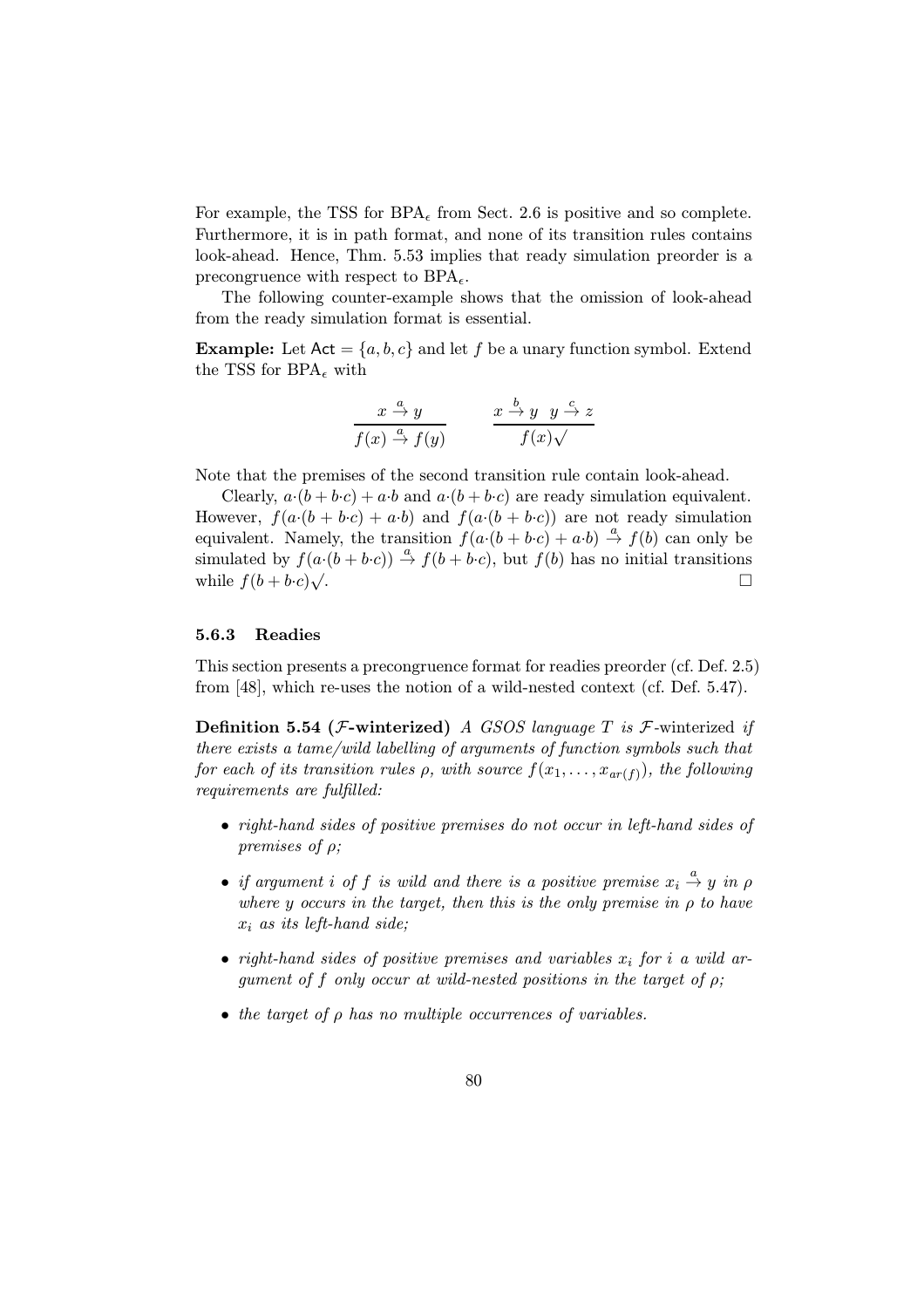**Theorem 5.55** If a TSS is  $F$ -winterized, then the readies preorder that it induces is a precongruence.

Since the GSOS format does not cater for TSSs with predicates, we refrain from applying the above precongruence theorem to our running examples. The interested reader is referred to [48] for applications of Thm. 5.55, and for counter-examples to show the importance of each of the syntactic restrictions on F-winterized TSSs.

## 5.6.4 Ready Traces

**Definition 5.56** A panth rule  $\rho$  is in ready trace format if:

- 1. right-hand sides of positive premises do not occur in left-hand sides of premises of ρ;
- 2. each pair of variables that occur at distinct positions in the target of ρ are not connected in the symmetric closure of the variable dependency graph of the premises of  $\rho$  (cf. Def. 5.4).
- A TSS is in ready trace format if all its transition rules are.

Theorem 5.57 If a complete TSS is in ready trace format, then the ready trace preorder that it induces is a precongruence.

**Example:** The TSS for BPA<sub> $\epsilon$ </sub> from Sect. 2.6 is in path format and thus complete. Note that none of its transition rules contain look-ahead. Furthermore, the only non-variable target in this TSS, in the third transition rule for sequential composition, contains two variables  $x'$  and y, which are not connected in the variable dependency graph  $\{\langle x, x'\rangle\}$  of the premises of this rule. Hence, Thm. 5.57 implies that ready trace preorder is a precongruence with respect to  $BPA_{\epsilon}$ .

The following counter-example shows that the non-connectedness restriction on variables in targets is essential for the ready trace format.

**Example:** Let  $Act = \{a, b, c, d\}$ , f a unary, and g a binary function symbol. Extend the TSS for  $BPA_{\epsilon}$  with

$$
\frac{x \stackrel{a}{\rightarrow} y}{f(x) \stackrel{a}{\rightarrow} f(y)} \qquad \frac{x \stackrel{b}{\rightarrow} y_1 \quad x \stackrel{b}{\rightarrow} y_2}{f(x) \stackrel{b}{\rightarrow} g(y_1, y_2)} \qquad \frac{x_1 \stackrel{c}{\rightarrow} y_1 \quad x_2 \stackrel{d}{\rightarrow} y_2}{g(x_1, x_2)\sqrt{}}
$$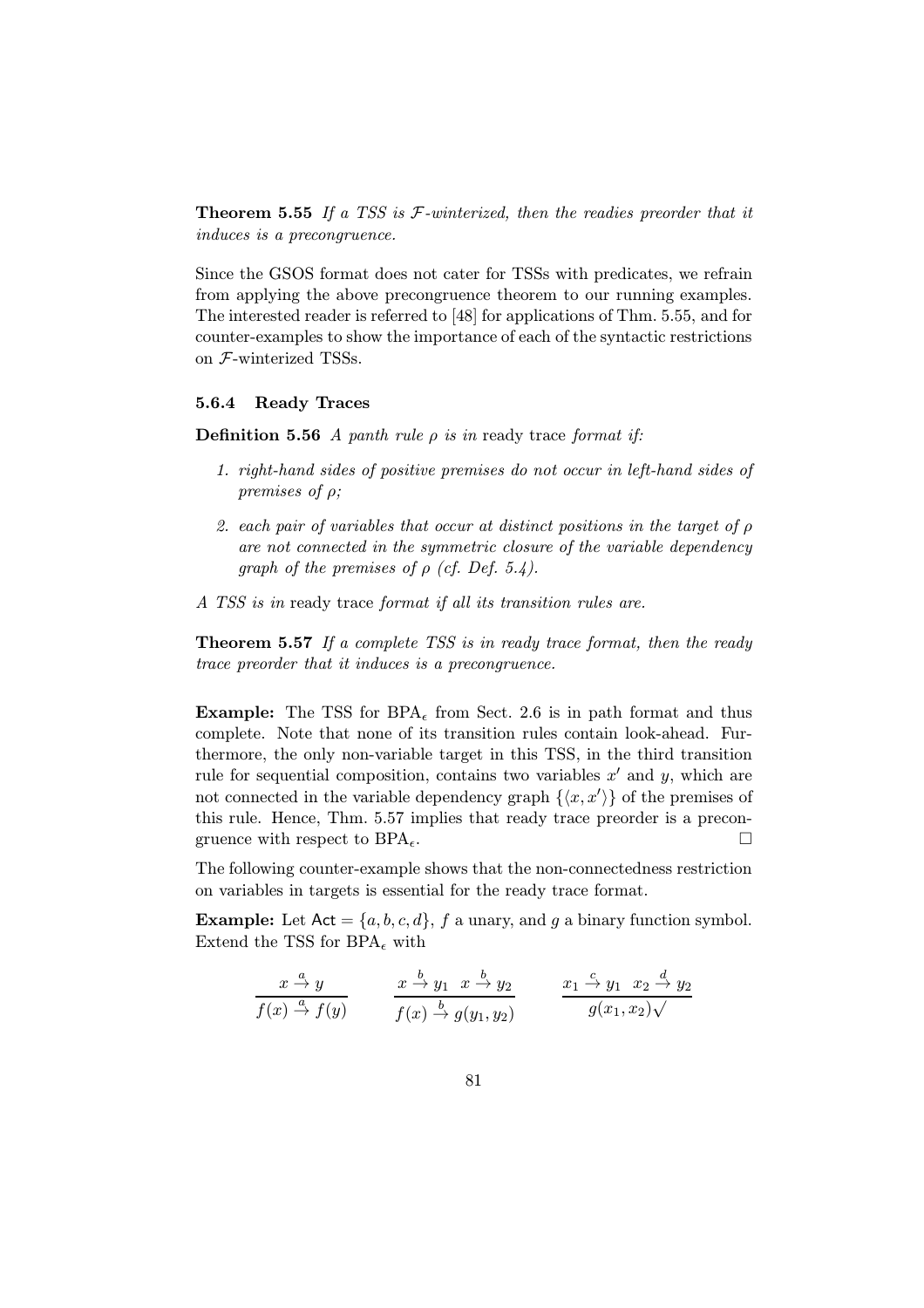Note that the variables  $y_1$  and  $y_2$  in the target of the second transition rule are connected in the symmetric closure of the variable dependency graph of the premises of this rule.

Clearly,  $a \cdot (b \cdot c + b \cdot d)$  and  $a \cdot b \cdot c + a \cdot b \cdot d$  are ready trace equivalent. However,  $f(a \cdot (b \cdot c + b \cdot d))$  and  $f(a \cdot b \cdot c + a \cdot b \cdot d)$  are not ready trace equivalent:  ${a}$  a {b} b { $\sqrt{}$  is a ready trace of  $f(a \cdot (b \cdot c + b \cdot d))$ , but not of  $f(a \cdot b \cdot c + a \cdot b \cdot d)$ .  $\Box$ 

#### 5.6.5 Failures

Vaandrager [220] showed that the De Simone format (cf. Def. 5.7) is a precongruence format for failures preorder (cf. Def. 2.5). (van Glabbeek [98] sketched a more general congruence format for failures equivalence; that format, however, is flawed [103].)

Theorem 5.58 The failures preorder induced by a De Simone language is a precongruence.

For example, the TSS for  $BPA_{\epsilon}$  from Sect. 2.6 is in De Simone format, so Thm. 5.58 implies that failures preorder is a precongruence with respect to  $BPA_{\epsilon}$ .

The following counter-example shows that the restriction of the De Simone format that a variable cannot occur both as a left-hand side of a premise and in the target is essential for the failures format.

**Example:** Let  $Act = \{a, b, c\}$ , while f and g are unary function symbols. Extend the TSS for  $BPA_{\epsilon}$  with

$$
\frac{x \stackrel{a}{\rightarrow} y}{f(x) \stackrel{a}{\rightarrow} f(y)} \qquad \frac{x \stackrel{b}{\rightarrow} y}{f(x) \stackrel{b}{\rightarrow} g(x)} \qquad \frac{x \stackrel{c}{\rightarrow} y}{g(x) \stackrel{c}{\rightarrow} \epsilon}
$$

Note that in the second transition rule, the variable  $x$  occurs both as the left-hand side of the premise and in the target.

Clearly,  $a\cdot(b+c)+a\cdot b+a\cdot c$  and  $a\cdot b+a\cdot c$  are failures equivalent. However,  $f(a\cdot(b+c)+a\cdot b+a\cdot c)$  and  $f(a\cdot b+a\cdot c)$  are not failures equivalent:  $abc\varnothing$  is a failure of  $f(a\cdot(b+c)+a\cdot b+a\cdot c)$ , but not of  $f(a\cdot b+a\cdot c)$ .

## 5.6.6 Accepting Traces

Similar to the RBB safe format, a precongruence format for accepting trace preorder (cf. Def. 2.5) from [83] is based on a tame/wild labelling of arguments of function symbols.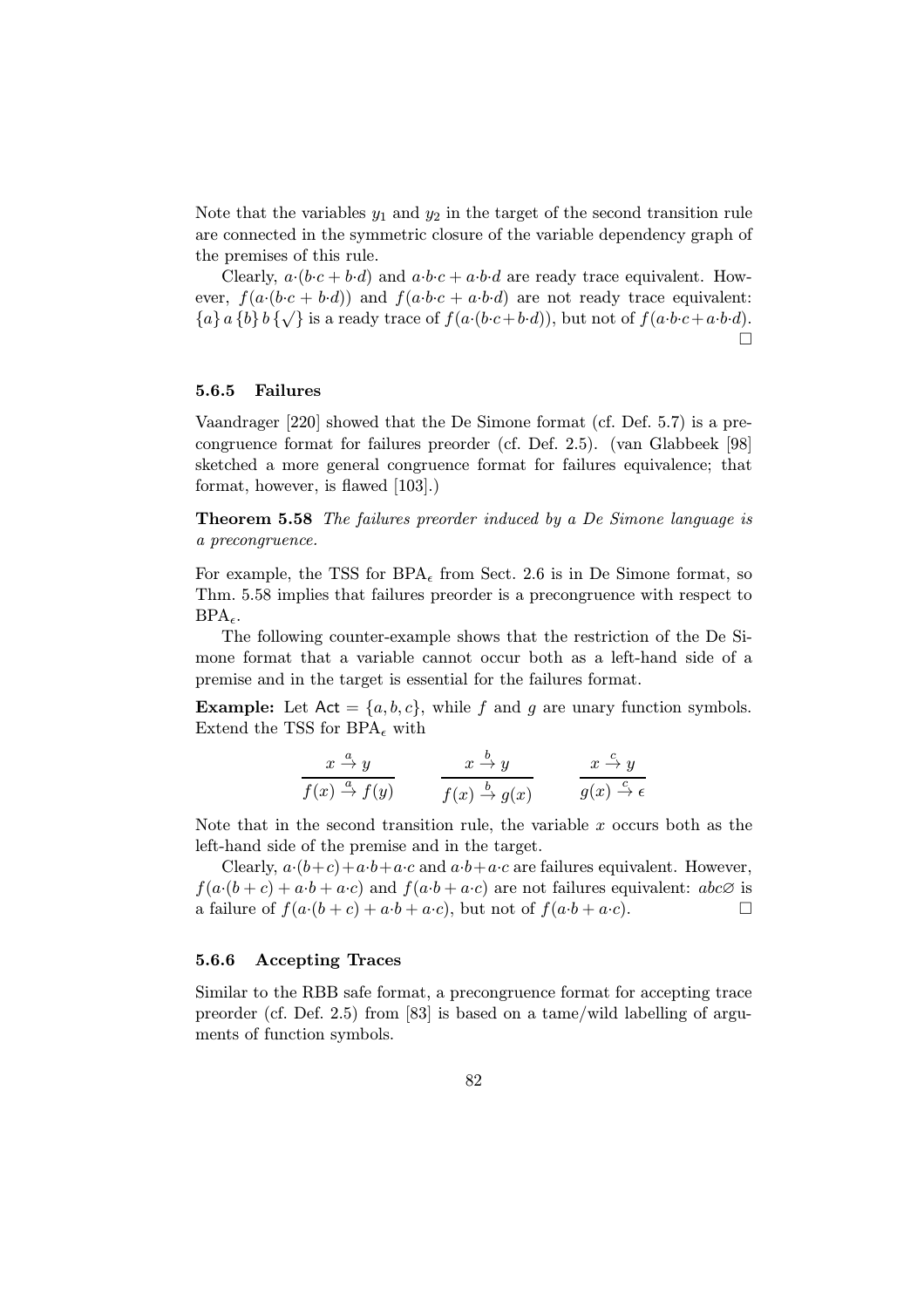**Definition 5.59 (L cool)** A TSS in path format is L cool if there exists a tame/wild labelling of arguments of function symbols such that each of its transition rules  $\rho$  satisfies the following syntactic restrictions:

- each variable in ρ that occurs in a wild argument of the source, or as the right-hand side of a premise, occurs exactly once either as the left-hand side of a premise or at a wild-nested position (see Def. 5.47) in the target of  $\rho$ ;
- the variable dependency graph (see Def. 5.4) of the set of premises of ρ does not contain an infinite forward chain of edges.

**Theorem 5.60** If a TSS is in L cool format, then the accepting trace preorder that it induces is a precongruence.

The following counter-example shows that the L cool format cannot allow for an infinite forward chain of edges in the variable dependency graph of the premises of a transition rule.

**Example:** Let  $Act = \{a\}, f$  a unary function symbol, and b and c constants. Consider the TSS

$$
\frac{\{x_i \stackrel{a}{\to} x_{i+1} \mid i \in \mathbb{N}\}}{b \stackrel{a}{\to} b}
$$

Note that the edges  $\langle x_i, x_{i+1} \rangle$  for  $i \in \mathbb{N}$  in the variable dependency graph of the premises of the second transition rule form an infinite forward chain.

The terms  $b$  and  $c$  are accepting trace equivalent, because they both have no accepting traces. However,  $f(b)$  and  $f(c)$  are not accepting trace equivalent, as  $f(b)$  has the accepting empty trace  $\varepsilon$  while  $f(c)$  has no accepting traces.

See [83] for further examples of TSSs showing that all the syntactic requirements of the L cool format are essential for the precongruence result in Thm. 5.60. Similar to the procedure for the RBB safe format in Sect. 5.5, there exists an efficient procedure to compute a tame/wild labelling  $\Lambda$  witnessing that  $T$  is  $L \text{ cool if and only if such a labelling exists; see } [83].$ 

**Example:** The TSS for  $BPA_{\epsilon}$  from Sect. 2.6 is in path format, and for each transition rule the variable dependency graph of its premises does not contain an infinite forward chain of edges. Take the first argument of sequential composition to be wild, and the two arguments of alternative composition and the second argument of sequential composition to be tame. It is not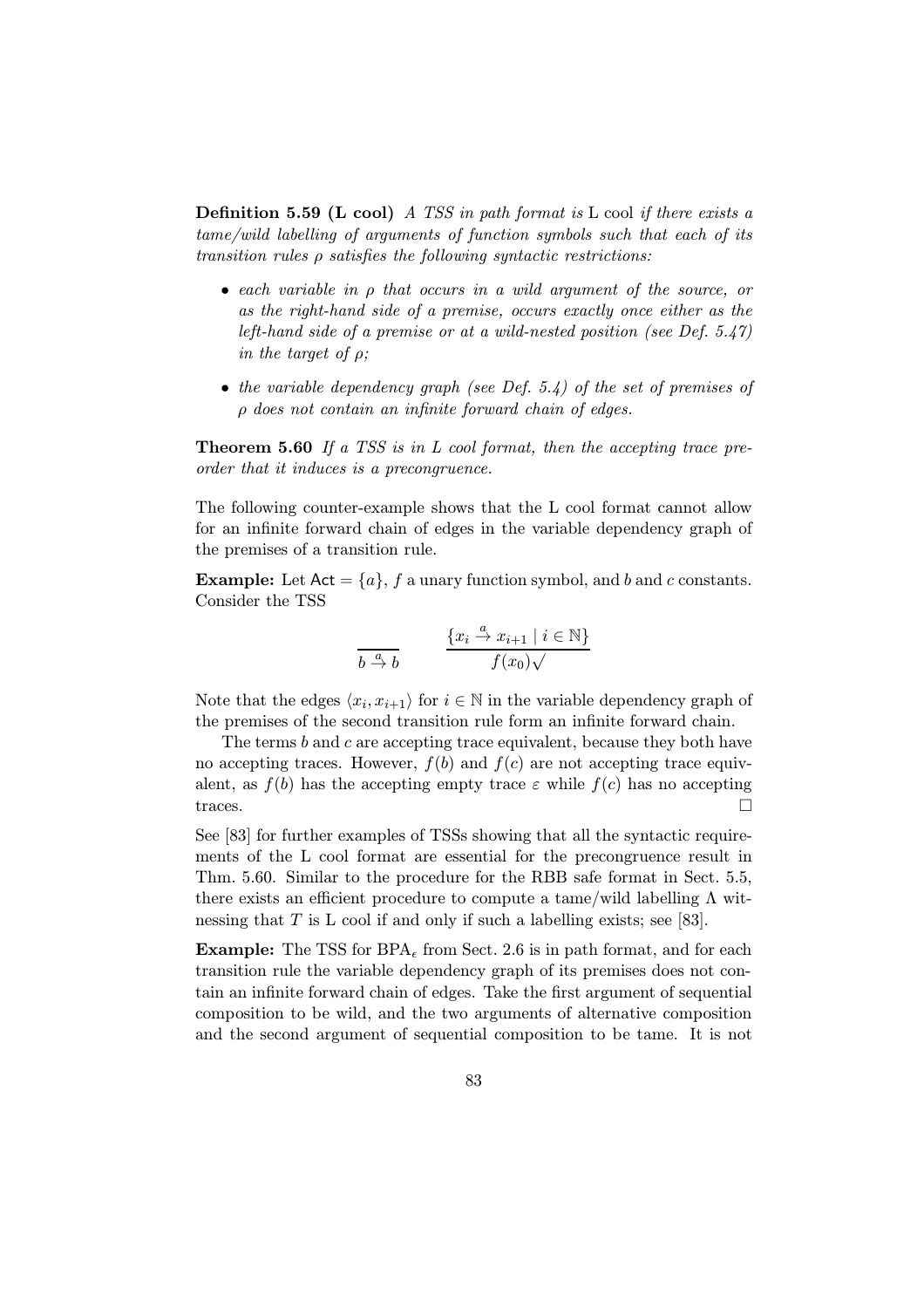hard to see, for the TSS of  $BPA_{\epsilon}$ , that if a variable occurs in a wild argument of the source or as the right-hand side of a premise of a transition rule, then it occurs exactly once either as the left-hand side of a premise or at a wild-nested position in the target of this transition rule. Hence, Thm. 5.60 implies that accepting trace preorder is a precongruence with respect to  $BPA_{\epsilon}$ .

#### 5.6.7 Traces

Bloom [50] formulated a congruence format for trace equivalence (cf. Def. 2.4), generalizing an earlier precongruence format for trace preorder by Vaandrager [220].

Definition 5.61 A finite TSS in tyft format (cf. Def. 5.2) is in trace format if each transition rule satisfies the following three restrictions:

- it contains finitely many premises;
- each variable occurs either as the right-hand side of a premise or in the source;
- no variable occurs more than once in the left-hand sides of the premises and in the target.

Theorem 5.62 If a TSS is in trace format, then the trace equivalence that it induces is a congruence.

The example in Sect. 5.6.5 shows that the trace format cannot allow multiple occurrences of variables at the left-hand sides of the premises and in the target. Namely, trace equivalence induced by the TSS in that example is not a congruence. For instance.  $a \cdot (b + c) + a \cdot b + a \cdot c$  and  $a \cdot b + a \cdot c$  are trace equivalent, but  $f(a \cdot (b + c) + a \cdot b + a \cdot c)$  and  $f(a \cdot b + a \cdot c)$  are not. Note that the variable  $x$  in the second transition rule of that example occurs both as the left-hand side of the premise and in the target.

Although the definition of completed trace equivalence (cf. Def. 2.5) is closely related to that for (accepting) trace equivalence, the L cool and trace formats do not constitute congruence formats for completed trace equivalence. The following counter-example, featuring the encapsulation operator [37, 153], shows that one cannot really hope to formulate a general congruence format for completed trace equivalence (see also [220]).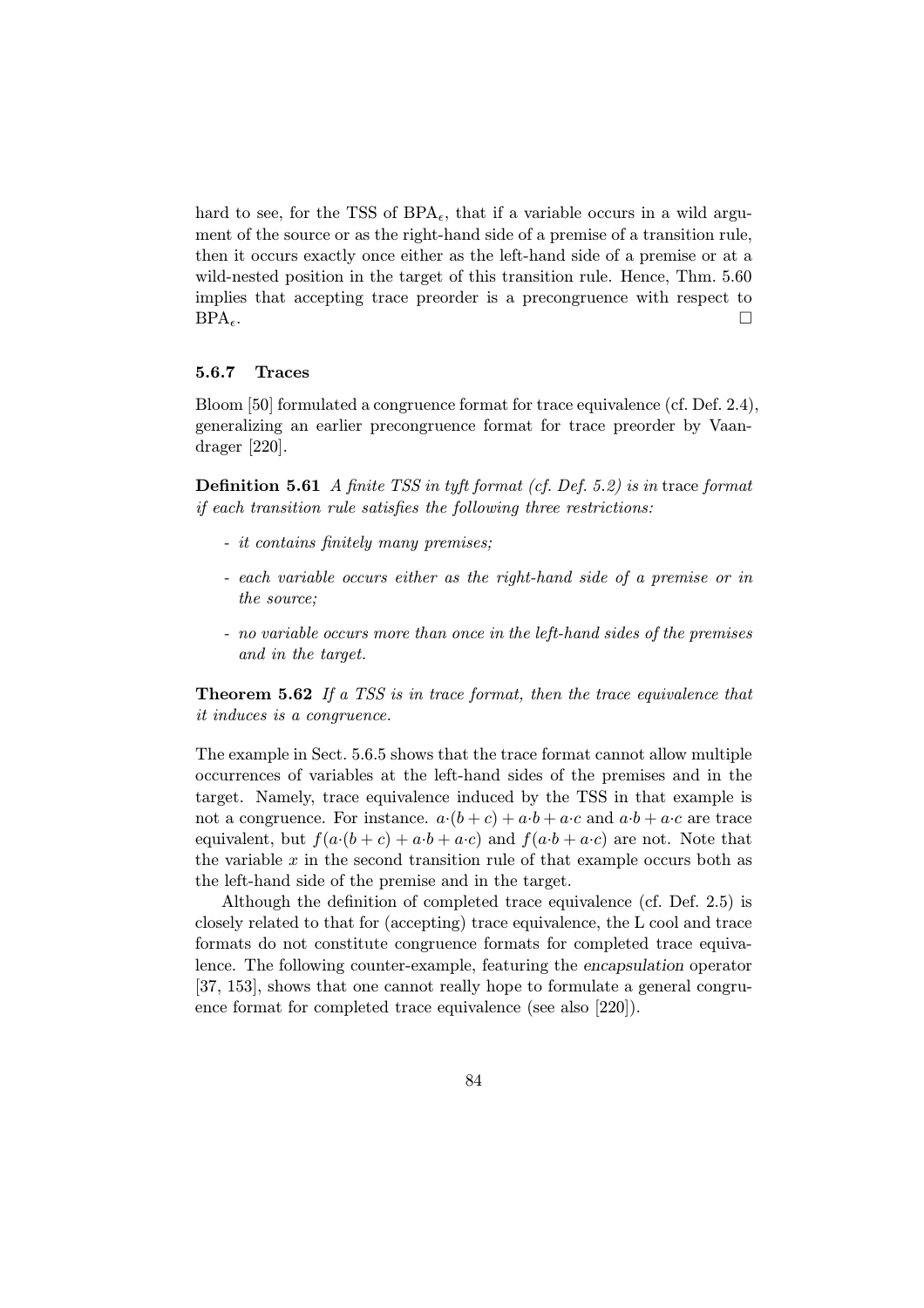**Example:** Let  $Act = \{a, b, c\}$ , and add the unary encapsulation operator  $\partial_{\{c\}}$  to BPA<sub> $\epsilon$ </sub>. The LTS for a term  $\partial_{\{c\}}(t)$  is obtained from the LTS for t by excluding all c-transitions. This is expressed by three transition rules for  $\partial_{\{\epsilon\}}$ , which are added to the TSS for BPA<sub> $\epsilon$ </sub>:

$$
\frac{x \stackrel{a}{\rightarrow} y}{\partial_{\{c\}}(x) \stackrel{a}{\rightarrow} \partial_{\{c\}}(y)} \qquad \frac{x \stackrel{b}{\rightarrow} y}{\partial_{\{c\}}(x) \stackrel{b}{\rightarrow} \partial_{\{c\}}(y)} \qquad \frac{x \sqrt{y}}{\partial_{\{c\}}(x) \sqrt{y}}
$$

Clearly,  $a \cdot b + a \cdot c$  and  $a \cdot (b + c)$  are completed trace equivalent. However,  $\partial_{\{c\}}(a \cdot b + a \cdot c)$  and  $\partial_{\{c\}}(a \cdot (b + c))$  are not completed trace equivalent: a is a completed trace of  $\partial_{\{c\}}(a \cdot b + a \cdot c)$ , but not of  $\partial_{\{c\}}(a \cdot (b + c))$ .

## 5.7 Trace Congruences

One of the original aims for the development of the theory of GSOS languages was to characterize the observational congruence induced by a reasonable notion of CCS-like operations, under the assumption that what we can directly observe from the behaviour of a process is its set of completed traces (see Def. 2.5 for the definition of completed trace equivalence  $\simeq_{CT}$ ). Intuitively, two closed terms  $t$  and  $u$  are completed trace congruent with respect to a TSS if, for every context  $C[x]$ , the completed traces of  $C[t]$  and  $C[u]$  in the associated LTS coincide. We proceed to formulate the notion of completed trace congruence induced by a rule format.

**Definition 5.63 (Completed trace congruence)** Let  $\mathcal F$  be some rule format and  $T_0$  a TSS in F format over a signature  $\Sigma_0$ . Two closed terms t and u are completed trace congruent with respect to  $T_0$  and  $\mathcal{F}$ , notation  $t \simeq_{CT}^{\mathcal{F}} u$ , if for every TSS  $T_1$  in  ${\mathcal{F}}$  format over some signature  $\Sigma_1$  that can be added in an operationally conservative fashion to  $T_0$  (cf. Def. 4.2), and for every context C[] over  $\Sigma_0 \oplus \Sigma_1$ , the LTS associated with  $T_0 \oplus T_1$  yields  $C[t] \simeq_{CT} C[u].$ 

Bloom, Istrail, and Meyer [54, 55] characterized the completed trace congruence induced by the GSOS format in terms of the equivalence corresponding to the following sublanguage of the modal logic HML (cf. Def. 2.7).

**Definition 5.64 (Denial formula)** The set  $D$  of denial formulae over Act is given by the following BNF grammar, with  $a \in \mathsf{Act}$ :

$$
\varphi ::= \mathsf{ true} \mid \varphi_1 \land \varphi_2 \mid \langle a \rangle \varphi \mid \neg \langle a \rangle \mathsf{ true} \enspace .
$$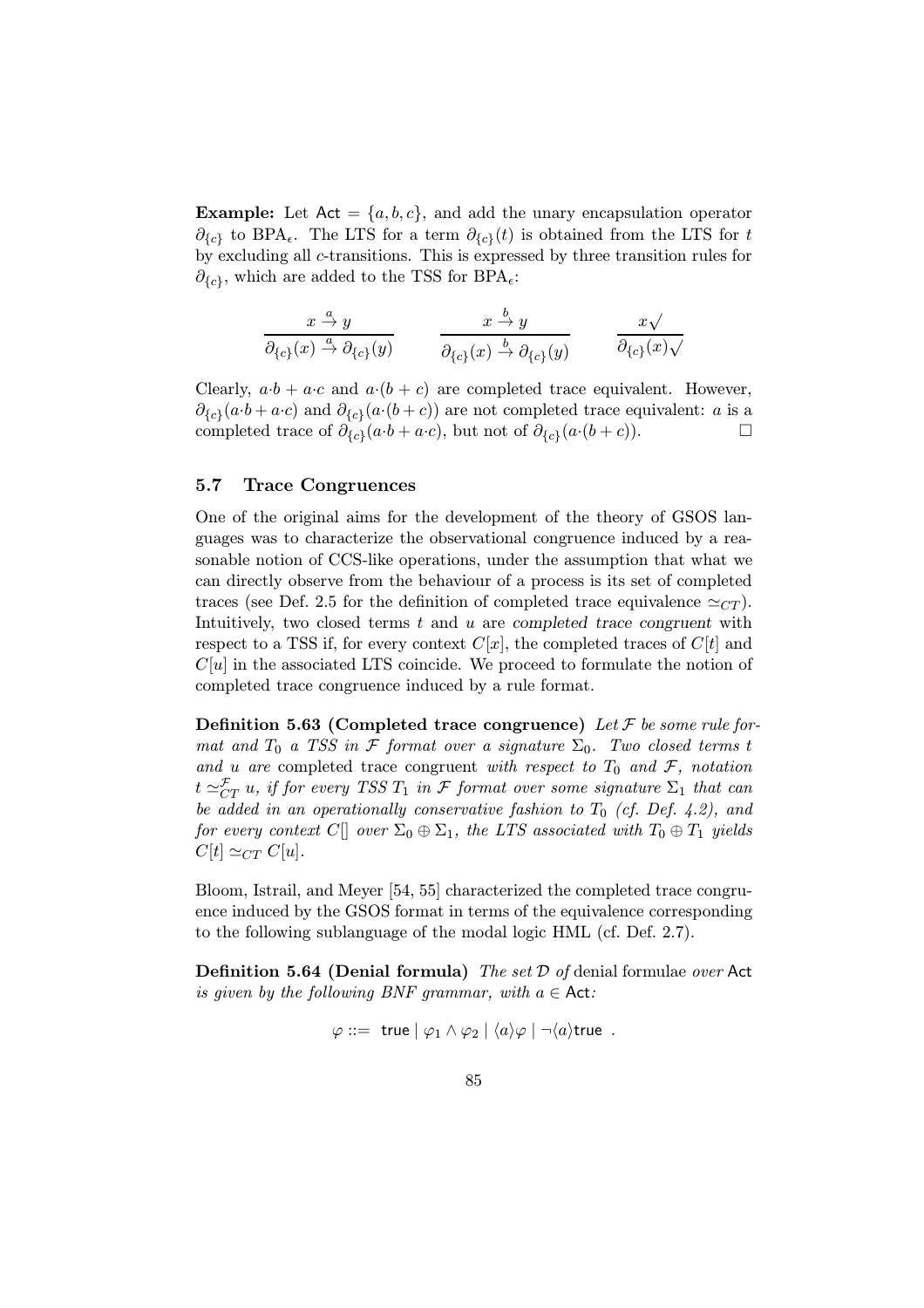In particular, a state satisfies formula  $\neg(a)$ true iff a is not one of its initial actions. The equivalence relation  $\sim_{\mathcal{D}}$  is defined over states in LTSs in a similar fashion as the equivalence relation  $\sim_{HML}$  (see Sect. 2.3):  $s \sim_{\mathcal{D}} s'$  iff for all denial formulae  $\varphi$  we have  $s \models \varphi \iff s' \models \varphi$ .

**Theorem 5.65** Let T be a GSOS language. The equivalence relation  $\sim_{\mathcal{D}}$ induced by the LTS associated with  $T$  coincides with the completed trace congruence  $\simeq_{CT}^{GSOS}$  with respect to T and the GSOS format.

The interested reader is referred to op. cit. and [111] for proofs of the above result, and further discussion. Here we limit ourselves to remarking that, perhaps surprisingly, negative premises do not add anything to the discriminating power of the GSOS format. In fact, the GSOS operators used in the aforementioned references for testing denial formulae do not make use of negative premises at all. Indeed, the use they make of copying in either the premises or the conclusions of transition rules is rather minimal. The reader might also recall that negative premises were not used in the coding of a universal 2-counter machine presented in Sect. 5.4.3.

Larsen and Skou [138] gave the following characterization of denial equivalence, which provides additional insight into the behavioural nature of the completed trace congruences induced by GSOS languages.

Theorem 5.66 In every finitely branching LTS (cf. Def. 2.2), two states are ready simulation equivalent (cf. Def. 2.3) iff they satisfy exactly the same denial formulae.

Thus the GSOS completed trace congruence is the equivalence induced by the ready simulation preorder, which prompted the authors of [55] to coin the slogan "bisimulation can't be traced". The following result, due to Groote [108], shows that bisimulation equivalence can indeed be traced, provided that the power of negative premises offered by the pure ntyft/ntyxt format (cf. Def. 5.2 and Def. 5.4) is available.

Theorem 5.67 Assume a stratifiable TSS (cf. Def. 3.13) in pure ntyft/ntyxt format containing at least one constant in its signature. Then, for every pair of closed terms t, u,

$$
t \simeq_{CT}^{\text{pure ntyft/ntyxt}} u \iff t \sim_{\text{HML}} u.
$$

In view of Thm. 2.8 this means that the completed trace congruence induced by the pure ntyft/ntyxt format coincides with bisimulation equivalence if the LTS associated with the TSS in question is finitely branching.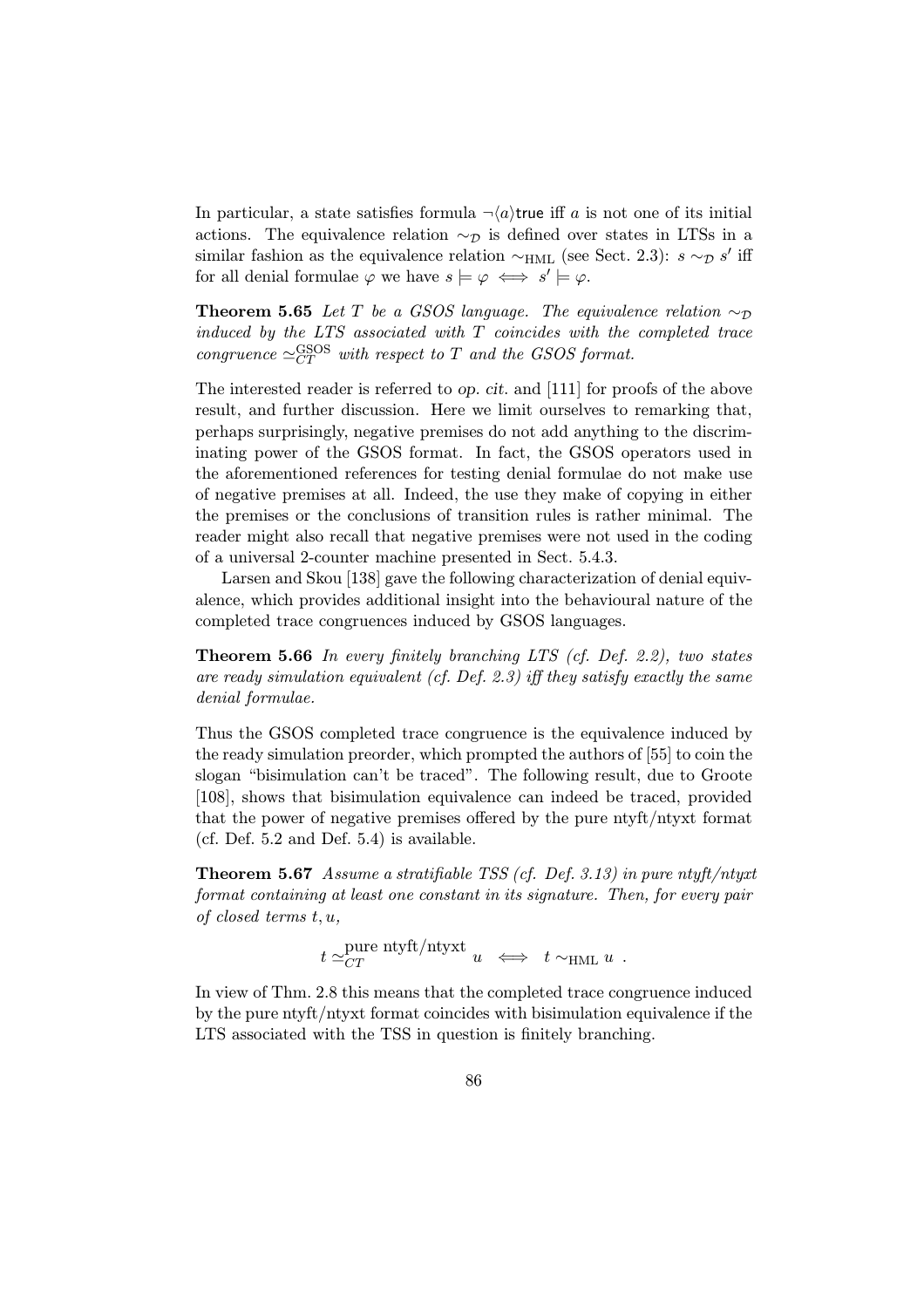The use of negative premises appears to be necessary in order to test for bisimulation equivalence. Indeed, Groote and Vaandrager [111] characterized the completed trace congruence induced by the tyft/tyxt format thus.

Theorem 5.68 Assume a TSS in pure tyft/tyxt format whose associated  $LTS$  is finitely branching. Then, for every pair of closed terms  $t, u$ ,

 $t \simeq_{CT}^{\text{pure tyft/tyxt}} u \iff t \text{ and } u \text{ are 2-nested simulation equivalent }.$ 

We refer the interested reader to op. cit. (and elsewhere in this handbook) for the definition of 2-nested simulation equivalence, and for more details on completed trace congruences.

## 6 Many-Sorted Higher-Order Languages

This section presents a formal framework to describe TSSs in the style of Plotkin, allowing one to express many-sortedness, general binding mechanisms, and substitutions. Such variable binding mechanisms are widely used in SOS semantics for, e.g., concurrent and functional programming languages [32, 162, 178, 185, 197], the  $\pi$ -calculus [161], value-passing process algebras [109, 121, 122], process algebras with recursion [128, 158], and timed process algebra [86].

Several concepts in the setting of operational semantics with variable binding, which seem to be intuitively clear at first sight, turn out to be ambiguous when studied more carefully. In order to obtain a formal framework in which transition rules with a variable binding mechanism can be expressed rigorously, we distinguish between actual and formal variables, following conventions from programming languages, and formalize the binding construct  $t[u/x]$  in transition rules. In many programming languages there are actual parameters and formal parameters. The formal parameters are used to define procedures or functions; the actual parameters are the "real" variables to be used in the main program. In the main program the formal parameters are bound to the actual parameters. When discussing procedures on a conceptual level, it is often useful to introduce a notational distinction between formal and actual parameters; see for instance [232]. A transition rule can be thought of as a procedure to establish a transition relation by means of substituting (actual) terms for the (formal) variables. The following example illustrates that it is useful to make a notational distinction between actual and formal variables.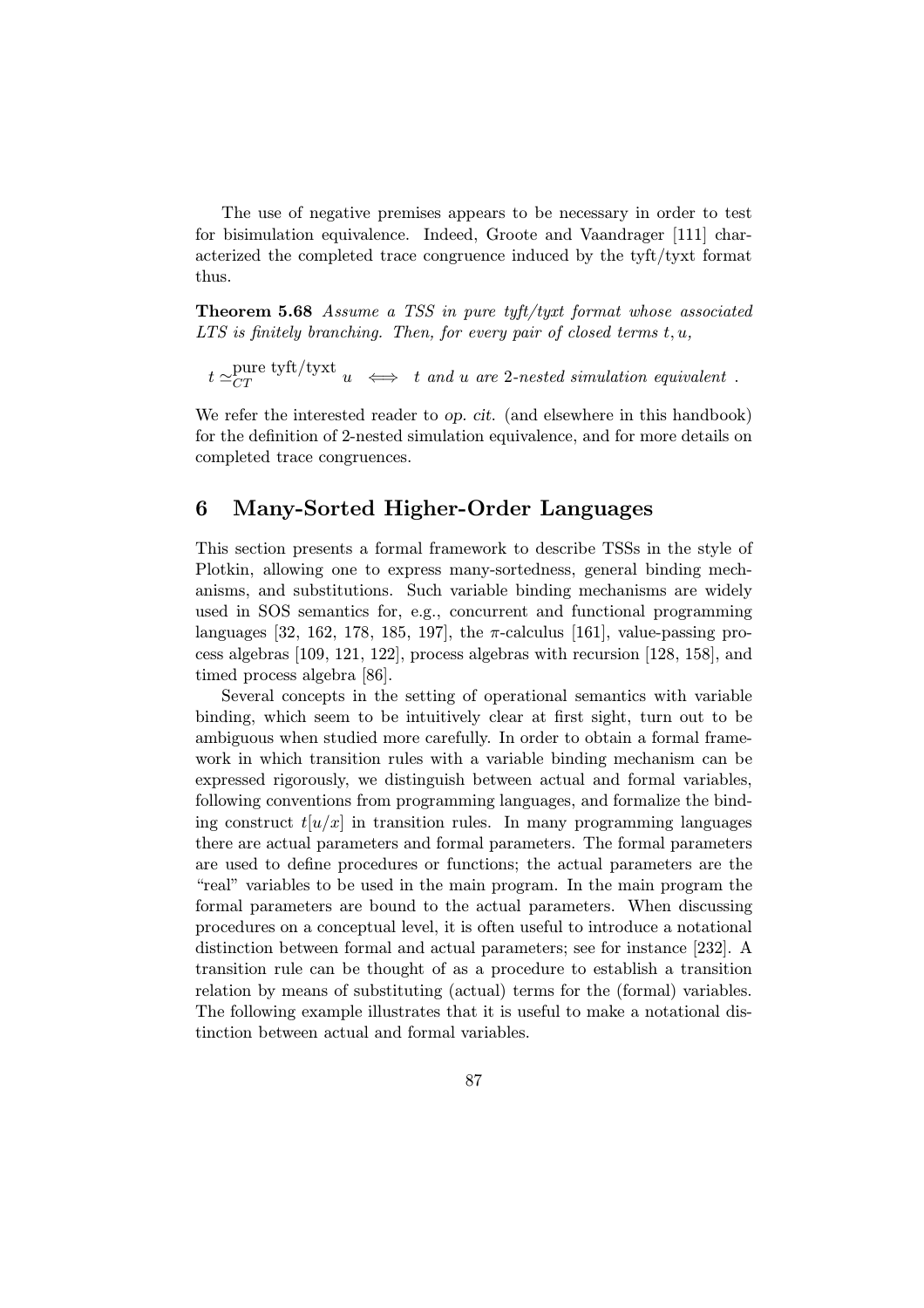Example: Consider the transition rule

$$
\frac{y[z/x]P_1}{yP_2}
$$

where  $x, y, z$  are variables and  $y[z/x]$  is a standard notation that binds the x in y and replaces it by z. Application of a substitution  $\sigma$  to this transition rule yields

$$
\frac{\sigma(y)[\sigma(z)/x]P_1}{\sigma(y)P_2}
$$

 $\Box$ 

The example above highlights two matters.

- 1. The expression  $y[z/x]$  is not a substitution (for then it would equal  $y$ ), but a syntactic construct with a suggestive form, called a substitution harness. Only after application of a substitution  $\sigma$ , the result  $\sigma(y)[\sigma(z)/x]$  can be evaluated to a term.
- 2. Substitutions only apply to part of the variables that occur in a transition rule. In order to distinguish such formal variables in a transition rule, they are marked with an asterisk.

Hence, the transition rule above takes the form

$$
\frac{y^*[z^*/x]P_1}{y^*P_2}
$$

The use of formal variables in SOS with variable binding was proposed in, e.g., [87, 129, 195].

The organization of this section is as follows. Sect. 6.1 introduces actual terms, while Sect. 6.2 introduces formal terms. Sect. 6.3 describes the framework for many-sorted higher-order SOS definitions. Finally, Sect. 6.4 explains how the operational conservative extension format from Thm. 4.4 carries over to this higher-order setting.

Binding mechanisms exist in many and diverse forms. Here, these mechanisms are described using a notational approach, based on [15], for the Nuprl proof development system [67]. An alternative formalism would of course be the  $\lambda$ -calculus [32].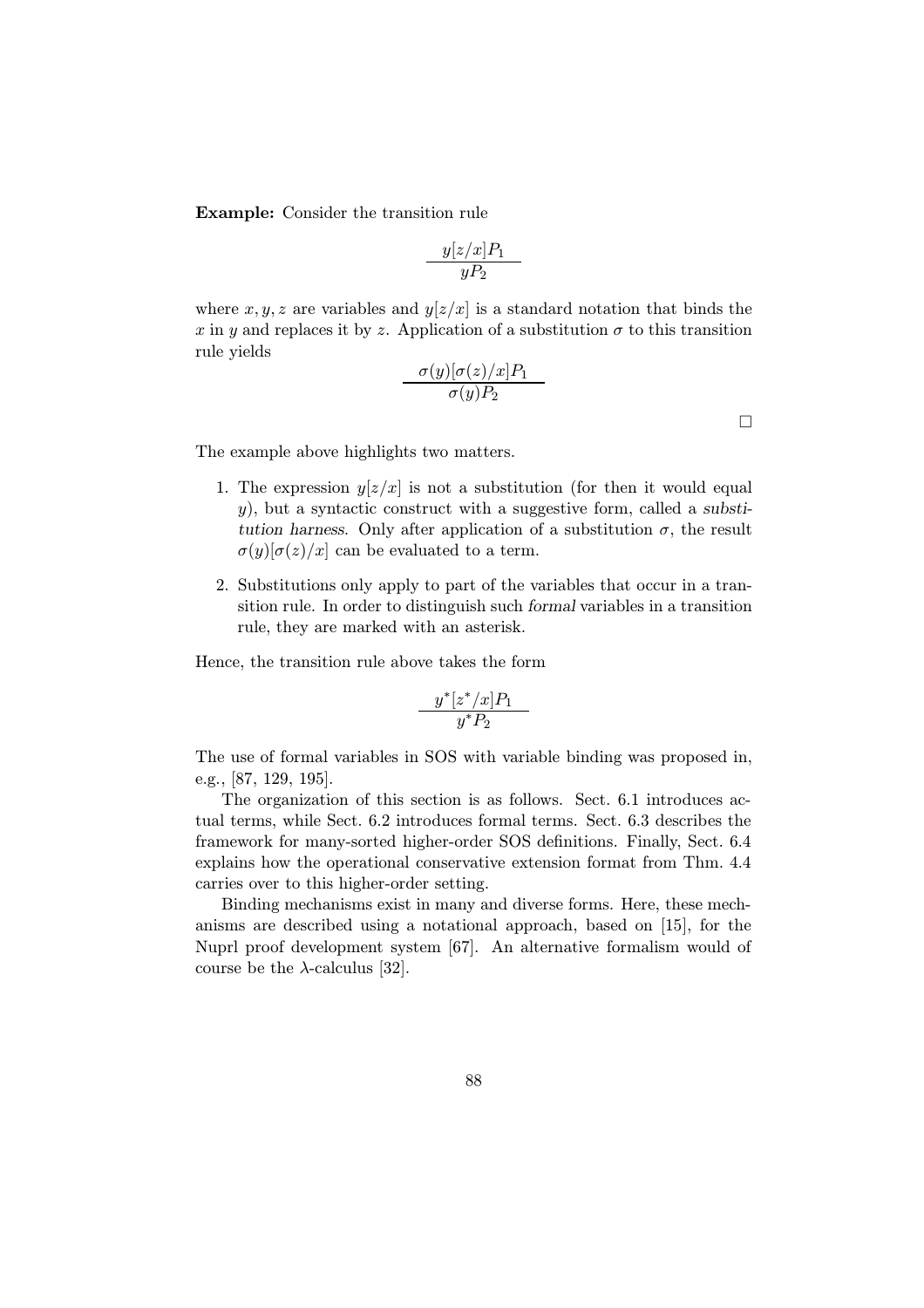## 6.1 The Actual World

We assume a set of sorts together with a countably infinite set Var of sorted actual variables. The actual world contains actual terms, actual substitutions, and so forth. Let  $\overrightarrow{O}$  denote a sequence  $O_1 \cdots O_k$ , and  $\overrightarrow{O}_i$  a sequence  $O_{i1} \cdots O_{ik}$ , with  $k \in \mathbb{N}$ .

Definition 6.1 (Many-sorted higher-order signature) A many-sorted higher-order signature  $\Sigma$  is a set of function symbols

$$
f: \vec{S}_1.S_1 \times \cdots \times \vec{S}_{ar(f)}.S_{ar(f)} \to S,
$$

where the  $S_{ij}$ , the  $S_i$ , and S are sorts.

The intuitive idea embodied by the above definition is that a function symbol f denotes an operation that takes functions of type  $\vec{S}_i \rightarrow S_i$  as arguments, and delivers a result of sort S.

**Definition 6.2 (Actual term)** Let  $\Sigma$  be a many-sorted higher-order signature. The collection  $\mathbb{A}(\Sigma)$  of actual terms over  $\Sigma$  is the least set satisfying:

- each actual variable from Var is in  $\mathbb{A}(\Sigma)$ ;
- for each function symbol  $f : \vec{S}_1.S_1 \times \cdots \times \vec{S}_{ar(f)}.S_{ar(f)} \rightarrow S$ , the expression  $f(\vec{x}_1,t_1,\ldots,\vec{x}_{ar (f)}.t_{ar (f)})$  is an actual term of sort S, if
	- the  $t_i$  are actual terms of sort  $S_i$ , and
	- each sequence  $\vec{x}_i$  consists of distinct actual variables in Var of sorts  $S_i$ .

Free occurrences of actual variables in actual terms are defined inductively as expected:

- x occurs free in x for each  $x \in \mathsf{Var}$ ;
- if x occurs free in  $t_i$ , and x does not occur in the sequence  $\vec{x}_i$ , then x occurs free in  $f(\vec{x}_1,t_1,\ldots,\vec{x}_{ar(f)}t_{ar(f)}).$

An actual term is closed if it does not contain any free occurrences of actual variables.

An actual substitution is a sort preserving mapping  $\sigma : \mathsf{Var} \to \mathbb{A}(\Sigma)$ , where sort preserving means that x and  $\sigma(x)$  are always of the same sort. An actual substitution extends to a mapping from actual terms to actual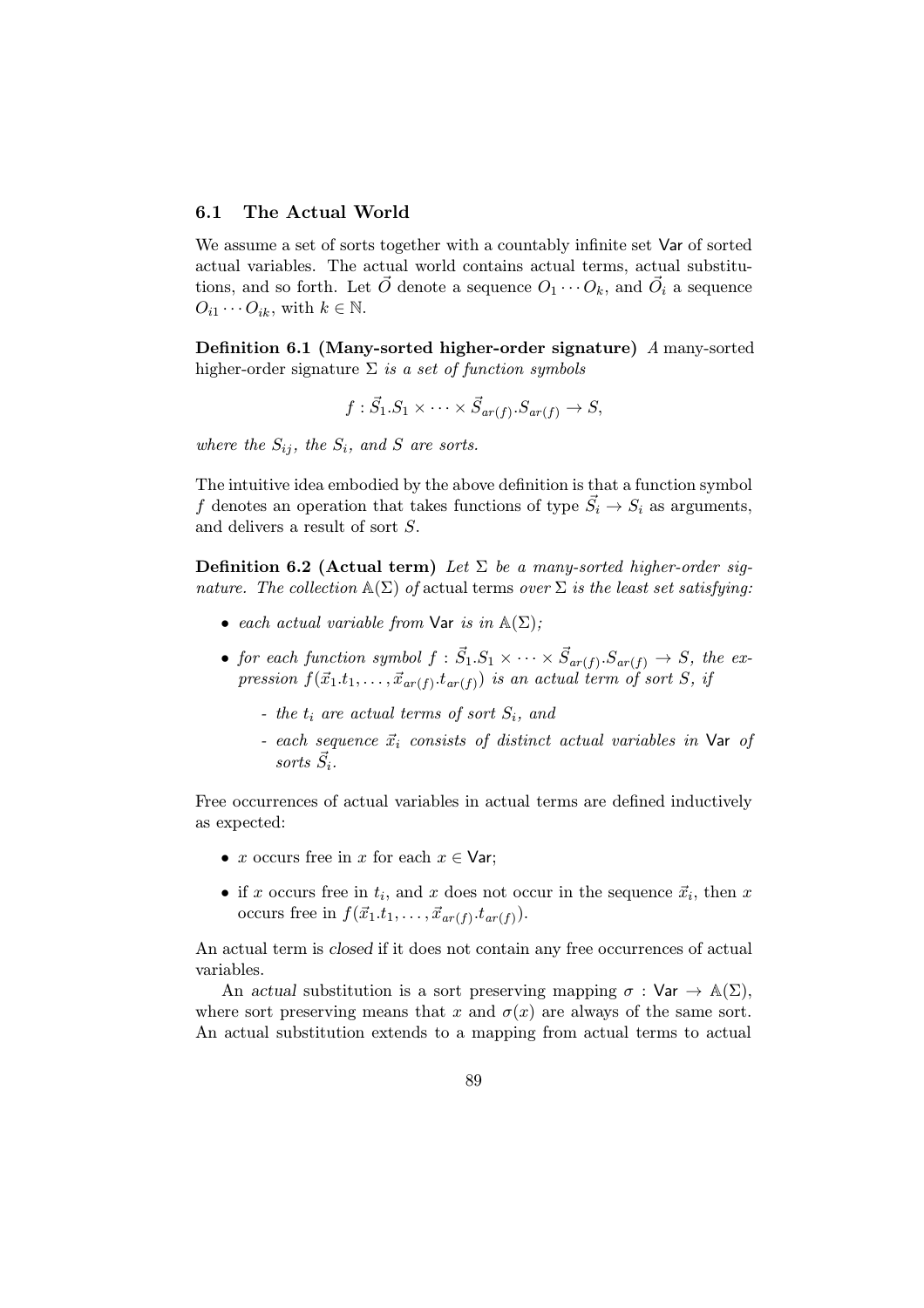terms; the actual term  $\sigma(t)$  is obtained by replacing free occurrences of actual variables x in t by  $\sigma(x)$ . As usual,  $[t/x]$  is the postfix notation for the actual substitution that maps  $x$  to  $t$  and is inert otherwise. Such postfix denoted actual substitutions are called explicit (as opposed to implicit actual substitutions  $\sigma$ ).

In the definition of actual substitutions on actual terms there is a wellknown complication. Namely, consider an actual term  $\sigma(t)$ , and let x occur free in t. After x in t has been replaced by  $\sigma(x)$ , actual variables y that occur in  $\sigma(x)$  are bound in actual subterms such as  $f(y,u)$  of t. A solution for this problem, which originates from the  $\lambda$ -calculus, is to allow unrestricted substitution by applying  $\alpha$ -conversion; that is, by renaming bound actual variables. From now on, actual terms are considered modulo α-conversion, and when an actual substitution is applied, bound actual variables are renamed. Stoughton [213] presented a clean treatment of this technique.

#### 6.2 The Formal World

We argued that it is a good idea to distinguish between formal and actual variables when discussing transition rules with variable bindings and substitutions on an abstract level. A formal term  $t^*$  is an actual term with possible occurrences of formal variables and substitution harnesses.

Assume a many-sorted higher-order signature  $\Sigma$ . The set  $\text{Var}^*$  of formal variables is defined as  $\{x^* \mid x \in \mathsf{Var}\}\$ , where  $x^*$  and  $x$  are of the same sort.

**Definition 6.3 (Formal term)** The collection  $\mathbb{F}(\Sigma)$  of formal terms over a many-sorted higher-order signature  $\Sigma$  is the least set satisfying:

- each actual variable from Var is in  $\mathbb{F}(\Sigma)$ ;
- each formal variable from  $\text{Var}^*$  is in  $\mathbb{F}(\Sigma)$ ;
- for each function symbol  $f : \vec{S}_1.S_1 \times \cdots \times \vec{S}_{ar(f)}.S_{ar(f)} \rightarrow S$ , the expression  $f(\vec{x}_1.t_1^*, \ldots, \vec{x}_{ar(f)}.t_{ar(f)}^*)$  is a formal term of sort S, if
	- the  $t_i^*$  are formal terms of sort  $S_i$ , and
	- each  $\vec{x}_i$  consists of distinct actual variables in **Var** of sorts  $\vec{S}_i$ ,
- if  $t^*$  and  $u^*$  are formal terms of sorts  $S_0$  and  $S_1$  respectively, and  $x \in \text{Var}$  is of sort  $S_1$ , then  $t^* [u^*/x]$  is a formal term of sort  $S_0$ .

A formal substitution is a sort preserving mapping  $\sigma^* : \text{Var}^* \to \mathbb{A}(\Sigma)$ . It extends to a mapping  $\sigma^* : \mathbb{F}(\Sigma) \to \mathbb{A}(\Sigma)$ , where the actual term  $\sigma^*(t^*)$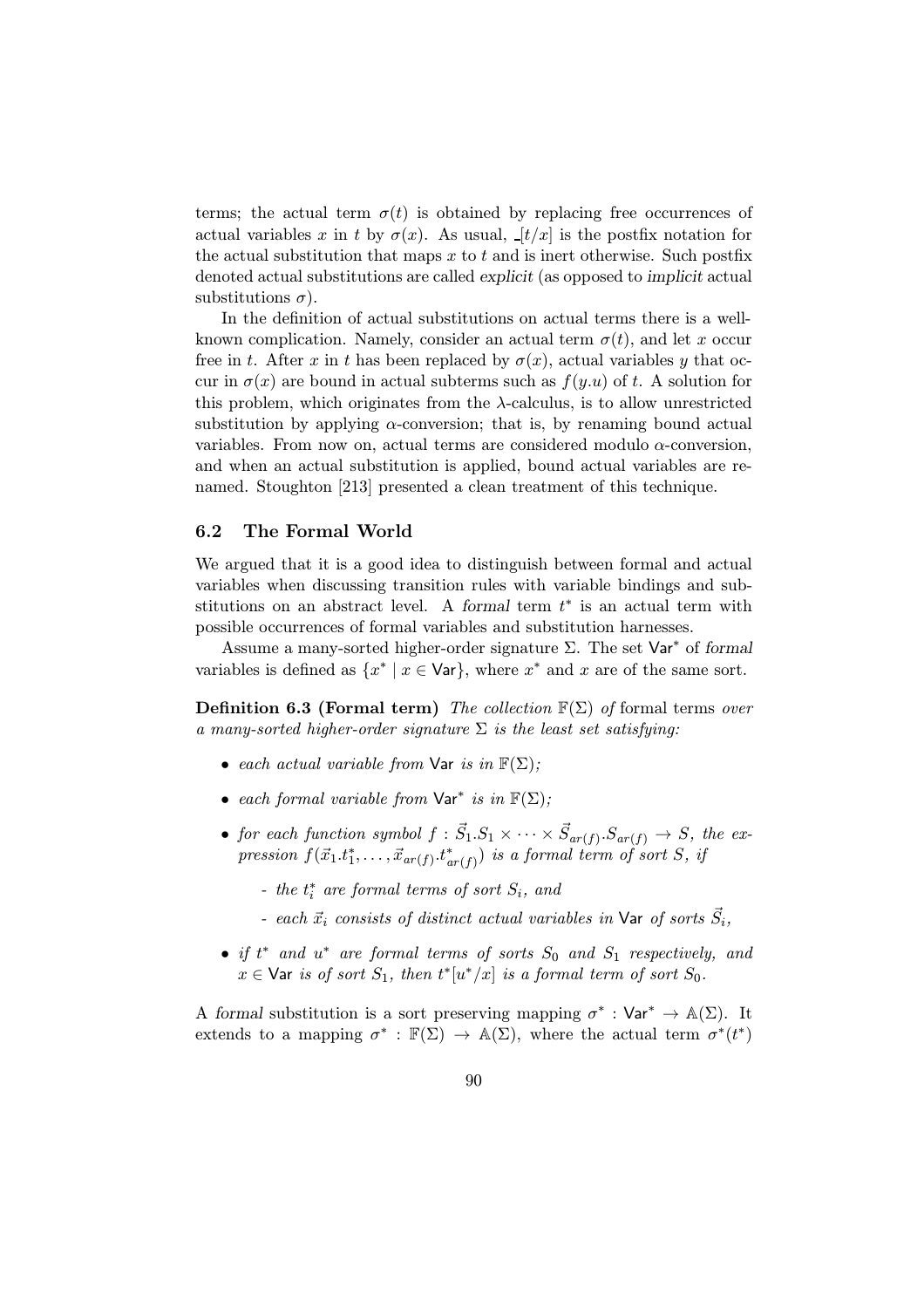is obtained from the formal term  $t<sup>*</sup>$  as follows. First replace each formal variable  $x^*$  in  $t^*$  by  $\sigma^*(x^*)$ . Then the substitution harnesses in  $t^*$  become explicit actual substitutions, so that the result evaluates to an actual term.

**Example:** An example of a formal term is  $y^*[z^*/x]$ , which evaluates to the actual constant a after application of a formal substitution  $\sigma^*$  with  $\sigma^*(z^*) = a$  and  $\sigma^*(y^*) = x$ . Namely, the implicit formal substitution  $\sigma^*$ turns the substitution harness  $y^*z^*/x$  into the actual term  $x[a/x]$ , where  $\Box [a/x]$  is an explicit actual substitution, which evaluates to a.

We summarize the various notions of substitutions, and briefly discuss their differences. There are four notions in two worlds: implicit and explicit actual substitutions (which are semantically the same), formal substitutions, and substitution harnesses.

- Implicit actual substitutions  $\sigma$  and explicit actual substitutions  $[t/x]$ both denote mappings from actual variables to actual terms.
- Formal substitutions  $\sigma^*$  are mappings from formal variables to actual terms.
- A substitution harness  $t^*[u^*/x]$  is not a substitution, but a piece of syntax with a suggestive form. If a formal substitution  $\sigma^*$  is applied to it, then the result is an expression  $\sigma^*(t^*)[\sigma^*(u^*)/x]$ , containing an explicit actual substitution, so that it can be evaluated to an actual term.

Substitution harnesses are used to formulate in a precise way how a formal substitution is to act on a transition rule. The formal and actual substitutions are used to move from transition rules to a proof tree (cf. Def. 2.14).

## 6.3 Actual and Formal Transition Rules

Before presenting the basic definitions of SOS for higher-order languages, we first consider as an example the recursive  $\mu$ -construct, which combines formal variables, a binding mechanism, and a substitution harness. The  $\mu$ -operator is similar to the construct fix( $X = t$ ) that was incorporated in De Simone languages (cf. Sect. 5.3.1).

**Example:** Intuitively, a closed actual term  $\mu x.t$  executes t until it encounters an expression x, in which case it starts executing  $\mu x.t$  again. This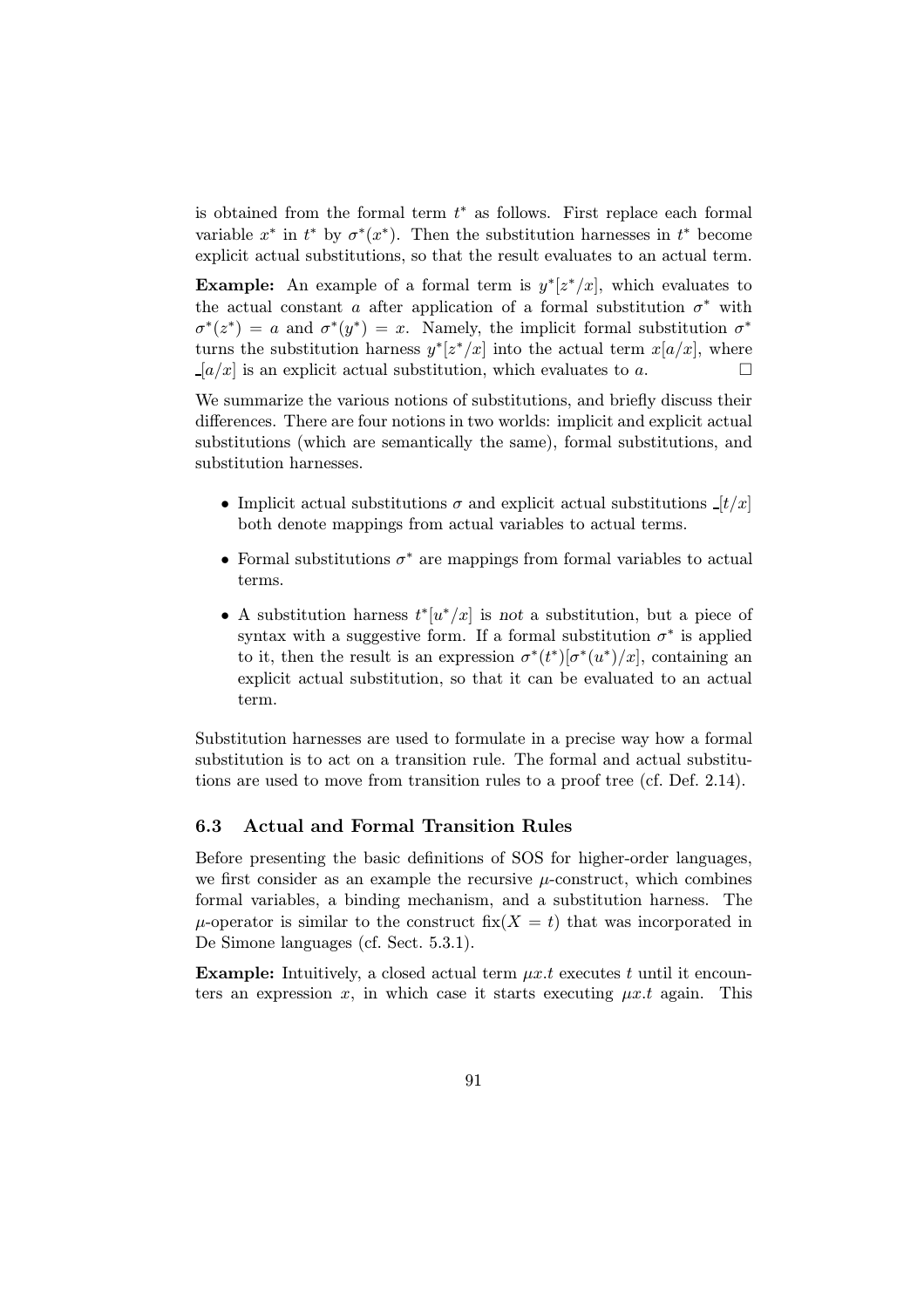intuition is expressed in the following transition rule, which we call the  $\mu$ rule:

$$
\frac{y^*[\mu x.y^*/x] \stackrel{a}{\to} z^*}{\mu x.y^* \stackrel{a}{\to} z^*}
$$

The transition  $\mu x.a \cdot x \stackrel{a}{\rightarrow} \mu x.a \cdot x$  with a the prefix multiplication operator from CCS can be derived from the  $\mu$ -rule together with the standard transition rule for prefix multiplication:  $\mathcal{O}/a \cdot w^* \stackrel{a}{\rightarrow} w^*$  (cf. Sect. 5.4.3). Namely, after application of the formal substitution  $\sigma^*$  to the *µ*-rule with  $\sigma^*(y^*)$  =  $a \cdot x$  and  $\sigma^*(z^*) = \mu x.a \cdot x$ , the premise takes the form  $a \cdot x[\mu x.a \cdot x/x] \stackrel{a}{\rightarrow} \mu x.a \cdot x$ , which evaluates to  $a \cdot \mu x \cdot a \cdot x \stackrel{\hat{a}}{\rightarrow} \mu x \cdot a \cdot x$ . Since this is an instance of the transition rule for prefix multiplication, with  $\mu x.a\cdot x$  for w<sup>\*</sup>, we conclude that the  $\sigma^*$ -instantiation of the conclusion of the μ-rule is valid: μx.a·x  $\stackrel{a}{\rightarrow} \mu x.a·x$ . The proof of  $\mu x.a\cdot x \stackrel{a}{\rightarrow} \mu x.a\cdot x$  is depicted below.



**Definition 6.4 (Actual transition rule)** An actual transition rule is an expression of the form  $H/\alpha$ , where H is a set of literals (cf. Def. 2.13), and  $\alpha$  is a positive literal.

Actual transition rules are deduced by means of formal transition rules. The formal transition rules are the ones that are presented in the literature; they are the recipes that enable one to deduce an LTS. For instance, in the example above, the actual transition rule

$$
\frac{a \cdot \mu x.a \cdot x \stackrel{a}{\rightarrow} \mu x.a \cdot x}{\mu x.a \cdot x \stackrel{a}{\rightarrow} \mu x.a \cdot x}
$$

was deduced from the  $\mu$ -rule, which is a formal transition rule.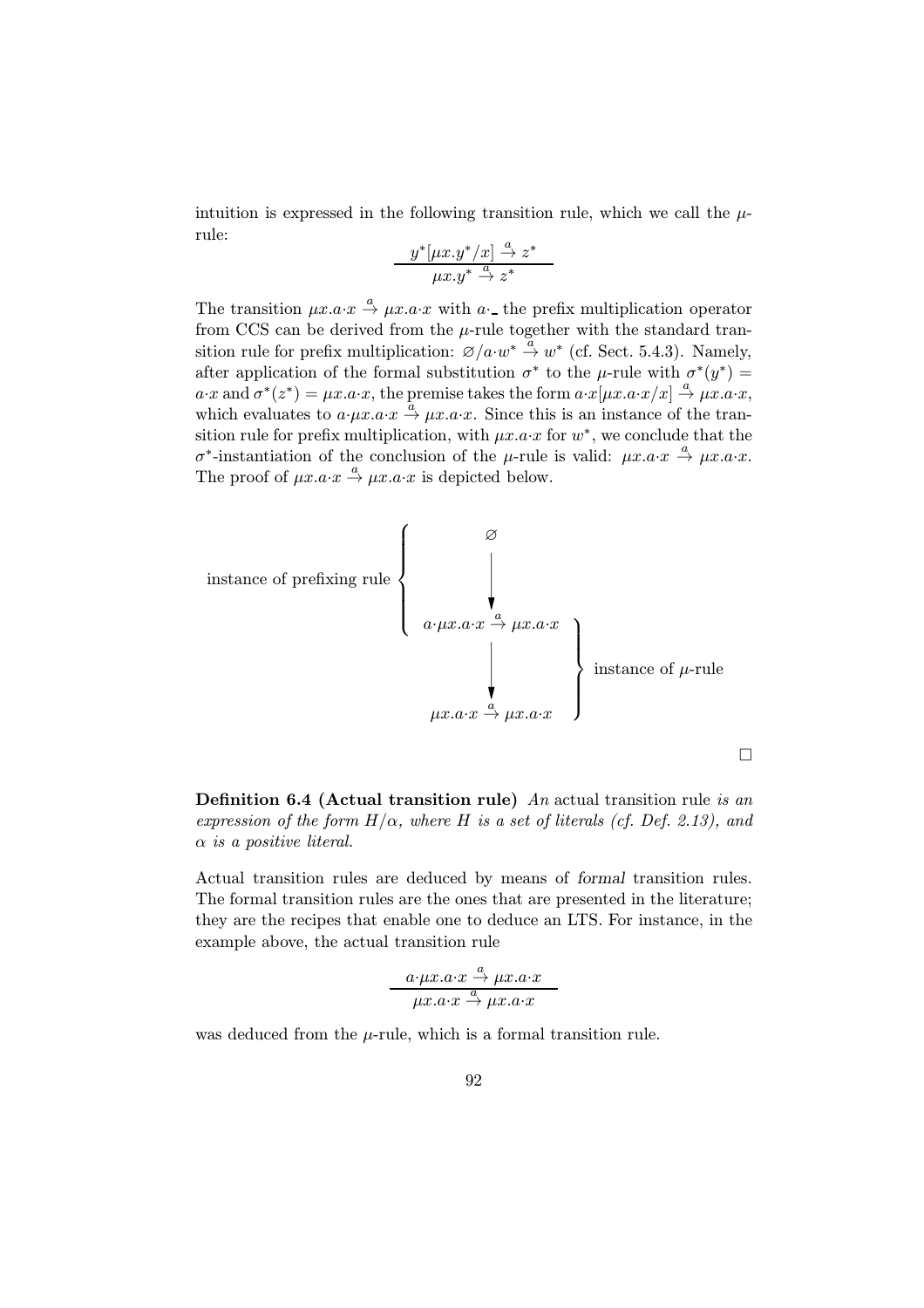**Definition 6.5 (Formal transition rule)** A formal transition rule is an expression  $H^*/\alpha^*$ , where:

- $H^*$  is a set of premises of the form  $t^* \stackrel{a}{\rightarrow} u^*$ ,  $t^*P$ ,  $t^* \stackrel{a}{\rightarrow}$ , and  $t^* \neg P$ ;
- $\alpha^*$  is the conclusion of the form  $t^* \stackrel{a}{\rightarrow} u^*$  or  $t^*P$ ;

where  $t^*, u^* \in \mathbb{F}(\Sigma)$ ,  $a \in \text{Act}, \text{ and } P$  denotes any predicate. A higher-order TSS is a set of formal transition rules.

We give an intricate example of a formal transition rule PRE from the  $\pi$ calculus [161], which incorporates bound variables and parameterized transition labels. Recall that actual terms are considered modulo  $\alpha$ -conversion.

**Example:** Assume two sorts *Port* of port names and *Process* of processes. For actual variables x and y of sort *Port* we have the formal transition rule

$$
\text{PRE} \qquad x(y).v^* \stackrel{x(y)}{\rightarrow} v^*
$$

from [196], where  $v^*$  is a formal variable of sort *Process*. The formal transition rule PRE expresses that process  $x(y)$ . t sends the bound port name y via port  $x$ , and proceeds as process  $t$ . There is a subtle distinction between the two occurrences of y in PRE; in  $x(y) \cdot v^*$  it is a binder of  $v^*$ , while in the transition label it is a free parameter. A notation for PRE in the vein of this section would be

$$
send(x, y.v^*) \stackrel{(x,y)}{\rightarrow} v^* .
$$

From PRE we can deduce  $x(y) \to x^{(w)}(w/y)$  for actual terms t of sort *Process* that do not contain any free occurrences of the actual variable  $w$  of sort Port, where  $[w/y]$  is an explicit actual substitution. Namely, PRE yields  $x(w).t[w/y] \stackrel{x(w)}{\rightarrow} t[w/y]$ , and if w does not occur free in t, then  $x(w).t[w/y]$ is  $\alpha$ -convertible to  $x(y).t$ .

The example above shows that provability of an actual transition rule may depend in an essential way on the fact that actual terms are considered modulo  $\alpha$ -conversion.

#### 6.4 Operational Conservative Extension

Only few rule formats for higher-order languages have appeared in the literature. Notably, Howe [129] presented a congruence format for higher-order TSSs with respect to bisimulation equivalence, which shows a strong resemblance with the tyft/tyxt format from Groote and Vaandrager (cf. Def. 5.2).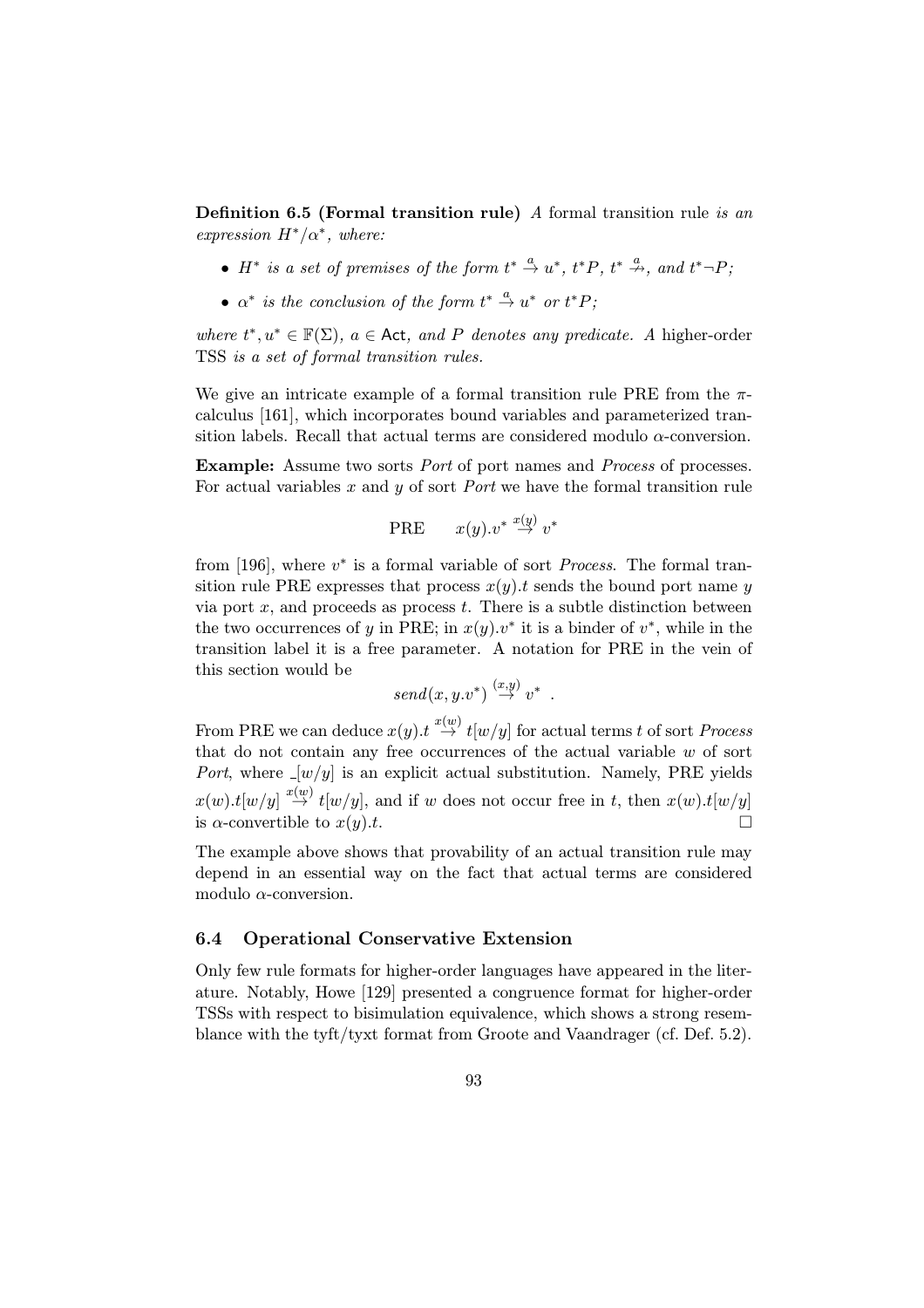Interestingly, Bernstein [42] showed that in many cases the semantics of a higher-order language can be captured by a first-order TSS with terms as transition labels. It appears that existing rule formats can be extended with terms as transition labels in a straightforward manner; see [42, 87]. Thus, it might be the case that current first-order rule formats are sufficient to deal with higher-order languages. Another reference of interest in this area is [49].

We proceed to present a generalization from [87] of the operational conservative extension format (see Sect. 4) to a higher-order setting. This generalization is based on an adaptation of the notion of source-dependency (cf. Def. 4.3), requiring a distinction between occurrences of formal variables inand outside the substitution harnesses of a formal term.  $FV(t^*)$  denotes the set of formal variables that occur in the formal term  $t^*$ .

**Definition 6.6**  $(FV(t^*))$  The sets  $FV(t^*)$  are defined inductively by:

$$
FV(x^*) \triangleq x^*
$$
  
\n
$$
FV(f(\vec{x}_1 \cdot t_1^*, \dots, \vec{x}_{ar(f)} \cdot t_{ar(f)}^*)) \triangleq FV(t_1^*) \cup \dots \cup FV(t_{ar(f)}^*)
$$
  
\n
$$
FV(t^*[s^*/x]) \triangleq FV(t^*) \cup FV(s^*) .
$$

For example,  $FV(f(v.x^*|y^*/w])) = \{x^*, y^*\}$ . By contrast,  $EV(t^*)$  denotes a more restricted set of formal variables in the formal term  $t^*$ , which does not take into account formal variables that occur inside a substitution harness.

**Definition 6.7**  $(EV(t^*))$  The sets  $EV(t^*)$  are defined inductively by:

$$
EV(x^*) \stackrel{\triangle}{=} x^*
$$
  
\n
$$
EV(f(\vec{x}_1 \cdot t_1^*, \ldots, \vec{x}_{ar(f)} \cdot t_{ar(f)}^*)) \stackrel{\triangle}{=} EV(t_1^*) \cup \cdots \cup EV(t_{ar(f)}^*)
$$
  
\n
$$
EV(t^*[s^*/x]) \stackrel{\triangle}{=} EV(t^*) .
$$

For example,  $EV(f(v.x^*[y^*/w])) = \{x^*\}$ . The sets  $FV(t^*)$  and  $EV(t^*)$  are used in the definition of source-dependent variables in a formal transition rule.

Definition 6.8 (Source dependency) For a formal transition rule  $\rho^*$ , the formal variables in  $\rho^*$  that are source-dependent are defined inductively by:

1. if  $t^*$  is the source of  $\rho^*$ , then all formal variables in  $EV(t^*)$  are sourcedependent in  $\rho^*$ ;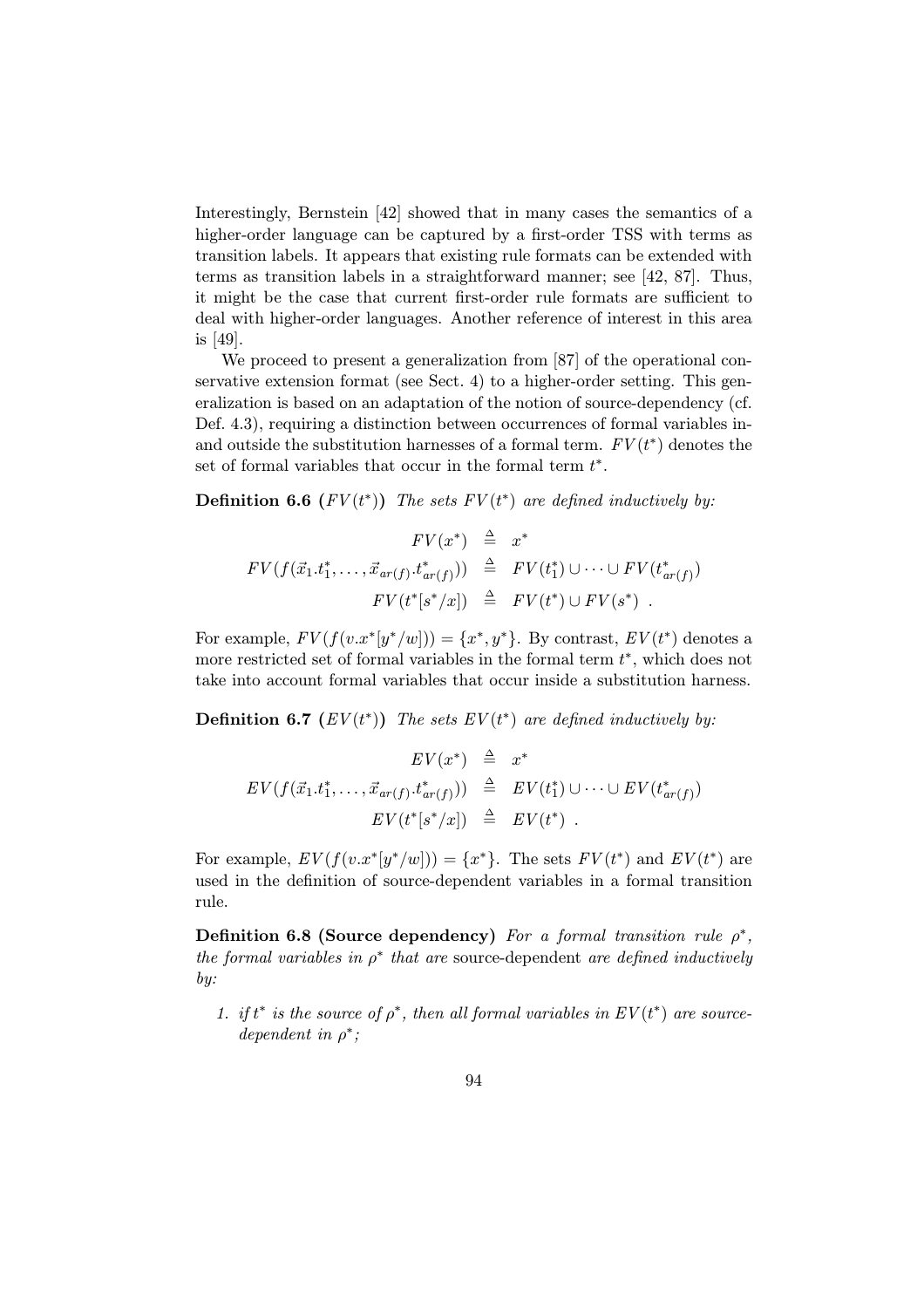2. if  $t^* \stackrel{a}{\rightarrow} u^*$  is a premise of  $\rho^*$ , and all formal variables in  $FV(t^*)$ are source-dependent in  $\rho^*$ , then all formal variables in  $EV(u^*)$  are source-dependent in  $\rho^*$ .

A formal transition rule  $\rho^*$  is source-dependent if so are all the variables in  $FV(\rho^*).$ 

Thm. 6.9 formulates sufficient criteria for a higher-order TSS  $T_0 \oplus T_1$  to be an operational conservative extension of  $T_0$  (see Def. 4.2); it extends Thm. 4.4 to higher-order languages. We say that a formal term in  $\mathbb{F}(\Sigma_1)$  is fresh if it contains a function symbol from  $\Sigma_1 \backslash \Sigma_0$  outside its substitution harnesses. Similarly, an action or predicate symbol in  $T_1$  is fresh if it does not occur in  $T_0$ .

**Theorem 6.9** Let  $T_0$  and  $T_1$  be higher-order TSSs over many-sorted higherorder signatures  $\Sigma_0$  and  $\Sigma_0 \oplus \Sigma_1$ , respectively. Under the following conditions,  $T_0 \oplus T_1$  is an operational conservative extension of  $T_0$ .

- 1. Each  $\rho^* \in T_0$  is source-dependent.
- 2. For each  $\rho^* \in T_1$ ,
	- either the source of  $\rho^*$  is fresh,
	- or  $\rho^*$  has a premise of the form  $t_0^*$  $\stackrel{a}{\rightarrow} t_1^*$  or  $t_0^*P$ , where  $- t_0^* \in \mathbb{F}(\Sigma_0);$  $- FV(t_0^*) \subseteq EV(u^*)$ , where  $u^*$  denotes the source of  $\rho^*$ ;  $- t_1^*$ , a, or P is fresh.

Theorem 6.9 can be applied to extensions of higher-order TSSs such as process algebra with time [86, 167] or data [109], where binding constructs enable one to parameterize processes over the time or data domain, process algebra with a recursive operator like the  $\mu$ -construct [118, 122, 197], the  $\pi$ -calculus [161, 196], and the lazy  $\lambda$ -calculus [120, 195].

# 7 Denotational Semantics

Following a bias towards operational methods in process theory that dates back to Milner's original development of the theory of CCS [153, 160], most of the work in the field of the meta-theory of process description languages reported in this chapter is concerned with operational and axiomatic semantics for terms and the relationships between the two. In particular, it is by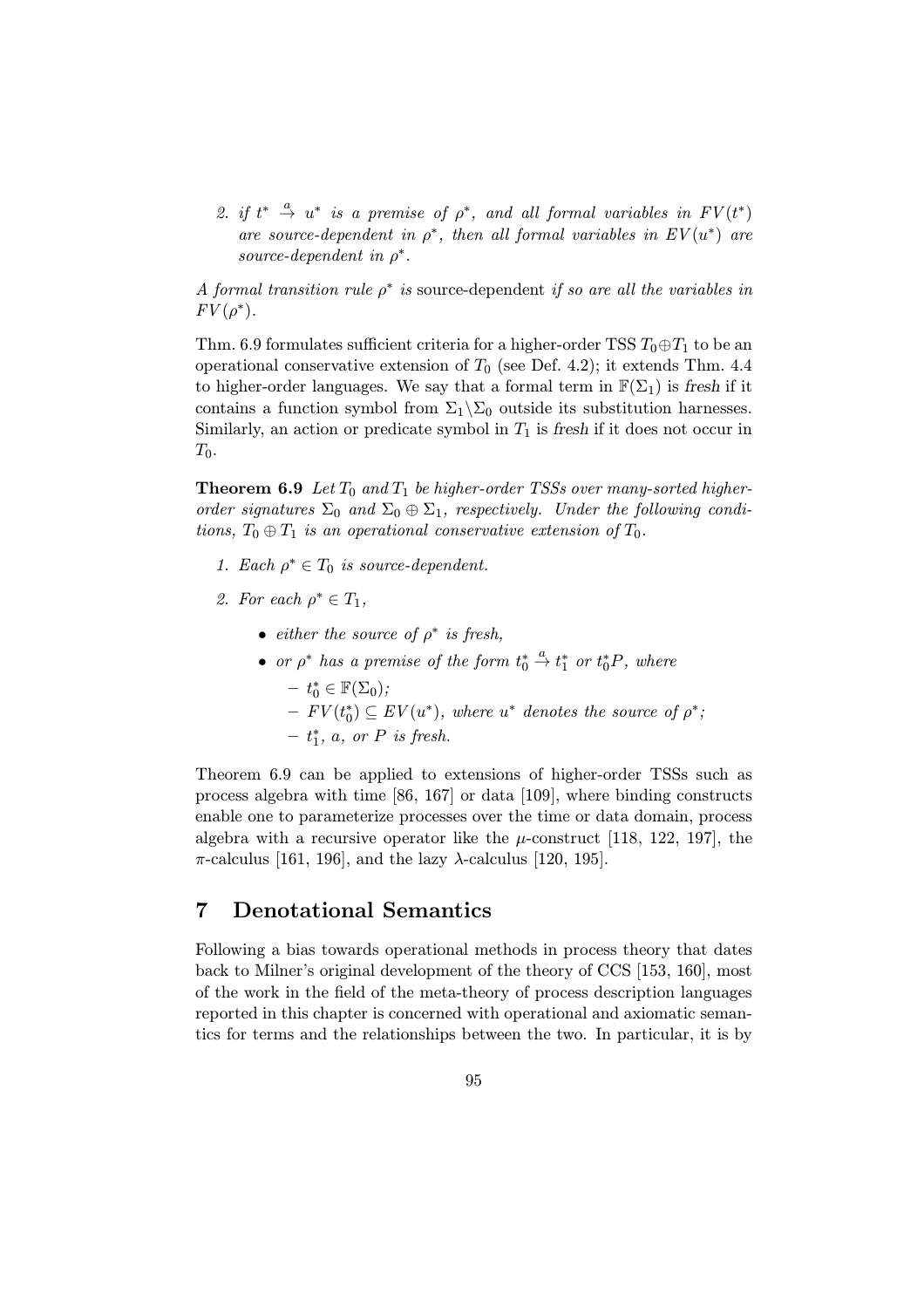now clear that it is often possible to automatically translate an operational theory of processes into an axiomatic one [8]. Moreover, in certain circumstances it is also possible to derive an SOS semantics from an axiomatic one, as witnessed by the developments in [8, 132].

Axiomatic semantics and proof systems for programming and specification languages are often closely related to denotational semantics for them, particularly if the Scott-Strachey approach [198] is followed. A paradigmatic example of the development of a semantic theory of processes in which operational, axiomatic, and denotational semantics coexist harmoniously, and may be used to highlight different aspects of process behaviours, is the theory of testing equivalence developed by De Nicola and Hennessy [75, 118]. In this theory, a process can be characterized operationally by means of its reaction to experiments, and denotationally as an acceptance tree [117]. Acceptance trees allow one to fully describe the behaviour of a process while abstracting away from the operational details of its interactions with all the possible testers. Moreover, the domain-theoretic properties of this model allow one to establish properties of the behavioural semantics that would be very difficult to derive using purely operational methods (see, e.g., the results in [118, Sect. 4.5].)

To our mind, the coincidence of operational, axiomatic, and denotational semantics enjoyed by the theory of processes presented in [118] does not only reinforce the naturalness of the chosen notion of program semantics, but allows one to make good use of the complementary benefits afforded by these semantic descriptions in establishing properties of processes. However, developing these three views of processes for each process description language from scratch and proving their coincidence is hard, subtle work; in addition, to quote from [149], giving denotational semantics to programming languages using the Scott-Strachey approach "involves an armamentarium of mathematical weapons otherwise unfamiliar in Computer Science". It would therefore be beneficial to develop systematic ways of giving denotational semantics to process description languages, following the Scott-Strachey approach, starting from their SOS descriptions. Of course, this is only worthwhile if the denotational semantics produced by the proposed techniques is automatically guaranteed to be in agreement with the behavioural and axiomatic views of processes. In particular, we would like to generate a denotational semantics that matches exactly our operational intuition about process behaviour, i.e., that is fully abstract in the sense of Milner and Plotkin [151, 152, 175, 212], with respect to a reasonable notion of behavioural semantics.

This section reviews results from [11, 12], where it is shown how to gen-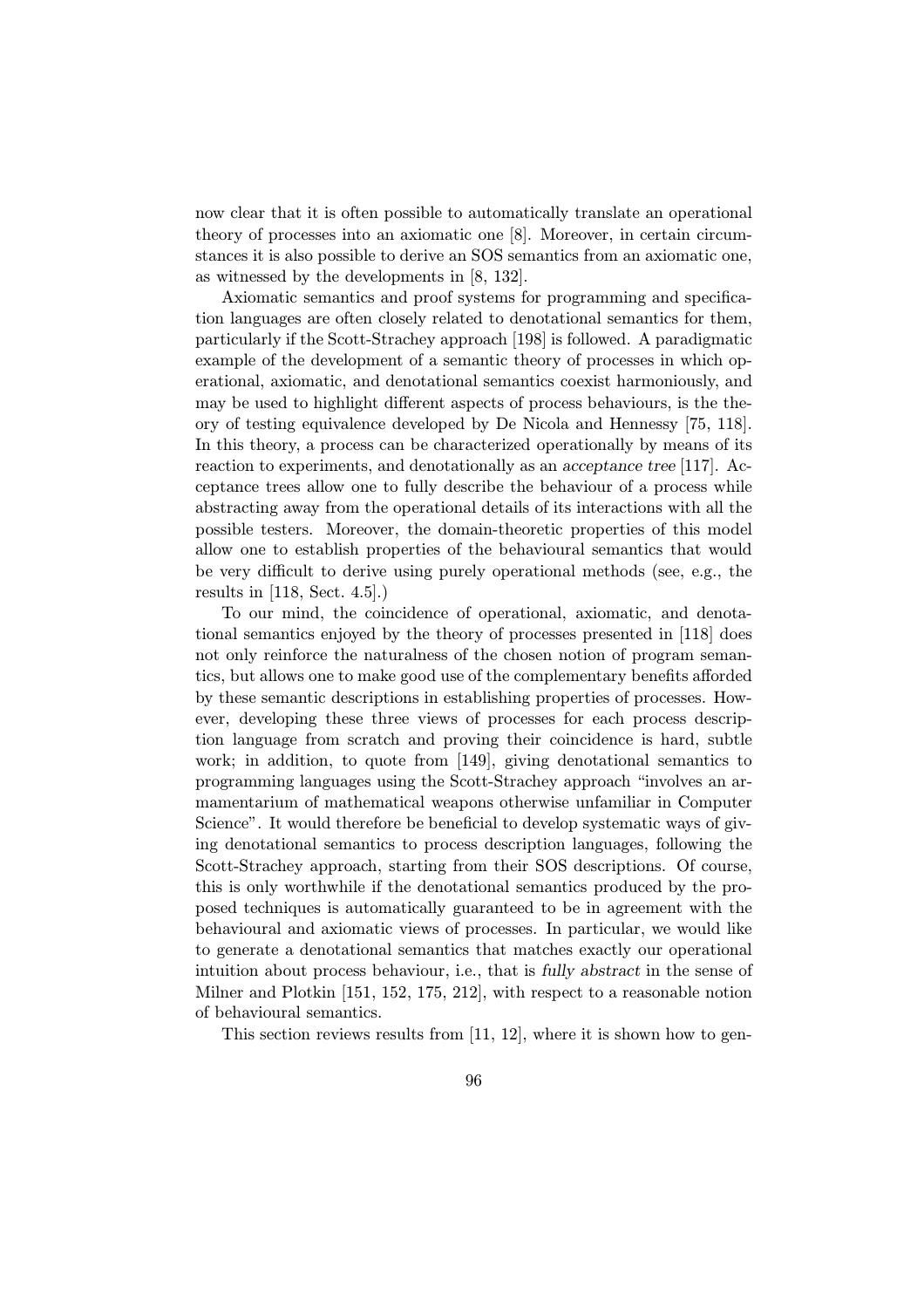erate a fully abstract denotational semantics from a class of recursive GSOS languages (cf. Sect. 5.4.5). Usually denotational semantics deals with recursion implicitly, by setting up a framework within which reasoning about recursion can be reduced to reasoning about recursion-free approximations. In line with this approach, a denotational semantics is first given to recursionfree terms from GSOS languages. Next, recursion-free approximations are used to extend this result to recursive terms over recursive GSOS languages.

#### 7.1 Preliminaries

#### 7.1.1  $\Sigma$ -Domains

We assume familiarity with the basic notions of ordered and continuous algebras (see, e.g., [112, 118, 130]); however, in what follows we give a quick overview of the way a denotational semantics can be given to a recursive language following the standard lines of algebraic semantics [112]. The interested reader is invited to consult [118] for an explanation of the theory.

Let  $\Sigma$  denote a signature, in the sense of Sect. 2.4, which includes a distinguished constant  $\Omega$ . A  $\Sigma$ -algebra consists of a carrier set A, where for each function symbol  $f \in \Sigma$  there is given an operator  $f_{\mathcal{A}} : \mathcal{A}^{ar(f)} \to \mathcal{A}$ . A mapping  $\varphi : \mathcal{A} \to \mathcal{B}$  between two  $\Sigma$ -algebras is a  $\Sigma$ -homomorphism if for every  $f \in \Sigma$  and elements  $d_1, \ldots, d_{ar(f)} \in \mathcal{A}$ :

$$
\varphi(f_{\mathcal{A}}(d_1,\ldots,d_{ar(f)})) = f_{\mathcal{B}}(\varphi(d_1),\ldots,\varphi(d_{ar(f)})) .
$$

We recall (from Sect. 2.4) that  $T(\Sigma)$  denotes the set of closed terms over  $\Sigma$ . We use  $T(\Sigma, \text{RVar})$  to denote the set of closed terms over  $\Sigma$  that may contain occurrences from a countably infinite set RVar of recursion variables, ranged over by  $X, Y$ .

A Σ-domain [118]  $(A, \subseteq_{\mathcal{A}})$  is a Σ-algebra whose carrier  $(A, \subseteq_{\mathcal{A}})$  is an algebraic complete partial order (cpo) (see, e.g., [176]) and whose operations are interpreted as continuous functions (in the sense of, e.g., [118, p. 123]). We require that  $\Omega$  is  $\perp_A$ , viz. the least element in the algebraic cpo  $(\mathcal{A}, \sqsubseteq_{\mathcal{A}})$ . The notion of a  $\Sigma$ -poset (resp.  $\Sigma$ -preorder) may be defined in a similar way by requiring that  $(A, \subseteq_{\mathcal{A}})$  be a partially ordered (resp. preordered) set and that the operators be monotonic. The notion of  $\Sigma$ -homomorphism extends to the ordered Σ-structures in the obvious way by requiring that such maps preserve the underlying order-theoretic structure as well as the  $\Sigma$ -structure.

The interpretation  $\mathcal{A}[\cdot]$  of T( $\Sigma$ , RVar) in a  $\Sigma$ -algebra  $\mathcal A$  associates each term in  $T(\Sigma, RVar)$  with a mapping from substitutions (going from recursion variables to  $A$ ) to  $A$ . This interpretation is defined by induction as follows,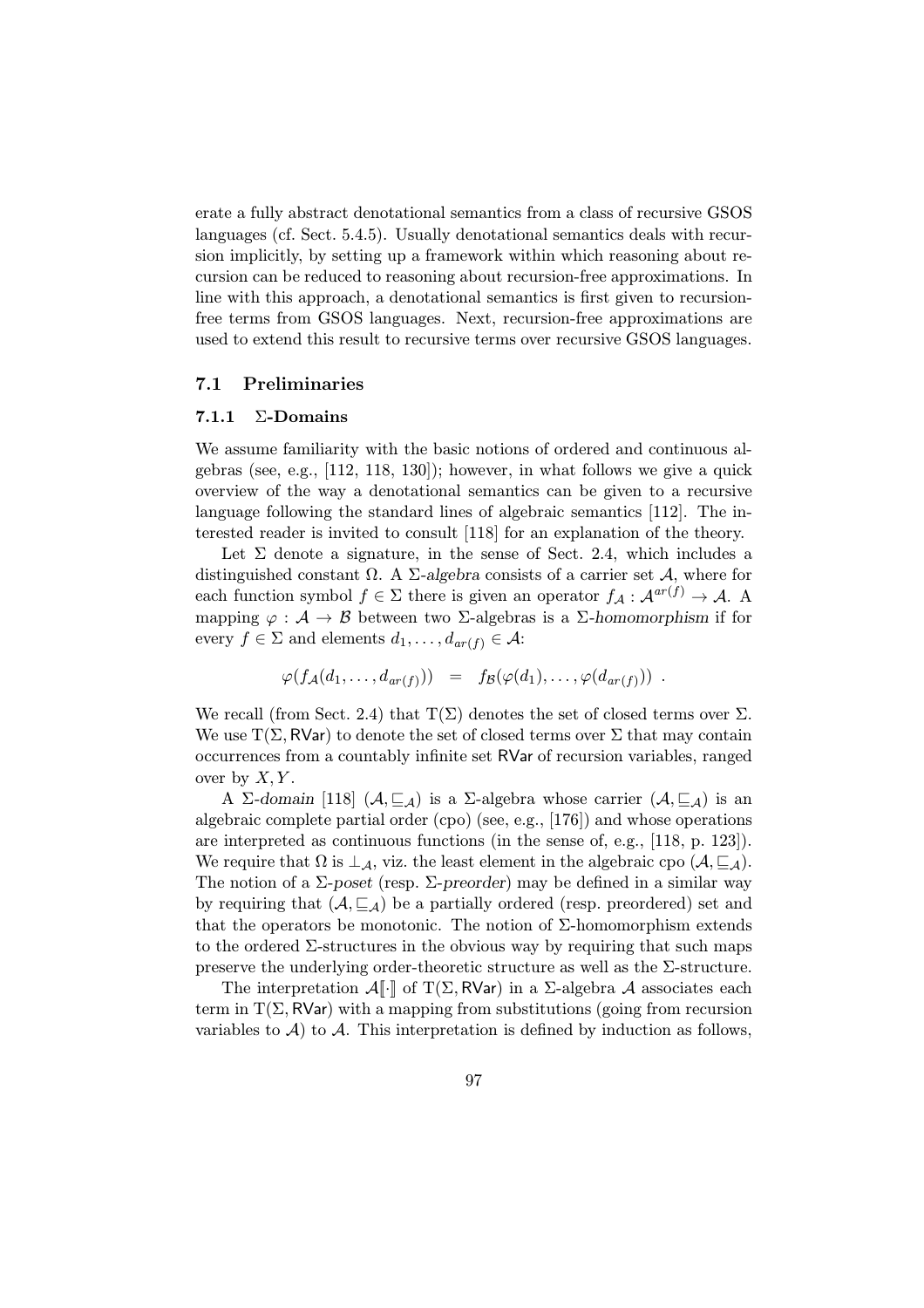where  $\sigma$  is any mapping from recursion variables to  $\mathcal{A}$ :

$$
\mathcal{A}[\![X]\!] \sigma \triangleq \sigma(X)
$$
  

$$
\mathcal{A}[\![f(t_1,\ldots,t_n)]\!] \sigma \triangleq f_{\mathcal{A}}(\mathcal{A}[\![t_1]\!] \sigma,\ldots,\mathcal{A}[\![t_n]\!] \sigma) ,
$$

where  $n = ar(f)$ . We recall that the recursive terms over  $\Sigma$  are given by the BNF grammar

$$
t ::= X \mid f(t_1, \ldots, t_{ar(f)}) \mid \text{fix}(X = t)
$$

where X is any recursion variable, f any function symbol in  $\Sigma$ , and fix a binding construct. The latter construct gives rise to the usual notions of free and bound recursion variables in recursive terms.  $\mathsf{CREC}(\Sigma)$  denotes the set of recursive terms that do not contain free recursion variables. Furthermore,  $t[u/X]$  denotes the recursive term t in which each occurrence of the recursion variable X has been replaced by u. If  $\mathcal A$  is a  $\Sigma$ -domain, then the interpretation  $\mathcal{A}[\cdot]$  extends to the set of recursive terms over  $\Sigma$  by

$$
\mathcal{A}[\text{fix}(X=t)]\sigma \triangleq \text{Y}\lambda d. \mathcal{A}[t]\sigma'
$$

where  $Y$  denotes the least fixed-point operator,  $d$  is a metavariable ranging over  $\mathcal{A}, \sigma'(X) \triangleq d$ , and  $\sigma'(Y) \triangleq \sigma(Y)$  for  $Y \neq X$ . Note that for each  $t \in \text{CREC}(\Sigma)$ ,  $\mathcal{A}[[t]]\sigma$  does not depend on  $\sigma$ .

In what follows, we make use of some general results about the semantic mappings defined above, which may be found in [68, 112, 118]. The first result states that for any recursive term t (possibly containing free recursion variables) there is a sequence of finite approximations  $t_n \in T(\Sigma, \text{RVar})$  for  $n \in \mathbb{N}$  such that, for any  $\Sigma$ -domain A,

$$
\mathcal{A}\llbracket t\rrbracket\;\;=\;\; \bigsqcup_{n\in\mathbb{N}}\mathcal{A}\llbracket t_n\rrbracket\;\;.
$$

(That is, the interpretation of the term t in  $A$  is the least upper bound of the interpretations of its finite approximations.) The second result states that if  $\leq_{\Omega}$  is the least precongruence (cf. Def. 2.11) satisfying

$$
\begin{array}{rcl}\n\operatorname{fix}(X=t) & \leq_{\Omega} & t[\operatorname{fix}(X=t)/X] \\
t[\operatorname{fix}(X=t)/X] & \leq_{\Omega} & \operatorname{fix}(X=t) \\
& \Omega & \leq_{\Omega} & X\n\end{array}
$$

then  $t_n \leq_{\Omega} t$  for every  $n \in \mathbb{N}$ .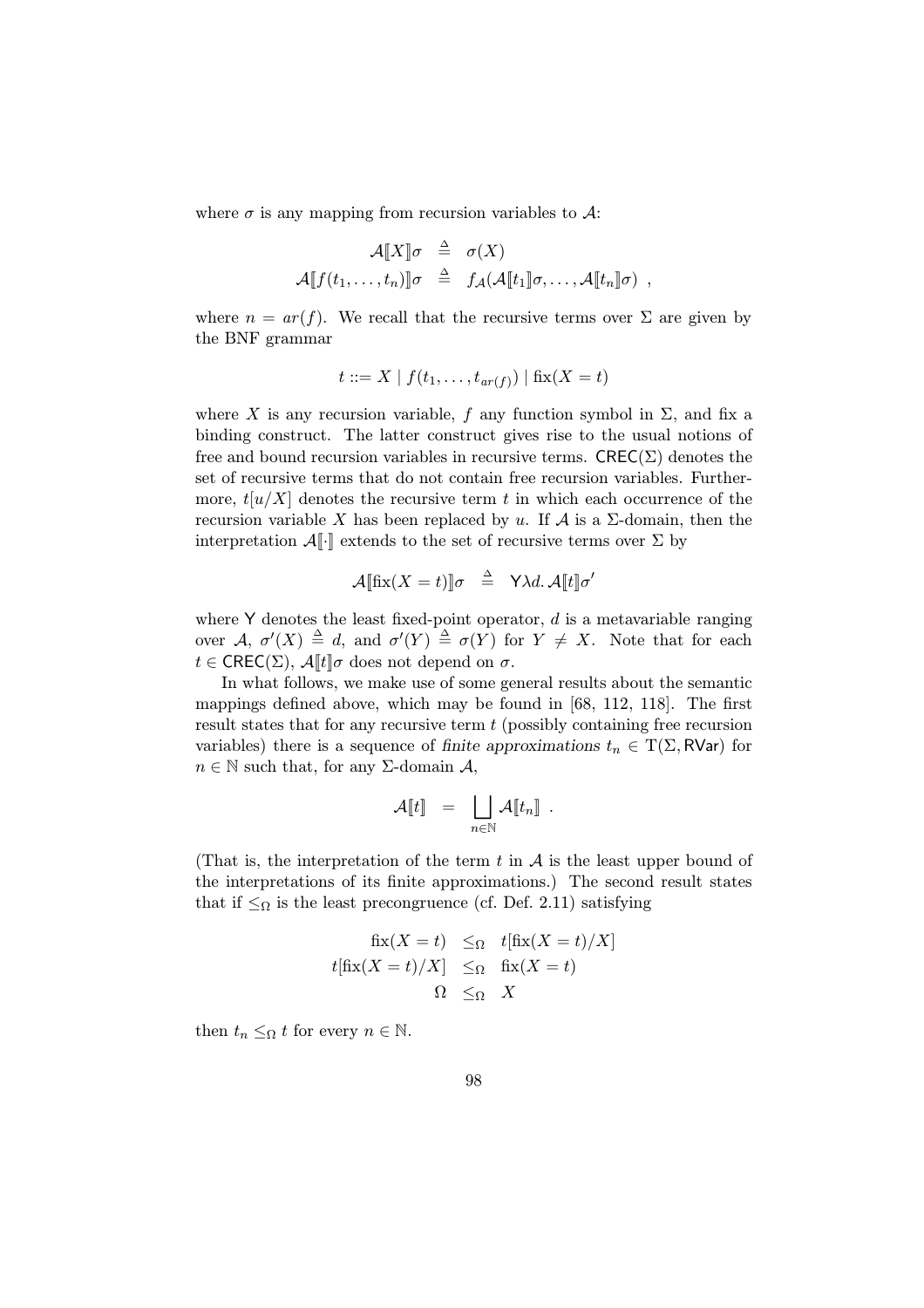For any binary relation  $\mathcal R$  over  $\mathsf{CREC}(\Sigma)$ , the algebraic part of  $\mathcal R$ , denoted by  $\mathcal{R}^A$ , is defined as follows [118]:

$$
t R^{A} u \Leftrightarrow \forall n \in \mathbb{N} \exists m \in \mathbb{N} (t_{n} R u_{m}) .
$$

We say that R is algebraic if R is equal to  $\mathcal{R}^A$ . Intuitively, a relation is algebraic if it is completely determined by how it behaves on recursion-free terms. Every denotational interpretation  $\mathcal{A}[\cdot]$  induces a preorder  $\sqsubseteq_{\mathcal{A}}$  over  $CREC(\Sigma)$  by:

$$
t\sqsubseteq_{\mathcal{A}} u \;\; \Leftrightarrow \;\; \mathcal{A}[\![t]\!] \sqsubseteq_{\mathcal{A}} \mathcal{A}[\![u]\!] \enspace .
$$

The following result characterizes a class of denotational interpretations which induce relations over terms that are algebraic.

**Lemma 7.1** Let A be a  $\Sigma$ -domain. If  $\mathcal{A}[[t]]$  is a compact element in A for every  $t \in T(\Sigma)$  (see, e.g., [118, p. 130]), then  $\sqsubseteq_{\mathcal{A}}$  is algebraic.

In view of the above general lemma, the relations over the recursive terms in  $\text{CREC}(\Sigma)$  induced by a denotational semantics are always algebraic, provided that the denotations of the recursion-free terms in  $T(\Sigma)$  are compact elements in the algebraic cpo A.

#### 7.1.2 Prebisimulation

We consider LTSs with divergence from Def. 5.41, which include a special divergence predicate  $\uparrow$ . The convergence predicate  $\downarrow$  holds in a state iff the divergence predicate does not hold in this same state (cf. Def. 5.42). The behavioural relation over LTSs with divergence that we study in this section is that of prebisimulation [116, 126, 154, 231] (also known as partial bisimulation [1]). We recall (from Def. 2.1) that Proc and Act denote the sets of states and actions, respectively, of the LTS with divergence in question. Let Rel(Proc) denote the set of binary relations over Proc.

Definition 7.2 (Prebisimulation) Assume an LTS with divergence. The functional G : Rel(Proc)  $\rightarrow$  Rel(Proc) is defined as follows. Given a relation  $\mathcal{R} \in \text{Rel}(\text{Proc})$ , we have  $s_1 G(\mathcal{R}) s_2$  whenever:

- if  $s_1 \stackrel{a}{\rightarrow} s'_1$ , then there is a transition  $s_2 \stackrel{a}{\rightarrow} s'_2$  such that  $s'_1 \mathcal{R} s'_2$ ;
- $-$  if  $s_1 \downarrow$ , then  $s_2 \downarrow$ ;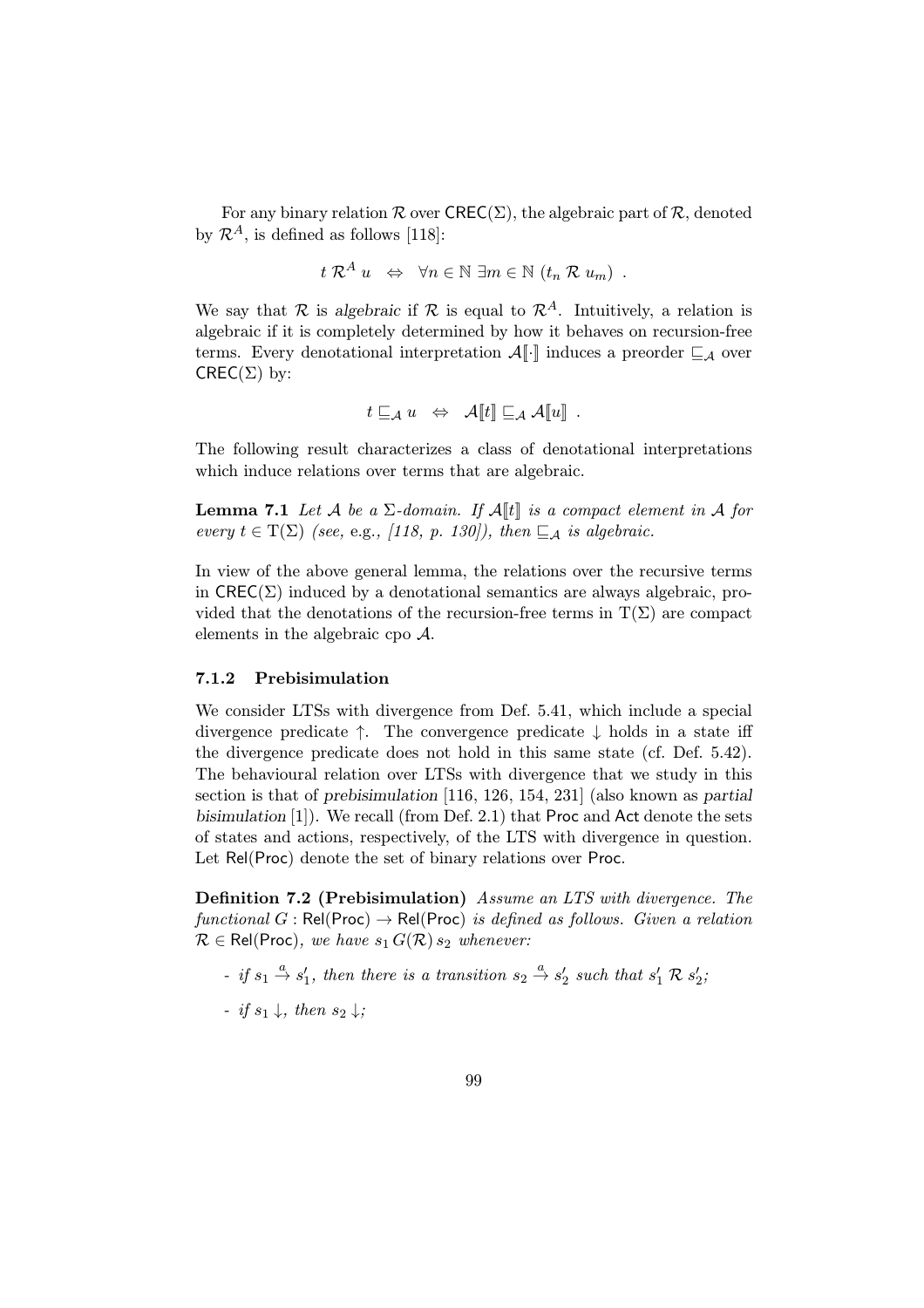$-$  if  $s_1 \downarrow$  and  $s_2 \stackrel{a}{\rightarrow} s_2'$ , then there is a transition  $s_1 \stackrel{a}{\rightarrow} s_1'$  such that  $s'_1 \mathrel{\mathcal{R}} s'_2.$ 

A relation R is a prebisimulation if  $\mathcal{R} \subseteq G(\mathcal{R})$ . We write  $s_1 \leq s_2$  if there exists a prebisimulation  $R$  such that  $s_1 R s_2$ .

The relation  $\lesssim$  is a preorder over Proc; its kernel is denoted by  $\simeq$ . Prebisimulation is similar in spirit to the notion of bisimulation (cf. Def. 2.3). Intuitively,  $s_1 \leq s_2$  if the behaviour of  $s_2$  is at least as specified as that of  $s_1$ , and  $s_1$  and  $s_2$  can simulate each other when restricted to the part of their behaviour that is fully specified. A divergent state s with no outgoing transition intuitively corresponds to a process whose behaviour is totally unspecified — essentially an operational version of the bottom element  $\perp$  in Scott's theory of domains [176, 198, 211].

The following precongruence result for  $\lesssim$  with respect to recursive GSOS languages including the inert constant  $\Omega$  originates from [11, 12].

**Proposition 7.3**  $\leq$  is a precongruence with respect to the LTS with divergence over  $\mathsf{CREC}(\Sigma)$  associated with a recursive GSOS language including the inert constant  $\Omega$  (cf. Prop. 5.43).

## 7.1.3 Finite Synchronization Trees

A useful source of examples for LTSs with divergence is the set of finite synchronization trees [153].

Definition 7.4 (Finite synchronization tree) The set of finite synchronization trees over a set of actions Act, denoted by ST(Act), is defined inductively by:

- 1.  $\varnothing \in \mathsf{ST}(\mathsf{Act})$ :
- 2. if  $S \in ST(Act)$ , then  $S \cup \{\perp\} \in ST(Act)$ ;
- 3. if  $a_1, \ldots, a_n \in \text{Act}$  and  $S_1, \ldots, S_n \in \text{ST}(\text{Act})$ , then

 $\{\langle a_1, S_1\rangle, \ldots, \langle a_n, S_n\rangle\} \in \mathsf{ST}(\mathsf{Act})$ .

The symbol  $\perp$  is used to represent that a finite synchronization tree is divergent. The set of finite synchronization trees ST(Act) can be turned into an LTS with divergence by stipulating that, for  $S \in ST(\text{Act})$ :

•  $S \uparrow \text{iff } \perp \in S$ ;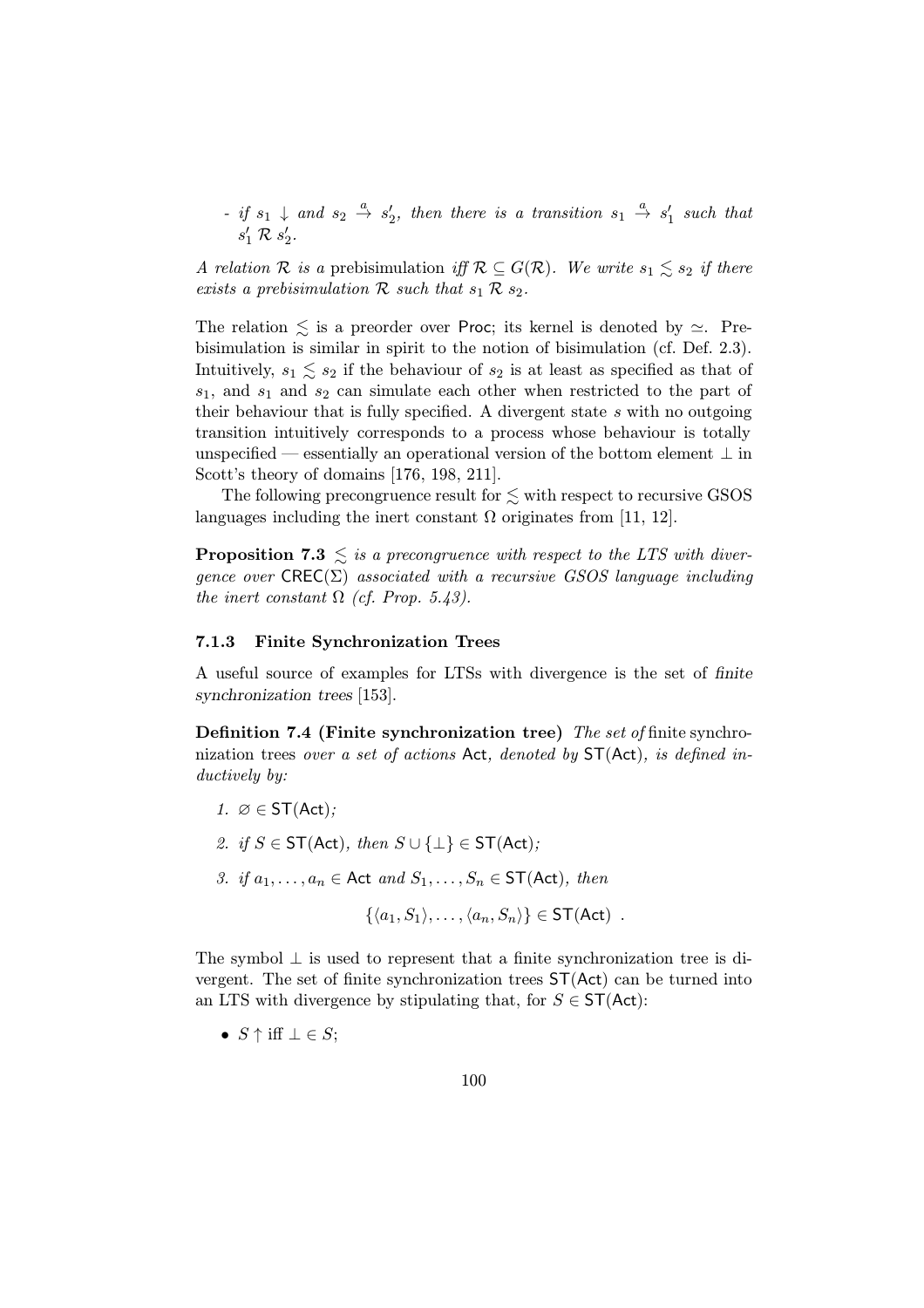•  $S \stackrel{a}{\rightarrow} S'$  iff  $\langle a, S' \rangle \in S$ .

When relating behavioural semantics based upon bisimulation-like relations with denotational semantics (usually based upon algebraic domains), one is faced with the following mismatch:

- 1. on the one hand, in an algebraic domain  $d \sqsubseteq e$  iff every compact element smaller than or equal to  $d$  is also dominated by  $e$ ;
- 2. on the other hand, there are closed terms that have the same finite approximations, but that are not bisimilar.

This implies that bisimulation is not algebraic, and thus cannot be captured in a standard domain theoretic framework. One way to address this problem is to study its finitary part. To this end, it is generally agreed upon in the literature that finite synchronization trees are a natural operational counterpart of compact elements.

In what follows, we are interested in relating the notion of prebisimulation to a preorder on finite synchronization trees induced by a denotational semantics given by means of an algebraic domain. As such preorders are completely determined by how they act on finite processes, we are interested in comparing them with the "finitely observable", or finitary, part of the bisimulation in the sense of, e.g., [112, 116]. The following definition from [1] is inspired by property 1 above for algebraic domains.

**Definition 7.5 (Finitary preorder)** The finitary preorder  $\leq^F$  is defined on any LTS by

$$
s_1 \lesssim^F s_2 \iff \forall S \in \mathsf{ST}(\mathsf{Act}) \, (S \lesssim s_1 \Rightarrow S \lesssim s_2) \; .
$$

Since it is, in general, technically difficult to work with  $\leq^F$ , it is common practice to try and obtain an alternative characterization of the finitary preorder (see, e.g., [13]). An alternative method for using the functional  $G : Rel(Proc) \rightarrow Rel(Proc)$  from Def. 7.2 to obtain a preorder is to apply it inductively as follows:

- $\bullet \ \lesssim_0 \stackrel{\Delta}{=}$  Proc  $\times$  Proc
- $\bullet \ \lesssim_{n+1} \triangleq G(\lesssim_n)$

and finally  $\leq_{\omega} \triangleq \bigcap_{n \in \mathbb{N}} \leq_n$ . Intuitively, the preorder  $\leq_{\omega}$  is obtained by restricting the prebisimulation relation to observations of finite depth. The preorders  $\lesssim, \lesssim_\omega$ , and  $\lesssim^F$  are related thus:

$$
\lesssim \ \ \subseteq \ \lesssim_\omega \ \ \subseteq \ \lesssim^F \ .
$$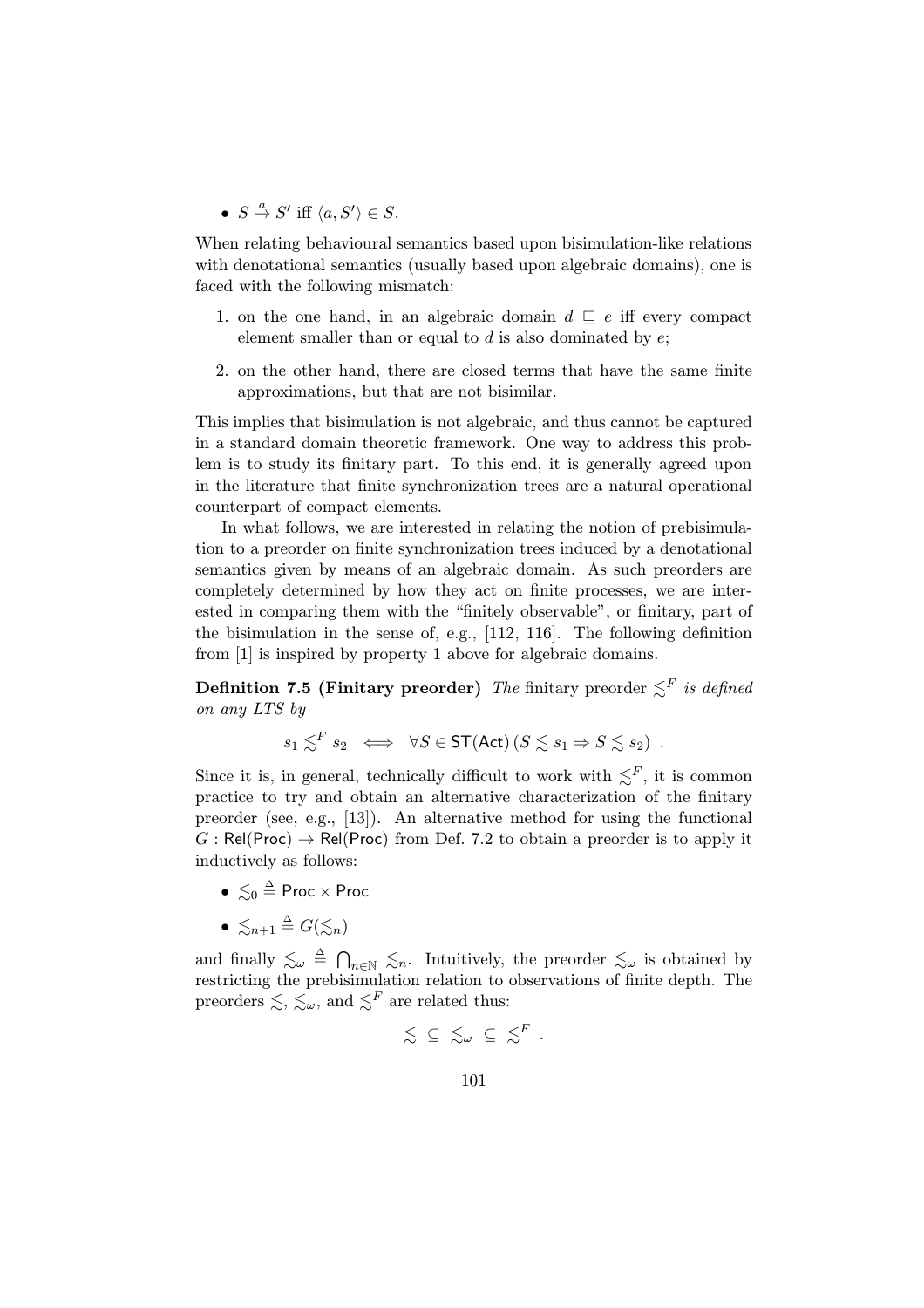Moreover the inclusions are, in general, strict. The interested reader is referred to [1] for a wealth of examples distinguishing these preorders, and for a thorough analysis of their general relationships and properties.

The following comparison of preorders with respect to recursive GSOS languages including the inert constant  $\Omega$  originates from [11, 12].

**Proposition 7.6** The preorders  $\leq^F$  and  $\leq_\omega$  coincide over the LTS with divergence associated with a recursive GSOS language including the inert constant  $\Omega$  (cf. Prop. 5.43).

## 7.1.4 A Domain of Synchronization Trees

The canonical domain used in [11, 12] to give a denotational semantics to a class of recursive GSOS languages is the domain of synchronization trees over a countably infinite set Act of actions, as considered by Abramsky [1]. This is defined to be the initial solution  $\mathcal{D}$  (in the category **SFP**, cf. [174]) of the domain equation

$$
D=(\mathbf{1})_\perp\oplus P[\sum_{a\in\mathsf{Act}}D]
$$

where  $( )_{\perp}$  denotes lifting, 1 a one-point domain used to model 0,  $\oplus$  the coalesced sum,  $\Sigma$  a separated sum, and P[ $\Box$ ] the Plotkin powerdomain construction (see [174, 176] for details on these domain theoretic operations). Intuitively one constructs the least fixed-point  $\mathcal D$  of the domain equation above by starting with the one-point domain 1, and at the nth iterative step building the finite synchronization trees of height  $n$ .

To streamline the presentation we abstract away from the domain theoretic description of  $\mathcal D$  given by the domain equation above. Our description of the domain of synchronization trees  $\mathcal D$  follows the one given in [130], and we rely on results presented in that reference showing how to construct  $\mathcal D$ starting from a suitable preorder on the set of finite synchronization trees  $ST(\text{Act})$ . The reconstruction of  $D$  is given in three steps.

- 1. First, we define a preorder  $\subseteq$  on the set of finite synchronization trees ST(Act). (This preorder is a reformulation of the Egli-Milner preorder over ST(Act) presented in [130]; see Prop. 7.8.)
- 2. Next, we relate the poset of compact elements of  $D$  to the poset of equivalence classes induced by  $(ST(\text{Act}), \square)$ .
- 3. Finally, we use the fact that  $D$  is the ideal completion of its poset of compact elements to relate it to  $(ST(\text{Act}), \subseteq)$ .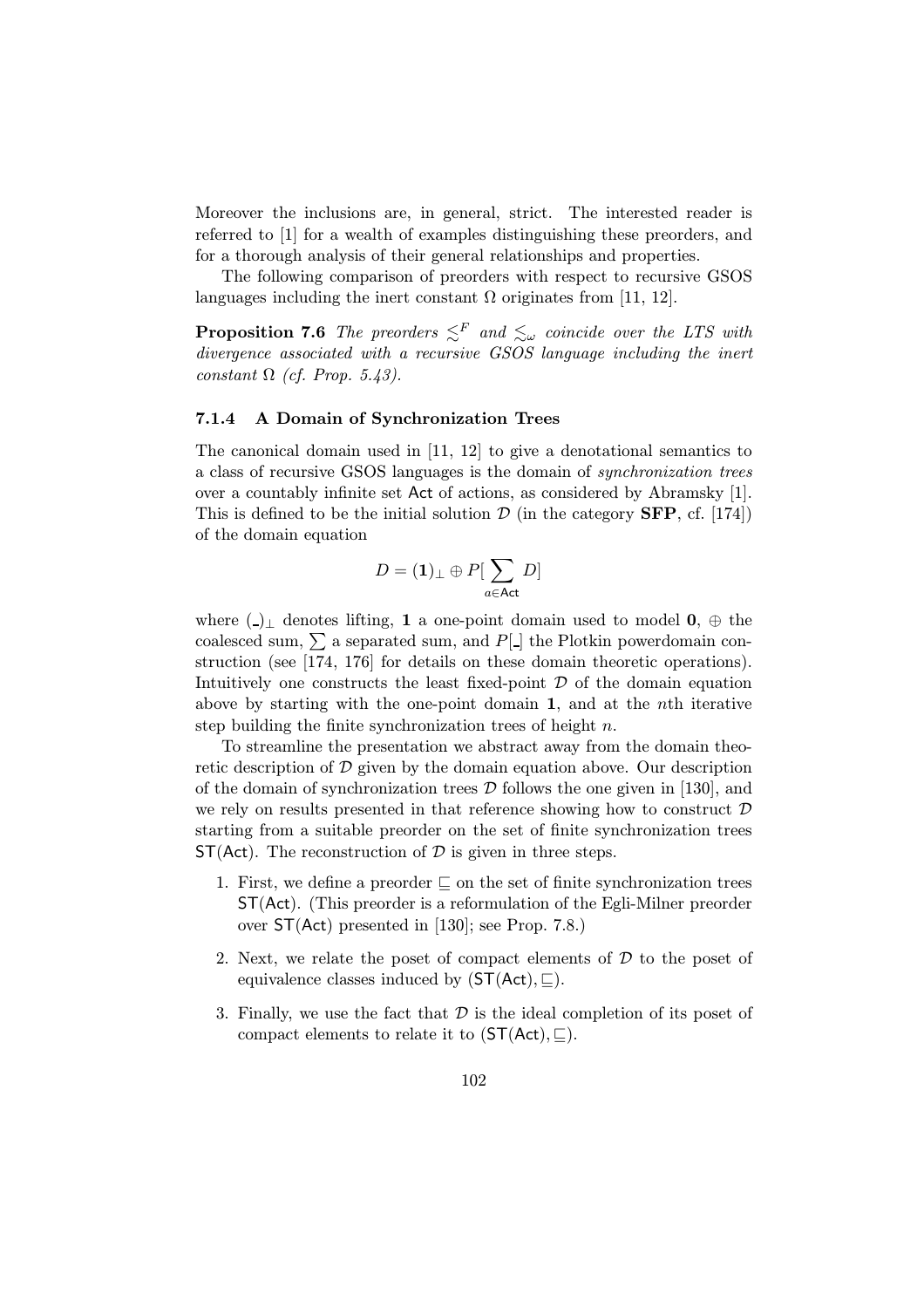This approach allows us to factor the definition of the continuous algebra structure [106, 112, 118] on  $\mathcal D$  in three similar steps.

**Definition 7.7 (ST-preorder)**  $\subseteq$  is the least binary relation over  $ST(Act)$ such that the following conditions are satisfied if  $S_1 \sqsubseteq S_2$ :

- 1. if  $\langle a, S'_1 \rangle \in S_1$ , then  $S'_1 \sqsubseteq S'_2$  for some  $\langle a, S'_2 \rangle \in S_2$ ;
- 2. if  $\bot \in S_2$ , then  $\bot \in S_1$ ;
- 3. if  $\langle a, S'_2 \rangle \in S_2$ , then either  $\bot \in S_1$  or  $S'_1 \sqsubseteq S'_2$  for some  $\langle a, S'_1 \rangle \in S_1$ .

The relation  $\sqsubseteq$  so defined is easily seen to be a preorder over  $ST(\mathsf{Act})$ . Moreover, it coincides with  $\leq$  over ST(Act). We proceed to relate the preorder  $(ST(Act), \Box)$  with the poset of compact elements of  $D$  in a way that allows us to define, in a canonical way, continuous operations on  $D$  from monotonic ones on  $(ST(Act), \square)$ .

First of all, we recall from [1] that  $\mathcal D$  is, up to isomorphism, the algebraic cpo whose poset of compact elements  $(\mathcal{K}(\mathcal{D}), \sqsubseteq_{\mathcal{K}(\mathcal{D})})$  is given as follows.

•  $\mathcal{K}(\mathcal{D})$  is defined inductively by:

$$
- \varnothing \in \mathcal{K}(\mathcal{D})
$$

- {⊥} ∈ K(D)
- $a \in \mathsf{Act} \land d \in \mathcal{K}(\mathcal{D}) \Rightarrow \{\langle a, d \rangle\} \in \mathcal{K}(\mathcal{D})$
- $d, e \in \mathcal{K}(\mathcal{D}) \Rightarrow$  Con $(d \cup e) \in \mathcal{K}(\mathcal{D})$ , where Con denotes the convex closure operation (see, e.g., [1, p. 170]).
- $\sqsubseteq_{\mathcal{K}(\mathcal{D})}$  is defined by:

$$
d \sqsubseteq_{\mathcal{K}(\mathcal{D})} e \iff d = {\perp} \lor d \sqsubseteq_{EM} e
$$

where  $E_{EM}$  denotes the Egli-Milner preorder (see, e.g., [1, Def. 3.3]).

From the above definitions it follows that  $\mathcal{K}(\mathcal{D})$  is a subset of  $ST(\mathsf{Act})$ . Hence it makes sense to compare the relations  $\subseteq$  and  $\subseteq$ <sub>K(D)</sub> over it. The following result from [11, 12] lends credence to our previous claims.

**Proposition 7.8** For all  $d, e \in \mathcal{K}(\mathcal{D})$ ,  $d \sqsubseteq e$  iff  $d \sqsubseteq_{\mathcal{K}(\mathcal{D})} e$ .

As a consequence of this result, to ease the presentation of the technical results to follow, from now on we use  $\subseteq$  as our notion of preorder on  $\mathcal{K}(\mathcal{D})$ .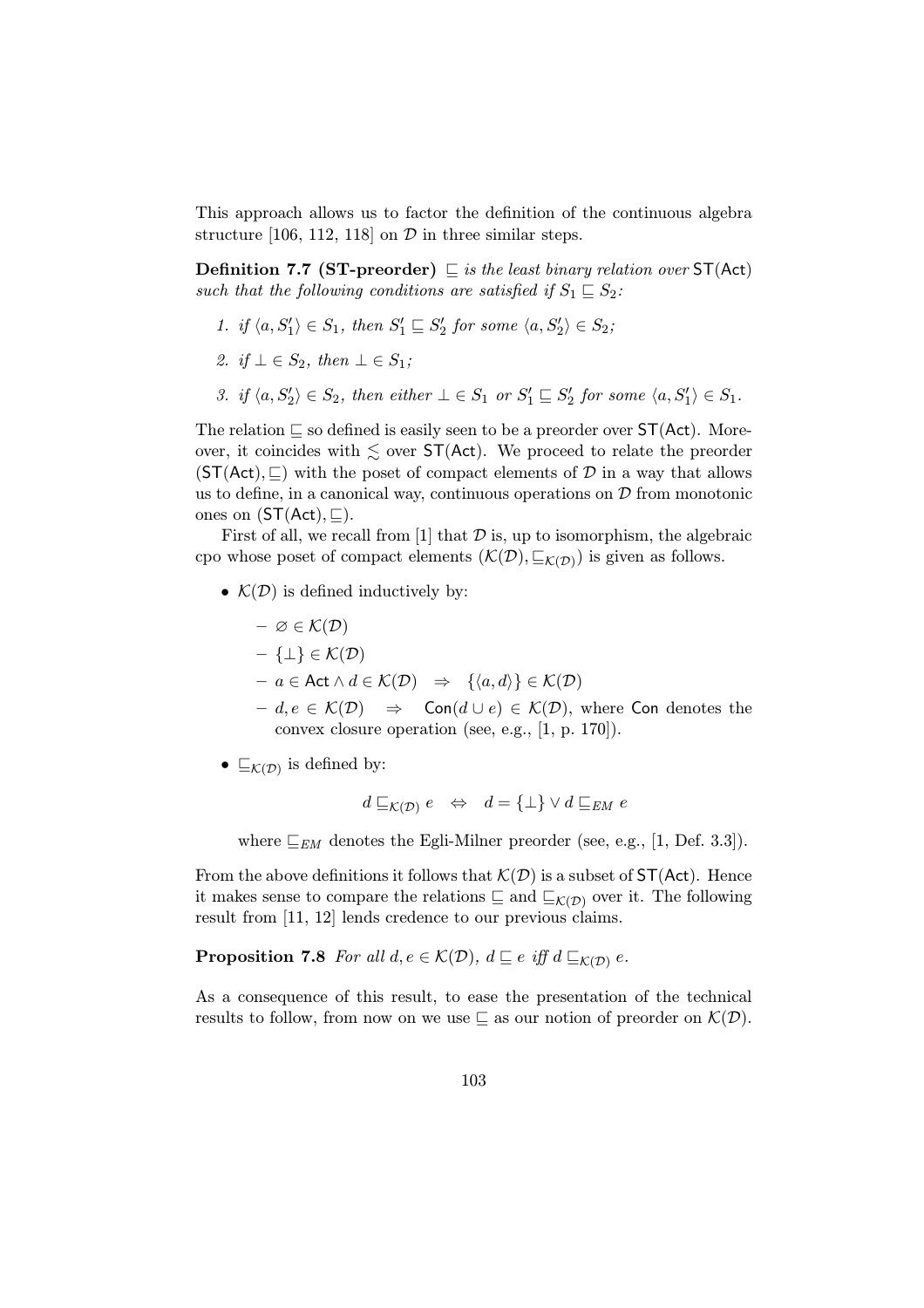## 7.2 From Recursive GSOS to Denotational Semantics

We now characterize a class of GSOS languages, incorporating the inert constant  $\Omega$  for which there are no transition rules, that map finite LTSs to finite LTSs (cf. Def. 2.2). The semantic counterparts of these function symbols have the property of being compact in the sense of [130], i.e., of mapping compact elements in the Plotkin powerdomain of synchronization trees to compact elements. In view of Lem. 7.1, denotational interpretations for the resulting languages induce preorders over terms that are algebraic.

Definition 7.9 (Compact GSOS) A GSOS language including the inert constant  $\Omega$  is compact if it is linear (cf. Def. 5.35) and syntactically wellfounded (cf. Def. 5.36).

For each function symbol f we introduce a mapping  $f_{ST}$ , mapping  $ar(f)$ finite synchronization trees to a finite synchronization tree.

**Definition 7.10 (The operation f**<sub>5T</sub>) Assume a compact GSOS language, and consider a function symbol f. The operation  $f_{ST}$ :  $ST(\text{Act})^{ar(f)} \rightarrow$  $ST(\text{Act})$  is defined inductively by stipulating that, for every  $S_1, \ldots, S_{ar(f)} \in$ ST(Act):

- $\bot \in \mathbf{f}_{s}(S_1,\ldots,S_{ar(f)})$  iff  $f = \Omega$  or there is an argument i of f such that f tests its ith argument (see Def. 5.11) and  $\bot \in S_i$ ;
- $\langle c, S \rangle \in \mathbf{f}_{ST}(S_1,\ldots,S_{ar(f)})$  iff there are a GSOS rule

$$
\frac{\{x_i \stackrel{a_{ij}}{\rightarrow} y_{ij}, x_i \stackrel{b_{ik}}{\rightarrow} | 1 \leq i \leq ar(f), 1 \leq j \leq m_i, 1 \leq k \leq n_i\}}{f(x_1, \ldots, x_{ar(f)}) \stackrel{c}{\rightarrow} C[x_1, \ldots, x_{ar(f)}, y_{11}, \ldots, y_{ar(f)m_{ar(f)}}]}
$$

and finite synchronization trees  $S'_{i1}, \ldots, S'_{im_i}$  for  $i = 1, \ldots, ar(f)$  such that:

- 1.  $\langle a_{ij}, S'_{ij} \rangle \in S_i$  for  $i = 1, \ldots, ar(f)$  and  $j = 1, \ldots, m_i;$
- 2. if  $n_i > 0$ , then  $\perp \notin S_i$  and  $\langle b_{ik}, S' \rangle \notin S_i$  for  $S' \in ST(\text{Act})$  and  $k=1,\ldots,n_i;$
- 3.  $\mathbf{C}_{\text{ST}}[S_1,\ldots,S_{ar(f)},S'_{11},\ldots,S'_{ar(f)m_{ar(f)}}] = S$ , where  $\mathbf{C}_{\text{ST}}$  denotes the derived semantic operation associated with the target of the GSOS rule.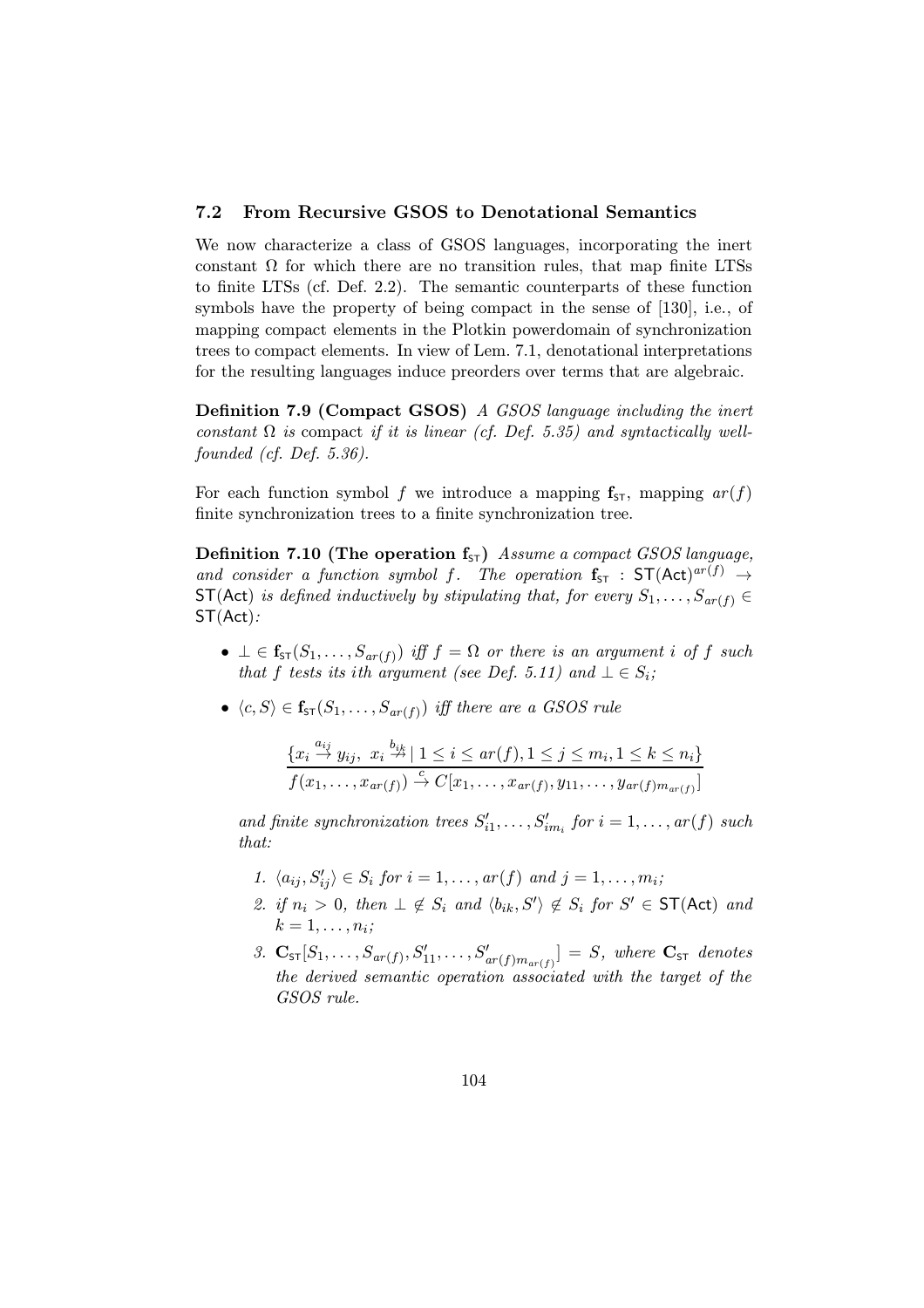The above definition, which is discussed at length in [11, 12], endows the preorder of finite synchronization trees  $ST(Act)$  with a  $\Sigma$ -preorder structure (where  $\Sigma$  is the signature under consideration), in the sense of [118]. Since the poset of compact elements of the domain  $\mathcal D$  is a substructure of the preorder  $(ST(Act), \underline{\sqsubset})$ , this is enough to give a denotational interpretation for the recursion-free terms in a compact GSOS language in terms of compact elements in D.

**Theorem 7.11** Assume a compact GSOS language. For all  $t, u \in T(\Sigma)$ ,  $t \lesssim_{\omega} u \text{ iff } \mathcal{K}(\mathcal{D})[\![t]\!] \subseteq \mathcal{K}(\mathcal{D})[\![u]\!]$ .

The above full abstraction result can be extended to the whole of the language  $\text{CREC}(\Sigma)$ , for any compact recursive GSOS language. In order to define an interpretation of programs in  $\mathsf{CREC}(\Sigma)$  as elements of D, we need to define a continuous  $\Sigma$ -algebra structure on  $\mathcal{D}$ .

From the theory of powerdomains [130, 174, 205], we know that the domain of synchronization trees  $\mathcal D$  is, up to isomorphism, the ideal completion of the poset of compact elements  $\mathcal{K}(D)$ . (The construction of the ideal completion of a poset and a discussion of its basic properties can be found in [118, p. 139–145].) Let  $\sqsubseteq_{\mathcal{D}}$  be standard set inclusion on  $\mathcal{D}$ . Since  $\mathcal{D}$  is the ideal completion of  $\mathcal{K}(\mathcal{D})$ , the monotonic function  $\mathbf{f}_{s\tau} : (\mathcal{K}(\mathcal{D}), \sqsubseteq)^{ar(f)} \to$  $(K(\mathcal{D}), \subseteq)$  for any function symbol f can be extended to a continuous function  $f_{\mathcal{D}} : (\mathcal{D}, \underline{\sqsubseteq}_{\mathcal{D}})^{ar(f)} \to (\mathcal{D}, \underline{\sqsubseteq}_{\mathcal{D}})$  by:

$$
\mathbf{f}_{\mathcal{D}}(e_1,\ldots,e_{ar(f)}) \triangleq \bigcup \{ \mathbf{f}_{\mathsf{ST}}(d_1,\ldots,d_{ar(f)}) \mid d_1 \in e_1,\ldots,d_{ar(f)} \in e_{ar(f)} \},
$$

where  $e_1,\ldots,e_{ar(f)}$  are ideals in  $(\mathcal{K}(\mathcal{D}),\subseteq_{\mathcal{K}(\mathcal{D})})$ , and we identify an element of  $(\mathcal{K}(\mathcal{D}), \underline{\sqsubset}_{\mathcal{K}(\mathcal{D})})$  with the principal ideal it generates (see [118, p. 139]). The interested reader is invited to consult, e.g., [118, Sect. 3.3] for a discussion of the properties afforded by this canonical extension. By the general theory of algebraic semantics we then have that, for all closed terms  $t, u$ ,

$$
\mathcal{D}[\![t]\!] \sqsubseteq_{\mathcal{D}} \mathcal{D}[\![u]\!] \Leftrightarrow \mathcal{K}(\mathcal{D})[\![t]\!] \sqsubseteq \mathcal{K}(\mathcal{D})[\![u]\!] \ .
$$

In view of Thm. 7.11, the desired full abstraction result follows if we prove that the preorder  $\leq_{\omega}$  is algebraic. Namely, owing to our constructions each closed term  $t$  is interpreted as a compact element of  $D$ , so Lem. 7.1 implies that the relation  $\sqsubseteq_{\mathcal{D}}$  is algebraic. And two algebraic relations that coincide over the collection of closed terms  $T(\Sigma)$  do, in fact, coincide over the whole of  $CREC(\Sigma)$ .

The key to the proof of algebraicity of  $\leq_{\omega}$  is the following general theorem from [11, 12], providing a partial completeness result for  $\lesssim$  in the sense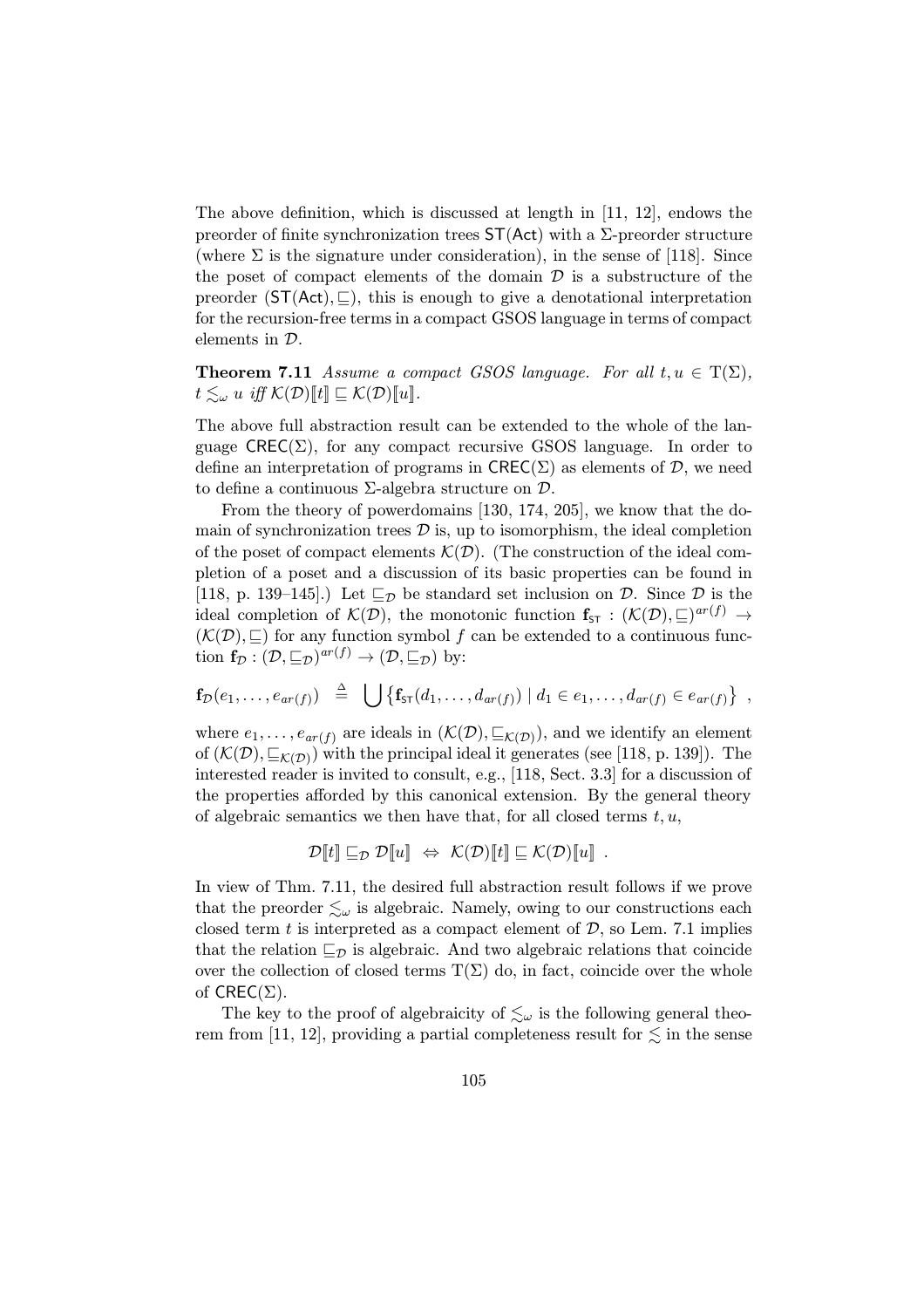of Hennessy [10, 116] for arbitrary compact GSOS languages. This axiomatizability result uses the fact that  $\lesssim$  is a precongruence with respect to the LTS with divergence associated with a recursive GSOS language including the inert constant  $\Omega$ ; see Prop. 7.3.

Proposition 7.12 Let G be a compact recursive GSOS language. Then there exists a compact recursive GSOS language H over a signature  $\Sigma'$ , being a disjoint extension (cf. Def. 5.32) of G and  $T_{\text{FINTREE}}$  (cf. Sect. 5.4.5), together with a set  $\mathcal I$  of inequalities between recursive terms over  $\Sigma'$ , such that for all  $t \in T(\Sigma')$  and  $u \in \text{CREC}(\Sigma')$ :

H induces  $t \leq u$  iff  $\mathcal{I} \vdash t \leq u$ .

Apart from its intrinsic interest, the main consequence of Prop. 7.12 is the following key result from [11, 12], essentially stating that, for any compact GSOS language, finite synchronization trees are compact elements with respect to the preorder  $\leq$ .

**Proposition 7.13** Assume a compact recursive GSOS language. If  $S \in$  $ST(\text{Act})$  and  $t \in \text{CREC}(\Sigma)$ , then  $S \leq^F t$  iff there exists a finite approximation  $t_n$  of t such that  $S \leq^F t_n$ .

The above result, in conjunction with Prop. 7.6, yields that  $\lesssim_{\omega}$  is indeed algebraic.

**Proposition 7.14**  $\leq_{\omega}$  is algebraic over the LTS with divergence associated with a compact recursive GSOS language.

In light of Thm. 7.11 and Prop. 7.14, for any compact recursive GSOS language the induced denotational semantics over  $\mathsf{CREC}(\Sigma)$  is fully abstract with respect to  $\lesssim_\omega$ .

**Theorem 7.15** Assume a compact recursive GSOS language. For all  $t, u \in$  $\mathsf{CREC}(\Sigma)$ ,  $t \leq \omega u$  iff  $\mathcal{D}[t] \sqsubseteq_{\mathcal{D}} \mathcal{D}[u]$ .

When applied to the version of SCCS considered by Abramsky [1], the techniques we have presented deliver a denotational semantics that is exactly the one given in op. cit.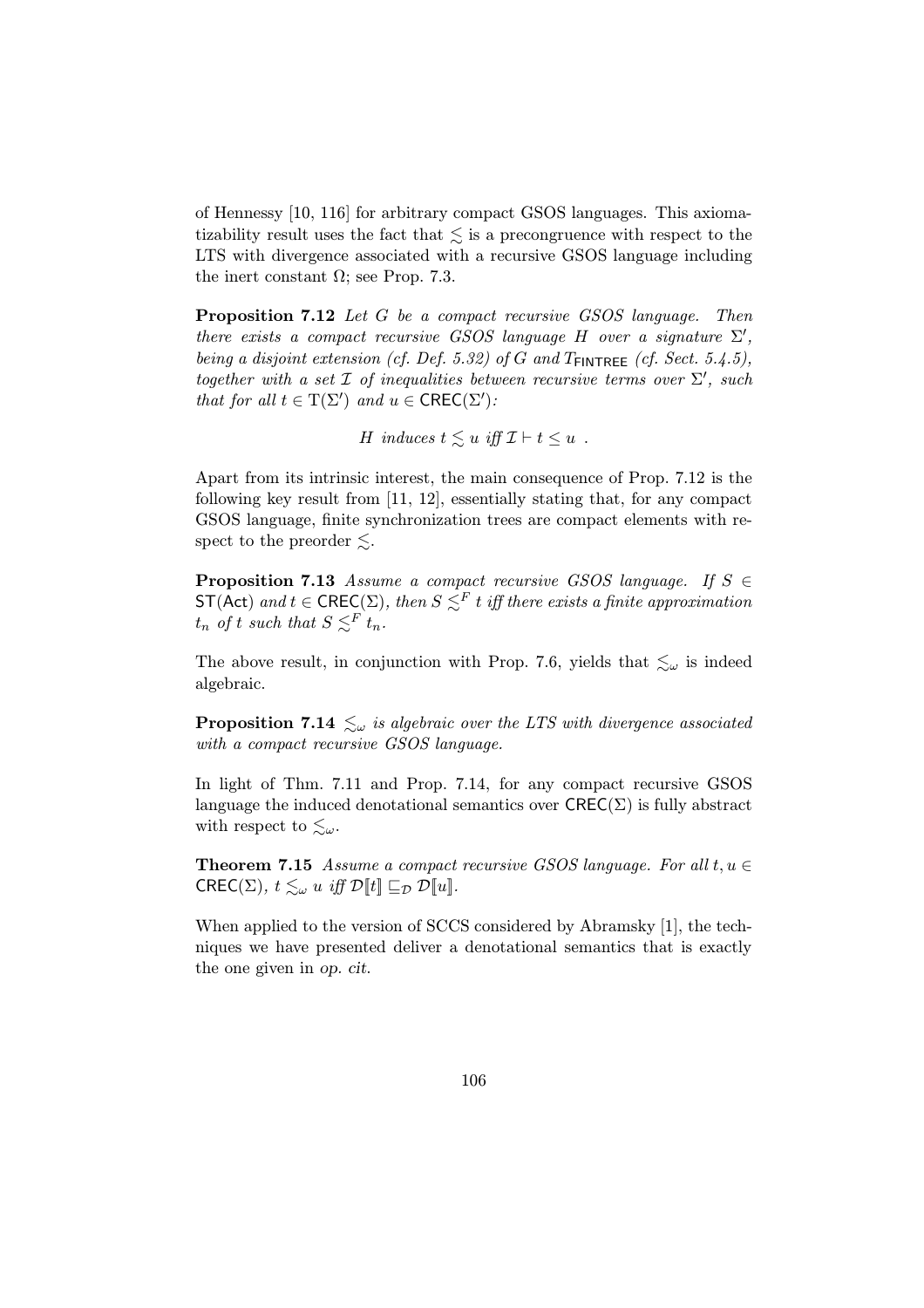Related Work The work reported in this section is by no means the only attempt to systematically derive denotational models from SOS language specifications. The main precursors to this work in the field of the metatheory of process description languages may be found in the work by Bloom [47] and Rutten [189, 190, 191, 192]. In his unpublished paper [47], Bloom gives operational, logical, relational, and three denotational semantics for GSOS languages without negative premises and unguarded recursion, and shows that they coincide. Bloom's work is based on the behavioural notion of simulation [124], and two of his denotational semantics are given by means of Scott domains based on finite synchronization trees. On the other hand, the work by Rutten [189, 190, 191] gives methods for deriving a denotational semantics based on complete metric spaces and Aczel's non-well-founded sets [14] for languages specified by means of subformats of the tyft/tyxt format (cf. Def. 5.2). In particular, the reference [191] gives a detailed and clear introduction to a technique, called "processes as terms", for the definition of operations on semantic models from transition rules. Rutten's general "processes as terms" approach could have been applied to yield an equivalent formulation of the semantic operations on finite synchronization trees given above. The work presented in the aforementioned papers has been generalized by Rutten and Turi [192]. Ibidem it is shown how TSSs in tyft/tyxt format induce a denotational semantics, and the essential properties of semantic domains that make their definitions possible are investigated in a categorical perspective.

Abramsky and Vickers [3] consider various notions of process observations in a uniform algebraic framework provided by the theory of quantales (see, e.g., [188]). The methods developed in [3] yield, in a uniform fashion, observational logics and denotational models for each notion of process observation they consider. Their work is, however, semantic in nature, and ignores the algebraic structure of process expressions.

In the area of the semantics of functional programs, developments that are somewhat similar in spirit to those given above are presented in [145, 204]. Those papers study natural notions of preorder over programs written in a simple functional programming language, and show how any ordering on programs with certain basic properties can be extended to a term model that is fully abstract with respect to it.

The issue of defining abstract mathematical models for, rather than from, operational semantics has also received some attention. We refer the interested reader to, e.g., [19, 214], and the references therein, for details on this line of investigation.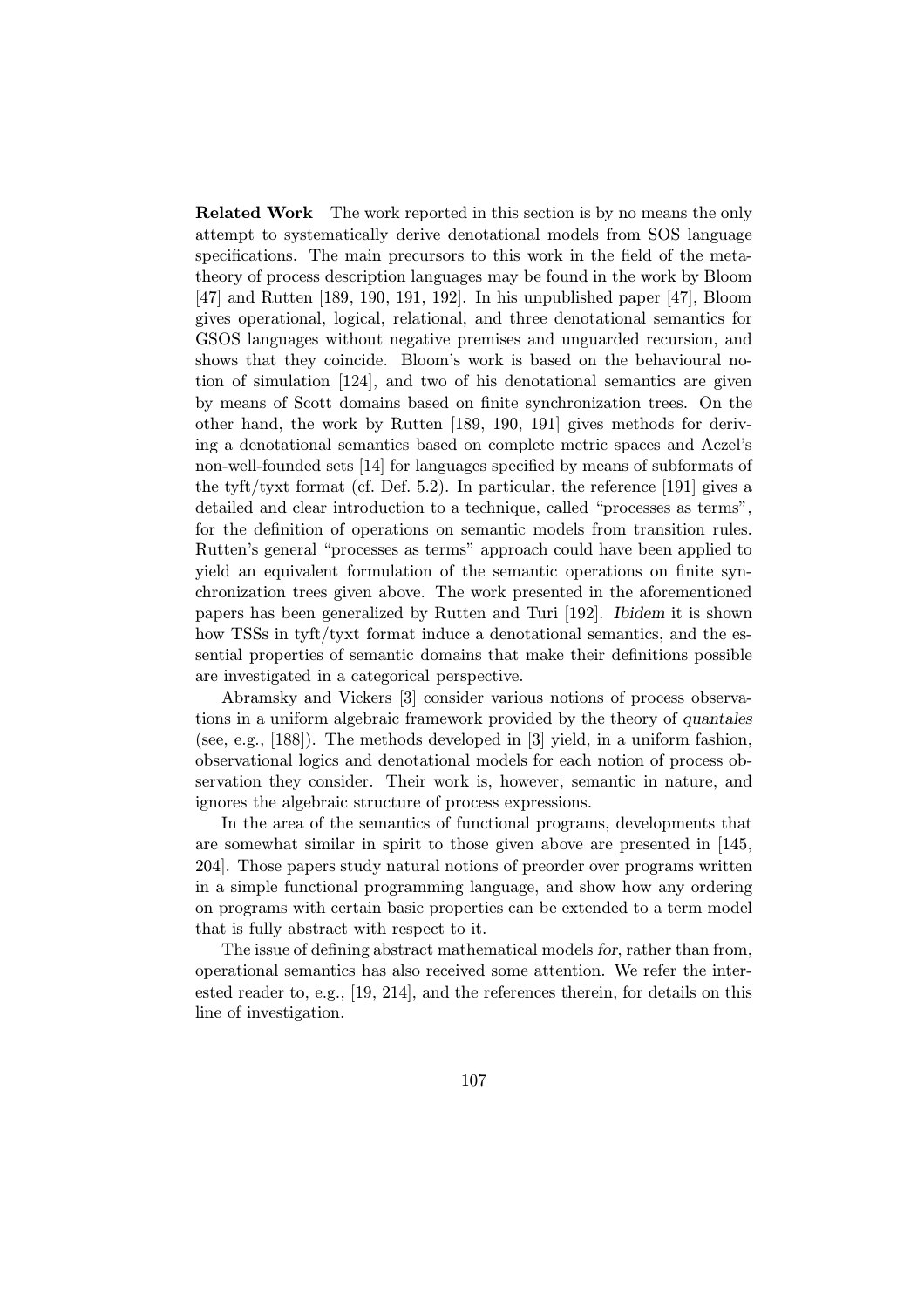## References

- [1] S. Abramsky, A domain equation for bisimulation, Information and Computation, 92 (1991), pp. 161–218.
- [2] S. ABRAMSKY AND C. HANKIN, Abstract Interpretation of Declarative Languages, Ellis Horwood, 1987.
- [3] S. ABRAMSKY AND S. VICKERS, Quantales, observational logic and process semantics, Mathematical Structures in Computer Science, 3 (1993), pp. 161–227.
- [4] L. ACETO, Deriving complete inference systems for a class of GSOS languages generating regular behaviours, in Jonsson and Parrow [133], pp. 449–464.
- [5]  $\frac{1}{10}$ , GSOS and finite labelled transition systems, Theoretical Comput. Sci., 131 (1994), pp. 181–195.
- [6] L. ACETO, B. BLOOM, AND F. VAANDRAGER, Checking equations in GSOS systems, 1992. Unpublished working paper.
- $[7]$   $\_\_\_\_\_\$  Turning SOS rules into equations, in LICS92 [141], pp. 113–124. Preliminary version of [8].
- [8]  $\frac{1}{10}$ , Turning SOS rules into equations, Information and Computation, 111 (1994), pp. 1–52.
- [9] L. Aceto, W. Fokkink, R. v. Glabbeek, and A. INGÓLFSDÓTTIR, Axiomatizing prefix iteration with silent steps, Information and Computation, 127 (1996), pp. 26–40.
- [10] L. ACETO AND M. HENNESSY, Termination, deadlock and divergence, J. Assoc. Comput. Mach., 39 (1992), pp. 147–187.
- [11] L. ACETO AND A. INGÓLFSDÓTTIR,  $CPO$  models for a class of GSOS languages, in Mosses et al. [166], pp. 439–453. Preliminary version of [12].
- [12]  $\_\_$ , CPO models for compact GSOS languages, Information and Computation, 129 (1996), pp. 107–141.
- [13]  $\_\_\_\_\$  A characterization of finitary bisimulation, Inf. Process. Lett., 64 (1997), pp. 127–134.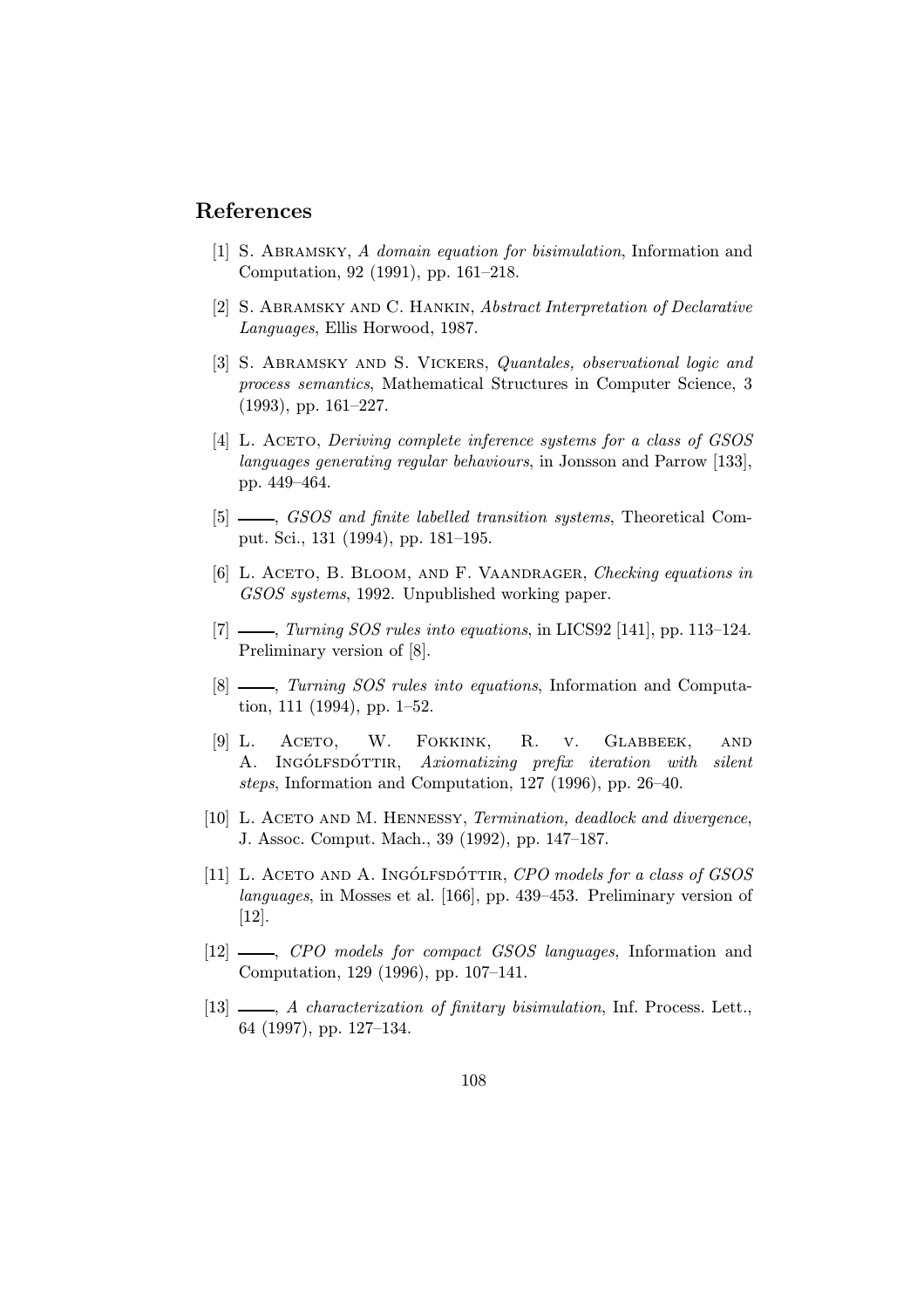- [14] P. Aczel, Non-well-founded Sets, vol. 14 of CSLI Lecture Notes, Stanford University, 1988.
- [15] S. Allen, R. Constable, D. Howe, and W. Aitken, The semantics of reflected proof, in Proceedings 5th Symposium on Logic in Computer Science, Philadelphia, PA, IEEE Computer Society Press, 1990, pp. 95–105.
- [16] D. AUSTRY AND G. BOUDOL,  $Alg\`{e}bre\`{e}e\`{p}rocessus\`{e}tsynchronousa$ tions, Theoretical Comput. Sci., 30 (1984), pp. 91–131.
- [17] F. BAADER AND T. NIPKOW, Term Rewriting and All That, Cambridge University Press, 1998.
- [18] J. Backus, The syntax and semantics of the proposed international algebraic language of the Zurich ACM-GAMM conference, in Proceedings ICIP, Unesco, 1960, pp. 125–131.
- [19] E. BADOUEL, *Conditional rewrite rules as an algebraic semantics of* processes, Research Report 1226, INRIA Rennes, 1990.
- [20] E. BADOUEL AND P. DARONDEAU, Structural operational specifications and trace automata, in Cleaveland [64], pp. 302–316.
- [21] J. Baeten, ed., Applications of Process Algebra, Cambridge Tracts in Theoretical Computer Science 17, Cambridge University Press, 1990.
- [22] J. BAETEN AND J. BERGSTRA, A survey of axiom systems for process algebras, Report P9111, University of Amsterdam, Amsterdam, 1991.
- $[23]$  , *Discrete time process algebra*, in Cleaveland  $[64]$ , pp. 401–420.
- [24] J. BAETEN, J. BERGSTRA, AND J. W. KLOP, Syntax and defining equations for an interrupt mechanism in process algebra, Fundamenta Informaticae, IX (1986), pp. 127–168.
- $[25]$   $\_\_\_\_\_$ , On the consistency of Koomen's fair abstraction rule, Theoretical Comput. Sci., 51 (1987), pp. 129–176.
- [26] J. Baeten and J. W. Klop, eds., Proceedings 1st Conference on Concurrency Theory, Amsterdam, The Netherlands, vol. 458 of Lecture Notes in Computer Science, Springer-Verlag, 1990.
- [27] J. BAETEN AND C. VERHOEF, A congruence theorem for structured operational semantics with predicates, in Best [44], pp. 477–492.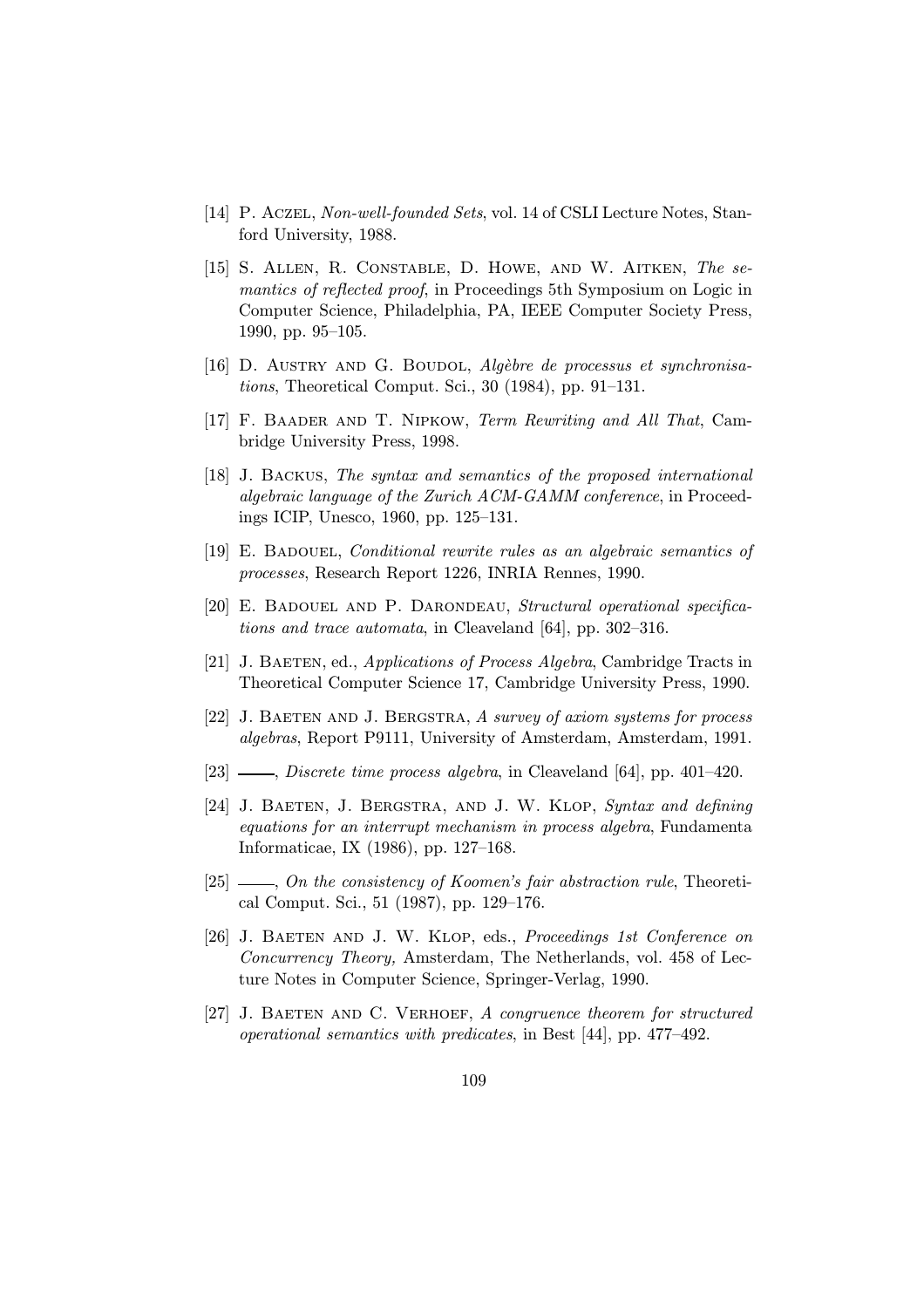- [28]  $\frac{1}{28}$  *Concrete process algebra*, in Handbook of Logic in Computer Science, S. Abramsky, D. Gabbay, and T. Maibaum, eds., vol. IV, Oxford University Press, 1995, pp. 149–268.
- [29] J. BAETEN AND P. WEIJLAND, *Process Algebra*, Cambridge Tracts in Theoretical Computer Science 18, Cambridge University Press, 1990.
- [30] J. D. BAKKER, Semantics of programming languages, Advances in Information Systems Science, 2 (1969), pp. 173–227.
- [31] J. D. BAKKER AND J. ZUCKER, Processes and the denotational semantics of concurrency, Information and Control, 54 (1982), pp. 70– 120.
- [32] H. BARENDREGT, The Lambda Calculus, Its Syntax and Semantics, vol. 103 of Studies in Logic and the Foundation of Mathematics, North-Holland, Amsterdam, 1984.
- [33] T. Basten, Branching bisimilarity is an equivalence indeed!, Information Processing Letters, 58 (1996), pp. 141–147.
- [34] J. BERGSTRA, I. BETHKE, AND A. PONSE, *Process algebra with iter*ation and nesting, Computer Journal, 37 (1994), pp. 243–258.
- [35] J. BERGSTRA AND J. W. KLOP, Fixed point semantics in process algebras, Report IW 206, Mathematisch Centrum, Amsterdam, 1982.
- [36]  $\_\_$ , The algebra of recursively defined processes and the algebra of regular processes, in Proceedings 11th Colloquium on Automata, Languages and Programming, Antwerp, Belgium, J. Paredaens, ed., vol. 172 of Lecture Notes in Computer Science, Springer-Verlag, 1984, pp. 82–95.
- [37]  $\frac{1}{27}$ , Process algebra for synchronous communication, Information and Control, 60 (1984), pp. 109–137.
- [38]  $\_\_\_\_\_$ Conditional rewrite rules: Confluence and termination, J. Comput. System Sci., 32 (1986), pp. 323–362.
- [39]  $\frac{1}{2}$ , Verification of an alternating bit protocol by means of process algebra, in Spring School on Mathematical Methods of Specification and Synthesis of Software Systems, Wendisch-Rietz, Germany, W. Bibel and K. Jantke, eds., no. 215 in Lecture Notes in Computer Science, Springer-Verlag, 1986, pp. 9–23.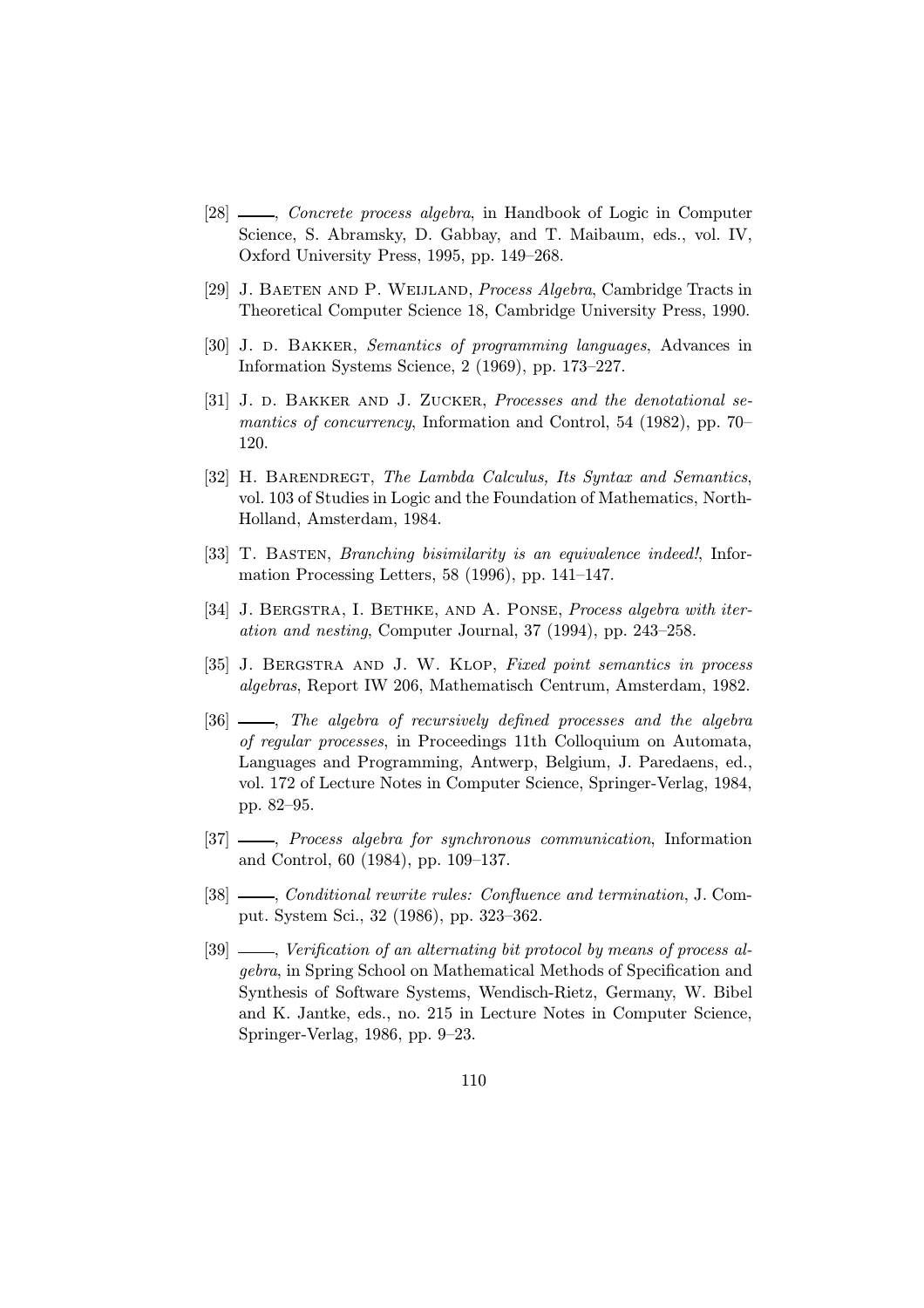- [40]  $\longrightarrow$ , A complete inference system for regular processes with silent moves, in Proceedings Logic Colloquium 1986, F. Drake and J. Truss, eds., Hull, 1988, North-Holland, pp. 21–81.
- [41] J. Bergstra, A. Ponse, and J. v. Wamel, Process algebra with backtracking, in de Bakker et al. [73], pp. 46–91.
- [42] K. BERNSTEIN, A congruence theorem for structured operational semantics of higher-order languages, in Proceedings 13th Symposium on Logic in Computer Science, Indianapolis, Indiana, IEEE Computer Society Press, 1998, pp. 153–164.
- [43] G. BERRY, A hardware implementation of Pure Esterel, Rapport de Recherche 06/91, Ecole des Mines, CMA, Sophia-Antipolis, France, 1991.
- [44] E. BEST, ed., *Proceedings 4th Conference on Concurrency Theory*, Hildesheim, Germany, vol. 715 of Lecture Notes in Computer Science, Springer-Verlag, 1993.
- [45] B. BLOOM, Ready Simulation, Bisimulation, and the Semantics of CCS-like Languages, PhD thesis, Department of Electrical Engineering and Computer Science, Massachusetts Institute of Technology, 1989.
- $[46]$  , Can LCF be topped? Flat lattice models of typed  $\lambda$ -calculus, Information and Computation, 87 (1990), pp. 263–300.
- [47]  $\qquad \qquad$ , Many meanings of monosimulation: denotational, operational, and logical characterizations of a notion of simulation of concurrent processes, 1991. Unpublished manuscript.
- [48] , Ready, set, go: structural operational semantics for linear-time process algebras, Report TR 93-1372, Cornell University, Ithaca, New York, 1993.
- [49]  $\frac{1}{2}$ , CHOCOLATE: Calculi of Higher Order COmmunication and LAmbda TErms, in Conference Record 21st ACM Symposium on Principles of Programming Languages, Portland, Oregon, 1994, pp. 339– 347.
- [50]  $\_\_\_\_\_\$  When is partial trace equivalence adequate?, Formal Aspects of Computing, 6 (1994), pp. 317–338.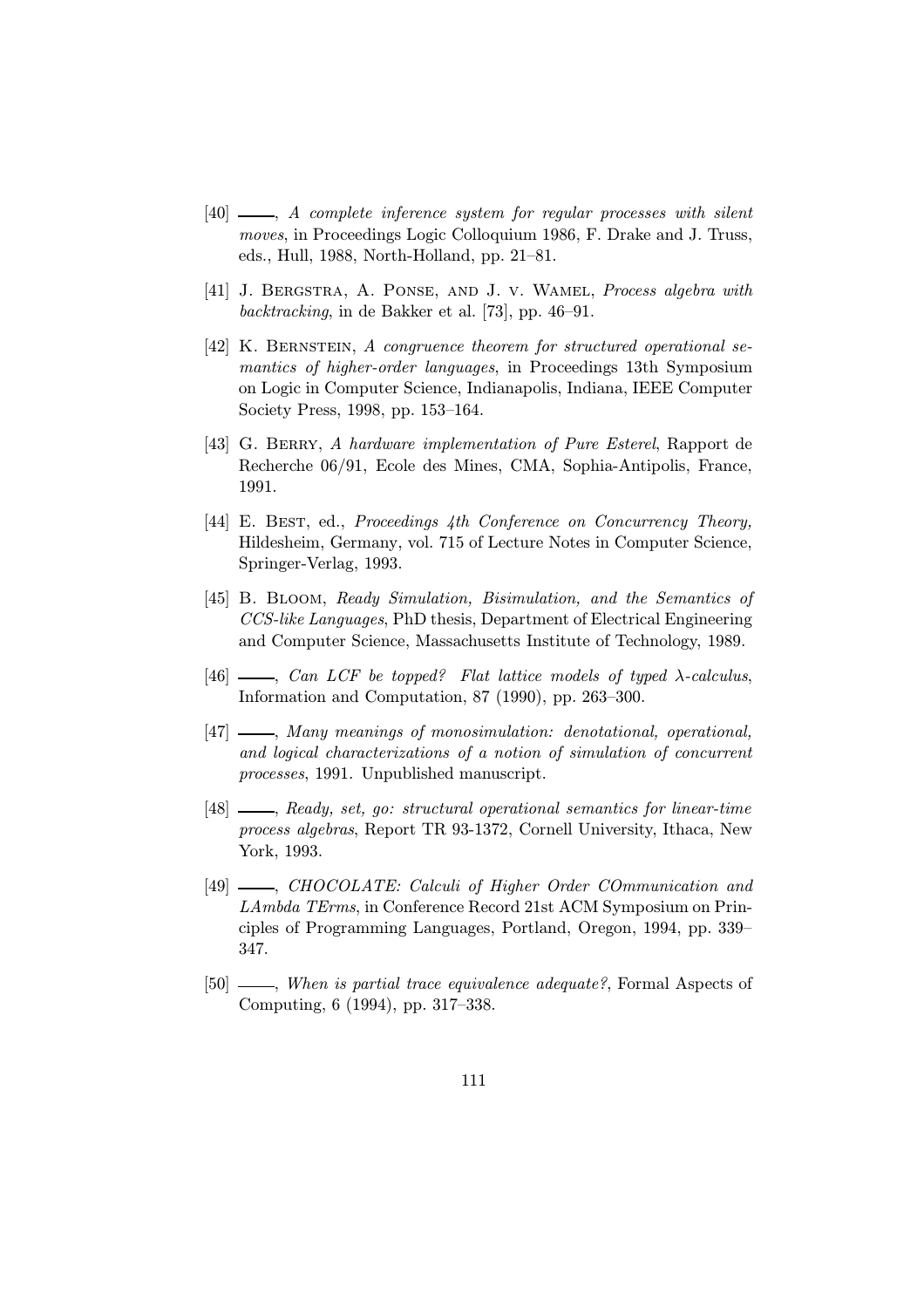- [51]  $\frac{1}{\sqrt{2}}$ , Structural operational semantics for weak bisimulations, Theoretical Comput. Sci., 146 (1995), pp. 25–68.
- [52]  $\frac{1}{2}$ , Structured operational semantics as a specification language, in Conference Record 22nd ACM Symposium on Principles of Programming Languages, San Francisco, California, 1995, pp. 107–117.
- [53] B. BLOOM, A. CHENG, AND A. DSOUZA, Using a protean language to enhance expressiveness in specification, IEEE Transactions on Software Engineering, 23 (1997), pp. 224–234.
- [54] B. BLOOM, S. ISTRAIL, AND A. MEYER, *Bisimulation can't be traced:* preliminary report, in Conference Record 15th ACM Symposium on Principles of Programming Languages, San Diego, California, 1988, pp. 229–239. Preliminary version of [55].
- [55]  $\_\_\_\_\_\$  Bisimulation can't be traced, J. Assoc. Comput. Mach., 42 (1995), pp. 232–268.
- [56] R. Bol and J. F. Groote, The meaning of negative premises in transition system specifications (extended abstract), in Proceedings 18th Colloquium on Automata, Languages and Programming, Madrid, Spain, J. Leach Albert, B. Monien, and M. Rodríguez, eds., vol. 510 of Lecture Notes in Computer Science, Springer-Verlag, 1991, pp. 481– 494. Preliminary version of [57].
- [57] R. Bol and J. F. Groote, The meaning of negative premises in transition system specifications, J. Assoc. Comput. Mach., 43 (1996), pp. 863–914.
- [58] T. BOLOGNESI AND F. LUCIDI, Timed process algebras with urgent interactions and a unique powerful binary operator, in Proceedings REX Workshop on Real-Time: Theory in Practice, Mook, The Netherlands, June 1991, J. de Bakker, C. Huizing, W. d. Roever, and G. Rozenberg, eds., vol. 600 of Lecture Notes in Computer Science, Springer-Verlag, 1992, pp. 124–148.
- [59] D. Bosscher, Term rewriting properties of SOS axiomatisations, in Hagiya and Mitchell [114], pp. 425–439.
- [60] S. BROOKES, C. HOARE, AND A. ROSCOE, A theory of communicating sequential processes, J. Assoc. Comput. Mach., 31 (1984), pp. 560– 599.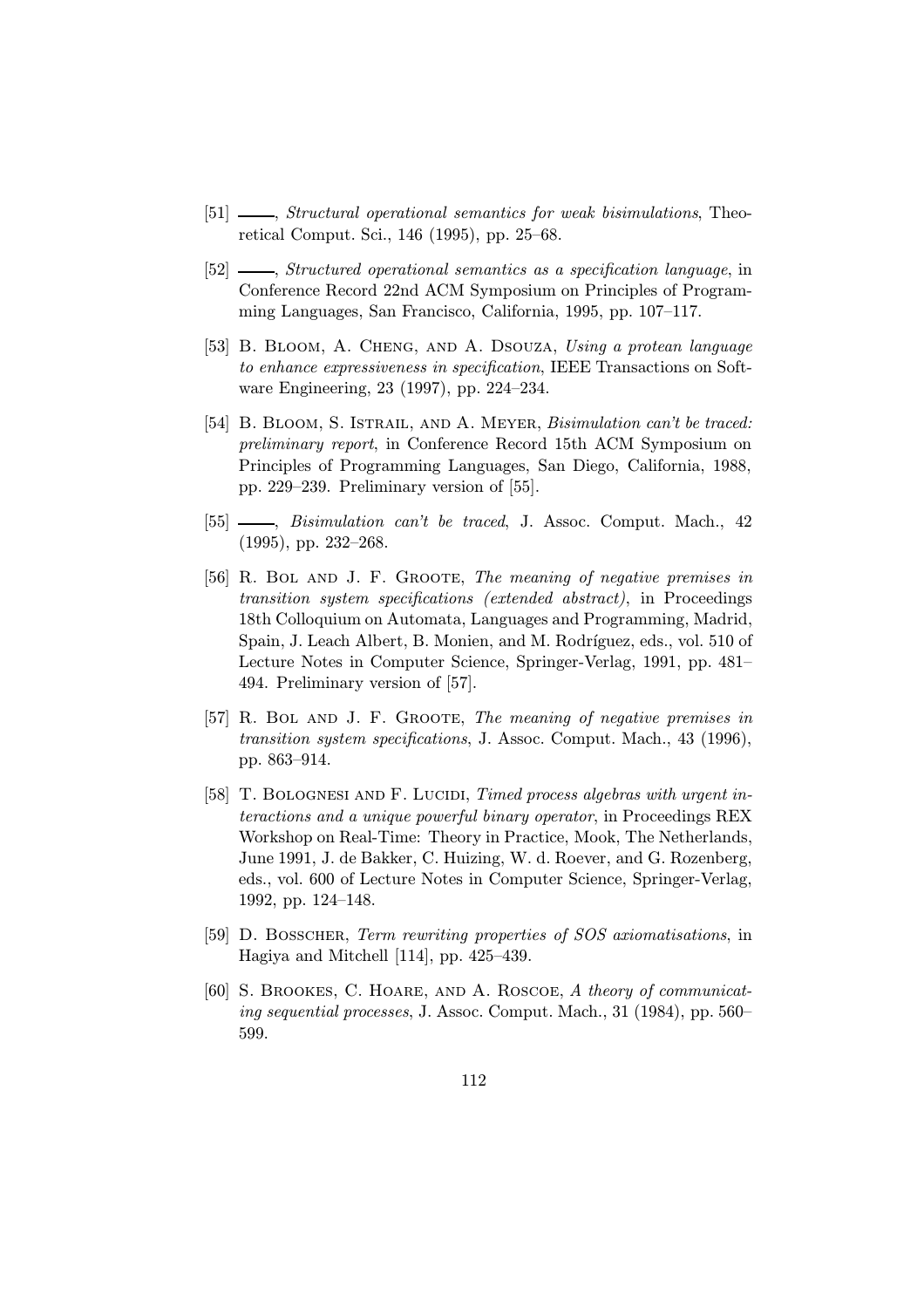- [61] S. Brookes, M. Main, A. Melton, M. Mislove, and D. SCHMIDT, eds., *Proceedings 7th Conference on Mathematical Foun*dations of Programming Semantics, Pittsburgh, PA, vol. 598 of Lecture Notes in Computer Science, Springer-Verlag, 1992.
- [62] R. Bryant, Graph-based algorithms for boolean function manipulation, IEEE Trans. Comput., C-35 (1986), pp. 677–691.
- [63] K. Clark, Negation as failure, in Logic and Databases, H. Gallaire and J. Minker, eds., Plenum Press, New York, 1978, pp. 293–322.
- [64] R. CLEAVELAND, ed., *Proceedings 3rd Conference on Concurrency* Theory, Stony Brook, NY, vol. 630 of Lecture Notes in Computer Science, Springer-Verlag, 1992.
- [65] R. CLEAVELAND AND M. HENNESSY, Priorities in process algebras, Information and Computation, 87 (1990), pp. 58–77.
- [66] R. CLEAVELAND, J. PARROW, AND B. STEFFEN, The concurrency workbench: A semantics-based verification tool for finite state systems, ACM Trans. Prog. Lang. Syst., 15 (1993), pp. 36–72.
- [67] R. Constable, S. Allen, H. Bromley, R. Cleaveland, J. Cremer, R. Harper, D. Howe, T. Knoblock, N. Mendler, P. PANANGADEN, J. SASAKI, AND S. SMITH, Implementing Mathematics with the Nuprl Proof Development System, Prentice Hall, 1986.
- [68] B. COURCELLE AND M. NIVAT, Algebraic families of interpretations, in Proceedings 17th Symposium on Foundations of Computer Science, Houston, Texas, IEEE, 1976, pp. 137–146.
- [69] P. D'Argenio, A general conservative extension theorem in process algebras with inequalities, in Proceedings 2nd Workshop on the Algebra of Communicating Processes, Eindhoven, The Netherlands, A. Ponse, C. Verhoef, and B. v. Vlijmen, eds., Report CS-95-14, Eindhoven University of Technology, 1995, pp. 67–79.
- [70] P. D'Argenio and C. Verhoef, A general conservative extension theorem in process algebras with inequalities, Theoretical Comput. Sci., 177 (1997), pp. 351–380.
- [71] P. DARONDEAU, *Concurrency and computability*, in Semantics of Systems of Concurrent Processes, Proceedings LITP Spring School on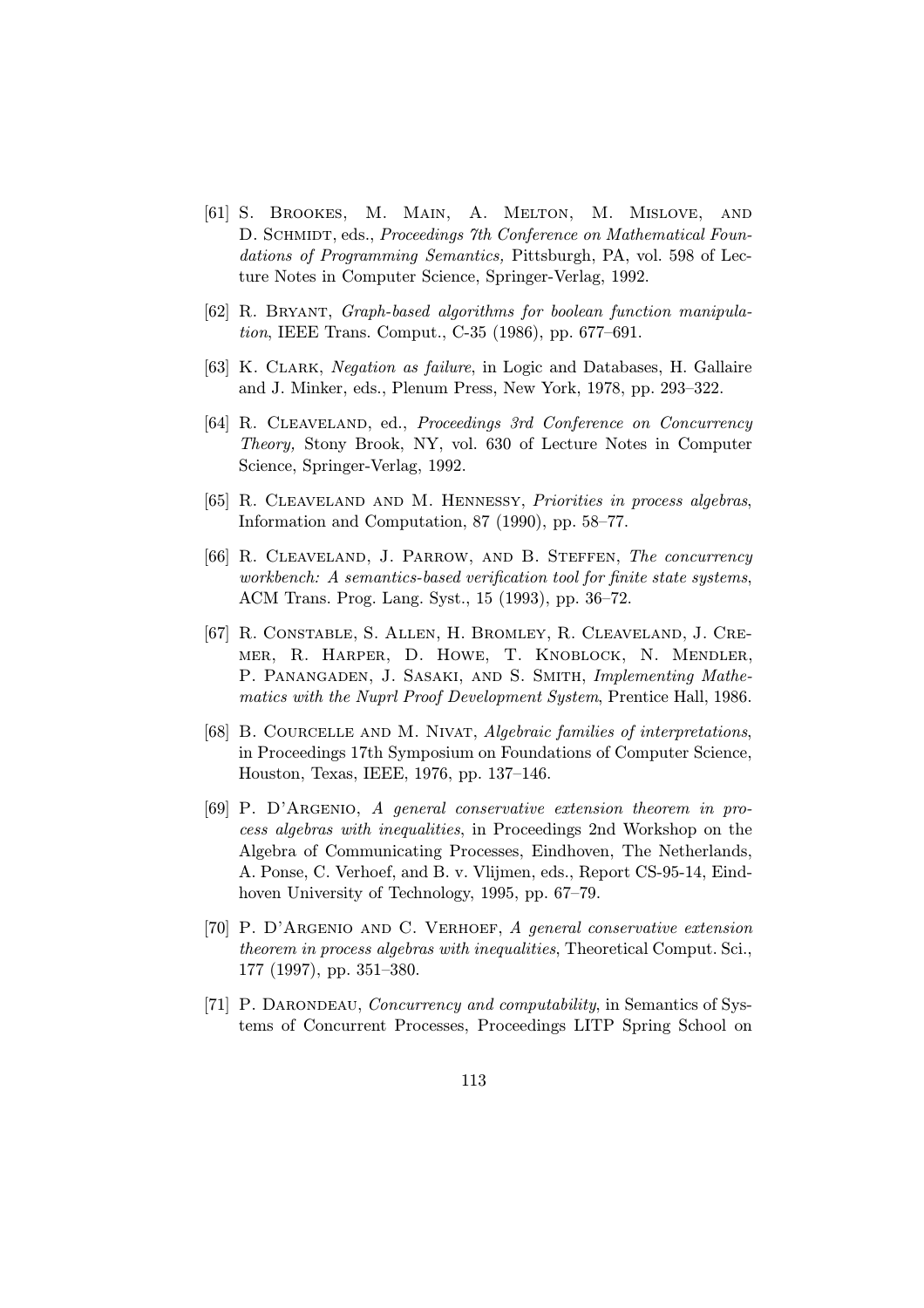Theoretical Computer Science, La Roche Posay, France, I. Guessarian, ed., vol. 469 of Lecture Notes in Computer Science, Springer-Verlag, 1990, pp. 223–238.

- [72] J. de Bakker, W. d. Roever, and G. Rozenberg, eds., Proceedings REX Workshop on Semantics: Foundations and Applications, Beekbergen, The Netherlands, June 1992, vol. 666 of Lecture Notes in Computer Science, Springer-Verlag, 1993.
- [73]  $\_\_\_\$ cds., Proceedings REX School/Symposium on A Decade of Concurrency: Reflections and Perspectives, Noordwijkerhout, The Netherlands, vol. 803 of Lecture Notes in Computer Science, Springer-Verlag, 1994.
- [74] N. DE FRANCESCO AND P. INVERARDI, Proving finiteness of CCS processes by non-standard semantics, Acta Informatica, 31 (1994), pp. 55–80.
- [75] R. De Nicola and M. Hennessy, Testing equivalences for processes, Theoretical Comput. Sci., 34 (1984), pp. 83–133.
- [76] A. DSOUZA AND B. BLOOM, Generating BDD models for process algebra terms, in Proceedings 7th Conference on Computer Aided Verification, Liege, Belgium, P. Wolper, ed., vol. 939 of Lecture Notes in Computer Science, Springer Verlag, 1995, pp. 16–30.
- [77]  $\_\_\_\_$  On the expressive power of CCS, in Proceedings 15th Conference on Foundations of Software Technology and Theoretical Computer Science, Bangalore, India, P. Thiagarajan, ed., vol. 1026 of Lecture Notes in Computer Science, Springer-Verlag, 1995, pp. 309–323.
- [78] A. EMERSON, Automated temporal reasoning about reactive systems, in Moller and Birtwistle [164], pp. 41–101.
- [79] R. Enders, T. Filkorn, and D. Taubner, Generating BDDs for symbolic model checking in CCS, Distributed Computing, 6 (1993), pp. 155–164.
- [80] F. Fages, A new fixpoint semantics for general logic programs compared with the well-founded and the stable model semantics, New Generation Computing, 9 (1991), pp. 425–443.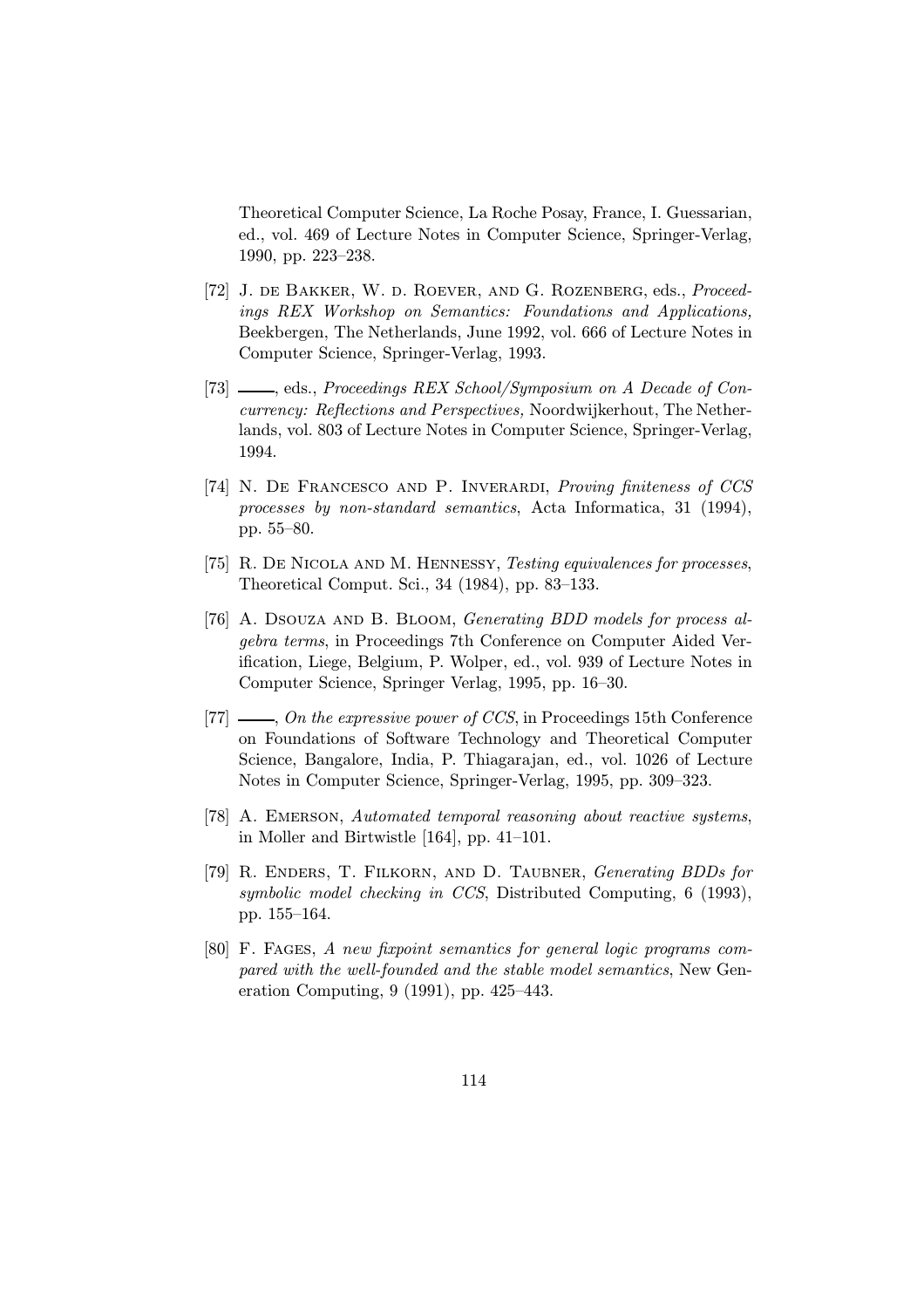- [81] J.-C. FERNANDEZ, Aldébaran: a tool for verification of communicating processes, technical report SPECTRE c14, LGI–IMAG, Grenoble, 1989.
- [82] W. Fokkink, The tyft/tyxt format reduces to tree rules, in Hagiya and Mitchell [114], pp. 440–453. Preliminary version of [85].
- [83]  $\_\_\_\_\_\_\_\_\_\_\_\.\$  Language preorder as a precongruence, Report CSR 11-98, University of Wales Swansea, 1998. To appear in Theoretical Computer Science.
- [84]  $\_\_\_\_\$ n, Rooted branching bisimulation as a congruence, Report CSR 16-98, University of Wales Swansea, 1998. To appear in Journal of Computer and System Sciences.
- [85] W. FOKKINK AND R. V. GLABBEEK, Ntyft/ntyxt rules reduce to ntree rules, Information and Computation, 126 (1996), pp. 1–10.
- [86] W. FOKKINK AND S. KLUSENER, An effective axiomatization for real time ACP, Information and Computation, 122 (1995), pp. 286–299.
- [87] W. Fokkink and C. Verhoef, A conservative look at operational semantics with variable binding, Information and Computation, 146 (1998), pp. 24–54.
- [88]  $\_\_\_\_\_\_\_\_\_\.\$  Conservative extension in positive/negative conditional term rewriting with applications to software renovation factories, in Proceedings 2nd Conference on Fundamental Approaches to Software Engineering, Amsterdam, The Netherlands, J.-P. Finance, ed., vol. 1577 of Lecture Notes in Computer Science, Springer-Verlag, 1999, pp. 98– 113.
- [89] W. FOKKINK AND H. ZANTEMA, Basic process algebra with iteration: Completeness of its equational axioms, Computer Journal, 37 (1994), pp. 259–267.
- [90] A. v. GELDER, K. ROSS, AND J. SCHLIPF, Unfounded sets and wellfounded semantics for general logic programs, in Proceedings 7th ACM Symposium on Principles of Database Systems, Austin, Texas, ACM, 1988, pp. 221–230. Preliminary version of [91].
- $[91]$  , The well-founded semantics for general logic programs, J. Assoc. Comput. Mach., 38 (1991), pp. 620–650.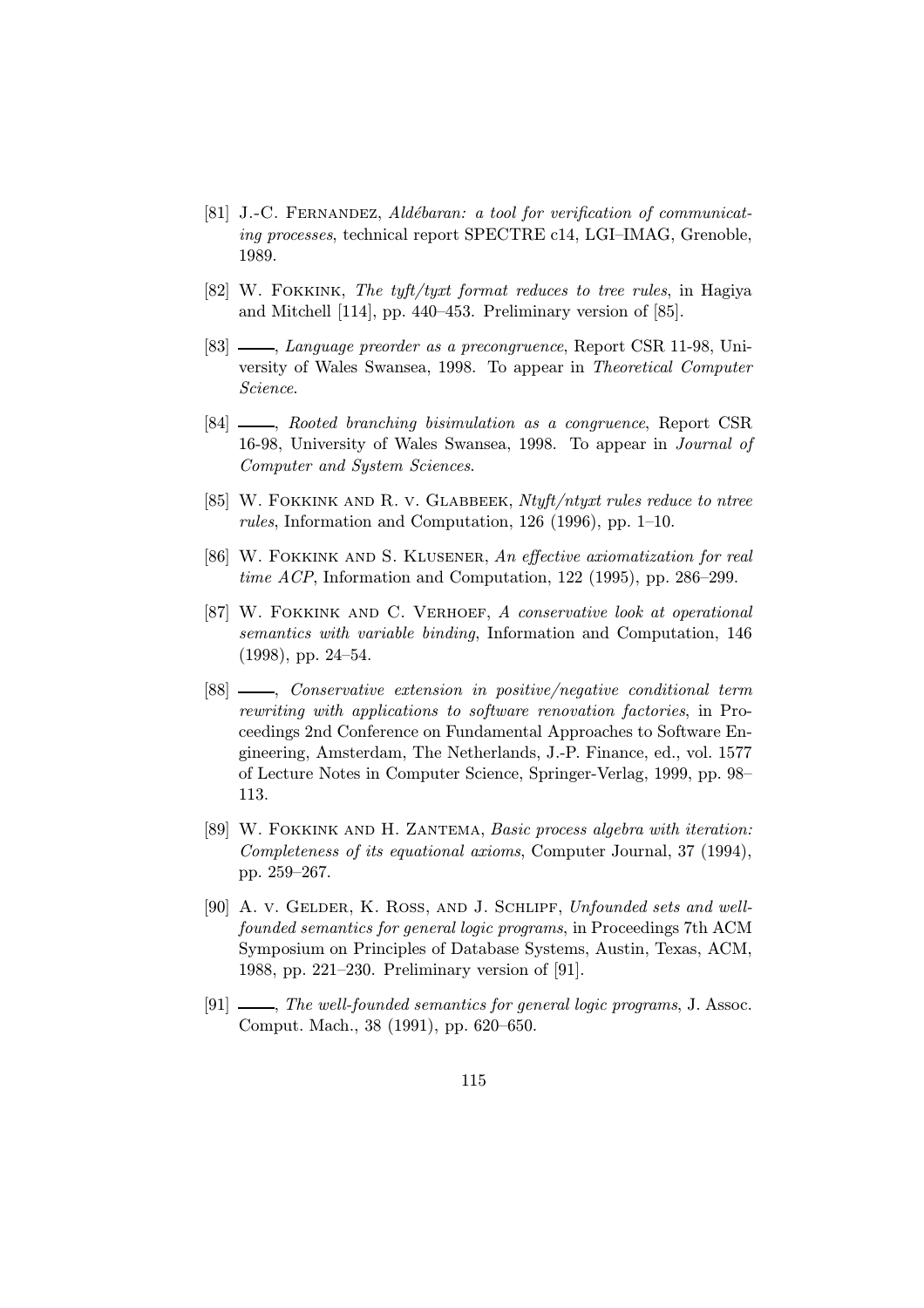- [92] M. Gelfond and V. Lifschitz, The stable model semantics for logic programming, in Proceedings 5th Conference on Logic Programming, Seattle, Washington, R. Kowalski and K. Bowen, eds., MIT Press, 1988, pp. 1070–1080.
- [93] G. GENTZEN, *Investigations into logical deduction*, in The Collected Papers of Gerhard Gentzen, M. Szabo, ed., North-Holland, 1969, pp. 68–128.
- [94] R. v. Glabbeek, Bounded nondeterminism and the approximation induction principle in process algebra, in Proceedings 4th Symposium on Theoretical Aspects of Computer Science, Passau, Germany, F. Brandenburg, G. Vidal-Naquet, and M. Wirsing, eds., vol. 247 of Lecture Notes in Computer Science, Springer-Verlag, 1987, pp. 336– 347.
- [95] , Comparative Concurrency Semantics and Refinement of Actions, PhD thesis, Free University, Amsterdam, 1990.
- [96]  $\_\_\_\_\_\_\_\$  The linear time branching time spectrum, in Baeten and Klop [26], pp. 278–297.
- $[97]$   $\longrightarrow$ , A complete axiomatization for branching bisimulation congruence of finite-state behaviours, in Proceedings 18th Symposium on Mathematical Foundations of Computer Science 1993, Gdansk, Poland, A. Borzyszkowski and S. Sokołowski, eds., vol. 711 of Lecture Notes in Computer Science, Springer-Verlag, 1993, pp. 473–484.
- [98] , Full abstraction in structural operational semantics (extended abstract), in Proceedings 3rd Conference on Algebraic Methodology and Software Technology, Enschede, The Netherlands, M. Nivat, C. Rattray, T. Rus, and G. Scollo, eds., Workshops in Computing, Springer-Verlag, 1993, pp. 77–84.
- $[99]$   $\_\_$ . The linear time branching time spectrum II: the semantics of sequential processes with silent moves, in Best [44], pp. 66–81.
- $[100]$   $\longrightarrow$ , The meaning of negative premises in transition system specifications II, Report STAN-CS-TN-95-16, Department of Computer Science, Stanford University, 1995.
- $[101]$   $\_\_\_\_$ , On the expressiveness of ACP, in Ponse et al. [181], pp. 188–217.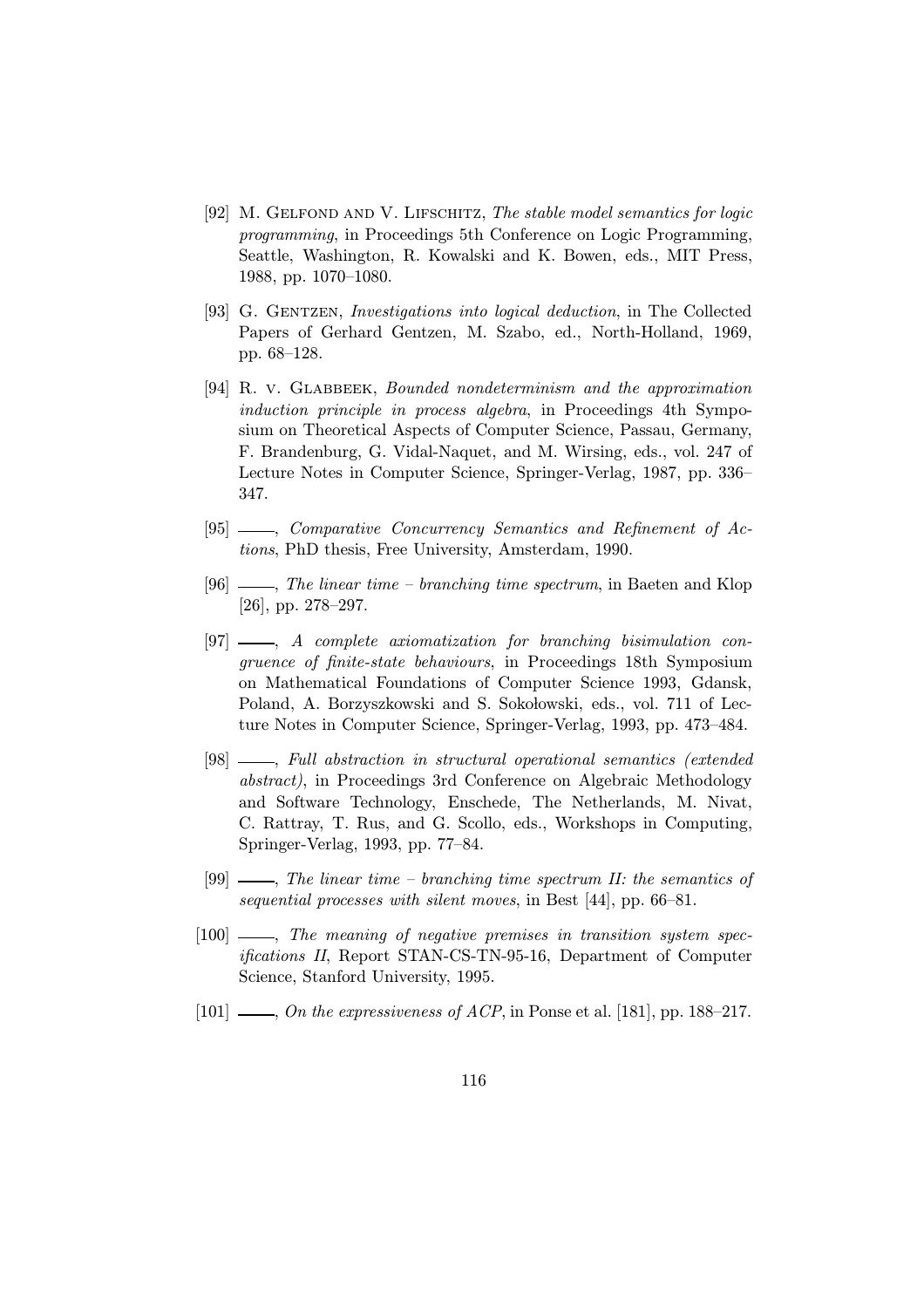- $[102]$   $\_\_\_\_\_\$ n. The meaning of negative premises in transition system specifications II (extended abstract), in Automata, Languages and Programming, 23rd Colloquium, F. Meyer auf der Heide and B. Monien, eds., vol. 1099 of Lecture Notes in Computer Science, Paderborn, Germany, 1996, Springer-Verlag, pp. 502–513.
- [103] , *Personal communication*, March 1999.
- [104] R. V. GLABBEEK AND P. WEIJLAND, Branching time and abstraction in bisimulation semantics (extended abstract), in Information Processing 89, G. Ritter, ed., North-Holland, 1989, pp. 613–618. Preliminary version of [105].
- [105]  $\_\_\_\_\_\$  Branching time and abstraction in bisimulation semantics, J. Assoc. Comput. Mach., 43 (1996), pp. 555–600.
- [106] J. Goguen, J. Thatcher, E. Wagner, and J. Wright, Initial algebra semantics and continuous algebras, J. Assoc. Comput. Mach., 24 (1977), pp. 68–95.
- [107] J. F. Groote, Transition system specifications with negative premises (extended abstract), in Baeten and Klop [26], pp. 332–341. Preliminary version of [108].
- [108]  $\_\_\_\_\$  Transition system specifications with negative premises, Theoretical Comput. Sci., 118 (1993), pp. 263–299.
- [109] J. F. GROOTE AND A. PONSE, The syntax and semantics of  $\mu$ CRL, in Ponse et al. [181], pp. 26–62.
- [110] J. F. GROOTE AND F. VAANDRAGER, Structured operational semantics and bisimulation as a congruence (extended abstract), in Proceedings 16th Colloquium on Automata, Languages and Programming, Stresa, Italy, G. Ausiello, M. Dezani-Ciancaglini, and S. Ronchi Della Rocca, eds., vol. 372 of Lecture Notes in Computer Science, Springer-Verlag, 1989, pp. 423–438. Preliminary version of [111].
- $[111]$   $\longrightarrow$ , Structured operational semantics and bisimulation as a congruence, Information and Computation, 100 (1992), pp. 202–260.
- [112] I. GUESSARIAN, Algebraic Semantics, vol. 99 of Lecture Notes in Computer Science, Springer-Verlag, 1981.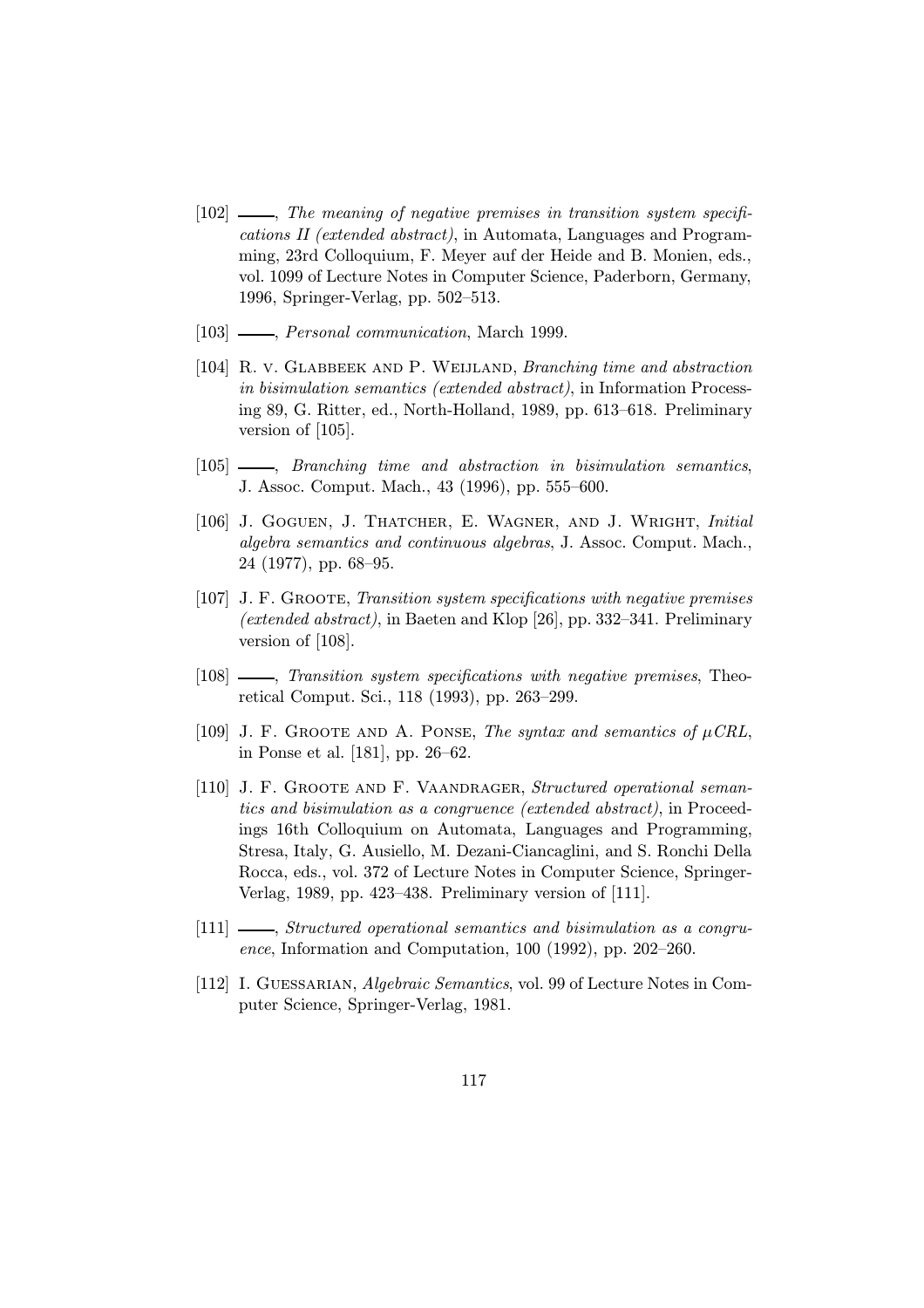- [113] C. A. GUNTER, Semantics of Programming Languages: Structures and Techniques, Foundations of Computing, MIT Press, 1992.
- [114] M. HAGIYA AND J. MITCHELL, eds., *Proceedings 2nd Symposium on* Theoretical Aspects of Computer Software, Sendai, Japan, vol. 789 of Lecture Notes in Computer Science, Springer-Verlag, 1994.
- [115] P. HARTEL,  $LATOS a$  Lightweight Animation Tool for Operational Semantics, Report DSSE-TR-97-1, University of Southampton, 1997.
- [116] M. Hennessy, A term model for synchronous processes, Information and Control, 51 (1981), pp. 58–75.
- [117] *Acceptance trees*, J. Assoc. Comput. Mach., 32 (1985), pp. 896– 928.
- [118]  $\_\_\_\_\$  Algebraic Theory of Processes, MIT Press, Cambridge, Massachusetts, 1988.
- $[119]$   $\longrightarrow$ , The Semantics of Programming Languages  $\rightarrow$  An Elementary Introduction Using Structural Operational Semantics, John Wiley & Sons, Chichester, England, 1990.
- [120]  $\longrightarrow$ , A fully abstract denotational model for higher-order processes, Information and Computation, 112 (1994), pp. 55–95.
- [121] M. HENNESSY AND A. INGÓLFSDÓTTIR, Communicating processes with value-passing and assignment, Formal Aspects of Computing, 5 (1993), pp. 432–466.
- $[122]$   $\_\_\_\_\$  A theory of communicating processes with value-passing, Information and Computation, 107 (1993), pp. 202–236.
- [123] M. Hennessy and R. Milner, On observing nondeterminism and concurrency, in Proceedings 7th Colloquium on Automata, Languages and Programming, Noorwijkerhout, The Netherlands, J. d. Bakker and J. van Leeuwen, eds., vol. 85 of Lecture Notes in Computer Science, Springer-Verlag, 1980, pp. 299–309. Preliminary version of [124].
- [124]  $\_\_\_\_\$  Algebraic laws for nondeterminism and concurrency, J. Assoc. Comput. Mach., 32 (1985), pp. 137–161.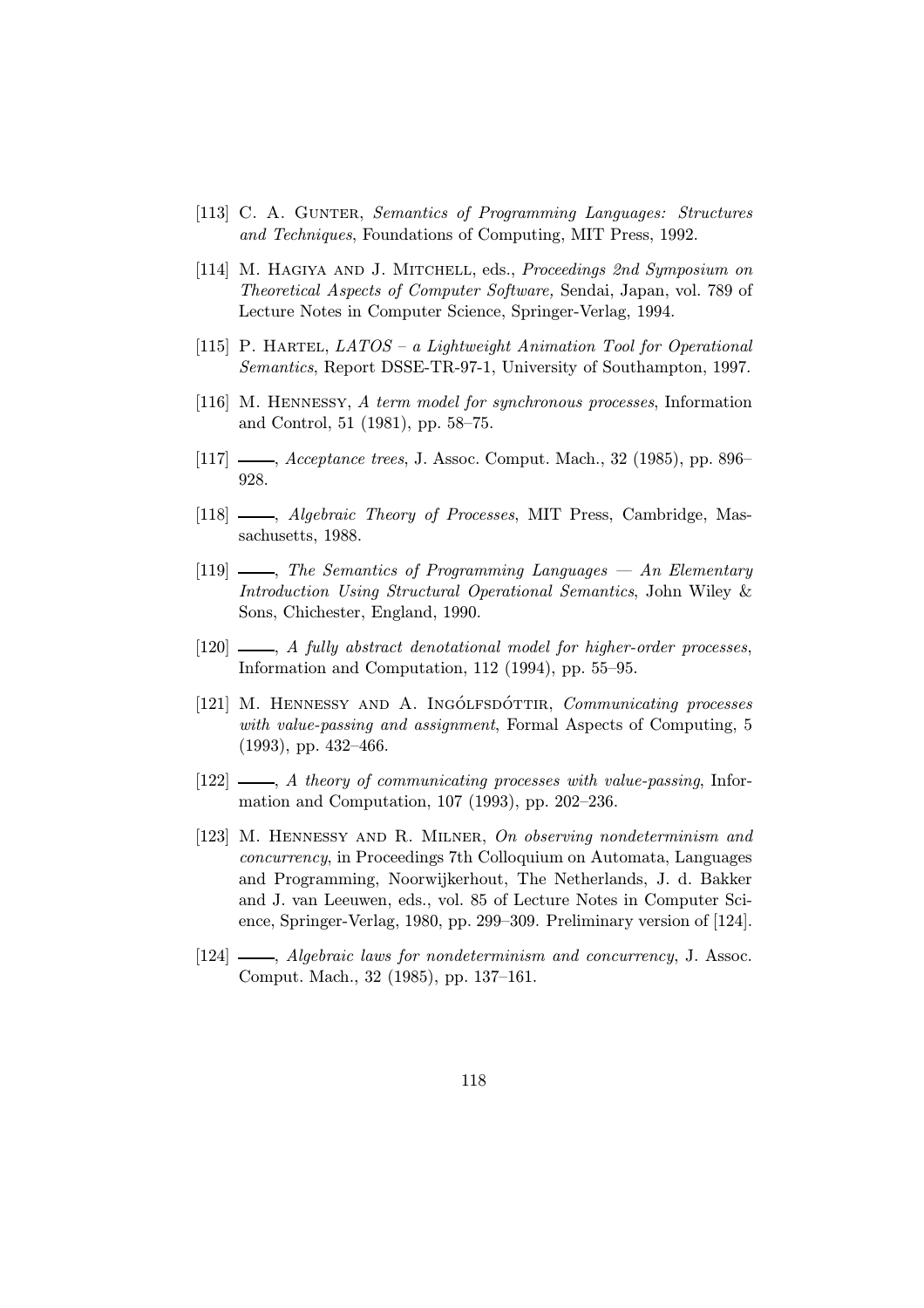- [125] M. HENNESSY AND G. PLOTKIN, Full abstraction for a simple programming language, in Proceedings 8th Symposium on Mathematical Foundations of Computer Science, Olomouc, Czechoslovakia, J. Bečvář, ed., vol. 74 of Lecture Notes in Computer Science, Springer-Verlag, 1979, pp. 108–120.
- [126]  $\qquad \qquad$ , A term model for CCS, in Proceedings 9th Symposium on Mathematical Foundations of Computer Science, Rydzyna, Poland, P. Dembinski, ed., vol. 88 of Lecture Notes in Computer Science, Springer-Verlag, 1980, pp. 261–274.
- [127] M. HENNESSY AND T. REGAN, A process algebra for timed systems, Information and Computation, 117 (1995), pp. 221–239.
- [128] C. Hoare, Communicating Sequential Processes, Prentice-Hall International, Englewood Cliffs, 1985.
- [129] D. Howe, Proving congruence of bisimulation in functional programming languages, Information and Computation, 124 (1996), pp. 103– 112.
- [130] A. INGÓLFSDÓTTIR, Semantic Models for Communicating Process with Value-Passing, PhD thesis, School of Cognitive and Computing Sciences, University of Sussex, 1994.
- [131] A. JEFFREY, CSP is completely expressive, Computer Science Technical Report 92:02, School of Cognitive and Computing Sciences, University of Sussex, 1992.
- [132] H. JIFENG AND C. HOARE, From algebra to operational semantics, Inf. Process. Lett., 45 (1993), pp. 75–80.
- [133] B. JONSSON AND J. PARROW, eds., Proceedings 5th Conference on Concurrency Theory, Uppsala, Sweden, vol. 836 of Lecture Notes in Computer Science, Springer-Verlag, 1994.
- [134] R. KELLER, Formal verification of parallel programs, Comm. ACM, 19 (1976), pp. 371–384.
- [135] S. Kleene, Representation of events in nerve nets and finite automata, in Automata Studies, C. Shannon and J. McCarthy, eds., Princeton University Press, 1956, pp. 3–41.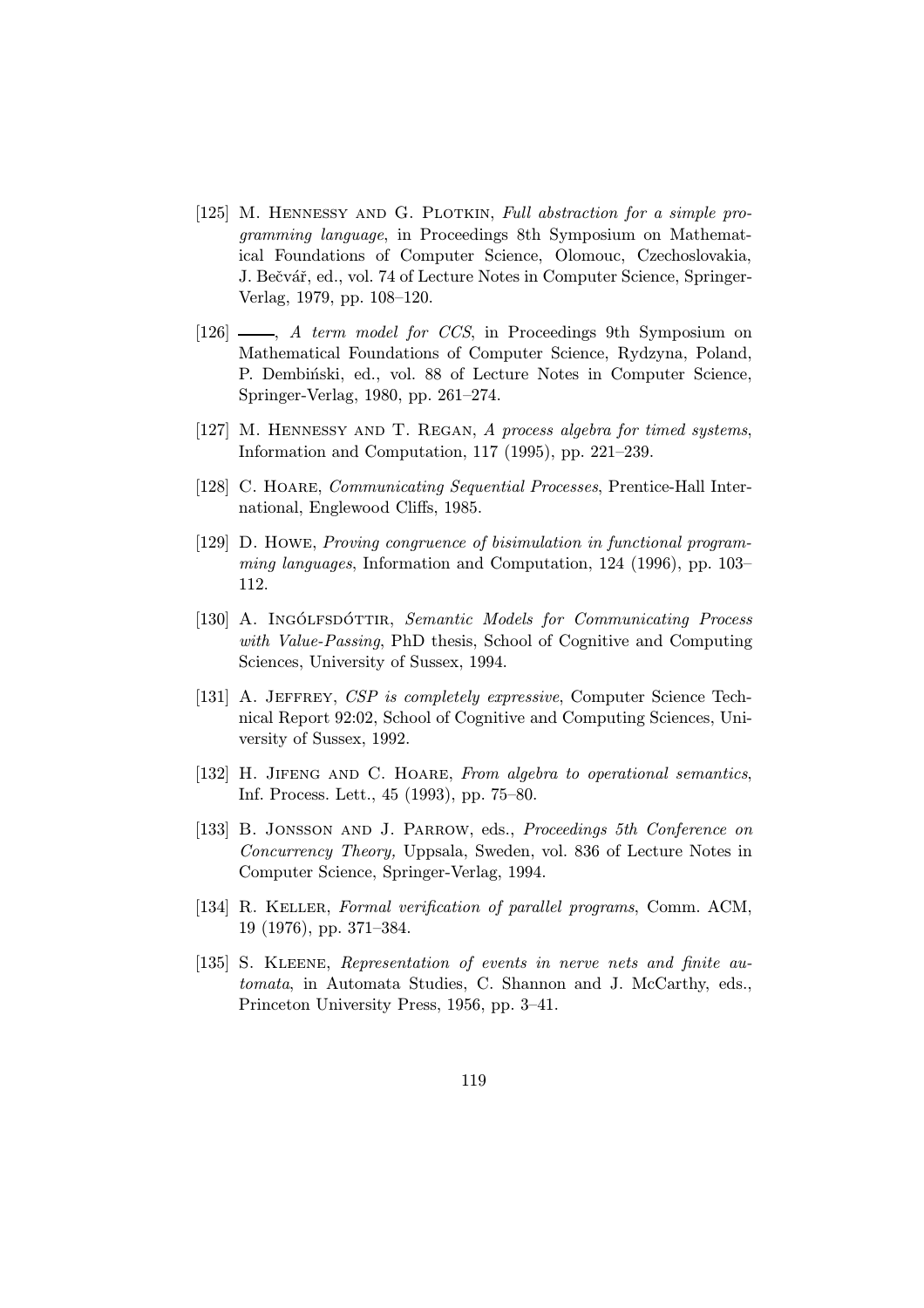- [136] S. KLUSENER, Completeness in real time process algebra, in Proceedings 2nd Conference on Concurrency Theory, Amsterdam, The Netherlands, J. Baeten and J. F. Groote, eds., vol. 527 of Lecture Notes in Computer Science, Springer-Verlag, 1991, pp. 376–392.
- [137] K. G. LARSEN, *Modal specifications*, Tech. Rep. R 89-09, Institute for Electronic Systems, University of Aalborg, 1989.
- [138] K. G. LARSEN AND A. SKOU, *Bisimulation through probabilistic test*ing, Information and Computation, 94 (1991), pp. 1–28.
- [139]  $\_\_\_\_\_\_\_\_\_\_\_\_\_\_\_\_\_\_\_\_\_\_\_\_\_\_\_\_\.\_$ land [64], pp. 456–471.
- [140] L. LAUER, Formal definition of Algol 60, Technical Report TR.25.088, IBM Lab. Vienna, 1968.
- [141] Logic in Computer Science, Proceedings 7th Symposium, Santa Cruz, California, IEEE Computer Society Press, 1992.
- [142] P. LUCAS, Formal definition of programming languages and systems, in Proceedings of the IFIP Congress 1971, North Holland, 1972, pp. 291–297.
- $[143]$   $\longrightarrow$ , On program correctness and the stepwise development of implementations, in Proceedings of the Convegno di Informatica Teorica, University of Pisa, March 1973, 1973, pp. 219–251.
- [144] E. MADELAINE AND D. VERGAMINI, Finiteness conditions and structural construction of automata for all process algebras, DIMACS Series in Discrete Mathematics and Theoretical Computer Science, 3 (1991), pp. 275–292.
- [145] I. MASON, S. SMITH, AND C. TALCOTT, From operational semantics to domain theory, Information and Computation, 128 (1996), pp. 26– 47.
- [146] S. MAUW AND G. VELTINK, An introduction to  $PSF<sub>d</sub>$ , in Proceedings 3rd Conference on Theory and Practice of Software Development, Vol. 2, Barcelona, Spain, J. Díaz and F. Orejas, eds., vol. 352 of Lecture Notes in Computer Science, Springer-Verlag, 1989, pp. 272–285.
- [147] J. McCARTHY, Towards a mathematical science of computation, in Information Processing 1962, C. Popplewell, ed., 1963, pp. 21–28.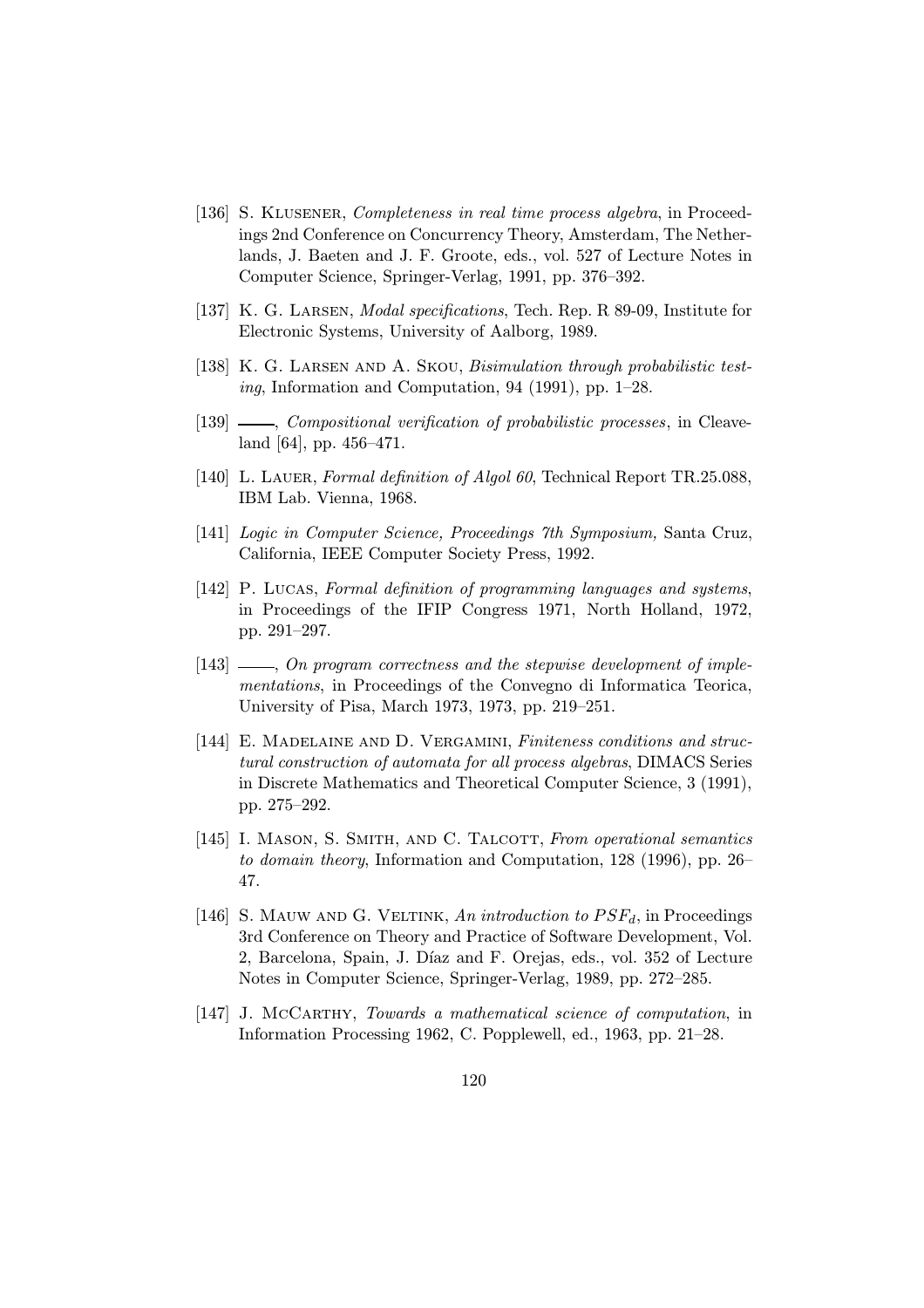- [148] K. McMillan, Symbolic Model Checking, Kluwer Academic Publishers, 1993.
- [149] A. Meyer, Semantical paradigms: notes for an invited lecture, in Proceedings 3rd Symposium on Logic in Computer Science, Edinburgh, IEEE Computer Society Press, 1988, pp. 236–242.
- [150] G. MILNE AND R. MILNER, Concurrent processes and their syntax, J. Assoc. Comput. Mach., 26 (1979), pp. 302–321.
- [151] R. Milner, Processes: A mathematical model of computing agents, in Proceedings Logic Colloquium 1973, Bristol, UK, H. Rose and J. Shepherdson, eds., North-Holland, 1973, pp. 158–173.
- [152]  $\_\_\_\_\_\_\_\_\$  Fully abstract models of typed  $\lambda$ -calculi, Theoretical Comput. Sci., 4 (1977), pp. 1–22.
- [153]  $\_\_\_\_\$  A Calculus of Communicating Systems, vol. 92 of Lecture Notes in Computer Science, Springer-Verlag, 1980.
- [154]  $\qquad \qquad$ , A modal characterisation of observable machine behaviour, in 6th Colloquium on Trees in Algebra and Programming, Genoa, Italy, E. Astesiano and C. Böhm, eds., vol. 112 of Lecture Notes in Computer Science, Springer-Verlag, 1981, pp. 25–34.
- [155]  $\frac{155}{155}$   $\frac{155}{155}$   $\frac{155}{155}$   $\frac{155}{155}$   $\frac{155}{155}$   $\frac{155}{155}$   $\frac{155}{155}$   $\frac{155}{155}$   $\frac{155}{155}$   $\frac{155}{155}$   $\frac{155}{155}$   $\frac{155}{155}$   $\frac{155}{155}$   $\frac{155}{155}$   $\frac{155}{155}$   $\frac{15$ Department of Computer Science, University of Edinburgh, 1981.
- [156]  $\frac{156}{156}$   $\frac{156}{156}$   $\frac{156}{156}$   $\frac{156}{156}$   $\frac{156}{156}$   $\frac{156}{156}$   $\frac{156}{156}$ 25 (1983), pp. 267–310.
- $[157]$  , A complete inference system for a class of regular behaviours, J. Comput. System Sci., 28 (1984), pp. 439–466.
- [158]  $\_\_\_\_\_\_\_\_\_\_\_\.\$  Communication and Concurrency, Prentice-Hall International, Englewood Cliffs, 1989.
- [159]  $\longrightarrow$ , A complete axiomatisation for observational congruence of finite-state behaviors, Information and Computation, 81 (1989), pp. 227–247.
- [160]  $\_\_\_\_\_\$  Elements of interaction (Turing Award Lecture), Comm. ACM, 36 (1993), pp. 78–89.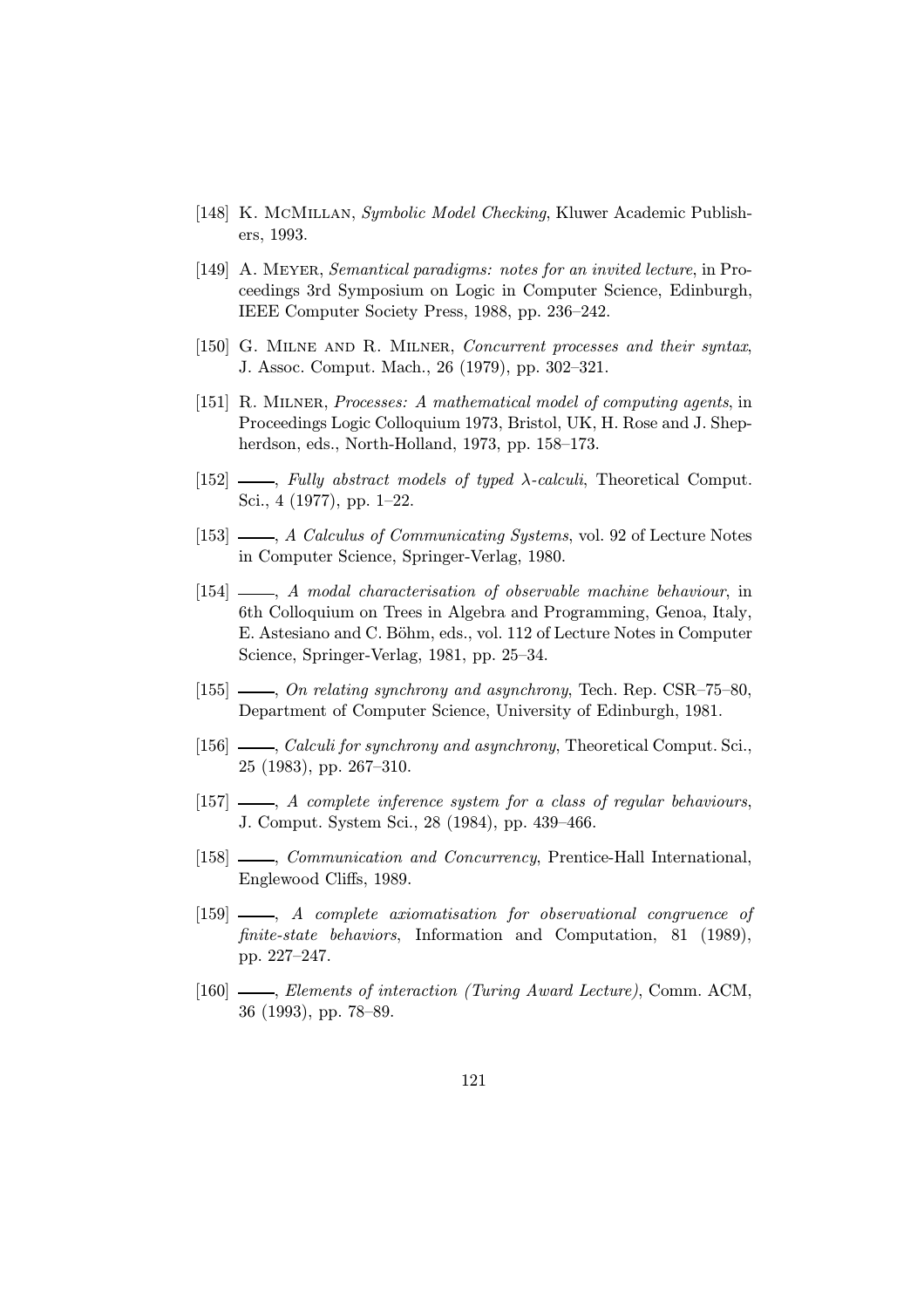- [161] R. MILNER, J. PARROW, AND D. WALKER, A calculus of mobile processes, part  $I + II$ , Information and Computation, 100 (1992), pp. 1– 77.
- [162] R. Milner, M. Tofte, R. Harper, and D. MacQueen, The Definition of Standard ML (Revised), MIT Press, 1997.
- [163] F. Moller, The importance of the left merge operator in process algebras, in Proceedings 17th Colloquium on Automata, Languages and Programming, Warwick, UK, M. Paterson, ed., vol. 443 of Lecture Notes in Computer Science, Springer-Verlag, 1990, pp. 752–764.
- [164] F. MOLLER AND G. BIRTWISTLE, eds., *Logics for Concurrency:* Structure versus Automata, vol. 1043 of Lecture Notes in Computer Science, Springer-Verlag, 1996.
- [165] F. MOLLER AND C. TOFTS, A temporal calculus of communicating systems, in Baeten and Klop [26], pp. 401–415.
- [166] P. MOSSES, M. NIELSEN, AND M. SCHWARTZBACH, eds., Proceedings 6th Conference on Theory and Practice of Software Development  $(TAPSOFT'95)$ ,  $\overline{Arhus}$ , Denmark, vol. 915 of Lecture Notes in Computer Science, Springer-Verlag, 1995.
- [167] X. NICOLLIN AND J. SIFAKIS, The algebra of timed processes, ATP: theory and application, Information and Computation, 114 (1994), pp. 131–178.
- [168] H. NIELSON AND F. NIELSON, Semantics with Applications: A Formal Introduction, Wiley Professional Computing, John Wiley & Sons, Chichester, England, 1992.
- [169] V. v. Oostrom and E. de Vink, Transition system specifications in stalk format with bisimulation as a congruence, in Proceedings 11th Symposium on Theoretical Aspects of Computer Science, Caen, France, P. Enjalbert, E. Mayr, and K. Wagner, eds., vol. 775 of Lecture Notes in Computer Science, Springer-Verlag, 1994, pp. 569–580.
- [170] S. Owicki and D. Gries, An axiomatic proof technique for parallel programs, Acta Inf., 6 (1976), pp. 319–340.
- [171] D. Park, Concurrency and automata on infinite sequences, in 5th GI Conference, Karlsruhe, Germany, P. Deussen, ed., vol. 104 of Lecture Notes in Computer Science, Springer-Verlag, 1981, pp. 167–183.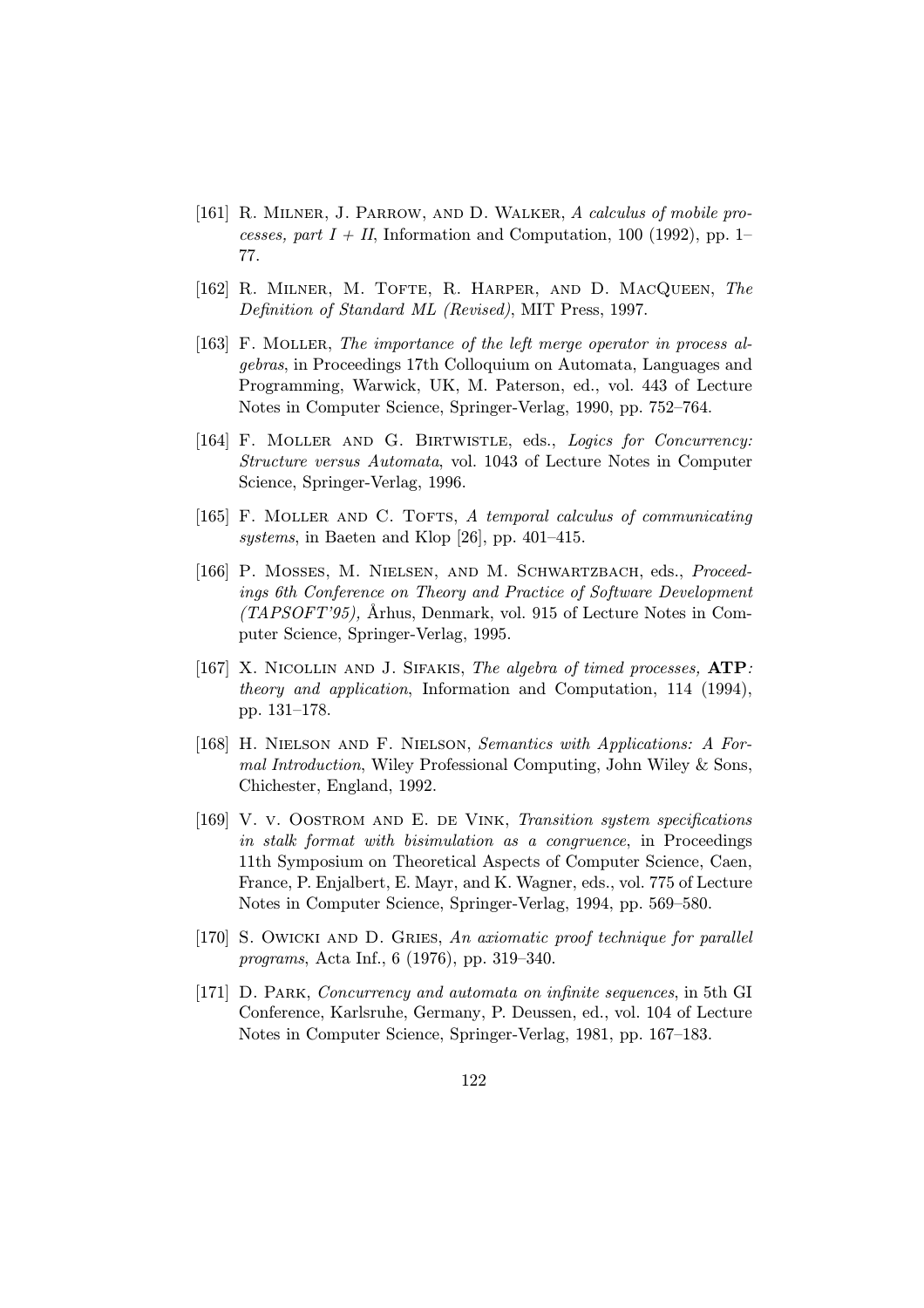- [172] J. Parrow, The expressive power of parallelism, Future Generation Computer Systems, 6 (1990), pp. 271–285.
- [173] PL/I DEFINITION GROUP, Formal definition of PL/I version 1, Report TR25.071, American Nat. Standards Institute, 1986.
- [174] G. PLOTKIN, A powerdomain construction, SIAM J. Comput., 5 (1976), pp. 452–487.
- [175]  $\frac{1}{5}$ , LCF considered as a programming language, Theoretical Comput. Sci., 5 (1977), pp. 223–256.
- [176] , Lecture notes in domain theory, 1981. University of Edinburgh.
- [177]  $\_\_\_\_\_\$  A structural approach to operational semantics, Report DAIMI FN-19, Computer Science Department, Aarhus University, 1981.
- [178]  $\qquad \qquad$ , An operational semantics for CSP, in Proceedings IFIP TC2 Working Conference on Formal Description of Programming Concepts – II, Garmisch-Partenkirchen, Germany, D. Bjørner, ed., North-Holland, 1983, pp. 199–225.
- [179] A. PNUELI, The temporal logic of programs, in Proceedings 18th Symposium on Foundations of Computer Science, Providence, Rhode Island, IEEE, 1977, pp. 46–57.
- [180] A. Ponse, Computable processes and bisimulation equivalence, Formal Aspects of Computing, 8 (1996), pp. 648–678.
- [181] A. PONSE, C. VERHOEF, AND B. V. VLIJMEN, eds., Proceedings 1st Workshop on the Algebra of Communicating Processes, Utrecht, The Netherlands, Workshops in Computing, Springer-Verlag, 1995.
- [182] T. Przymusinski, On the declarative semantics of deductive databases and logic programs, in Foundations of Deductive Databases and Logic Programming, J. Minker, ed., Morgan Kaufmann Publishers, Inc., Los Altos, California, 1988, pp. 193–216.
- [183]  $\frac{1}{8}$ , The well-founded semantics coincides with the three-valued stable semantics, Fundamenta Informaticae, 13 (1990), pp. 445–463.
- [184] W. Reisig, Petri nets an introduction, EATCS Monographs on Theoretical Computer Science, Volume 4, Springer-Verlag, 1985.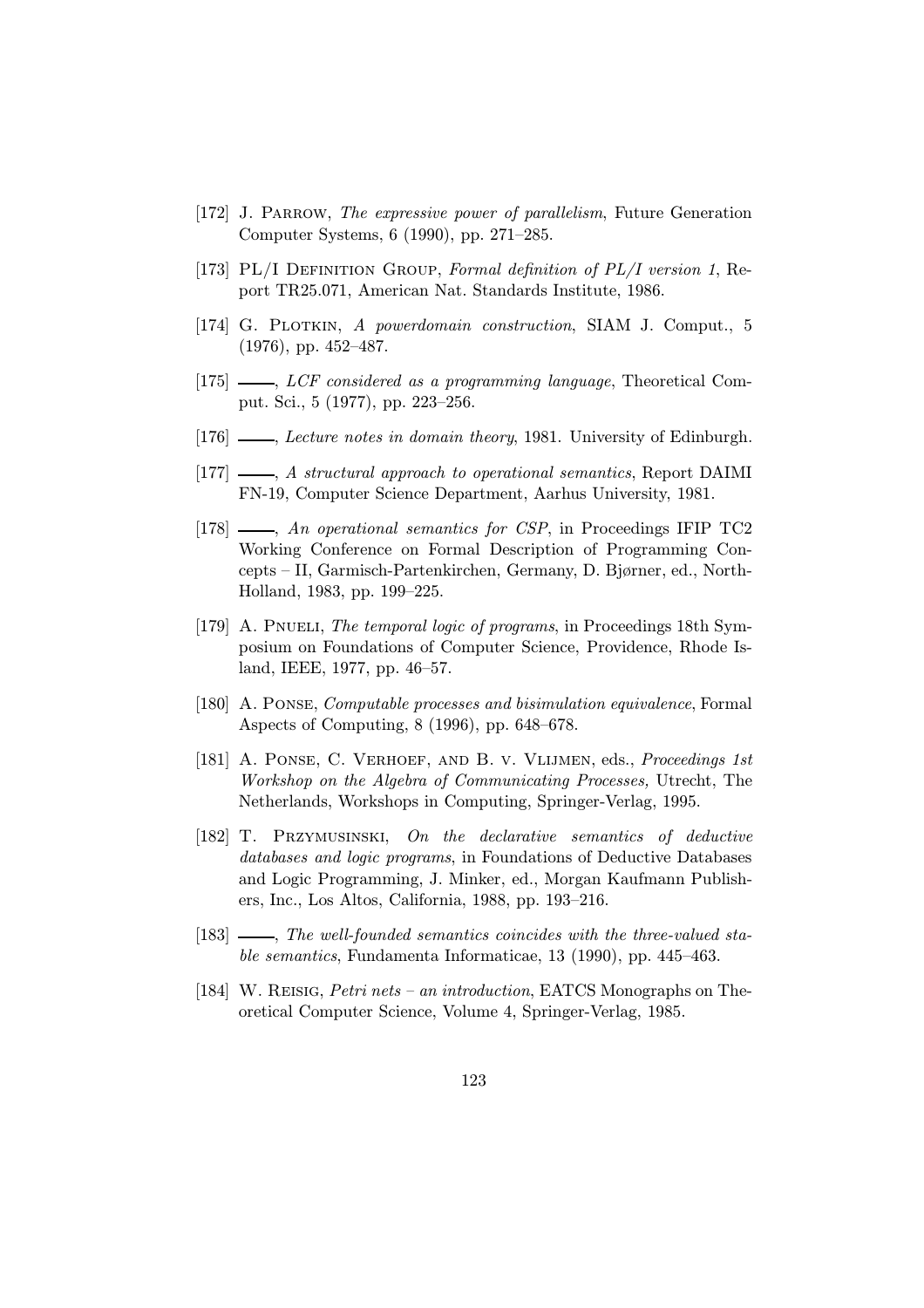- [185] J. Reppy, CML: A higher-order concurrent language, in Programming Language Design and Implementation, SIGPLAN, ACM, 1991, pp. 293–259.
- [186] H. ROGERS, Theory of Recursive Functions and Effective Computability, McGraw-Hill Book Co., 1967.
- [187] A. ROSCOE, The Theory and Practice of Concurrency, Prentice-Hall International, 1998.
- [188] K. ROSENTHAL, Quantales and their Applications, Research Notes in Mathematics, Pitman, London, 1990.
- [189] J. RUTTEN, *Deriving denotational models for bisimulation from struc*tured operational semantics, in Ten Years of Concurrency Semantics: Selected Papers of the Amsterdam Concurrency Group, J. d. Bakker and J. Rutten, eds., World Scientific, 1992, pp. 425–441.
- [190] , Nonwellfounded sets and programming language semantics, in Brookes et al. [61], pp. 193–206.
- [191]  $\_\_\_\_\_\_\$  Processes as terms: non-well-founded models for bisimulation, Mathematical Structures in Computer Science, 2 (1992), pp. 257–275.
- [192] J. RUTTEN AND D. TURI, *Initial algebra and final coalgebra semantics* for concurrency, in de Bakker et al. [73], pp. 530–581.
- [193] A. SALOMAA, *Theory of Automata*, vol. 100 of International Series of Monographs in Pure and Applied Mathematics, Pergamon Press, Oxford, 1969.
- [194] D. SANDS, From SOS rules to proof principles: An operational metatheory for functional languages, in Conference Record 24th ACM Symposium on Principles of Programming Languages, Paris, France, 1997, pp. 428–441.
- [195] D. SANGIORGI, The lazy lambda calculus in a concurrency scenario, Information and Computation, 111 (1994), pp. 120–153.
- [196]  $\ldots$ ,  $\pi I: A$  symmetric calculus based on internal mobility, in Mosses et al. [166], pp. 172–186.
- [197] S. SCHNEIDER, An operational semantics for timed CSP, Information and Computation, 116 (1995), pp. 193–213.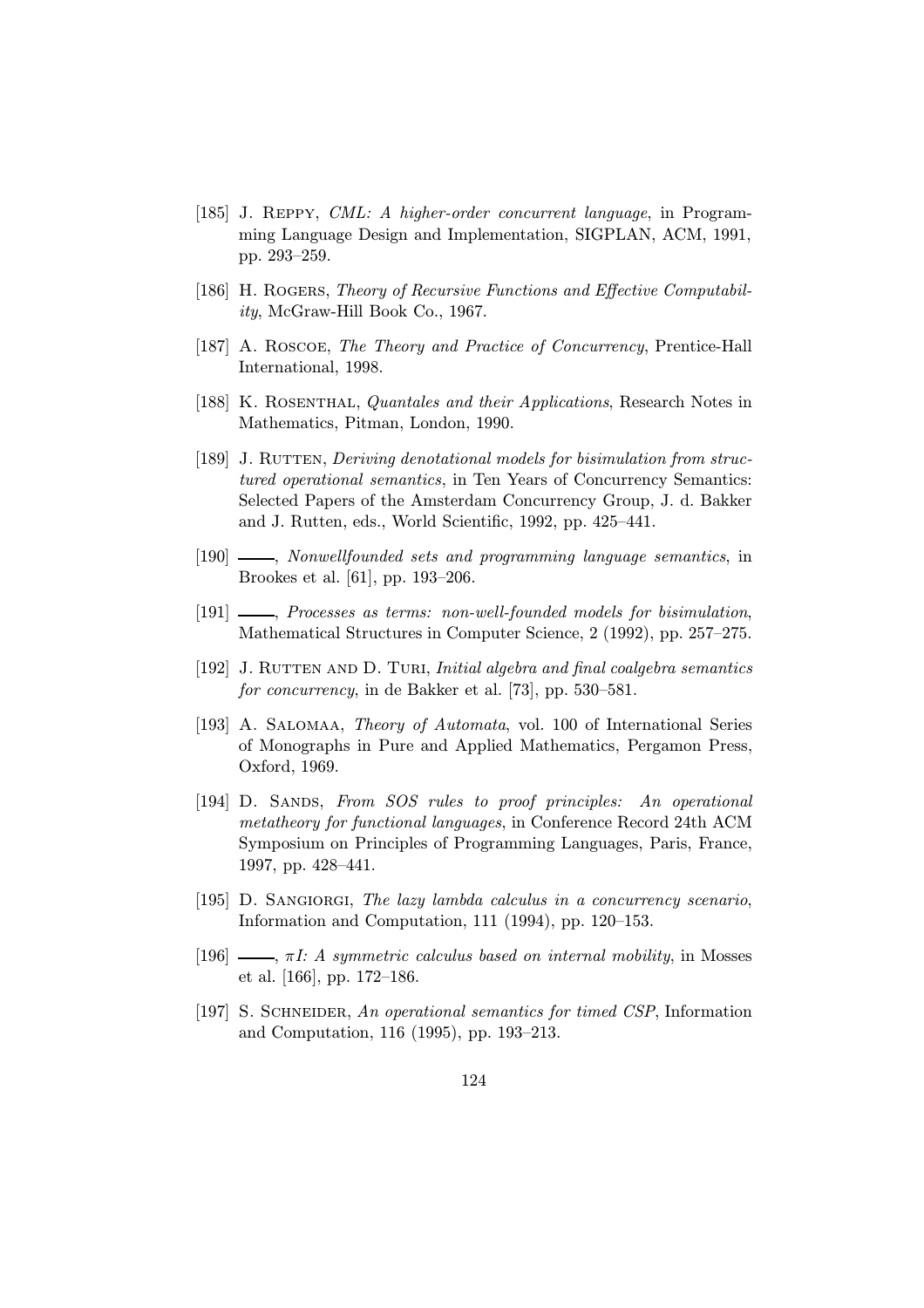- [198] D. Scott and C. Strachey, Towards a mathematical semantics for computer languages, in Proceedings Symposium on Computers and Automata, vol. 21 of Microwave Research Institute Symposia Series, 1971.
- [199] R. d. Simone, *Calculabilité et Expressivité dans l'Algèbre de Processus* Parallèles MEIJE, thèse de  $3^e$  cycle, Univ. Paris 7, 1984.
- [200]  $\_\_\_\_\_\_\_\$  On MEIJE and SCCS: infinite sum operators vs. non-guarded definitions, Theoretical Comput. Sci., 30 (1984), pp. 133–138.
- $[201]$  , Higher-level synchronising devices in MEIJE–SCCS, Theoretical Comput. Sci., 37 (1985), pp. 245–267.
- [202] R. d. SIMONE AND D. VERGAMINI, *Aboard AUTO*, Tech. Rep. 111, INRIA, Centre Sophia-Antipolis, Valbonne Cedex, 1989.
- [203] A. Simpson, Compositionality via cut-elimination: Hennessy-Milner logic for an arbitrary GSOS, in Proceedings 10th Symposium on Logic in Computer Science, San Diego, California, 1995, IEEE Computer Society Press, pp. 420–430.
- [204] S. Smith, From operational to denotational semantics, in Brookes et al. [61], pp. 54–76.
- [205] M. Smyth, Powerdomains, J. Comput. System Sci., 16 (1978), pp. 23– 36.
- [206] T. STEEL, ed., Formal Language Description Languages for Computer Programming. Proceedings of the IFIP Working Conference on Formal Language Description Languages, North-Holland, 1966.
- [207] C. STIRLING, Modal logics for communicating systems, Theoretical Comput. Sci., 49 (1987), pp. 311–347.
- [208]  $\_\_\_\_\_\_\_\$  A generalization of Owicki-Gries's Hoare logic for a concurrent while-language, Theoretical Comput. Sci., 58 (1988), pp. 347–359.
- [209]  $\_\_\_\_\_\$  Modal and temporal logics, in Handbook of Logic in Computer Science, S. Abramsky, D. Gabbay, and T. Maibaum, eds., vol. 2, Oxford University Press, 1992, pp. 477–563.
- [210]  $\_\_\_\_\_\$  *Modal and temporal logics for processes*, in Moller and Birtwistle [164], pp. 149–237.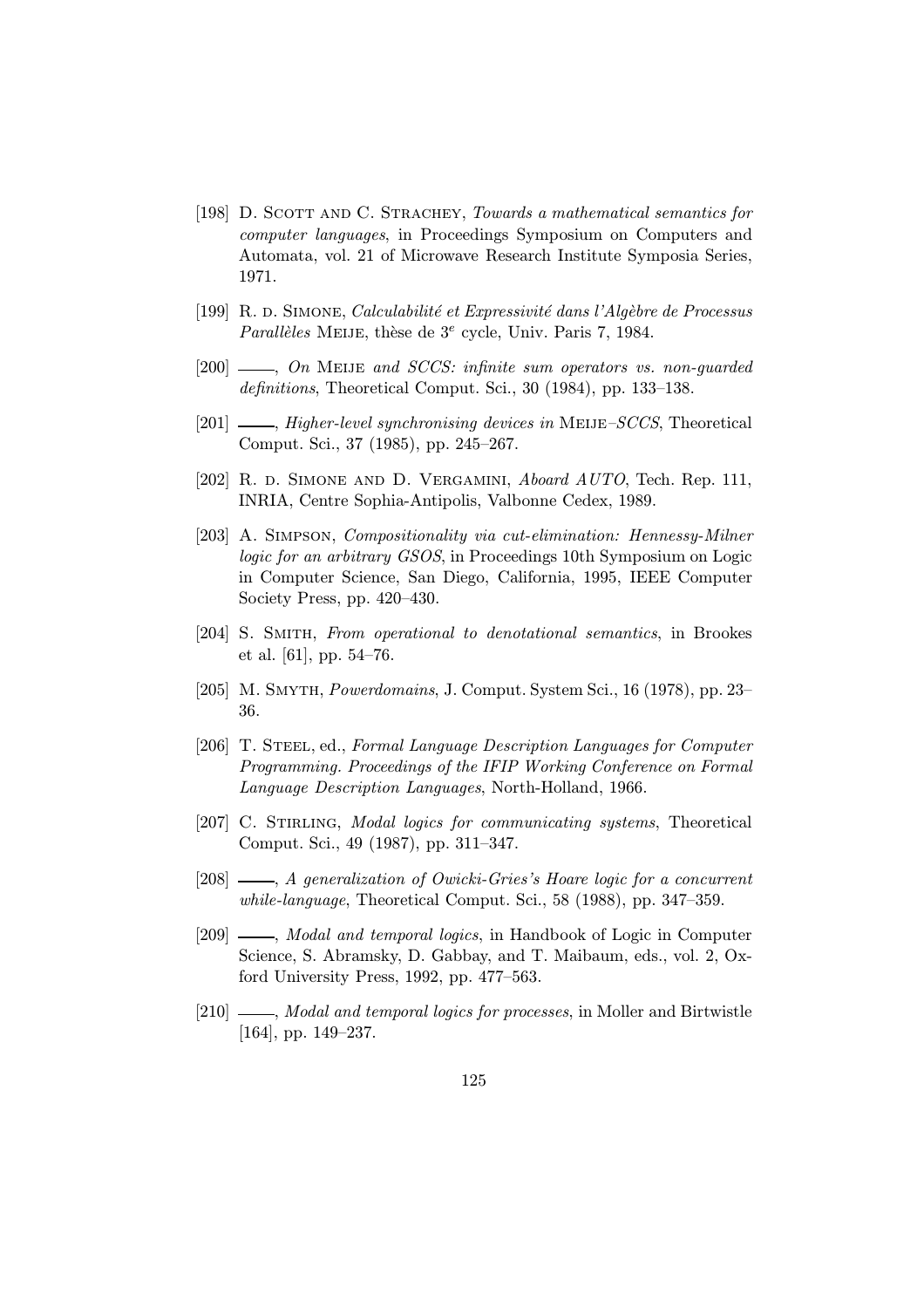- [211] V. STOLTENBERG-HANSEN, I. LINDSTRÖM, AND E. GRIFFOR,  $Math$ ematical Theory of Domains, Cambridge Tracts in Theoretical Computer Science 22, Cambridge University Press, 1994.
- [212] A. Stoughton, Fully abstract models of programming languages, Research Notes in Theoretical Computer Science, Pitman, London, 1988.
- [213]  $\frac{1}{213}$   $\frac{1}{213}$   $\frac{1}{213}$   $\frac{1}{213}$   $\frac{1}{213}$   $\frac{1}{213}$   $\frac{1}{213}$   $\frac{1}{213}$   $\frac{1}{213}$   $\frac{1}{213}$   $\frac{1}{213}$   $\frac{1}{213}$   $\frac{1}{213}$   $\frac{1}{213}$   $\frac{1}{213}$   $\frac{1}{213}$   $\frac{1}{213}$   $\frac{1}{213}$  pp. 317–325.
- [214] D. TURI AND G. PLOTKIN, Towards a mathematical operational semantics, in Proceedings 12th Symposium on Logic in Computer Science, Warsaw, Poland, 1997, IEEE Computer Society Press, pp. 280– 291.
- [215] I. ULIDOWSKI, Equivalences on observable processes, in LICS92 [141], pp. 148–159.
- [216]  $\_\_\_\_\$  Axiomatisations of weak equivalences for De Simone languages, in Proceedings 6th Conference on Concurrency Theory, Philadelphia, PA, I. Lee and S. Smolka, eds., vol. 962 of Lecture Notes in Computer Science, Springer-Verlag, 1995, pp. 219–233.
- $[217]$   $\_\_\_\_\$ nite axiom systems for testing preorder and De Simone process languages, in Wirsing and Nivat [235], pp. 210–224.
- [218] I. ULIDOWSKI AND I. PHILLIPS, Formats of ordered SOS rules with silent actions, in Proceedings 7th Conference on Theory and Practice of Software Development, Lille, France, M. Bidoit and M. Dauchet, eds., vol. 1214 of Lecture Notes in Computer Science, Springer-Verlag, 1997, pp. 297–308.
- [219] F. VAANDRAGER, Process algebra semantics of POOL, in Baeten [21], pp. 173–236.
- $[220]$   $\longrightarrow$ , On the relationship between process algebra and input/output automata (extended abstract), in Proceedings 6th Symposium on Logic in Computer Science, Amsterdam, The Netherlands, IEEE Computer Society Press, 1991, pp. 387–398.
- [221]  $\_\_\_\_\_\$  Expressiveness results for process algebras, in de Bakker et al. [72], pp. 609–638.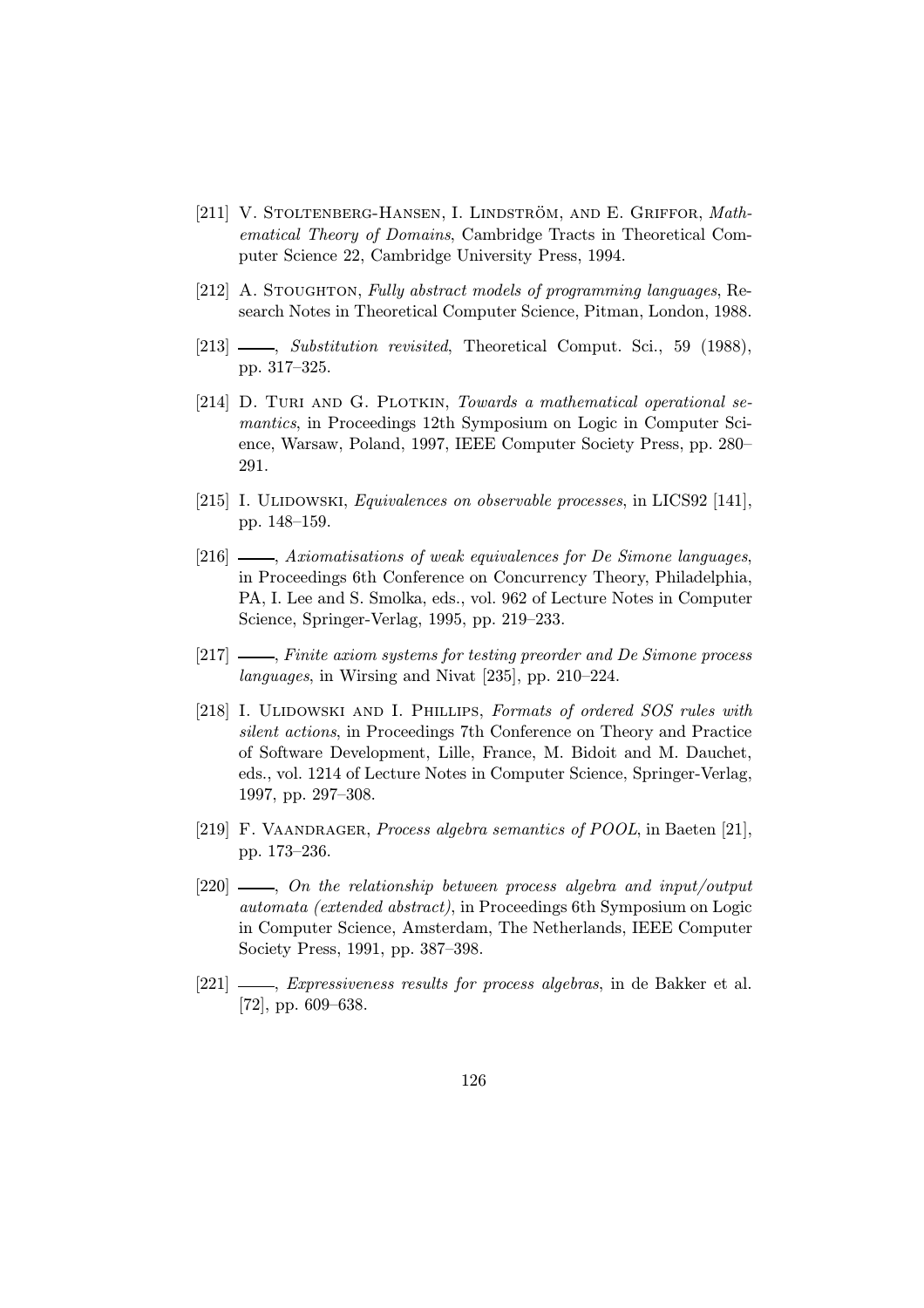- [222] M. van den Brand, P. Klint, and C. Verhoef, Reverse engineering and system renovation – annotated bibliography, Software Engineering Notes, 22 (1997), pp. 56–67.
- [223] J. J. Vereijken, Discrete-Time Process Algebra, PhD thesis, Eindhoven University of Technology, 1997.
- [224] C. VERHOEF, An operator definition principle (for process algebras), Report P9105, Programming Research Group, University of Amsterdam, 1991.
- [225]  $\frac{1}{225}$ , Linear Unary Operators in Process Algebra, PhD thesis, University of Amsterdam, 1992.
- $[226]$   $\longrightarrow$ , A congruence theorem for structured operational semantics with predicates and negative premises, in Jonsson and Parrow [133], pp. 433–448. Preliminary version of [228].
- $[227]$  , A general conservative extension theorem in process algebra, in Proceedings IFIP Working Conference on Programming Concepts, Methods and Calculi, San Miniato, Italy, E.-R. Olderog, ed., IFIP Transactions A-56, Elsevier, 1994, pp. 149–168.
- $[228]$   $\longrightarrow$ , A congruence theorem for structured operational semantics with predicates and negative premises, Nordic Journal of Computing, 2 (1995), pp. 274–302.
- [229] J. Vrancken, The algebra of communicating processes with empty process, Theoretical Comput. Sci., 177 (1997), pp. 287–328.
- [230] D. WALKER, Automated analysis of mutual exclusion algorithms using CCS, Formal Aspects of Computing, 1 (1989), pp. 273–292.
- [231]  $\_\_\_\_\$ n, Bisimulation and divergence, Information and Computation, 85 (1990), pp. 202–241.
- [232] D. WATT, Programming Concepts and Paradigms, Prentice Hall, 1990.
- [233] S. WEBER, B. BLOOM, AND G. BROWN, Compiling Joy into silicon: an exercise in applied structural operational semantics, in de Bakker et al. [72], pp. 639–659.
- [234] G. WINSKEL, A complete proof system for SCCS with modal assertions, Fundamenta Informaticae, IX (1986), pp. 401–420.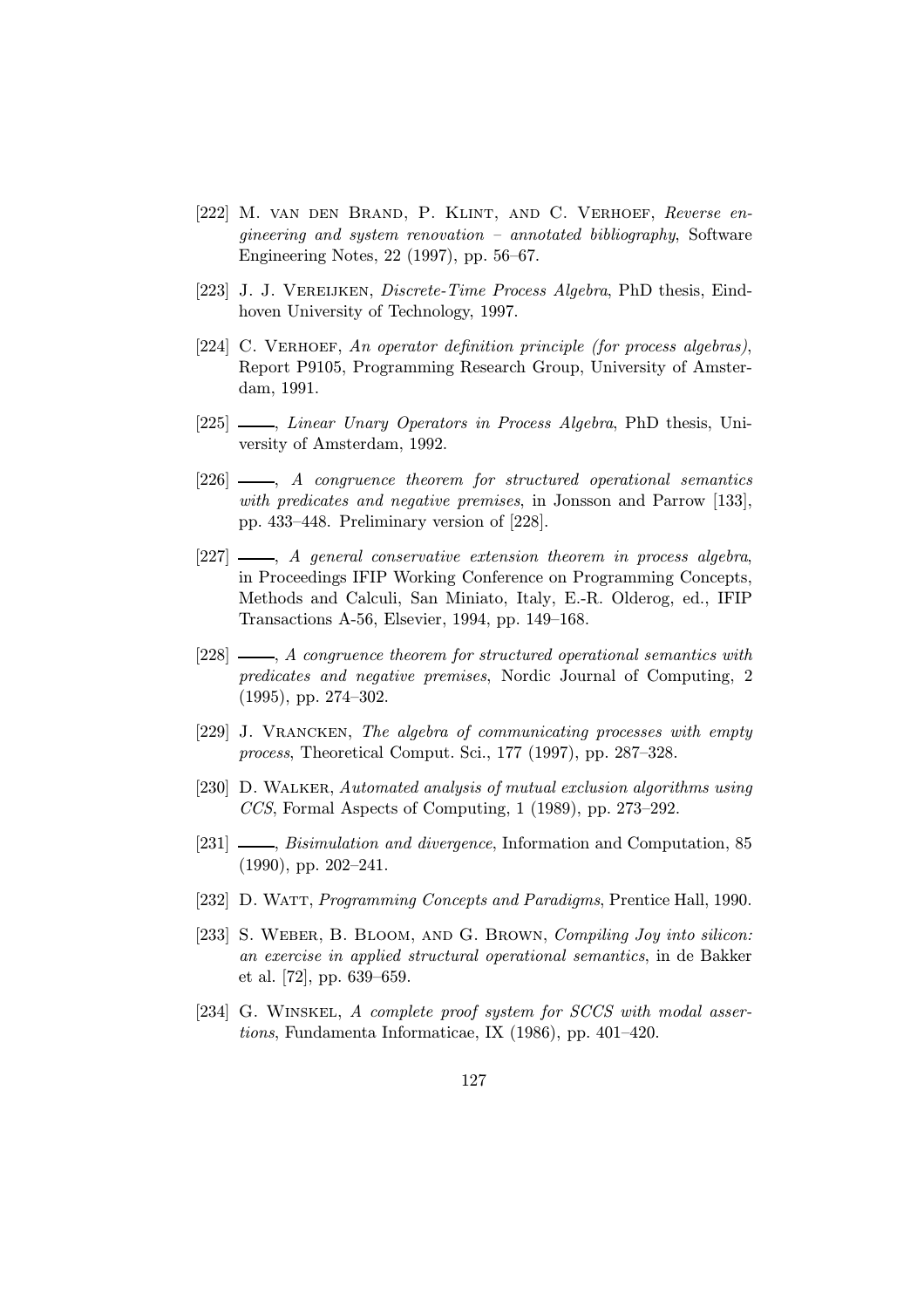- [235] M. WIRSING AND M. NIVAT, eds., Proceedings 5th Conference on Algebraic Methodology and Software Technology, Munich, Germany, vol. 1101 of Lecture Notes in Computer Science, Springer-Verlag, 1996.
- [236] A. WRIGHT AND M. FELLEISEN, A syntactic approach to type soundness, Information and Computation, 115 (1994), pp. 38–94.